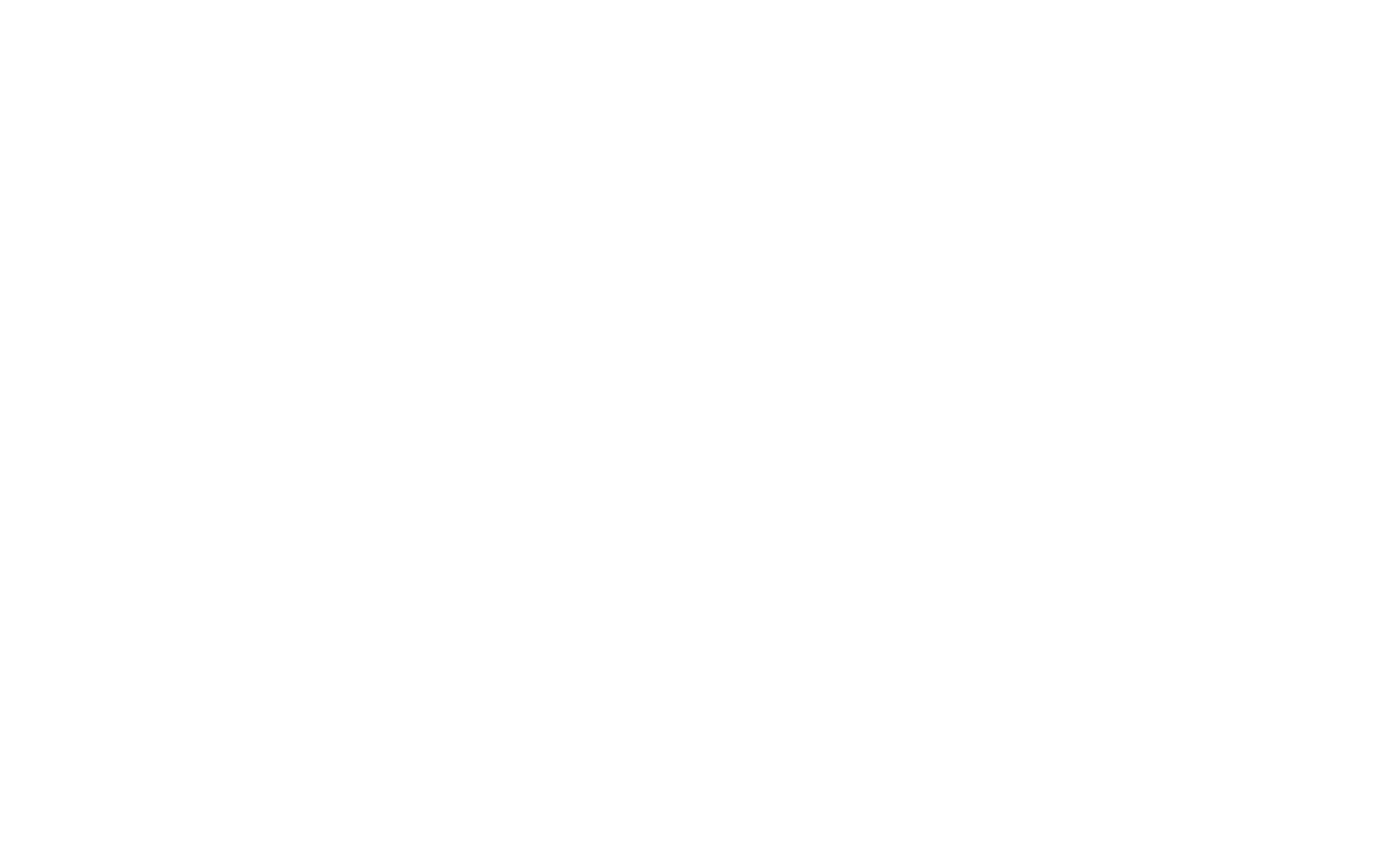| STATE OF NEW YORK<br>COUNTY - Herkimer<br>- Fairfield<br>TOWN<br>VILLAGE - Middleville<br>$-212401$<br>SWIS |                                                              | 2017 VILLAGE | TAX ROLL<br>TAXABLE SECTION OF THE ROLL - 1<br>OWNERS NAME SEQUENCE<br>UNIFORM PERCENT OF VALUE IS 080.00 | VALUATION DATE-JAN 01, 2016<br>TAXABLE STATUS DATE-MAR 01, 2016 | PAGE                          |
|-------------------------------------------------------------------------------------------------------------|--------------------------------------------------------------|--------------|-----------------------------------------------------------------------------------------------------------|-----------------------------------------------------------------|-------------------------------|
| TAX MAP PARCEL NUMBER                                                                                       | PROPERTY LOCATION & CLASS ASSESSMENT                         |              | EXEMPTION CODE------------------VILLAGE------                                                             |                                                                 |                               |
| CURRENT OWNERS NAME                                                                                         | SCHOOL DISTRICT                                              | LAND         | TAX DESCRIPTION                                                                                           | TAXABLE VALUE                                                   |                               |
| CURRENT OWNERS ADDRESS                                                                                      | PARCEL SIZE/GRID COORD                                       | TOTAL        | SPECIAL DISTRICTS                                                                                         |                                                                 | TAX AMOUNT                    |
|                                                                                                             | 16 Park Ave                                                  |              |                                                                                                           | ACCT 092000960                                                  | <b>BILL</b>                   |
| $100.51 - 1 - 40$                                                                                           | 210 1 Family Res                                             |              | Village Tax                                                                                               | 58,000                                                          | - 1<br>513.15                 |
| Adams Kristopher T                                                                                          | West Canada Val 212402                                       | 8,000        |                                                                                                           |                                                                 |                               |
| Adams Victoria L                                                                                            | 84.00 DPTH 284.30<br>FRNT                                    | 58,000       |                                                                                                           |                                                                 |                               |
| 16 Park Ave                                                                                                 | EAST-0367053 NRTH-1569359                                    |              |                                                                                                           |                                                                 |                               |
| Middleville, NY 13406                                                                                       | DEED BOOK 1596<br>PG-188                                     |              |                                                                                                           |                                                                 |                               |
|                                                                                                             | FULL MARKET VALUE                                            | 72,500       |                                                                                                           |                                                                 |                               |
|                                                                                                             |                                                              |              | TOTAL TAX ---                                                                                             | DATE #1                                                         | $513.15**$<br>07/03/17        |
|                                                                                                             |                                                              |              |                                                                                                           | AMT DUE                                                         | 513.15                        |
|                                                                                                             |                                                              |              |                                                                                                           |                                                                 |                               |
|                                                                                                             | 128 S Main St                                                |              |                                                                                                           | ACCT 092003480                                                  | <b>BILL</b><br>2              |
| $100.67 - 1 - 3$                                                                                            | 210 1 Family Res                                             |              | Village Tax                                                                                               | 45,000                                                          | 398.14                        |
| Aqne Becky A                                                                                                | West Canada Val 212402                                       | 10,000       |                                                                                                           |                                                                 |                               |
| 128 S Main St                                                                                               | <b>ACRES</b><br>1.30                                         | 45,000       |                                                                                                           |                                                                 |                               |
| Middleville, NY 13406                                                                                       | EAST-0367472 NRTH-1566231<br>DEED BOOK 1544<br>PG-334        |              |                                                                                                           |                                                                 |                               |
|                                                                                                             | FULL MARKET VALUE                                            | 56,250       |                                                                                                           |                                                                 |                               |
|                                                                                                             |                                                              |              | TOTAL TAX ---                                                                                             |                                                                 | 398.14**                      |
|                                                                                                             |                                                              |              |                                                                                                           | DATE #1                                                         | 07/03/17                      |
|                                                                                                             |                                                              |              |                                                                                                           | AMT DUE                                                         | 398.14                        |
|                                                                                                             |                                                              |              |                                                                                                           |                                                                 |                               |
|                                                                                                             | 21 S Main St                                                 |              |                                                                                                           | ACCT 092086012                                                  | <b>BILL</b><br>3              |
| $100.59 - 1 - 10$                                                                                           | 210 1 Family Res                                             |              | Village Tax                                                                                               | 40,000                                                          | 353.90                        |
| Ainslie Nancy                                                                                               | West Canada Val 212402                                       | 12,000       |                                                                                                           |                                                                 |                               |
| 21 S Main St                                                                                                | 56.10 DPTH 150.48<br>FRNT                                    | 40,000       |                                                                                                           |                                                                 |                               |
| Middleville, NY 13406                                                                                       | EAST-0367133 NRTH-1568583<br>DEED BOOK 1529<br><b>PG-950</b> |              |                                                                                                           |                                                                 |                               |
|                                                                                                             | FULL MARKET VALUE                                            | 50,000       |                                                                                                           |                                                                 |                               |
|                                                                                                             |                                                              |              | TOTAL TAX ---                                                                                             |                                                                 | 353.90**                      |
|                                                                                                             |                                                              |              |                                                                                                           | DATE #1                                                         | 07/03/17                      |
|                                                                                                             |                                                              |              |                                                                                                           | AMT DUE                                                         | 353.90                        |
|                                                                                                             |                                                              |              |                                                                                                           |                                                                 |                               |
|                                                                                                             | 42 Huyck Ave                                                 |              |                                                                                                           | ACCT 092002850                                                  | <b>BILL</b><br>$\overline{4}$ |
| $100.42 - 1 - 11$                                                                                           | 210 1 Family Res                                             |              | Village Tax                                                                                               | 78,000                                                          | 690.10                        |
| Apel Karen                                                                                                  | West Canada Val 212402                                       | 8,000        |                                                                                                           |                                                                 |                               |
| 42 Huyck Ave                                                                                                | FRNT 100.00 DPTH 220.00                                      | 78,000       |                                                                                                           |                                                                 |                               |
| Middleville, NY 13406                                                                                       | EAST-0366632 NRTH-1571045                                    |              |                                                                                                           |                                                                 |                               |
|                                                                                                             | DEED BOOK 687<br>PG-277<br>FULL MARKET VALUE                 | 97,500       |                                                                                                           |                                                                 |                               |
|                                                                                                             |                                                              |              | TOTAL TAX ---                                                                                             |                                                                 | 690.10**                      |
|                                                                                                             |                                                              |              |                                                                                                           | DATE #1                                                         | 07/03/17                      |
|                                                                                                             |                                                              |              |                                                                                                           | AMT DUE                                                         | 690.10                        |
|                                                                                                             |                                                              |              |                                                                                                           |                                                                 |                               |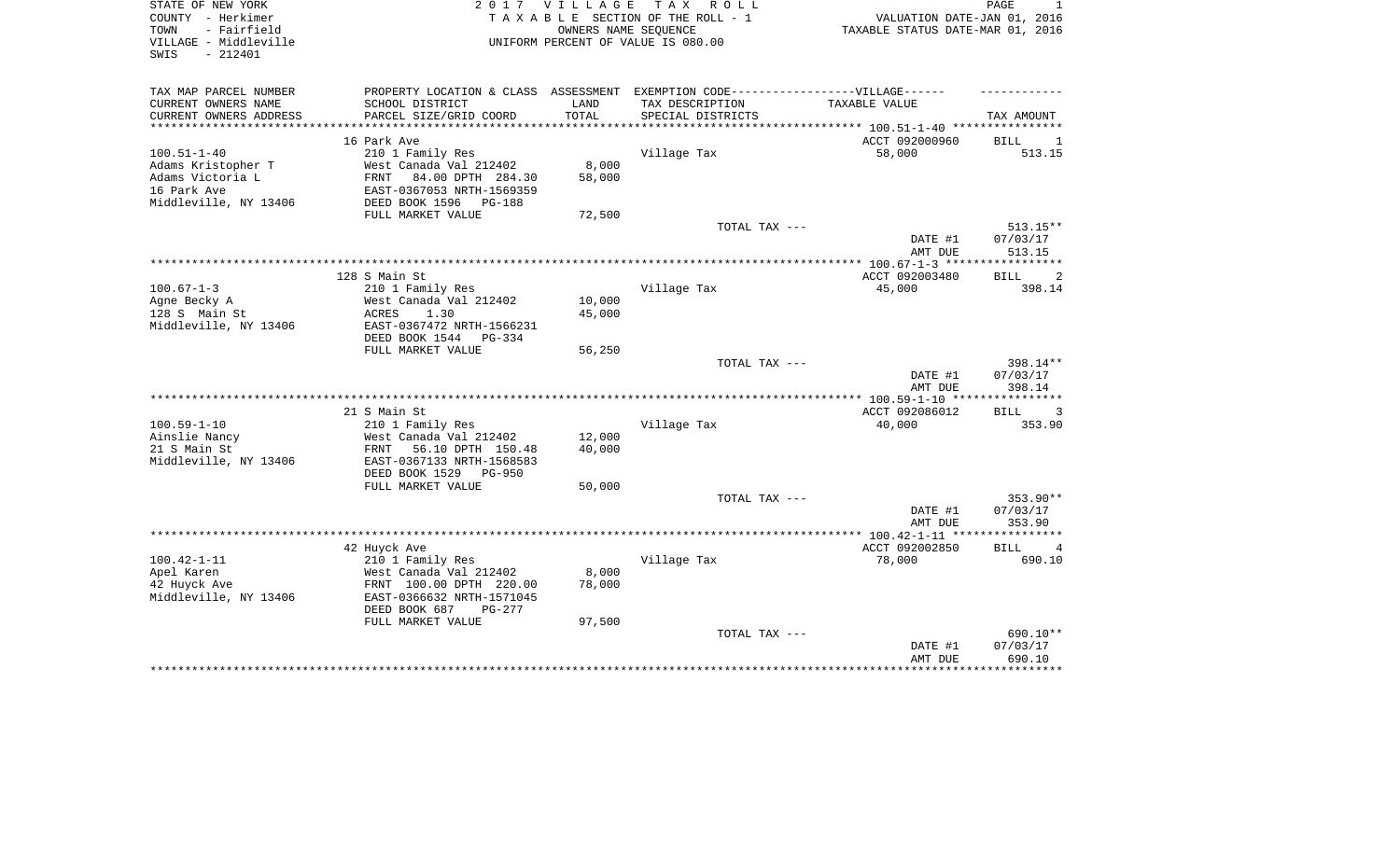| STATE OF NEW YORK<br>COUNTY - Herkimer<br>- Fairfield<br>TOWN<br>VILLAGE - Middleville<br>$-212401$<br>SWIS |                                                                                   | 2017 VILLAGE<br>TAXABLE SECTION OF THE ROLL - 1<br>UNIFORM PERCENT OF VALUE IS 080.00 | OWNERS NAME SEQUENCE     | TAX ROLL          | VALUATION DATE-JAN 01, 2016<br>TAXABLE STATUS DATE-MAR 01, 2016 | PAGE                  |
|-------------------------------------------------------------------------------------------------------------|-----------------------------------------------------------------------------------|---------------------------------------------------------------------------------------|--------------------------|-------------------|-----------------------------------------------------------------|-----------------------|
| TAX MAP PARCEL NUMBER                                                                                       | PROPERTY LOCATION & CLASS ASSESSMENT EXEMPTION CODE-----------------VILLAGE------ |                                                                                       |                          |                   |                                                                 |                       |
| CURRENT OWNERS NAME                                                                                         | SCHOOL DISTRICT                                                                   | LAND                                                                                  | TAX DESCRIPTION          |                   | TAXABLE VALUE                                                   |                       |
| CURRENT OWNERS ADDRESS                                                                                      | PARCEL SIZE/GRID COORD                                                            | TOTAL                                                                                 |                          | SPECIAL DISTRICTS |                                                                 | TAX AMOUNT            |
|                                                                                                             | 76 S Main St                                                                      |                                                                                       |                          |                   | ACCT 092003330                                                  | <b>BILL</b>           |
| $100.59 - 1 - 33$                                                                                           | 210 1 Family Res                                                                  |                                                                                       | VET COM C 41132          |                   | 12,000                                                          |                       |
| Archer Jeffrey                                                                                              | West Canada Val 212402                                                            |                                                                                       | 20,000 VET COM T 41133   |                   | 12,000                                                          |                       |
| Archer Jenelyn                                                                                              | 2.50 BANK<br>ACRES<br>135                                                         |                                                                                       | 120,000 VET DIS CT 41141 |                   | 24,000                                                          |                       |
| 76 S Main St                                                                                                | EAST-0367092 NRTH-1567431                                                         |                                                                                       | Village Tax              |                   | 72,000                                                          | 637.02                |
| PO Box 53                                                                                                   | DEED BOOK 1306<br>$PG-142$                                                        |                                                                                       |                          |                   |                                                                 |                       |
| Middleville, NY 13406                                                                                       | FULL MARKET VALUE                                                                 | 150,000                                                                               |                          |                   |                                                                 |                       |
|                                                                                                             |                                                                                   |                                                                                       |                          | TOTAL TAX ---     |                                                                 | 637.02**              |
|                                                                                                             |                                                                                   |                                                                                       |                          |                   | DATE #1                                                         | 07/03/17              |
|                                                                                                             |                                                                                   |                                                                                       |                          |                   | AMT DUE                                                         | 637.02                |
|                                                                                                             |                                                                                   |                                                                                       |                          |                   |                                                                 |                       |
|                                                                                                             | 46 S Main St                                                                      |                                                                                       |                          |                   | ACCT 092004230                                                  | <b>BILL</b><br>6      |
| $100.59 - 1 - 18$                                                                                           | 210 1 Family Res                                                                  |                                                                                       | Village Tax              |                   | 66,000                                                          | 583.93                |
| Arthur Lloyd                                                                                                | West Canada Val 212402                                                            | 7,000                                                                                 |                          |                   |                                                                 |                       |
| Arthur Ruth                                                                                                 | FRNT 105.00 DPTH 170.00                                                           | 66,000                                                                                |                          |                   |                                                                 |                       |
| 46 S Main St                                                                                                | EAST-0367145 NRTH-1568018                                                         |                                                                                       |                          |                   |                                                                 |                       |
| Middleville, NY 13406                                                                                       | DEED BOOK 673<br>$PG-235$                                                         |                                                                                       |                          |                   |                                                                 |                       |
|                                                                                                             | FULL MARKET VALUE                                                                 | 82,500                                                                                |                          |                   |                                                                 |                       |
|                                                                                                             |                                                                                   |                                                                                       |                          | TOTAL TAX ---     |                                                                 | 583.93**              |
|                                                                                                             |                                                                                   |                                                                                       |                          |                   | DATE #1                                                         | 07/03/17              |
|                                                                                                             |                                                                                   |                                                                                       |                          |                   | AMT DUE                                                         | 583.93                |
|                                                                                                             | 28 Park Ave                                                                       |                                                                                       |                          |                   | ACCT 092003120                                                  | <b>BILL</b><br>7      |
| $100.51 - 1 - 30$                                                                                           | 210 1 Family Res                                                                  |                                                                                       | Village Tax              |                   | 65,000                                                          | 575.09                |
| Baker Jennifer                                                                                              | West Canada Val 212402                                                            | 8,000                                                                                 |                          |                   |                                                                 |                       |
| Baker Jeffrey                                                                                               | FRNT 169.70 DPTH 151.00                                                           | 65,000                                                                                |                          |                   |                                                                 |                       |
| 28 Park Ave                                                                                                 | ACRES<br>0.57                                                                     |                                                                                       |                          |                   |                                                                 |                       |
| Middleville, NY 13406-0119                                                                                  | EAST-0367333 NRTH-1569503                                                         |                                                                                       |                          |                   |                                                                 |                       |
|                                                                                                             | DEED BOOK 1590 PG-72                                                              |                                                                                       |                          |                   |                                                                 |                       |
|                                                                                                             | FULL MARKET VALUE                                                                 | 81,250                                                                                |                          |                   |                                                                 |                       |
|                                                                                                             |                                                                                   |                                                                                       |                          | TOTAL TAX ---     |                                                                 | 575.09**              |
|                                                                                                             |                                                                                   |                                                                                       |                          |                   | DATE #1                                                         | 07/03/17              |
|                                                                                                             |                                                                                   |                                                                                       |                          |                   | AMT DUE                                                         | 575.09                |
|                                                                                                             |                                                                                   |                                                                                       |                          |                   |                                                                 |                       |
|                                                                                                             | 49 Park Ave                                                                       |                                                                                       |                          |                   | ACCT 092081492                                                  | <b>BILL</b><br>8      |
| $100.51 - 1 - 10$                                                                                           | 210 1 Family Res                                                                  |                                                                                       | Village Tax              |                   | 45,000                                                          | 398.14                |
| Bates Mairye E                                                                                              | West Canada Val 212402                                                            | 6,000                                                                                 |                          |                   |                                                                 |                       |
| 2240 Sunset Dr                                                                                              | FRNT<br>50.00 DPTH 150.00                                                         | 45,000                                                                                |                          |                   |                                                                 |                       |
| Escondido, CA 92025                                                                                         | EAST-0367579 NRTH-1569751                                                         |                                                                                       |                          |                   |                                                                 |                       |
|                                                                                                             | DEED BOOK 1323<br>$PG-359$                                                        |                                                                                       |                          |                   |                                                                 |                       |
|                                                                                                             | FULL MARKET VALUE                                                                 | 56,250                                                                                |                          |                   |                                                                 |                       |
|                                                                                                             |                                                                                   |                                                                                       |                          | TOTAL TAX ---     |                                                                 | 398.14**              |
|                                                                                                             |                                                                                   |                                                                                       |                          |                   | DATE #1                                                         | 07/03/17              |
|                                                                                                             |                                                                                   |                                                                                       |                          |                   | AMT DUE                                                         | 398.14<br>*********** |
|                                                                                                             |                                                                                   |                                                                                       |                          |                   |                                                                 |                       |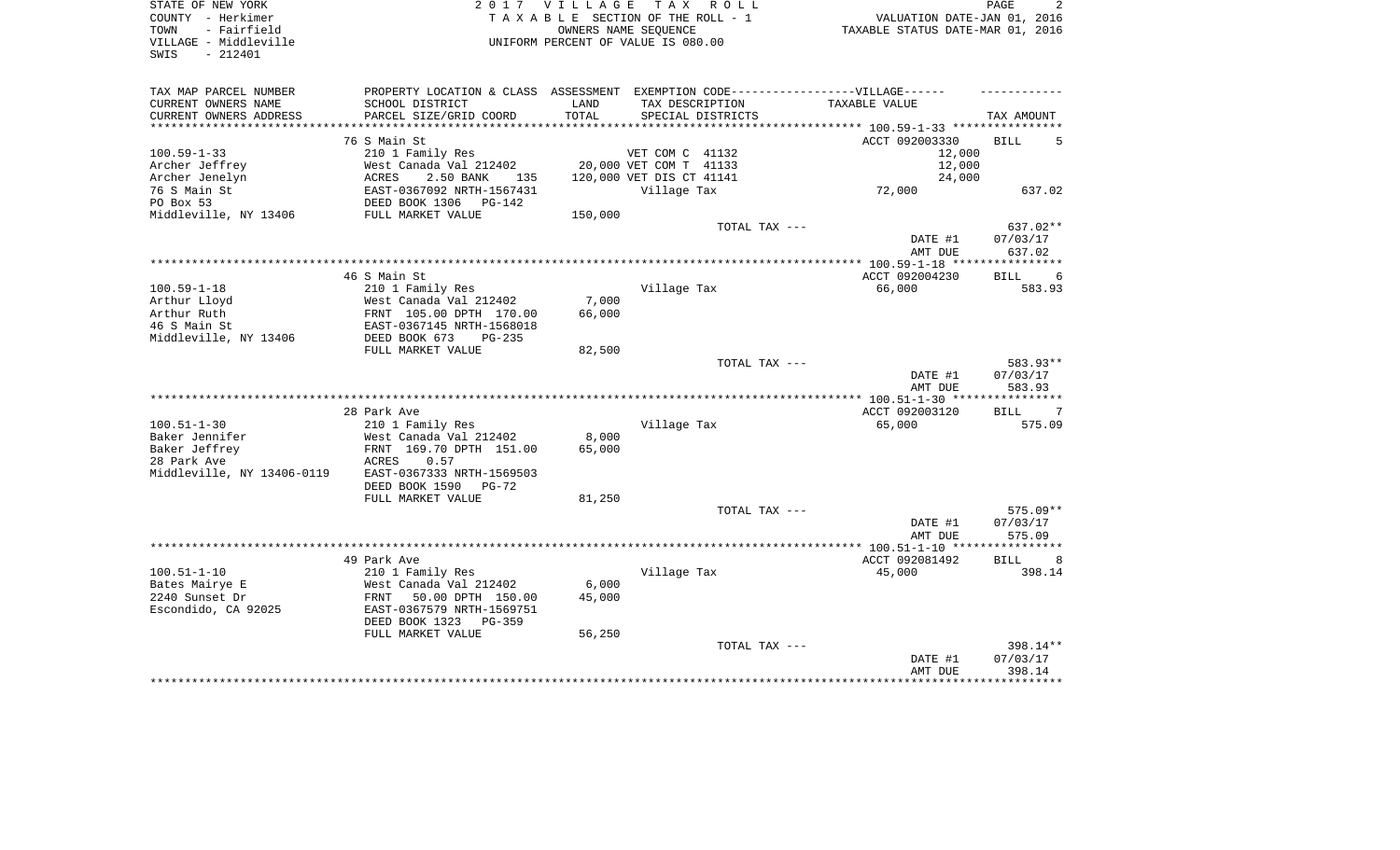| STATE OF NEW YORK<br>COUNTY - Herkimer<br>- Fairfield<br>TOWN<br>VILLAGE - Middleville<br>$-212401$<br>SWIS |                                                                                   | 2017 VILLAGE<br>OWNERS NAME SEQUENCE | TAX ROLL<br>TAXABLE SECTION OF THE ROLL - 1<br>UNIFORM PERCENT OF VALUE IS 080.00 | VALUATION DATE-JAN 01, 2016<br>TAXABLE STATUS DATE-MAR 01, 2016 | PAGE               |
|-------------------------------------------------------------------------------------------------------------|-----------------------------------------------------------------------------------|--------------------------------------|-----------------------------------------------------------------------------------|-----------------------------------------------------------------|--------------------|
| TAX MAP PARCEL NUMBER                                                                                       | PROPERTY LOCATION & CLASS ASSESSMENT EXEMPTION CODE-----------------VILLAGE------ |                                      |                                                                                   |                                                                 |                    |
| CURRENT OWNERS NAME                                                                                         | SCHOOL DISTRICT                                                                   | LAND                                 | TAX DESCRIPTION                                                                   | TAXABLE VALUE                                                   |                    |
| CURRENT OWNERS ADDRESS                                                                                      | PARCEL SIZE/GRID COORD                                                            | TOTAL                                | SPECIAL DISTRICTS                                                                 |                                                                 | TAX AMOUNT         |
|                                                                                                             | 57 Fairfield St                                                                   |                                      |                                                                                   | ACCT 092000210                                                  | <b>BILL</b><br>9   |
| $100.51 - 1 - 24$                                                                                           | 210 1 Family Res                                                                  |                                      | Village Tax                                                                       | 72,000                                                          | 637.02             |
| Berner John F Jr                                                                                            | West Canada Val 212402                                                            | 7,000                                |                                                                                   |                                                                 |                    |
| 57 Fairfield St                                                                                             | FRNT 100.00 DPTH 193.00                                                           | 72,000                               |                                                                                   |                                                                 |                    |
| Middleville, NY 13406                                                                                       | EAST-0367956 NRTH-1569378                                                         |                                      |                                                                                   |                                                                 |                    |
|                                                                                                             | DEED BOOK 795<br>PG-526                                                           |                                      |                                                                                   |                                                                 |                    |
|                                                                                                             | FULL MARKET VALUE                                                                 | 90,000                               |                                                                                   |                                                                 |                    |
|                                                                                                             |                                                                                   |                                      | TOTAL TAX ---                                                                     |                                                                 | $637.02**$         |
|                                                                                                             |                                                                                   |                                      |                                                                                   | DATE #1<br>AMT DUE                                              | 07/03/17<br>637.02 |
|                                                                                                             |                                                                                   |                                      |                                                                                   |                                                                 |                    |
|                                                                                                             | 53 Fairfield St                                                                   |                                      |                                                                                   | ACCT 092004500                                                  | <b>BILL</b><br>10  |
| $100.51 - 1 - 25$                                                                                           | 220 2 Family Res                                                                  |                                      | Village Tax                                                                       | 56,000                                                          | 495.46             |
| Berner John Jr<br>Berner Kathleen                                                                           | West Canada Val 212402<br>FRNT 202.00 DPTH<br>78.00                               | 8,000                                |                                                                                   |                                                                 |                    |
| 57 Fairfield St                                                                                             | EAST-0367868 NRTH-1569390                                                         | 56,000                               |                                                                                   |                                                                 |                    |
| Middleville, NY 13406-0568                                                                                  | DEED BOOK 753<br>$PG-36$                                                          |                                      |                                                                                   |                                                                 |                    |
|                                                                                                             | FULL MARKET VALUE                                                                 | 70,000                               |                                                                                   |                                                                 |                    |
|                                                                                                             |                                                                                   |                                      | TOTAL TAX ---                                                                     |                                                                 | 495.46**           |
|                                                                                                             |                                                                                   |                                      |                                                                                   | DATE #1<br>AMT DUE                                              | 07/03/17<br>495.46 |
|                                                                                                             |                                                                                   |                                      |                                                                                   |                                                                 |                    |
|                                                                                                             | 120 N Main St                                                                     |                                      |                                                                                   | ACCT 092086010                                                  | BILL<br>11         |
| $100.42 - 1 - 9.2$                                                                                          | 210 1 Family Res                                                                  |                                      | Village Tax                                                                       | 75,000                                                          | 663.56             |
| Bienkowski Richelle Lynn                                                                                    | West Canada Val 212402                                                            | 9,000                                |                                                                                   |                                                                 |                    |
| 120 N Main St<br>Middleville, NY 13406                                                                      | FRNT 157.26 DPTH 224.92<br>EAST-0365868 NRTH-1571139                              | 75,000                               |                                                                                   |                                                                 |                    |
|                                                                                                             | DEED BOOK 1345<br>PG-786                                                          |                                      |                                                                                   |                                                                 |                    |
|                                                                                                             | FULL MARKET VALUE                                                                 | 93,750                               |                                                                                   |                                                                 |                    |
|                                                                                                             |                                                                                   |                                      | TOTAL TAX ---                                                                     |                                                                 | 663.56**           |
|                                                                                                             |                                                                                   |                                      |                                                                                   | DATE #1                                                         | 07/03/17           |
|                                                                                                             |                                                                                   |                                      |                                                                                   | AMT DUE                                                         | 663.56             |
|                                                                                                             |                                                                                   |                                      |                                                                                   |                                                                 |                    |
|                                                                                                             | 49 Huyck Ave                                                                      |                                      |                                                                                   | ACCT 092002160                                                  | <b>BILL</b><br>12  |
| $100.42 - 1 - 8$                                                                                            | 210 1 Family Res                                                                  |                                      | Village Tax                                                                       | 105,000                                                         | 928.99             |
| Bigelow Martin<br>Bigelow Kim                                                                               | West Canada Val 212402                                                            | 10,000                               |                                                                                   |                                                                 |                    |
| 49 Huyck Ave                                                                                                | FRNT 200.00 DPTH 300.00<br>EAST-0366729 NRTH-1571390                              | 105,000                              |                                                                                   |                                                                 |                    |
| PO Box 353                                                                                                  | DEED BOOK 838<br>$PG-634$                                                         |                                      |                                                                                   |                                                                 |                    |
| Middleville, NY 13406                                                                                       | FULL MARKET VALUE                                                                 | 131,250                              |                                                                                   |                                                                 |                    |
|                                                                                                             |                                                                                   |                                      | TOTAL TAX ---                                                                     |                                                                 | 928.99**           |
|                                                                                                             |                                                                                   |                                      |                                                                                   | DATE #1                                                         | 07/03/17           |
|                                                                                                             |                                                                                   |                                      |                                                                                   | AMT DUE                                                         | 928.99             |
|                                                                                                             |                                                                                   |                                      |                                                                                   | *****************************                                   |                    |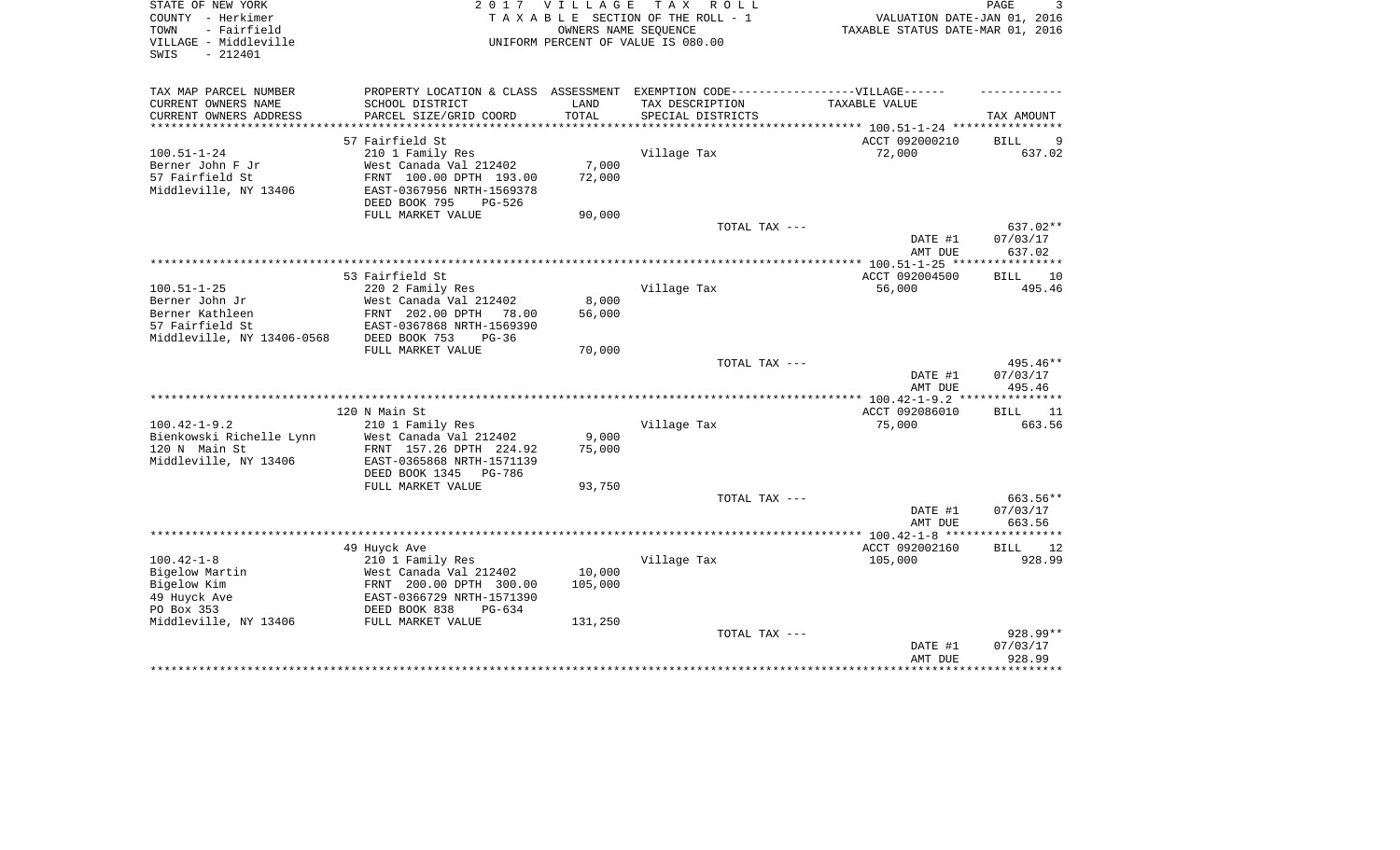| OWNERS NAME SEQUENCE<br>TAXABLE STATUS DATE-MAR 01, 2016<br>VILLAGE - Middleville<br>UNIFORM PERCENT OF VALUE IS 080.00<br>$-212401$<br>SWIS<br>PROPERTY LOCATION & CLASS ASSESSMENT EXEMPTION CODE-----------------VILLAGE------<br>TAX MAP PARCEL NUMBER<br>CURRENT OWNERS NAME<br>SCHOOL DISTRICT<br>LAND<br>TAX DESCRIPTION<br>TAXABLE VALUE<br>CURRENT OWNERS ADDRESS<br>TOTAL<br>PARCEL SIZE/GRID COORD<br>SPECIAL DISTRICTS<br>TAX AMOUNT<br>***********************<br>ACCT 092004440<br><b>BILL</b><br>86 N Main St<br>13<br>$100.50 - 1 - 27$<br>210 1 Family Res<br>CW_15_VET/ 41162<br>$\Omega$<br>Bolton Philip C<br>West Canada Val 212402<br>6,000<br>Village Tax<br>92,000<br>813.97<br>Bolton Melissa<br>FRNT<br>60.00 DPTH 174.83<br>92,000<br>86 N Main St<br>EAST-0366200 NRTH-1570539<br>PO Box 23<br>DEED BOOK 893<br>$PG-319$<br>Middleville, NY 13406<br>FULL MARKET VALUE<br>115,000<br>813.97**<br>TOTAL TAX ---<br>DATE #1<br>07/03/17<br>AMT DUE<br>813.97<br>***********<br>98 N Main St<br>ACCT 092002280<br><b>BILL</b><br>14<br>$100.42 - 1 - 22$<br>210 1 Family Res<br>Village Tax<br>70,000<br>619.32<br>6,000<br>Brewer Russell C<br>West Canada Val 212402<br>Brewer Patricia<br>70,000<br>FRNT<br>71.00 DPTH 170.00<br>98 N Main St<br>EAST-0366058 NRTH-1570784<br>PO Box 161<br>DEED BOOK 1184<br>PG-330<br>Middleville, NY 13406<br>FULL MARKET VALUE<br>87,500<br>$619.32**$<br>TOTAL TAX ---<br>07/03/17<br>DATE #1<br>619.32<br>AMT DUE<br>* * * * * * * * *<br>ACCT 092000150<br>Huyck Ave<br><b>BILL</b><br>15<br>210 1 Family Res<br>Village Tax<br>100,000<br>884.75<br>10,000<br>Candella Richard<br>West Canada Val 212402<br>Candella Sharon<br>FRNT 174.18 DPTH 224.00<br>100,000<br>14 Huyck Ave<br>EAST-0366119 NRTH-1570962<br>Middleville, NY 13406<br>DEED BOOK 00654 PG-00938<br>FULL MARKET VALUE<br>125,000<br>884.75**<br>TOTAL TAX ---<br>DATE #1<br>07/03/17<br>884.75<br>AMT DUE<br>*********<br>ACCT 092002790<br>17 Huyck Ave<br><b>BILL</b><br>16<br>$100.42 - 1 - 2$<br>210 1 Family Res<br>Village Tax<br>70,000<br>619.32<br>7,000<br>Carlson Anton<br>West Canada Val 212402<br>70,000<br>FRNT 100.00 DPTH 200.00<br>EAST-0366097 NRTH-1571218<br>DEED BOOK 1448<br><b>PG-611</b><br>FULL MARKET VALUE<br>87,500<br>TOTAL TAX ---<br>619.32**<br>DATE #1<br>07/03/17<br>AMT DUE<br>619.32<br>******* | STATE OF NEW YORK<br>COUNTY - Herkimer | <b>VILLAGE</b> | TAX ROLL<br>TAXABLE SECTION OF THE ROLL - 1 | PAGE<br>VALUATION DATE-JAN 01, 2016 |  |  |
|-----------------------------------------------------------------------------------------------------------------------------------------------------------------------------------------------------------------------------------------------------------------------------------------------------------------------------------------------------------------------------------------------------------------------------------------------------------------------------------------------------------------------------------------------------------------------------------------------------------------------------------------------------------------------------------------------------------------------------------------------------------------------------------------------------------------------------------------------------------------------------------------------------------------------------------------------------------------------------------------------------------------------------------------------------------------------------------------------------------------------------------------------------------------------------------------------------------------------------------------------------------------------------------------------------------------------------------------------------------------------------------------------------------------------------------------------------------------------------------------------------------------------------------------------------------------------------------------------------------------------------------------------------------------------------------------------------------------------------------------------------------------------------------------------------------------------------------------------------------------------------------------------------------------------------------------------------------------------------------------------------------------------------------------------------------------------------------------------------------------------------------------------------------------------------------------------------------------------------------------------------------------------------------------------------------------------------------------------------------------------------|----------------------------------------|----------------|---------------------------------------------|-------------------------------------|--|--|
|                                                                                                                                                                                                                                                                                                                                                                                                                                                                                                                                                                                                                                                                                                                                                                                                                                                                                                                                                                                                                                                                                                                                                                                                                                                                                                                                                                                                                                                                                                                                                                                                                                                                                                                                                                                                                                                                                                                                                                                                                                                                                                                                                                                                                                                                                                                                                                             | - Fairfield<br>TOWN                    |                |                                             |                                     |  |  |
|                                                                                                                                                                                                                                                                                                                                                                                                                                                                                                                                                                                                                                                                                                                                                                                                                                                                                                                                                                                                                                                                                                                                                                                                                                                                                                                                                                                                                                                                                                                                                                                                                                                                                                                                                                                                                                                                                                                                                                                                                                                                                                                                                                                                                                                                                                                                                                             |                                        |                |                                             |                                     |  |  |
|                                                                                                                                                                                                                                                                                                                                                                                                                                                                                                                                                                                                                                                                                                                                                                                                                                                                                                                                                                                                                                                                                                                                                                                                                                                                                                                                                                                                                                                                                                                                                                                                                                                                                                                                                                                                                                                                                                                                                                                                                                                                                                                                                                                                                                                                                                                                                                             |                                        |                |                                             |                                     |  |  |
|                                                                                                                                                                                                                                                                                                                                                                                                                                                                                                                                                                                                                                                                                                                                                                                                                                                                                                                                                                                                                                                                                                                                                                                                                                                                                                                                                                                                                                                                                                                                                                                                                                                                                                                                                                                                                                                                                                                                                                                                                                                                                                                                                                                                                                                                                                                                                                             |                                        |                |                                             |                                     |  |  |
|                                                                                                                                                                                                                                                                                                                                                                                                                                                                                                                                                                                                                                                                                                                                                                                                                                                                                                                                                                                                                                                                                                                                                                                                                                                                                                                                                                                                                                                                                                                                                                                                                                                                                                                                                                                                                                                                                                                                                                                                                                                                                                                                                                                                                                                                                                                                                                             |                                        |                |                                             |                                     |  |  |
|                                                                                                                                                                                                                                                                                                                                                                                                                                                                                                                                                                                                                                                                                                                                                                                                                                                                                                                                                                                                                                                                                                                                                                                                                                                                                                                                                                                                                                                                                                                                                                                                                                                                                                                                                                                                                                                                                                                                                                                                                                                                                                                                                                                                                                                                                                                                                                             |                                        |                |                                             |                                     |  |  |
|                                                                                                                                                                                                                                                                                                                                                                                                                                                                                                                                                                                                                                                                                                                                                                                                                                                                                                                                                                                                                                                                                                                                                                                                                                                                                                                                                                                                                                                                                                                                                                                                                                                                                                                                                                                                                                                                                                                                                                                                                                                                                                                                                                                                                                                                                                                                                                             |                                        |                |                                             |                                     |  |  |
|                                                                                                                                                                                                                                                                                                                                                                                                                                                                                                                                                                                                                                                                                                                                                                                                                                                                                                                                                                                                                                                                                                                                                                                                                                                                                                                                                                                                                                                                                                                                                                                                                                                                                                                                                                                                                                                                                                                                                                                                                                                                                                                                                                                                                                                                                                                                                                             |                                        |                |                                             |                                     |  |  |
|                                                                                                                                                                                                                                                                                                                                                                                                                                                                                                                                                                                                                                                                                                                                                                                                                                                                                                                                                                                                                                                                                                                                                                                                                                                                                                                                                                                                                                                                                                                                                                                                                                                                                                                                                                                                                                                                                                                                                                                                                                                                                                                                                                                                                                                                                                                                                                             |                                        |                |                                             |                                     |  |  |
|                                                                                                                                                                                                                                                                                                                                                                                                                                                                                                                                                                                                                                                                                                                                                                                                                                                                                                                                                                                                                                                                                                                                                                                                                                                                                                                                                                                                                                                                                                                                                                                                                                                                                                                                                                                                                                                                                                                                                                                                                                                                                                                                                                                                                                                                                                                                                                             |                                        |                |                                             |                                     |  |  |
|                                                                                                                                                                                                                                                                                                                                                                                                                                                                                                                                                                                                                                                                                                                                                                                                                                                                                                                                                                                                                                                                                                                                                                                                                                                                                                                                                                                                                                                                                                                                                                                                                                                                                                                                                                                                                                                                                                                                                                                                                                                                                                                                                                                                                                                                                                                                                                             |                                        |                |                                             |                                     |  |  |
|                                                                                                                                                                                                                                                                                                                                                                                                                                                                                                                                                                                                                                                                                                                                                                                                                                                                                                                                                                                                                                                                                                                                                                                                                                                                                                                                                                                                                                                                                                                                                                                                                                                                                                                                                                                                                                                                                                                                                                                                                                                                                                                                                                                                                                                                                                                                                                             |                                        |                |                                             |                                     |  |  |
|                                                                                                                                                                                                                                                                                                                                                                                                                                                                                                                                                                                                                                                                                                                                                                                                                                                                                                                                                                                                                                                                                                                                                                                                                                                                                                                                                                                                                                                                                                                                                                                                                                                                                                                                                                                                                                                                                                                                                                                                                                                                                                                                                                                                                                                                                                                                                                             |                                        |                |                                             |                                     |  |  |
|                                                                                                                                                                                                                                                                                                                                                                                                                                                                                                                                                                                                                                                                                                                                                                                                                                                                                                                                                                                                                                                                                                                                                                                                                                                                                                                                                                                                                                                                                                                                                                                                                                                                                                                                                                                                                                                                                                                                                                                                                                                                                                                                                                                                                                                                                                                                                                             |                                        |                |                                             |                                     |  |  |
|                                                                                                                                                                                                                                                                                                                                                                                                                                                                                                                                                                                                                                                                                                                                                                                                                                                                                                                                                                                                                                                                                                                                                                                                                                                                                                                                                                                                                                                                                                                                                                                                                                                                                                                                                                                                                                                                                                                                                                                                                                                                                                                                                                                                                                                                                                                                                                             |                                        |                |                                             |                                     |  |  |
|                                                                                                                                                                                                                                                                                                                                                                                                                                                                                                                                                                                                                                                                                                                                                                                                                                                                                                                                                                                                                                                                                                                                                                                                                                                                                                                                                                                                                                                                                                                                                                                                                                                                                                                                                                                                                                                                                                                                                                                                                                                                                                                                                                                                                                                                                                                                                                             |                                        |                |                                             |                                     |  |  |
|                                                                                                                                                                                                                                                                                                                                                                                                                                                                                                                                                                                                                                                                                                                                                                                                                                                                                                                                                                                                                                                                                                                                                                                                                                                                                                                                                                                                                                                                                                                                                                                                                                                                                                                                                                                                                                                                                                                                                                                                                                                                                                                                                                                                                                                                                                                                                                             |                                        |                |                                             |                                     |  |  |
|                                                                                                                                                                                                                                                                                                                                                                                                                                                                                                                                                                                                                                                                                                                                                                                                                                                                                                                                                                                                                                                                                                                                                                                                                                                                                                                                                                                                                                                                                                                                                                                                                                                                                                                                                                                                                                                                                                                                                                                                                                                                                                                                                                                                                                                                                                                                                                             |                                        |                |                                             |                                     |  |  |
|                                                                                                                                                                                                                                                                                                                                                                                                                                                                                                                                                                                                                                                                                                                                                                                                                                                                                                                                                                                                                                                                                                                                                                                                                                                                                                                                                                                                                                                                                                                                                                                                                                                                                                                                                                                                                                                                                                                                                                                                                                                                                                                                                                                                                                                                                                                                                                             |                                        |                |                                             |                                     |  |  |
|                                                                                                                                                                                                                                                                                                                                                                                                                                                                                                                                                                                                                                                                                                                                                                                                                                                                                                                                                                                                                                                                                                                                                                                                                                                                                                                                                                                                                                                                                                                                                                                                                                                                                                                                                                                                                                                                                                                                                                                                                                                                                                                                                                                                                                                                                                                                                                             |                                        |                |                                             |                                     |  |  |
|                                                                                                                                                                                                                                                                                                                                                                                                                                                                                                                                                                                                                                                                                                                                                                                                                                                                                                                                                                                                                                                                                                                                                                                                                                                                                                                                                                                                                                                                                                                                                                                                                                                                                                                                                                                                                                                                                                                                                                                                                                                                                                                                                                                                                                                                                                                                                                             |                                        |                |                                             |                                     |  |  |
|                                                                                                                                                                                                                                                                                                                                                                                                                                                                                                                                                                                                                                                                                                                                                                                                                                                                                                                                                                                                                                                                                                                                                                                                                                                                                                                                                                                                                                                                                                                                                                                                                                                                                                                                                                                                                                                                                                                                                                                                                                                                                                                                                                                                                                                                                                                                                                             |                                        |                |                                             |                                     |  |  |
|                                                                                                                                                                                                                                                                                                                                                                                                                                                                                                                                                                                                                                                                                                                                                                                                                                                                                                                                                                                                                                                                                                                                                                                                                                                                                                                                                                                                                                                                                                                                                                                                                                                                                                                                                                                                                                                                                                                                                                                                                                                                                                                                                                                                                                                                                                                                                                             |                                        |                |                                             |                                     |  |  |
|                                                                                                                                                                                                                                                                                                                                                                                                                                                                                                                                                                                                                                                                                                                                                                                                                                                                                                                                                                                                                                                                                                                                                                                                                                                                                                                                                                                                                                                                                                                                                                                                                                                                                                                                                                                                                                                                                                                                                                                                                                                                                                                                                                                                                                                                                                                                                                             |                                        |                |                                             |                                     |  |  |
|                                                                                                                                                                                                                                                                                                                                                                                                                                                                                                                                                                                                                                                                                                                                                                                                                                                                                                                                                                                                                                                                                                                                                                                                                                                                                                                                                                                                                                                                                                                                                                                                                                                                                                                                                                                                                                                                                                                                                                                                                                                                                                                                                                                                                                                                                                                                                                             | $100.42 - 1 - 15$                      |                |                                             |                                     |  |  |
|                                                                                                                                                                                                                                                                                                                                                                                                                                                                                                                                                                                                                                                                                                                                                                                                                                                                                                                                                                                                                                                                                                                                                                                                                                                                                                                                                                                                                                                                                                                                                                                                                                                                                                                                                                                                                                                                                                                                                                                                                                                                                                                                                                                                                                                                                                                                                                             |                                        |                |                                             |                                     |  |  |
|                                                                                                                                                                                                                                                                                                                                                                                                                                                                                                                                                                                                                                                                                                                                                                                                                                                                                                                                                                                                                                                                                                                                                                                                                                                                                                                                                                                                                                                                                                                                                                                                                                                                                                                                                                                                                                                                                                                                                                                                                                                                                                                                                                                                                                                                                                                                                                             |                                        |                |                                             |                                     |  |  |
|                                                                                                                                                                                                                                                                                                                                                                                                                                                                                                                                                                                                                                                                                                                                                                                                                                                                                                                                                                                                                                                                                                                                                                                                                                                                                                                                                                                                                                                                                                                                                                                                                                                                                                                                                                                                                                                                                                                                                                                                                                                                                                                                                                                                                                                                                                                                                                             |                                        |                |                                             |                                     |  |  |
|                                                                                                                                                                                                                                                                                                                                                                                                                                                                                                                                                                                                                                                                                                                                                                                                                                                                                                                                                                                                                                                                                                                                                                                                                                                                                                                                                                                                                                                                                                                                                                                                                                                                                                                                                                                                                                                                                                                                                                                                                                                                                                                                                                                                                                                                                                                                                                             |                                        |                |                                             |                                     |  |  |
|                                                                                                                                                                                                                                                                                                                                                                                                                                                                                                                                                                                                                                                                                                                                                                                                                                                                                                                                                                                                                                                                                                                                                                                                                                                                                                                                                                                                                                                                                                                                                                                                                                                                                                                                                                                                                                                                                                                                                                                                                                                                                                                                                                                                                                                                                                                                                                             |                                        |                |                                             |                                     |  |  |
|                                                                                                                                                                                                                                                                                                                                                                                                                                                                                                                                                                                                                                                                                                                                                                                                                                                                                                                                                                                                                                                                                                                                                                                                                                                                                                                                                                                                                                                                                                                                                                                                                                                                                                                                                                                                                                                                                                                                                                                                                                                                                                                                                                                                                                                                                                                                                                             |                                        |                |                                             |                                     |  |  |
|                                                                                                                                                                                                                                                                                                                                                                                                                                                                                                                                                                                                                                                                                                                                                                                                                                                                                                                                                                                                                                                                                                                                                                                                                                                                                                                                                                                                                                                                                                                                                                                                                                                                                                                                                                                                                                                                                                                                                                                                                                                                                                                                                                                                                                                                                                                                                                             |                                        |                |                                             |                                     |  |  |
|                                                                                                                                                                                                                                                                                                                                                                                                                                                                                                                                                                                                                                                                                                                                                                                                                                                                                                                                                                                                                                                                                                                                                                                                                                                                                                                                                                                                                                                                                                                                                                                                                                                                                                                                                                                                                                                                                                                                                                                                                                                                                                                                                                                                                                                                                                                                                                             |                                        |                |                                             |                                     |  |  |
|                                                                                                                                                                                                                                                                                                                                                                                                                                                                                                                                                                                                                                                                                                                                                                                                                                                                                                                                                                                                                                                                                                                                                                                                                                                                                                                                                                                                                                                                                                                                                                                                                                                                                                                                                                                                                                                                                                                                                                                                                                                                                                                                                                                                                                                                                                                                                                             |                                        |                |                                             |                                     |  |  |
|                                                                                                                                                                                                                                                                                                                                                                                                                                                                                                                                                                                                                                                                                                                                                                                                                                                                                                                                                                                                                                                                                                                                                                                                                                                                                                                                                                                                                                                                                                                                                                                                                                                                                                                                                                                                                                                                                                                                                                                                                                                                                                                                                                                                                                                                                                                                                                             |                                        |                |                                             |                                     |  |  |
|                                                                                                                                                                                                                                                                                                                                                                                                                                                                                                                                                                                                                                                                                                                                                                                                                                                                                                                                                                                                                                                                                                                                                                                                                                                                                                                                                                                                                                                                                                                                                                                                                                                                                                                                                                                                                                                                                                                                                                                                                                                                                                                                                                                                                                                                                                                                                                             |                                        |                |                                             |                                     |  |  |
|                                                                                                                                                                                                                                                                                                                                                                                                                                                                                                                                                                                                                                                                                                                                                                                                                                                                                                                                                                                                                                                                                                                                                                                                                                                                                                                                                                                                                                                                                                                                                                                                                                                                                                                                                                                                                                                                                                                                                                                                                                                                                                                                                                                                                                                                                                                                                                             | 17 Huyck Ave                           |                |                                             |                                     |  |  |
|                                                                                                                                                                                                                                                                                                                                                                                                                                                                                                                                                                                                                                                                                                                                                                                                                                                                                                                                                                                                                                                                                                                                                                                                                                                                                                                                                                                                                                                                                                                                                                                                                                                                                                                                                                                                                                                                                                                                                                                                                                                                                                                                                                                                                                                                                                                                                                             | Middleville, NY 13406                  |                |                                             |                                     |  |  |
|                                                                                                                                                                                                                                                                                                                                                                                                                                                                                                                                                                                                                                                                                                                                                                                                                                                                                                                                                                                                                                                                                                                                                                                                                                                                                                                                                                                                                                                                                                                                                                                                                                                                                                                                                                                                                                                                                                                                                                                                                                                                                                                                                                                                                                                                                                                                                                             |                                        |                |                                             |                                     |  |  |
|                                                                                                                                                                                                                                                                                                                                                                                                                                                                                                                                                                                                                                                                                                                                                                                                                                                                                                                                                                                                                                                                                                                                                                                                                                                                                                                                                                                                                                                                                                                                                                                                                                                                                                                                                                                                                                                                                                                                                                                                                                                                                                                                                                                                                                                                                                                                                                             |                                        |                |                                             |                                     |  |  |
|                                                                                                                                                                                                                                                                                                                                                                                                                                                                                                                                                                                                                                                                                                                                                                                                                                                                                                                                                                                                                                                                                                                                                                                                                                                                                                                                                                                                                                                                                                                                                                                                                                                                                                                                                                                                                                                                                                                                                                                                                                                                                                                                                                                                                                                                                                                                                                             |                                        |                |                                             |                                     |  |  |
|                                                                                                                                                                                                                                                                                                                                                                                                                                                                                                                                                                                                                                                                                                                                                                                                                                                                                                                                                                                                                                                                                                                                                                                                                                                                                                                                                                                                                                                                                                                                                                                                                                                                                                                                                                                                                                                                                                                                                                                                                                                                                                                                                                                                                                                                                                                                                                             |                                        |                |                                             |                                     |  |  |
|                                                                                                                                                                                                                                                                                                                                                                                                                                                                                                                                                                                                                                                                                                                                                                                                                                                                                                                                                                                                                                                                                                                                                                                                                                                                                                                                                                                                                                                                                                                                                                                                                                                                                                                                                                                                                                                                                                                                                                                                                                                                                                                                                                                                                                                                                                                                                                             |                                        |                |                                             |                                     |  |  |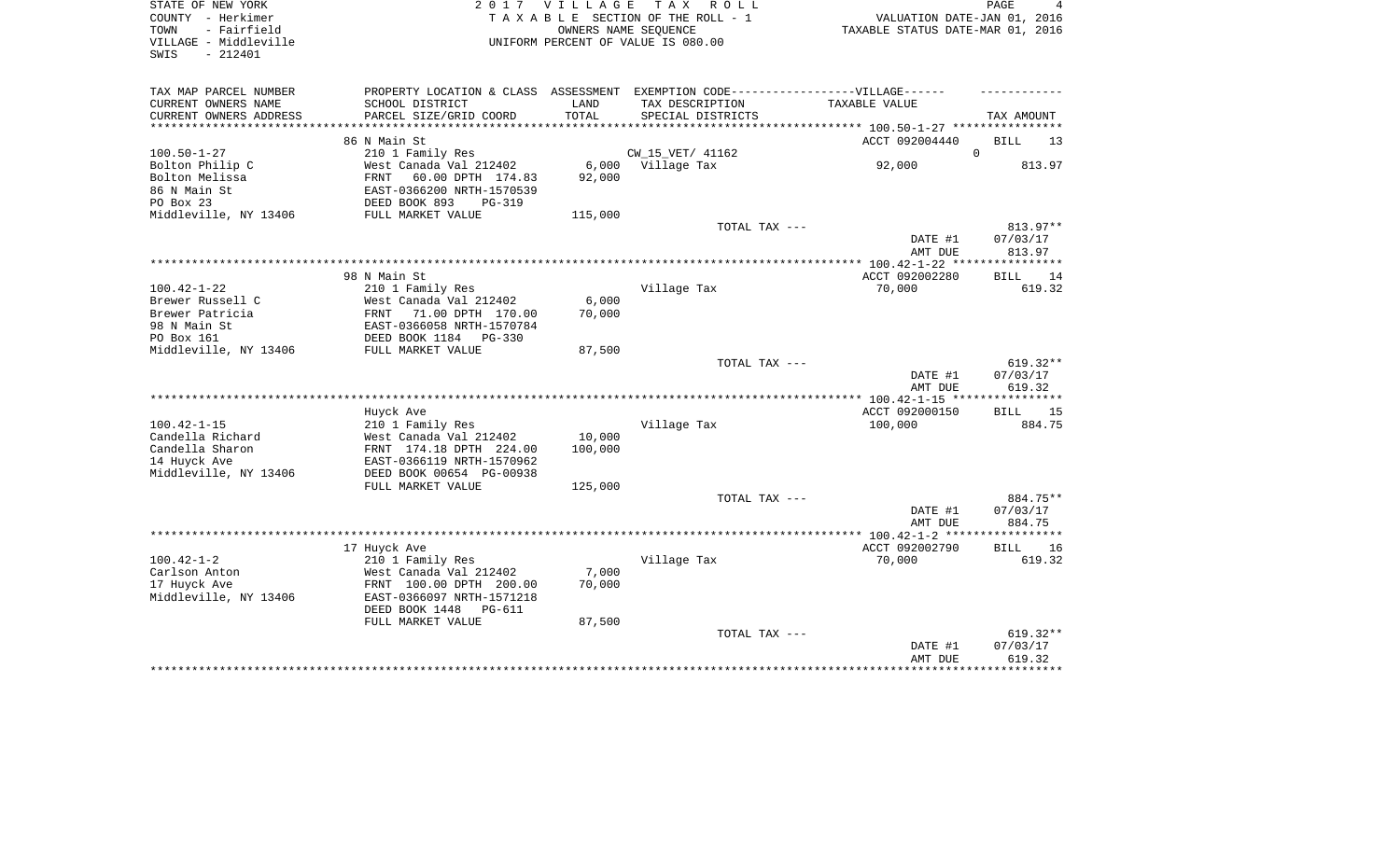| STATE OF NEW YORK<br>COUNTY - Herkimer<br>- Fairfield<br>TOWN<br>VILLAGE - Middleville<br>$-212401$<br>SWIS | T A X<br>2 0 1 7<br><b>VILLAGE</b><br>R O L L<br>TAXABLE SECTION OF THE ROLL - 1<br>OWNERS NAME SEOUENCE<br>UNIFORM PERCENT OF VALUE IS 080.00 |                  |                                                          | PAGE<br>VALUATION DATE-JAN 01, 2016<br>TAXABLE STATUS DATE-MAR 01, 2016 |                      |  |
|-------------------------------------------------------------------------------------------------------------|------------------------------------------------------------------------------------------------------------------------------------------------|------------------|----------------------------------------------------------|-------------------------------------------------------------------------|----------------------|--|
| TAX MAP PARCEL NUMBER                                                                                       | PROPERTY LOCATION & CLASS                                                                                                                      |                  | ASSESSMENT EXEMPTION CODE------------------VILLAGE------ |                                                                         |                      |  |
| CURRENT OWNERS NAME                                                                                         | SCHOOL DISTRICT                                                                                                                                | LAND             | TAX DESCRIPTION                                          | TAXABLE VALUE                                                           |                      |  |
| CURRENT OWNERS ADDRESS                                                                                      | PARCEL SIZE/GRID COORD                                                                                                                         | TOTAL            | SPECIAL DISTRICTS                                        |                                                                         | TAX AMOUNT           |  |
| ***********************                                                                                     |                                                                                                                                                |                  |                                                          |                                                                         |                      |  |
|                                                                                                             | 66 S Main St                                                                                                                                   |                  |                                                          | ACCT 092000780                                                          | <b>BILL</b><br>17    |  |
| $100.59 - 1 - 28$                                                                                           | 210 1 Family Res                                                                                                                               |                  | VET COM C 41132                                          | 12,000<br>98,000                                                        | 867.05               |  |
| Carney James W<br>66 S Main St                                                                              | West Canada Val 212402<br><b>FRNT</b><br>57.00 DPTH 168.00                                                                                     | 8,000<br>110,000 | Village Tax                                              |                                                                         |                      |  |
| Middleville, NY 13406                                                                                       | EAST-0367117 NRTH-1567630                                                                                                                      |                  |                                                          |                                                                         |                      |  |
|                                                                                                             | DEED BOOK 00622 PG-00528                                                                                                                       |                  |                                                          |                                                                         |                      |  |
|                                                                                                             | FULL MARKET VALUE                                                                                                                              | 137,500          |                                                          |                                                                         |                      |  |
|                                                                                                             |                                                                                                                                                |                  | TOTAL TAX ---                                            |                                                                         | $867.05**$           |  |
|                                                                                                             |                                                                                                                                                |                  |                                                          | DATE #1                                                                 | 07/03/17             |  |
|                                                                                                             |                                                                                                                                                |                  |                                                          | AMT DUE                                                                 | 867.05               |  |
|                                                                                                             |                                                                                                                                                |                  |                                                          |                                                                         | **********           |  |
|                                                                                                             | S Main St                                                                                                                                      |                  |                                                          | ACCT 092003840                                                          | 18<br>BILL           |  |
| $100.59 - 1 - 21.1$                                                                                         | 322 Rural vac>10                                                                                                                               |                  | Village Tax                                              | 14,000                                                                  | 123.86               |  |
| Carney John<br>19 Masters Common So.                                                                        | West Canada Val 212402<br>Landlocked                                                                                                           | 14,000<br>14,000 |                                                          |                                                                         |                      |  |
| Queensbury, NY 12804                                                                                        | ACRES<br>20.30                                                                                                                                 |                  |                                                          |                                                                         |                      |  |
|                                                                                                             | EAST-0368387 NRTH-1567664                                                                                                                      |                  |                                                          |                                                                         |                      |  |
|                                                                                                             | DEED BOOK 941<br>PG-336                                                                                                                        |                  |                                                          |                                                                         |                      |  |
|                                                                                                             | FULL MARKET VALUE                                                                                                                              | 17,500           |                                                          |                                                                         |                      |  |
|                                                                                                             |                                                                                                                                                |                  | TOTAL TAX ---                                            |                                                                         | 123.86**             |  |
|                                                                                                             |                                                                                                                                                |                  |                                                          | DATE #1                                                                 | 07/03/17             |  |
|                                                                                                             |                                                                                                                                                |                  | **********************                                   | AMT DUE                                                                 | 123.86<br>********   |  |
|                                                                                                             | 112 N Main St                                                                                                                                  |                  |                                                          | ** $100.42 - 1 - 17$ **                                                 |                      |  |
| $100.42 - 1 - 17$                                                                                           | 210 1 Family Res                                                                                                                               |                  | Village Tax                                              | ACCT 092004380<br>55,000                                                | 19<br>BILL<br>486.61 |  |
| Carney Keri L                                                                                               | West Canada Val 212402                                                                                                                         | 6,000            |                                                          |                                                                         |                      |  |
| 112 N Main St                                                                                               | Doublewide                                                                                                                                     | 55,000           |                                                          |                                                                         |                      |  |
| Middleville, NY 13406                                                                                       | FRNT 113.77 DPTH<br>75.00                                                                                                                      |                  |                                                          |                                                                         |                      |  |
|                                                                                                             | EAST-0365927 NRTH-1570962                                                                                                                      |                  |                                                          |                                                                         |                      |  |
|                                                                                                             | DEED BOOK 1427<br>$PG-43$                                                                                                                      |                  |                                                          |                                                                         |                      |  |
|                                                                                                             | FULL MARKET VALUE                                                                                                                              | 68,750           |                                                          |                                                                         |                      |  |
|                                                                                                             |                                                                                                                                                |                  | TOTAL TAX ---                                            |                                                                         | 486.61**             |  |
|                                                                                                             |                                                                                                                                                |                  |                                                          | DATE #1                                                                 | 07/03/17             |  |
|                                                                                                             |                                                                                                                                                |                  |                                                          | AMT DUE                                                                 | 486.61               |  |
|                                                                                                             | 87 S Main St                                                                                                                                   |                  |                                                          | **************** 100.59-1-32 ***<br>ACCT 092000810                      | <b>BILL</b><br>20    |  |
| $100.59 - 1 - 32$                                                                                           | 210 1 Family Res                                                                                                                               |                  | Village Tax                                              | 135,000                                                                 | 1,194.41             |  |
| Carney Michael F                                                                                            | West Canada Val 212402                                                                                                                         | 30,000           |                                                          |                                                                         |                      |  |
| Carney John P                                                                                               | <b>ACRES</b><br>8.25                                                                                                                           | 135,000          |                                                          |                                                                         |                      |  |
| 19 Masters Common                                                                                           | EAST-0367750 NRTH-1567441                                                                                                                      |                  |                                                          |                                                                         |                      |  |
| Queensbury, NY 12804                                                                                        | DEED BOOK 1290<br><b>PG-927</b>                                                                                                                |                  |                                                          |                                                                         |                      |  |
|                                                                                                             | FULL MARKET VALUE                                                                                                                              | 168,750          |                                                          |                                                                         |                      |  |
|                                                                                                             |                                                                                                                                                |                  | TOTAL TAX ---                                            |                                                                         | 1,194.41**           |  |
|                                                                                                             |                                                                                                                                                |                  |                                                          | DATE #1                                                                 | 07/03/17             |  |
|                                                                                                             |                                                                                                                                                |                  |                                                          | AMT DUE                                                                 | 1,194.41             |  |
|                                                                                                             |                                                                                                                                                |                  |                                                          |                                                                         |                      |  |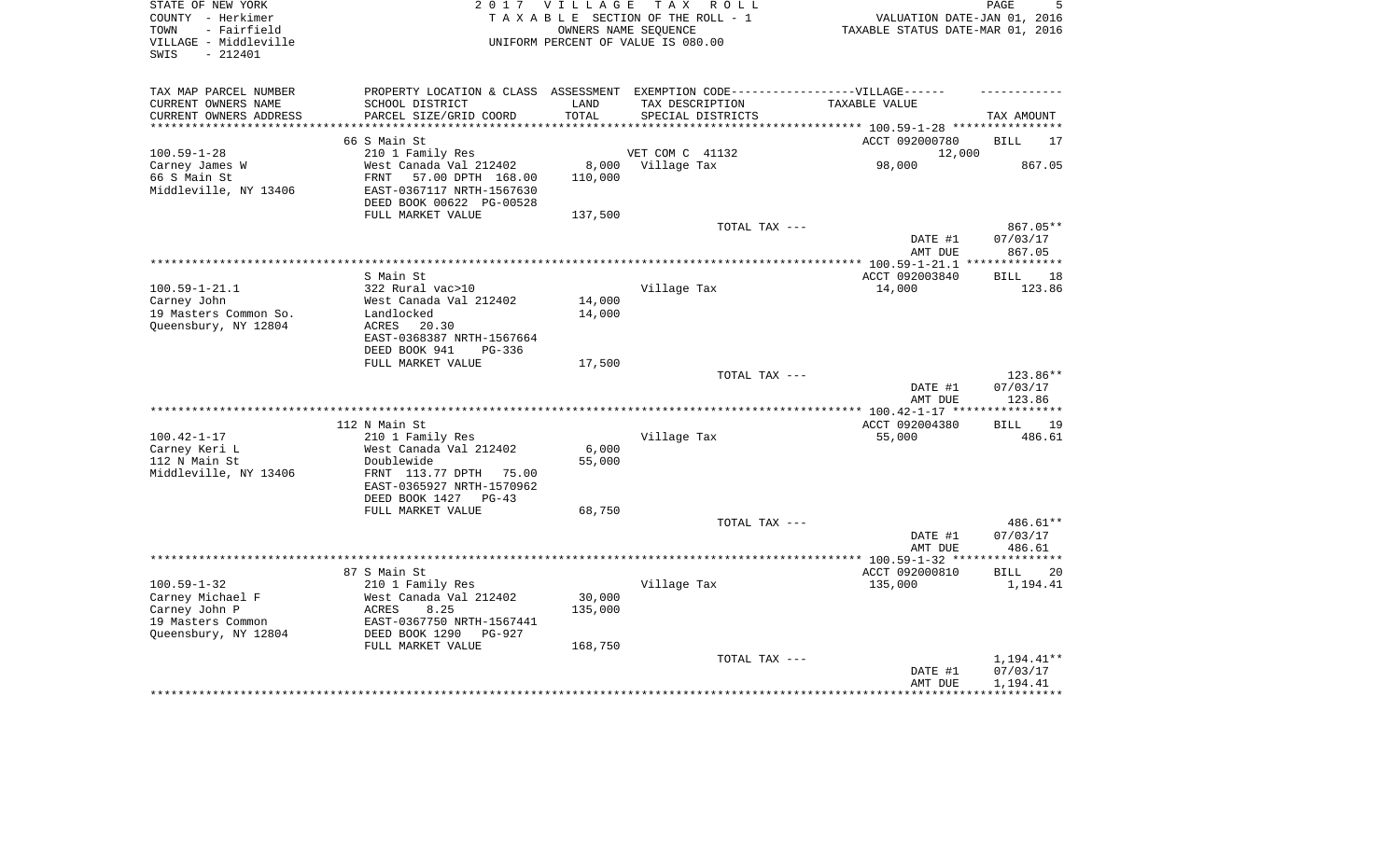| STATE OF NEW YORK<br>COUNTY - Herkimer<br>- Fairfield<br>TOWN<br>VILLAGE - Middleville<br>$-212401$<br>SWIS | <b>VILLAGE</b><br>TAX ROLL<br>2 0 1 7<br>TAXABLE SECTION OF THE ROLL - 1<br>OWNERS NAME SEOUENCE<br>UNIFORM PERCENT OF VALUE IS 080.00 |         |                   | PAGE<br>VALUATION DATE-JAN 01, 2016<br>TAXABLE STATUS DATE-MAR 01, 2016 |                                |  |
|-------------------------------------------------------------------------------------------------------------|----------------------------------------------------------------------------------------------------------------------------------------|---------|-------------------|-------------------------------------------------------------------------|--------------------------------|--|
| TAX MAP PARCEL NUMBER                                                                                       | PROPERTY LOCATION & CLASS ASSESSMENT EXEMPTION CODE-----------------VILLAGE------                                                      |         |                   |                                                                         |                                |  |
| CURRENT OWNERS NAME                                                                                         | SCHOOL DISTRICT                                                                                                                        | LAND    | TAX DESCRIPTION   | TAXABLE VALUE                                                           |                                |  |
| CURRENT OWNERS ADDRESS                                                                                      | PARCEL SIZE/GRID COORD                                                                                                                 | TOTAL   | SPECIAL DISTRICTS |                                                                         | TAX AMOUNT                     |  |
|                                                                                                             |                                                                                                                                        |         |                   | ******** 100.43-1-4 *****                                               |                                |  |
|                                                                                                             | 92 N Main St                                                                                                                           |         |                   | ACCT 092000750                                                          | 21<br><b>BILL</b>              |  |
| $100.43 - 1 - 4$                                                                                            | 210 1 Family Res                                                                                                                       |         | Village Tax       | 100,000                                                                 | 884.75                         |  |
| Carney Mildred S                                                                                            | West Canada Val 212402<br>9.60                                                                                                         | 15,000  |                   |                                                                         |                                |  |
| Carney Robert J Sr.<br>John Carney                                                                          | <b>ACRES</b><br>EAST-0366872 NRTH-1570672                                                                                              | 100,000 |                   |                                                                         |                                |  |
| 19 Masters Common S                                                                                         | DEED BOOK 1143<br><b>PG-130</b>                                                                                                        |         |                   |                                                                         |                                |  |
| Queensbury, NY 12804                                                                                        | FULL MARKET VALUE                                                                                                                      | 125,000 |                   |                                                                         |                                |  |
|                                                                                                             |                                                                                                                                        |         | TOTAL TAX ---     |                                                                         | 884.75**                       |  |
|                                                                                                             |                                                                                                                                        |         |                   | DATE #1<br>AMT DUE                                                      | 07/03/17<br>884.75             |  |
|                                                                                                             |                                                                                                                                        |         |                   | *************** 100.59-1-35 ****                                        |                                |  |
|                                                                                                             | S Main St                                                                                                                              |         |                   | ACCT 092002700                                                          | 22<br><b>BILL</b>              |  |
| $100.59 - 1 - 35$                                                                                           | 210 1 Family Res                                                                                                                       |         | Village Tax       | 97,000                                                                  | 858.21                         |  |
| Carney Twila                                                                                                | West Canada Val 212402                                                                                                                 | 8,000   |                   |                                                                         |                                |  |
| PO Box 325                                                                                                  | FRNT 155.00 DPTH 170.00                                                                                                                | 97,000  |                   |                                                                         |                                |  |
| Middleville, NY 13406                                                                                       | EAST-0367555 NRTH-1567119                                                                                                              |         |                   |                                                                         |                                |  |
|                                                                                                             | DEED BOOK 773<br>$PG-273$                                                                                                              |         |                   |                                                                         |                                |  |
|                                                                                                             | FULL MARKET VALUE                                                                                                                      | 121,250 |                   |                                                                         |                                |  |
|                                                                                                             |                                                                                                                                        |         | TOTAL TAX ---     | DATE #1<br>AMT DUE                                                      | 858.21**<br>07/03/17<br>858.21 |  |
|                                                                                                             |                                                                                                                                        |         |                   |                                                                         |                                |  |
|                                                                                                             | 8 Fairfield St                                                                                                                         |         |                   | ACCT 092000600                                                          | 23<br><b>BILL</b>              |  |
| $100.51 - 1 - 53$                                                                                           | 210 1 Family Res                                                                                                                       |         | Village Tax       | 67,000                                                                  | 592.78                         |  |
| Casanova Lou Ann                                                                                            | West Canada Val 212402                                                                                                                 | 6,000   |                   |                                                                         |                                |  |
| 8 Fairfield St                                                                                              | Fairfield St                                                                                                                           | 67,000  |                   |                                                                         |                                |  |
| Middleville, NY 13406                                                                                       | House                                                                                                                                  |         |                   |                                                                         |                                |  |
|                                                                                                             | <b>FRNT</b><br>68.46 DPTH 140.00                                                                                                       |         |                   |                                                                         |                                |  |
|                                                                                                             | <b>BANK</b><br>720                                                                                                                     |         |                   |                                                                         |                                |  |
|                                                                                                             | EAST-0367061 NRTH-1568934                                                                                                              |         |                   |                                                                         |                                |  |
|                                                                                                             | DEED BOOK 697<br><b>PG-170</b>                                                                                                         |         |                   |                                                                         |                                |  |
|                                                                                                             | FULL MARKET VALUE                                                                                                                      | 83,750  | TOTAL TAX ---     |                                                                         | 592.78**                       |  |
|                                                                                                             |                                                                                                                                        |         |                   | DATE #1                                                                 | 07/03/17                       |  |
|                                                                                                             |                                                                                                                                        |         |                   | AMT DUE                                                                 | 592.78                         |  |
|                                                                                                             |                                                                                                                                        |         |                   |                                                                         |                                |  |
|                                                                                                             | 48 Huyck Ave                                                                                                                           |         |                   | ACCT 092000930                                                          | 24<br>BILL                     |  |
| $100.42 - 1 - 10$                                                                                           | 210 1 Family Res                                                                                                                       |         | VET WAR C 41122   | 7,200                                                                   |                                |  |
| Choquette Gerald A                                                                                          | West Canada Val 212402                                                                                                                 | 10,000  | Village Tax       | 82,800                                                                  | 732.57                         |  |
| Choquette Alice                                                                                             | <b>ACRES</b><br>1.00                                                                                                                   | 90,000  |                   |                                                                         |                                |  |
| 48 Huyck Ave                                                                                                | EAST-0366779 NRTH-1571078                                                                                                              |         |                   |                                                                         |                                |  |
| PO Box 365                                                                                                  | DEED BOOK 00606 PG-00836                                                                                                               |         |                   |                                                                         |                                |  |
| Middleville, NY 13406                                                                                       | FULL MARKET VALUE                                                                                                                      | 112,500 |                   |                                                                         |                                |  |
|                                                                                                             |                                                                                                                                        |         | TOTAL TAX ---     |                                                                         | 732.57**                       |  |
|                                                                                                             |                                                                                                                                        |         |                   | DATE #1                                                                 | 07/03/17                       |  |
|                                                                                                             |                                                                                                                                        |         |                   | AMT DUE                                                                 | 732.57                         |  |
|                                                                                                             |                                                                                                                                        |         |                   |                                                                         |                                |  |
|                                                                                                             |                                                                                                                                        |         |                   |                                                                         |                                |  |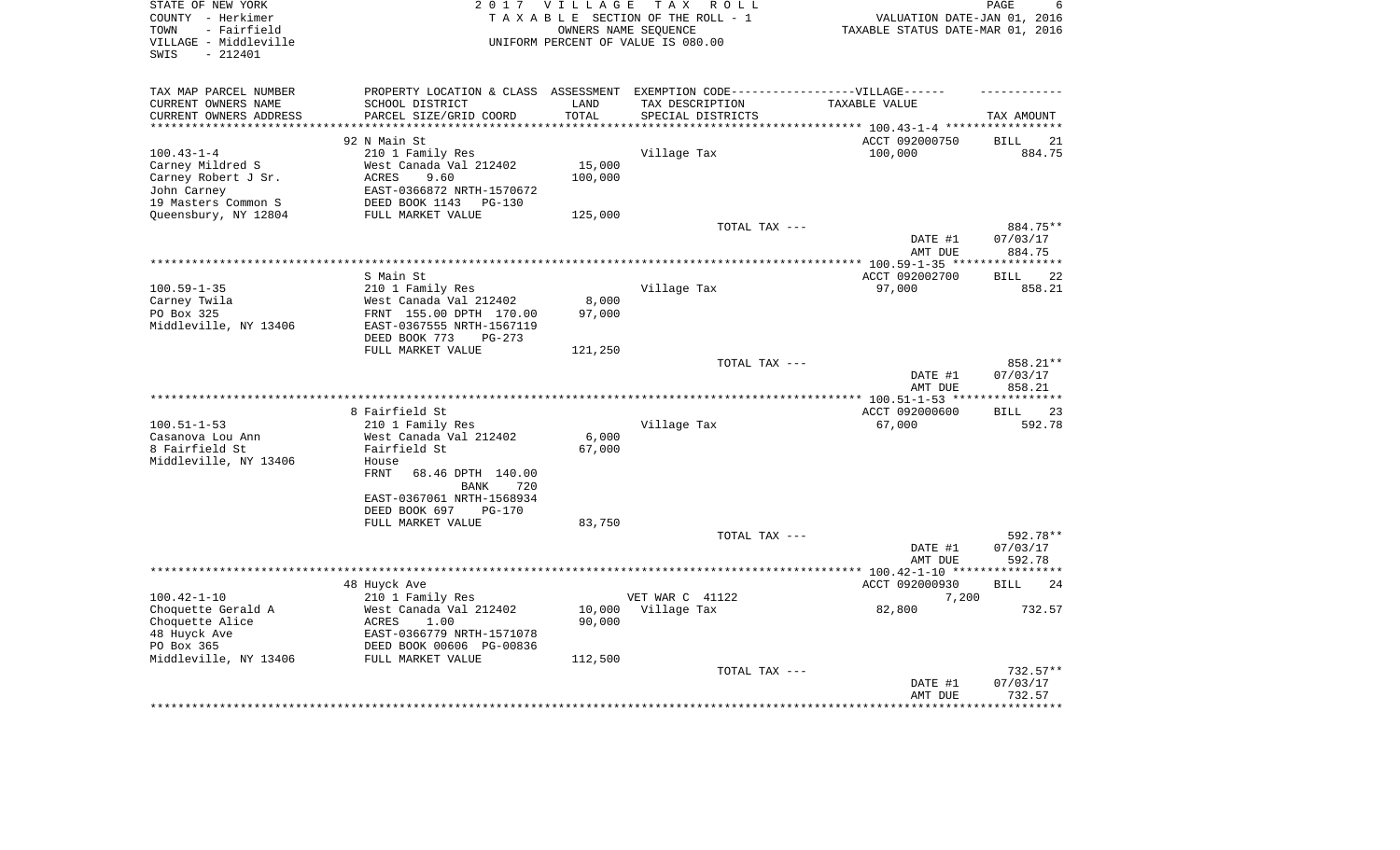| STATE OF NEW YORK<br>COUNTY - Herkimer     | 2017                                                                             | VILLAGE | TAX ROLL<br>TAXABLE SECTION OF THE ROLL - 1 | VALUATION DATE-JAN 01, 2016      | PAGE<br>7                      |
|--------------------------------------------|----------------------------------------------------------------------------------|---------|---------------------------------------------|----------------------------------|--------------------------------|
| - Fairfield<br>TOWN                        |                                                                                  |         | OWNERS NAME SEOUENCE                        | TAXABLE STATUS DATE-MAR 01, 2016 |                                |
| VILLAGE - Middleville<br>$-212401$<br>SWIS |                                                                                  |         | UNIFORM PERCENT OF VALUE IS 080.00          |                                  |                                |
| TAX MAP PARCEL NUMBER                      | PROPERTY LOCATION & CLASS ASSESSMENT EXEMPTION CODE----------------VILLAGE------ |         |                                             |                                  |                                |
| CURRENT OWNERS NAME                        | SCHOOL DISTRICT                                                                  | LAND    | TAX DESCRIPTION                             | TAXABLE VALUE                    |                                |
| CURRENT OWNERS ADDRESS                     | PARCEL SIZE/GRID COORD                                                           | TOTAL   | SPECIAL DISTRICTS                           |                                  | TAX AMOUNT                     |
|                                            |                                                                                  |         |                                             | ******** 100.50-1-24 ****        |                                |
|                                            | 78 N Main St                                                                     |         |                                             | ACCT 092003240                   | 25<br><b>BILL</b>              |
| $100.50 - 1 - 24$                          | 210 1 Family Res                                                                 |         | Village Tax                                 | 73,000                           | 645.87                         |
| Christensen Robert T                       | West Canada Val 212402                                                           | 6,000   |                                             |                                  |                                |
| 78 N Main St                               | <b>FRNT</b><br>59.00 DPTH 171.00                                                 | 73,000  |                                             |                                  |                                |
| PO Box 108                                 | EAST-0366290 NRTH-1570383                                                        |         |                                             |                                  |                                |
| Middleville, NY 13406                      | DEED BOOK 1564<br><b>PG-989</b>                                                  |         |                                             |                                  |                                |
|                                            | FULL MARKET VALUE                                                                | 91,250  |                                             |                                  |                                |
|                                            |                                                                                  |         | TOTAL TAX ---                               | DATE #1<br>AMT DUE               | 645.87**<br>07/03/17<br>645.87 |
|                                            |                                                                                  |         |                                             |                                  |                                |
|                                            | 85 Fairfield St                                                                  |         |                                             | ACCT 092001350                   | <b>BILL</b><br>26              |
| $100.51 - 1 - 18$                          | 210 1 Family Res                                                                 |         | Village Tax                                 | 78,000                           | 690.10                         |
| Cleary Patrick                             | West Canada Val 212402                                                           | 10,000  |                                             |                                  |                                |
| Decarr-Cleary Amy                          | 99.00 DPTH 414.50<br>FRNT                                                        | 78,000  |                                             |                                  |                                |
| 45 Fairfield St                            | 0.94 BANK<br>135<br>ACRES                                                        |         |                                             |                                  |                                |
| PO Box 435                                 | EAST-0368528 NRTH-1569523                                                        |         |                                             |                                  |                                |
| Middleville, NY 13406                      | DEED BOOK 848<br>$PG-467$                                                        |         |                                             |                                  |                                |
|                                            | FULL MARKET VALUE                                                                | 97,500  |                                             |                                  |                                |
|                                            |                                                                                  |         | TOTAL TAX ---                               |                                  | 690.10**                       |
|                                            |                                                                                  |         |                                             | DATE #1                          | 07/03/17                       |
|                                            |                                                                                  |         | ***********************************         | AMT DUE                          | 690.10<br>**********           |
|                                            |                                                                                  |         |                                             | *************** 100.59-1-13 **   |                                |
| $100.59 - 1 - 13$                          | S Main St<br>314 Rural vac<10                                                    |         | Village Tax                                 | ACCT 092003960<br>500            | 27<br><b>BILL</b><br>4.42      |
| Cookinham Scott T                          | West Canada Val 212402                                                           | 500     |                                             |                                  |                                |
| 555 Beecher Rd                             | Wasteland                                                                        | 500     |                                             |                                  |                                |
| Poland, NY 13431                           | FRNT 280.00 DPTH<br>70.00                                                        |         |                                             |                                  |                                |
|                                            | EAST-0367060 NRTH-1568346                                                        |         |                                             |                                  |                                |
|                                            | DEED BOOK 1504<br>PG-716                                                         |         |                                             |                                  |                                |
|                                            | FULL MARKET VALUE                                                                | 625     |                                             |                                  |                                |
|                                            |                                                                                  |         | TOTAL TAX ---                               |                                  | $4.42**$                       |
|                                            |                                                                                  |         |                                             | DATE #1                          | 07/03/17                       |
|                                            |                                                                                  |         |                                             | AMT DUE                          | 4.42                           |
|                                            |                                                                                  |         |                                             |                                  | *******                        |
|                                            | 51 N Main St                                                                     |         |                                             | ACCT 092003150                   | <b>BILL</b><br>28              |
| $100.50 - 1 - 6$                           | 210 1 Family Res                                                                 |         | Village Tax                                 | 95,000                           | 840.51                         |
| Corbin Corey                               | West Canada Val 212402                                                           | 7,000   |                                             |                                  |                                |
| 13 Card Ave                                | 63.00 DPTH 244.00<br>FRNT                                                        | 95,000  |                                             |                                  |                                |
| Camden, NY 13316                           | EAST-0365982 NRTH-1570417                                                        |         |                                             |                                  |                                |
| PRIOR OWNER ON 3/01/2016                   | DEED BOOK 1615<br>PG-766<br>FULL MARKET VALUE                                    | 118,750 |                                             |                                  |                                |
| Corbin Corey M                             |                                                                                  |         |                                             |                                  |                                |
|                                            |                                                                                  |         | TOTAL TAX ---                               |                                  | 840.51**                       |
|                                            |                                                                                  |         |                                             | DATE #1                          | 07/03/17                       |
|                                            |                                                                                  |         |                                             | AMT DUE                          | 840.51                         |
|                                            |                                                                                  |         |                                             |                                  |                                |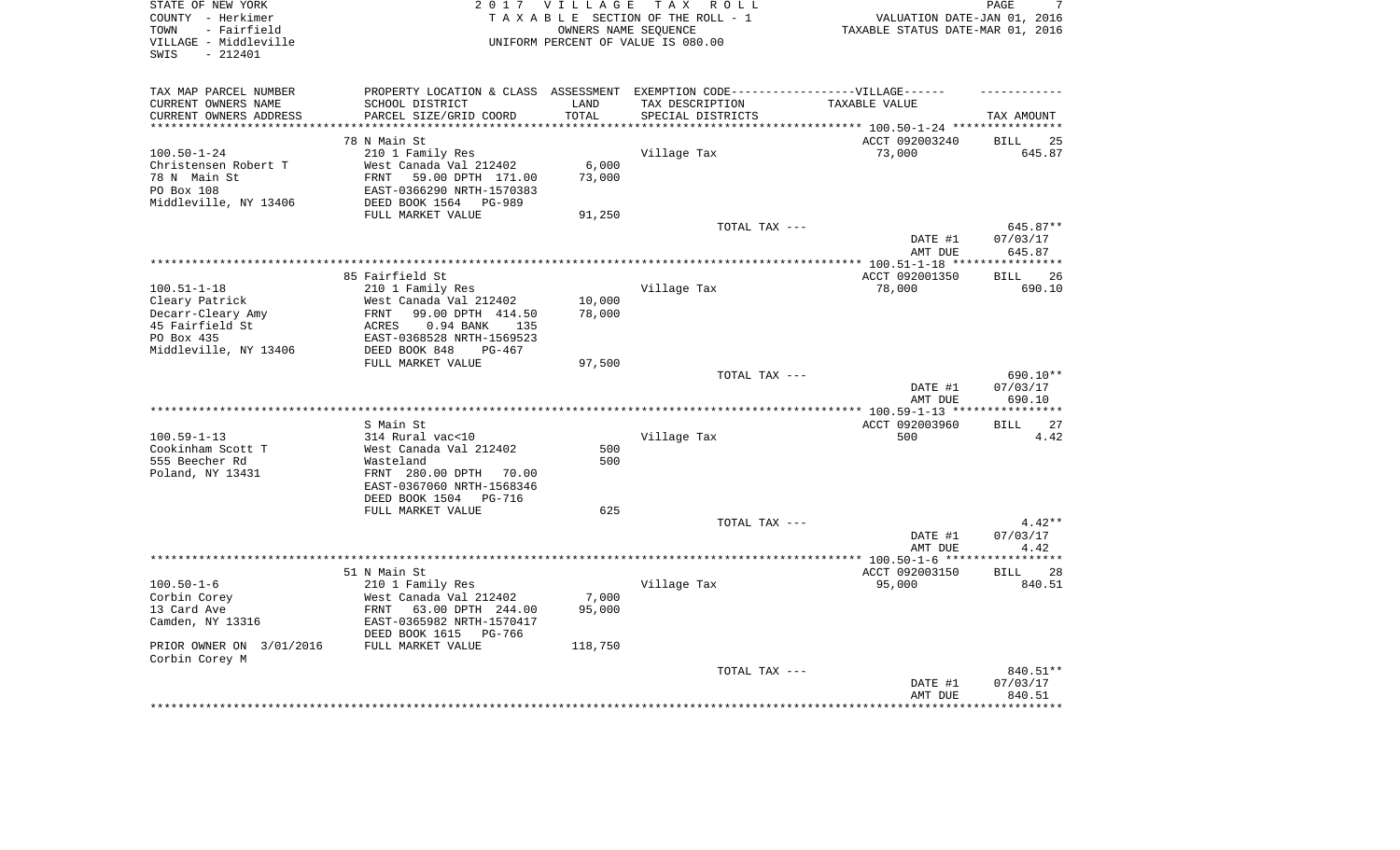| STATE OF NEW YORK<br>COUNTY - Herkimer<br>- Fairfield<br>TOWN<br>VILLAGE - Middleville<br>$-212401$<br>SWIS | 2 0 1 7                                                                                                                                             | VILLAGE                   | TAX ROLL<br>TAXABLE SECTION OF THE ROLL - 1<br>OWNERS NAME SEQUENCE<br>UNIFORM PERCENT OF VALUE IS 080.00                | VALUATION DATE-JAN 01, 2016<br>TAXABLE STATUS DATE-MAR 01, 2016 | PAGE<br>8                          |
|-------------------------------------------------------------------------------------------------------------|-----------------------------------------------------------------------------------------------------------------------------------------------------|---------------------------|--------------------------------------------------------------------------------------------------------------------------|-----------------------------------------------------------------|------------------------------------|
| TAX MAP PARCEL NUMBER<br>CURRENT OWNERS NAME<br>CURRENT OWNERS ADDRESS                                      | SCHOOL DISTRICT<br>PARCEL SIZE/GRID COORD                                                                                                           | LAND<br>TOTAL             | PROPERTY LOCATION & CLASS ASSESSMENT EXEMPTION CODE----------------VILLAGE------<br>TAX DESCRIPTION<br>SPECIAL DISTRICTS | TAXABLE VALUE                                                   | TAX AMOUNT                         |
| **********************                                                                                      | 62 S Main St                                                                                                                                        |                           |                                                                                                                          | ACCT 092003030                                                  | <b>BILL</b><br>29                  |
| $100.59 - 1 - 27$<br>Coriale David B<br>62 S Main St<br>Middleville, NY 13406                               | 210 1 Family Res<br>West Canada Val 212402<br>ACRES<br>2.76<br>EAST-0367138 NRTH-1567746<br>DEED BOOK 1622<br>PG-950                                | 15,000<br>140,000         | Village Tax                                                                                                              | 140,000                                                         | 1,238.65                           |
| PRIOR OWNER ON 3/01/2016<br>Farber Lynn E                                                                   | FULL MARKET VALUE                                                                                                                                   | 175,000                   |                                                                                                                          |                                                                 |                                    |
|                                                                                                             |                                                                                                                                                     |                           | TOTAL TAX ---                                                                                                            | DATE #1<br>AMT DUE                                              | 1,238.65**<br>07/03/17<br>1,238.65 |
|                                                                                                             |                                                                                                                                                     |                           |                                                                                                                          |                                                                 | ***********                        |
| $100.50 - 1 - 25$<br>Cornwell Jarred<br>Palma Elizabeth<br>80 N Main St<br>Newport, NY 13406                | 80 N Main St<br>210 1 Family Res<br>West Canada Val 212402<br>FRNT<br>65.44 DPTH 174.93<br>EAST-0366262 NRTH-1570435<br>DEED BOOK 1331<br>$PG-673$  | 6,000<br>45,000           | Village Tax                                                                                                              | ACCT 092002730<br>45,000                                        | 30<br><b>BILL</b><br>398.14        |
|                                                                                                             | FULL MARKET VALUE                                                                                                                                   | 56,250                    |                                                                                                                          |                                                                 |                                    |
|                                                                                                             |                                                                                                                                                     |                           | TOTAL TAX ---                                                                                                            | DATE #1<br>AMT DUE                                              | 398.14**<br>07/03/17<br>398.14     |
|                                                                                                             | 54 N Main St                                                                                                                                        |                           |                                                                                                                          | ACCT 092001560                                                  | 31<br>BILL                         |
| $100.50 - 1 - 19$<br>Crossett Seth<br>54 N Main St<br>Middleville, NY 13406                                 | 210 1 Family Res<br>West Canada Val 212402<br>FRNT 120.00 DPTH 302.00<br>EAST-0366566 NRTH-1569991<br>DEED BOOK 1146<br>PG-306<br>FULL MARKET VALUE | 9,000<br>68,300<br>85,375 | Village Tax                                                                                                              | 68,300                                                          | 604.28                             |
|                                                                                                             |                                                                                                                                                     |                           | TOTAL TAX ---                                                                                                            |                                                                 | 604.28**                           |
|                                                                                                             |                                                                                                                                                     |                           |                                                                                                                          | DATE #1<br>AMT DUE                                              | 07/03/17<br>604.28                 |
|                                                                                                             | 18 Park Ave                                                                                                                                         |                           |                                                                                                                          | **************** 100.51-1-39 *******<br>ACCT 092003990          | *********<br><b>BILL</b><br>32     |
| $100.51 - 1 - 39$                                                                                           | 210 1 Family Res                                                                                                                                    |                           | VET COM C 41132                                                                                                          | 12,000                                                          |                                    |
| Crossett William<br>Crossett Phyllis<br>18 Park Ave<br>Middleville, NY 13406                                | West Canada Val 212402<br>FRNT<br>42.40 DPTH 220.00<br>EAST-0367100 NRTH-1569402<br>DEED BOOK 00639 PG-00557<br>FULL MARKET VALUE                   | 6,000<br>70,000<br>87,500 | Village Tax                                                                                                              | 58,000                                                          | 513.15                             |
|                                                                                                             |                                                                                                                                                     |                           | TOTAL TAX ---                                                                                                            | DATE #1<br>AMT DUE                                              | 513.15**<br>07/03/17<br>513.15     |
|                                                                                                             |                                                                                                                                                     |                           |                                                                                                                          |                                                                 |                                    |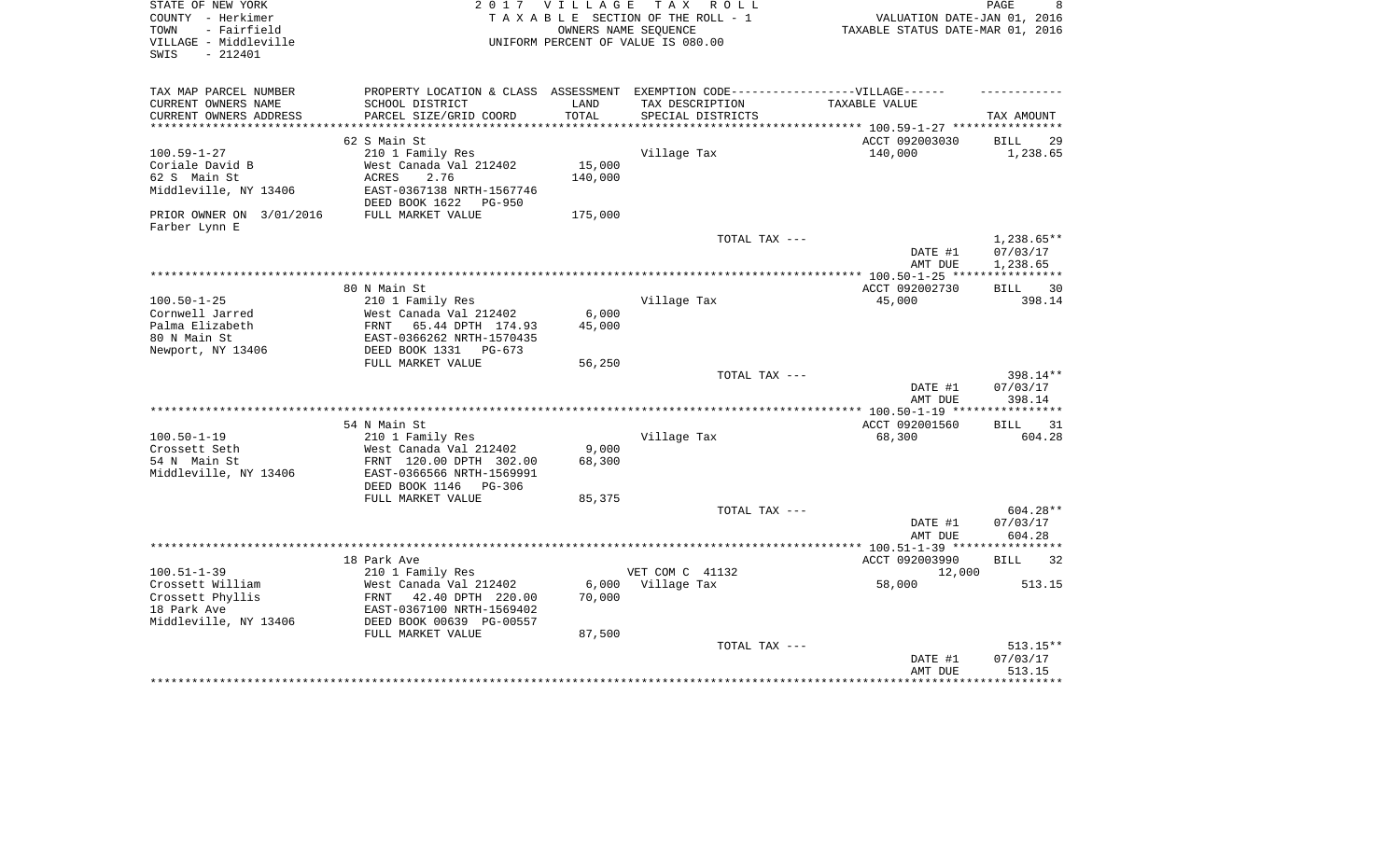| STATE OF NEW YORK<br>COUNTY - Herkimer<br>- Fairfield<br>TOWN<br>VILLAGE - Middleville<br>$-212401$<br>SWIS |                                                                                  | 2017 VILLAGE<br>OWNERS NAME SEOUENCE | TAX ROLL<br>TAXABLE SECTION OF THE ROLL - 1<br>UNIFORM PERCENT OF VALUE IS 080.00 | VALUATION DATE-JAN 01, 2016<br>TAXABLE STATUS DATE-MAR 01, 2016 | PAGE<br>9                         |
|-------------------------------------------------------------------------------------------------------------|----------------------------------------------------------------------------------|--------------------------------------|-----------------------------------------------------------------------------------|-----------------------------------------------------------------|-----------------------------------|
| TAX MAP PARCEL NUMBER                                                                                       | PROPERTY LOCATION & CLASS ASSESSMENT EXEMPTION CODE----------------VILLAGE------ |                                      |                                                                                   |                                                                 |                                   |
| CURRENT OWNERS NAME                                                                                         | SCHOOL DISTRICT                                                                  | LAND                                 | TAX DESCRIPTION                                                                   | TAXABLE VALUE                                                   |                                   |
| CURRENT OWNERS ADDRESS                                                                                      | PARCEL SIZE/GRID COORD                                                           | TOTAL                                | SPECIAL DISTRICTS                                                                 | *********** 100.50-1-15 *********                               | TAX AMOUNT                        |
|                                                                                                             | 19 N Main St                                                                     |                                      |                                                                                   | ACCT 092001110                                                  | <b>BILL</b><br>33                 |
| $100.50 - 1 - 15$                                                                                           | 633 Aged - home                                                                  |                                      | Village Tax                                                                       | 260,000                                                         | 2,300.34                          |
| Deluca Anthony                                                                                              | West Canada Val 212402                                                           | 30,000                               |                                                                                   |                                                                 |                                   |
| 568 Garden St                                                                                               | Retirement Home                                                                  | 260,000                              |                                                                                   |                                                                 |                                   |
| Little Falls, NY 13365                                                                                      | ACRES<br>2.80                                                                    |                                      |                                                                                   |                                                                 |                                   |
| PRIOR OWNER ON 3/01/2016                                                                                    | EAST-0366500 NRTH-1569167<br>DEED BOOK 1626<br>PG-796                            |                                      |                                                                                   |                                                                 |                                   |
| Caiola Rachel                                                                                               | FULL MARKET VALUE                                                                | 325,000                              |                                                                                   |                                                                 |                                   |
|                                                                                                             |                                                                                  |                                      | TOTAL TAX ---                                                                     | DATE #1                                                         | $2,300.34**$<br>07/03/17          |
|                                                                                                             |                                                                                  |                                      |                                                                                   | AMT DUE<br>************** 100.51-1-26 ****                      | 2,300.34<br>* * * * * * * * * * * |
|                                                                                                             | 11 Reservoir Rd                                                                  |                                      |                                                                                   | ACCT 092001170                                                  | BILL<br>34                        |
| $100.51 - 1 - 26$                                                                                           | 283 Res w/Comuse                                                                 |                                      | Village Tax                                                                       | 156,000                                                         | 1,380.21                          |
| Denapole Donald                                                                                             | West Canada Val 212402                                                           | 15,000                               |                                                                                   |                                                                 |                                   |
| 11 Reservoir Rd                                                                                             | 1.15<br>ACRES                                                                    | 156,000                              |                                                                                   |                                                                 |                                   |
| PO Box 77                                                                                                   | EAST-0367723 NRTH-1569448                                                        |                                      |                                                                                   |                                                                 |                                   |
| Middleville, NY 13406-0077                                                                                  | DEED BOOK 00601 PG-00026<br>FULL MARKET VALUE                                    | 195,000                              |                                                                                   |                                                                 |                                   |
|                                                                                                             |                                                                                  |                                      | TOTAL TAX ---                                                                     |                                                                 | 1,380.21**                        |
|                                                                                                             |                                                                                  |                                      |                                                                                   | DATE #1                                                         | 07/03/17                          |
|                                                                                                             |                                                                                  |                                      |                                                                                   | AMT DUE                                                         | 1,380.21                          |
|                                                                                                             | 45 Fairfield St                                                                  |                                      |                                                                                   | ACCT 092001440                                                  | 35<br>BILL                        |
| $100.51 - 1 - 31$                                                                                           | 220 2 Family Res                                                                 |                                      | Village Tax                                                                       | 80,000                                                          | 707.80                            |
| Denapole Donald                                                                                             | West Canada Val 212402                                                           | 7,000                                |                                                                                   |                                                                 |                                   |
| PO Box 77                                                                                                   | 2 apartments/office                                                              | 80,000                               |                                                                                   |                                                                 |                                   |
| Middleville, NY 13406-0077                                                                                  | FRNT 115.00 DPTH 116.00                                                          |                                      |                                                                                   |                                                                 |                                   |
|                                                                                                             | EAST-0367640 NRTH-1569320                                                        |                                      |                                                                                   |                                                                 |                                   |
|                                                                                                             | DEED BOOK 667<br>PG-941<br>FULL MARKET VALUE                                     | 100,000                              |                                                                                   |                                                                 |                                   |
|                                                                                                             |                                                                                  |                                      | TOTAL TAX ---                                                                     |                                                                 | 707.80**                          |
|                                                                                                             |                                                                                  |                                      |                                                                                   | DATE #1                                                         | 07/03/17                          |
|                                                                                                             |                                                                                  |                                      |                                                                                   | AMT DUE                                                         | 707.80                            |
|                                                                                                             |                                                                                  |                                      |                                                                                   |                                                                 | * * * * * * * * *                 |
|                                                                                                             | Fairfield Rd                                                                     |                                      |                                                                                   | ACCT 092004002                                                  | <b>BILL</b><br>36                 |
| $100.51 - 1 - 58$<br>Denapole Donald                                                                        | 210 1 Family Res<br>West Canada Val 212402                                       | 6,000                                | Village Tax                                                                       | 26,000                                                          | 230.03                            |
| PO Box 77                                                                                                   | FRNT 204.00 DPTH 118.00                                                          | 26,000                               |                                                                                   |                                                                 |                                   |
| Middleville, NY 13406                                                                                       | ACRES<br>0.35                                                                    |                                      |                                                                                   |                                                                 |                                   |
|                                                                                                             | EAST-0367744 NRTH-1569200                                                        |                                      |                                                                                   |                                                                 |                                   |
|                                                                                                             | DEED BOOK 00651 PG-00693                                                         |                                      |                                                                                   |                                                                 |                                   |
|                                                                                                             | FULL MARKET VALUE                                                                | 32,500                               |                                                                                   |                                                                 |                                   |
|                                                                                                             |                                                                                  |                                      | TOTAL TAX ---                                                                     |                                                                 | 230.03**                          |
|                                                                                                             |                                                                                  |                                      |                                                                                   | DATE #1<br>AMT DUE                                              | 07/03/17<br>230.03                |
|                                                                                                             |                                                                                  |                                      |                                                                                   |                                                                 |                                   |
|                                                                                                             |                                                                                  |                                      |                                                                                   |                                                                 |                                   |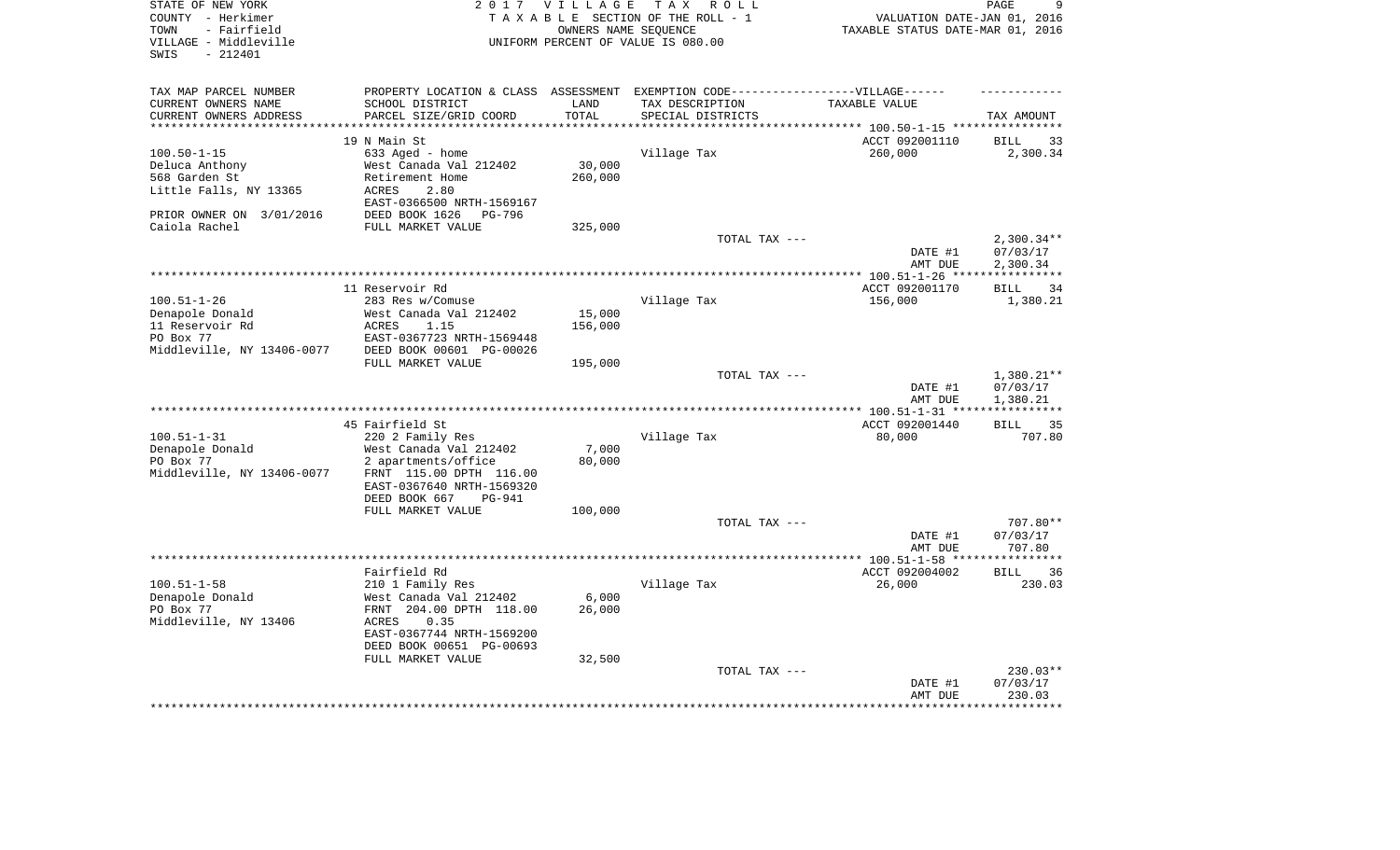| STATE OF NEW YORK<br>COUNTY - Herkimer<br>- Fairfield<br>TOWN<br>VILLAGE - Middleville<br>$-212401$<br>SWIS |                                                                                  | 2017 VILLAGE<br>OWNERS NAME SEOUENCE | TAX ROLL<br>TAXABLE SECTION OF THE ROLL - 1<br>UNIFORM PERCENT OF VALUE IS 080.00 | VALUATION DATE-JAN 01, 2016<br>TAXABLE STATUS DATE-MAR 01, 2016 | 10<br>PAGE                  |
|-------------------------------------------------------------------------------------------------------------|----------------------------------------------------------------------------------|--------------------------------------|-----------------------------------------------------------------------------------|-----------------------------------------------------------------|-----------------------------|
| TAX MAP PARCEL NUMBER                                                                                       | PROPERTY LOCATION & CLASS ASSESSMENT EXEMPTION CODE----------------VILLAGE------ |                                      |                                                                                   |                                                                 |                             |
| CURRENT OWNERS NAME                                                                                         | SCHOOL DISTRICT                                                                  | LAND                                 | TAX DESCRIPTION                                                                   | TAXABLE VALUE                                                   |                             |
| CURRENT OWNERS ADDRESS                                                                                      | PARCEL SIZE/GRID COORD                                                           | TOTAL                                | SPECIAL DISTRICTS                                                                 |                                                                 | TAX AMOUNT                  |
|                                                                                                             | 44 Park Ave                                                                      |                                      |                                                                                   | ACCT 092001830                                                  | 37<br><b>BILL</b>           |
| $100.51 - 1 - 27$                                                                                           | 210 1 Family Res                                                                 |                                      | Village Tax                                                                       | 30,000                                                          | 265.42                      |
| Denapole Tania                                                                                              | West Canada Val 212402                                                           | 8,000                                |                                                                                   |                                                                 |                             |
| 44 Park Ave                                                                                                 | vacant/gutted                                                                    | 30,000                               |                                                                                   |                                                                 |                             |
| Middleville, NY 13406                                                                                       | FRNT 100.00 DPTH 160.00                                                          |                                      |                                                                                   |                                                                 |                             |
|                                                                                                             | EAST-0367588 NRTH-1569535                                                        |                                      |                                                                                   |                                                                 |                             |
|                                                                                                             | DEED BOOK 1603 PG-953                                                            |                                      |                                                                                   |                                                                 |                             |
|                                                                                                             | FULL MARKET VALUE                                                                | 37,500                               |                                                                                   |                                                                 |                             |
|                                                                                                             |                                                                                  |                                      | TOTAL TAX ---                                                                     | DATE #1                                                         | $265.42**$<br>07/03/17      |
|                                                                                                             |                                                                                  |                                      |                                                                                   | AMT DUE                                                         | 265.42                      |
|                                                                                                             |                                                                                  |                                      | *************************************                                             | *************** 100.51-1-13.1                                   | ***********                 |
|                                                                                                             | Reservoir Rd                                                                     |                                      |                                                                                   | ACCT 092003695                                                  | 38<br>BILL                  |
| $100.51 - 1 - 13.1$                                                                                         | 311 Res vac land                                                                 |                                      | Village Tax                                                                       | 2,500                                                           | 22.12                       |
| Devins Donald                                                                                               | West Canada Val 212402                                                           | 2,500                                |                                                                                   |                                                                 |                             |
| Devins Tammy                                                                                                | ACRES<br>2.30                                                                    | 2,500                                |                                                                                   |                                                                 |                             |
| RD1 Box 138 Castle Rd<br>Newport, NY 13416                                                                  | EAST-0368133 NRTH-1570164<br>DEED BOOK 728<br>$PG-75$                            |                                      |                                                                                   |                                                                 |                             |
|                                                                                                             | FULL MARKET VALUE                                                                | 3,125                                |                                                                                   |                                                                 |                             |
|                                                                                                             |                                                                                  |                                      | TOTAL TAX ---                                                                     |                                                                 | $22.12**$                   |
|                                                                                                             |                                                                                  |                                      |                                                                                   | DATE #1                                                         | 07/03/17                    |
|                                                                                                             |                                                                                  |                                      |                                                                                   | AMT DUE                                                         | 22.12                       |
|                                                                                                             |                                                                                  |                                      |                                                                                   |                                                                 |                             |
| $100.51 - 1 - 12$                                                                                           | 51 Park Ave<br>210 1 Family Res                                                  |                                      | Village Tax                                                                       | ACCT 092001980<br>52,000                                        | 39<br><b>BILL</b><br>460.07 |
| Devins Sarah                                                                                                | West Canada Val 212402                                                           | 6,000                                |                                                                                   |                                                                 |                             |
| 51 Park Ave                                                                                                 | Life Use- Francisco                                                              | 52,000                               |                                                                                   |                                                                 |                             |
| Middleville, NY 13406                                                                                       | FRNT 100.00 DPTH 150.00                                                          |                                      |                                                                                   |                                                                 |                             |
|                                                                                                             | 0.34<br>ACRES                                                                    |                                      |                                                                                   |                                                                 |                             |
|                                                                                                             | EAST-0367654 NRTH-1569766                                                        |                                      |                                                                                   |                                                                 |                             |
|                                                                                                             | DEED BOOK 1506<br>PG-696                                                         |                                      |                                                                                   |                                                                 |                             |
|                                                                                                             | FULL MARKET VALUE                                                                | 65,000                               |                                                                                   |                                                                 |                             |
|                                                                                                             |                                                                                  |                                      | TOTAL TAX ---                                                                     | DATE #1                                                         | 460.07**<br>07/03/17        |
|                                                                                                             |                                                                                  |                                      |                                                                                   | AMT DUE                                                         | 460.07                      |
|                                                                                                             |                                                                                  |                                      |                                                                                   |                                                                 |                             |
|                                                                                                             | 25 S Main St                                                                     |                                      |                                                                                   | ACCT 092001140                                                  | <b>BILL</b><br>40           |
| $100.59 - 1 - 12$                                                                                           | 210 1 Family Res                                                                 |                                      | Village Tax                                                                       | 75,000                                                          | 663.56                      |
| Dibble Joan                                                                                                 | West Canada Val 212402                                                           | 9,000                                |                                                                                   |                                                                 |                             |
| 25 S Main St                                                                                                | FRNT 120.00 DPTH 289.20                                                          | 75,000                               |                                                                                   |                                                                 |                             |
| Middleville, NY 13406                                                                                       | EAST-0367197 NRTH-1568504<br>DEED BOOK 00448 PG-00439                            |                                      |                                                                                   |                                                                 |                             |
|                                                                                                             | FULL MARKET VALUE                                                                | 93,750                               |                                                                                   |                                                                 |                             |
|                                                                                                             |                                                                                  |                                      | TOTAL TAX ---                                                                     |                                                                 | 663.56**                    |
|                                                                                                             |                                                                                  |                                      |                                                                                   | DATE #1                                                         | 07/03/17                    |
|                                                                                                             |                                                                                  |                                      |                                                                                   | AMT DUE                                                         | 663.56                      |
|                                                                                                             |                                                                                  |                                      |                                                                                   |                                                                 |                             |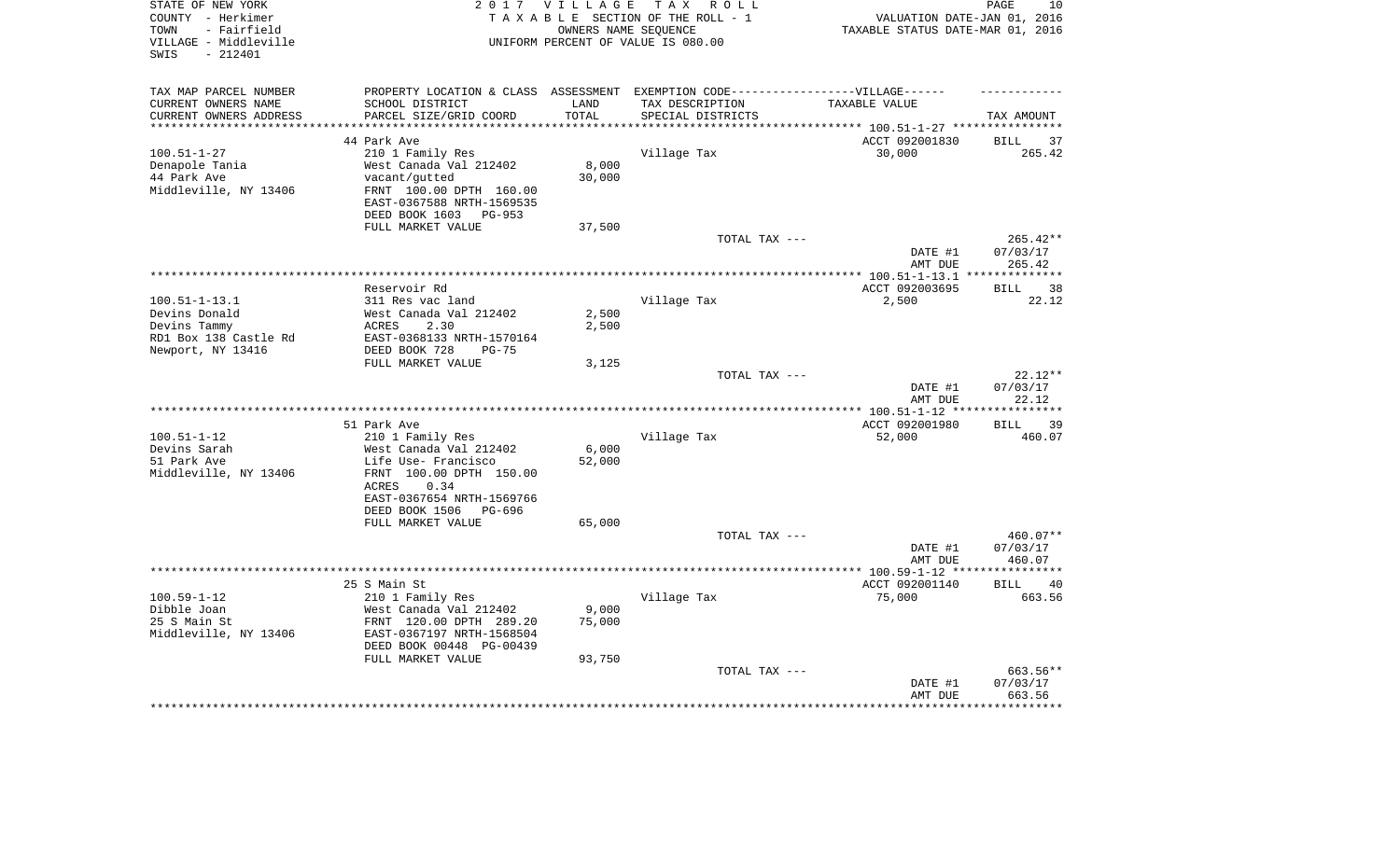| STATE OF NEW YORK<br>COUNTY - Herkimer<br>- Fairfield<br>TOWN<br>VILLAGE - Middleville<br>$-212401$<br>SWIS | 2017 VILLAGE<br>TAXABLE SECTION OF THE ROLL - 1<br>UNIFORM PERCENT OF VALUE IS 080.00 | PAGE<br>11<br>VALUATION DATE-JAN 01, 2016<br>TAXABLE STATUS DATE-MAR 01, 2016 |                                               |                              |                                |
|-------------------------------------------------------------------------------------------------------------|---------------------------------------------------------------------------------------|-------------------------------------------------------------------------------|-----------------------------------------------|------------------------------|--------------------------------|
| TAX MAP PARCEL NUMBER                                                                                       | PROPERTY LOCATION & CLASS ASSESSMENT                                                  |                                                                               | EXEMPTION CODE------------------VILLAGE------ |                              |                                |
| CURRENT OWNERS NAME<br>CURRENT OWNERS ADDRESS                                                               | SCHOOL DISTRICT<br>PARCEL SIZE/GRID COORD                                             | LAND<br>TOTAL                                                                 | TAX DESCRIPTION<br>SPECIAL DISTRICTS          | TAXABLE VALUE                | TAX AMOUNT                     |
| ***********************                                                                                     |                                                                                       |                                                                               |                                               |                              |                                |
|                                                                                                             | 58 N Main St                                                                          |                                                                               |                                               | ACCT 092000090               | 41<br><b>BILL</b>              |
| $100.50 - 1 - 20$                                                                                           | 210 1 Family Res                                                                      |                                                                               | Village Tax                                   | 75,000                       | 663.56                         |
| Dingman Charles<br>58 No Main St                                                                            | West Canada Val 212402<br>FRNT 100.00 DPTH 255.00                                     | 8,000<br>75,000                                                               |                                               |                              |                                |
| PO Box 65                                                                                                   | EAST-0366513 NRTH-1570073                                                             |                                                                               |                                               |                              |                                |
| Middleville, NY 13406                                                                                       | DEED BOOK 704<br>$PG-261$                                                             |                                                                               |                                               |                              |                                |
|                                                                                                             | FULL MARKET VALUE                                                                     | 93,750                                                                        |                                               |                              |                                |
|                                                                                                             |                                                                                       |                                                                               | TOTAL TAX ---                                 |                              | 663.56**                       |
|                                                                                                             |                                                                                       |                                                                               |                                               | DATE #1                      | 07/03/17                       |
|                                                                                                             |                                                                                       |                                                                               |                                               | AMT DUE                      | 663.56                         |
| ***************************                                                                                 |                                                                                       |                                                                               |                                               | ******** 100.50-1-7 ******** |                                |
|                                                                                                             | 83 N Main St                                                                          |                                                                               |                                               | ACCT 092001200               | <b>BILL</b><br>42              |
| $100.50 - 1 - 7$                                                                                            | 210 1 Family Res                                                                      |                                                                               | VET COM C 41132                               | 12,000                       |                                |
| Dingman Walter                                                                                              | West Canada Val 212402                                                                | 25,000                                                                        | Village Tax                                   | 78,000                       | 690.10                         |
| Dingman Nancy<br>83 N Main St                                                                               | 56.00 DPTH<br><b>FRNT</b><br>11.56<br>ACRES                                           | 90,000                                                                        |                                               |                              |                                |
| Middleville, NY 13406                                                                                       | EAST-0329316 NRTH-1145770                                                             |                                                                               |                                               |                              |                                |
|                                                                                                             | DEED BOOK 683<br><b>PG-249</b>                                                        |                                                                               |                                               |                              |                                |
|                                                                                                             | FULL MARKET VALUE                                                                     | 112,500                                                                       |                                               |                              |                                |
|                                                                                                             |                                                                                       |                                                                               | TOTAL TAX ---                                 | DATE #1<br>AMT DUE           | 690.10**<br>07/03/17<br>690.10 |
|                                                                                                             |                                                                                       |                                                                               | *******************                           | $**100.42 - 1 - 13$ ****     |                                |
|                                                                                                             | 28 Huyck Ave                                                                          |                                                                               |                                               | ACCT 092001230               | 43<br><b>BILL</b>              |
| $100.42 - 1 - 13$                                                                                           | 210 1 Family Res                                                                      |                                                                               | VET COM C 41132                               | 12,000                       |                                |
| Dmitri Henry B                                                                                              | West Canada Val 212402                                                                | 10,000                                                                        | Village Tax                                   | 97,500                       | 862.63                         |
| 28 Huyck Ave                                                                                                | FRNT 200.00 DPTH 200.00                                                               | 109,500                                                                       |                                               |                              |                                |
| Middleville, NY 13406                                                                                       | EAST-0366391 NRTH-1571003                                                             |                                                                               |                                               |                              |                                |
|                                                                                                             | DEED BOOK 00656 PG-00379                                                              |                                                                               |                                               |                              |                                |
|                                                                                                             | FULL MARKET VALUE                                                                     | 136,875                                                                       |                                               |                              |                                |
|                                                                                                             |                                                                                       |                                                                               | TOTAL TAX ---                                 | DATE #1                      | 862.63**<br>07/03/17           |
|                                                                                                             |                                                                                       |                                                                               |                                               | AMT DUE                      | 862.63                         |
|                                                                                                             |                                                                                       |                                                                               |                                               | ** $100.51 - 1 - 6.1$ ***    | * * * * * * * *                |
|                                                                                                             | 35 Park Ave                                                                           |                                                                               |                                               | ACCT 092000660               | <b>BILL</b><br>44              |
| $100.51 - 1 - 6.1$<br>Dmitri Johnathan                                                                      | 210 1 Family Res<br>West Canada Val 212402                                            | 10,000                                                                        | Village Tax                                   | 70,000                       | 619.32                         |
| Dmitri Abbey                                                                                                | FRNT 160.00 DPTH 243.00                                                               | 70,000                                                                        |                                               |                              |                                |
| 35 Park Ave                                                                                                 | 0.80<br>ACRES                                                                         |                                                                               |                                               |                              |                                |
| Middleville, NY 13406                                                                                       | EAST-0367261 NRTH-1569716                                                             |                                                                               |                                               |                              |                                |
|                                                                                                             | DEED BOOK 1406<br>PG-448                                                              |                                                                               |                                               |                              |                                |
|                                                                                                             | FULL MARKET VALUE                                                                     | 87,500                                                                        |                                               |                              |                                |
|                                                                                                             |                                                                                       |                                                                               | TOTAL TAX ---                                 |                              | 619.32**                       |
|                                                                                                             |                                                                                       |                                                                               |                                               | DATE #1                      | 07/03/17                       |
|                                                                                                             |                                                                                       |                                                                               |                                               | AMT DUE                      | 619.32                         |
|                                                                                                             |                                                                                       |                                                                               |                                               |                              |                                |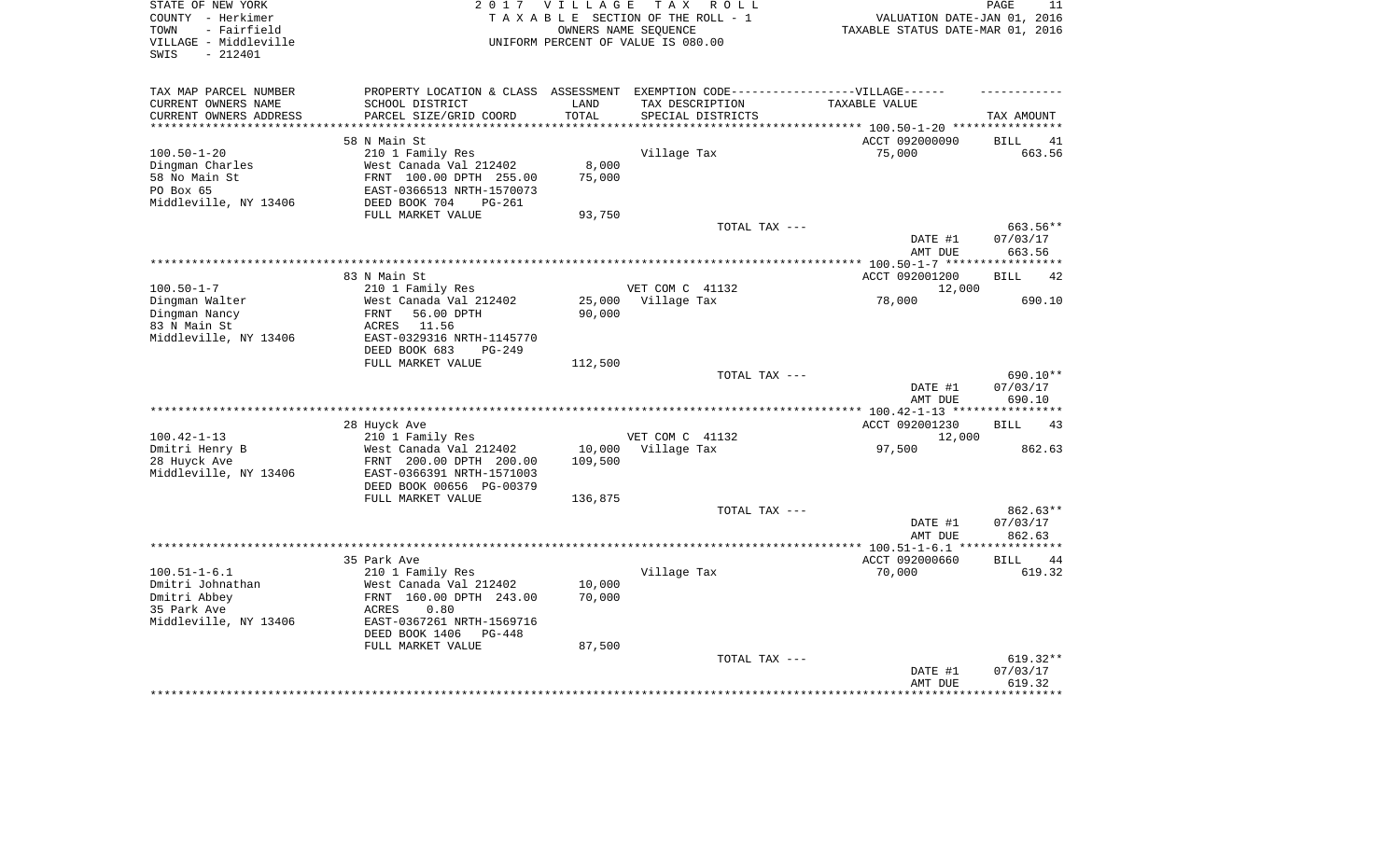| STATE OF NEW YORK<br>COUNTY - Herkimer<br>- Fairfield<br>TOWN<br>VILLAGE - Middleville<br>$-212401$<br>SWIS | 2 0 1 7                                                     | VILLAGE<br>OWNERS NAME SEQUENCE | T A X<br>R O L L<br>TAXABLE SECTION OF THE ROLL - 1<br>UNIFORM PERCENT OF VALUE IS 080.00 | VALUATION DATE-JAN 01, 2016<br>TAXABLE STATUS DATE-MAR 01, 2016 | PAGE<br>12                    |
|-------------------------------------------------------------------------------------------------------------|-------------------------------------------------------------|---------------------------------|-------------------------------------------------------------------------------------------|-----------------------------------------------------------------|-------------------------------|
| TAX MAP PARCEL NUMBER                                                                                       |                                                             |                                 | PROPERTY LOCATION & CLASS ASSESSMENT EXEMPTION CODE----------------VILLAGE------          |                                                                 |                               |
| CURRENT OWNERS NAME                                                                                         | SCHOOL DISTRICT                                             | LAND                            | TAX DESCRIPTION                                                                           | TAXABLE VALUE                                                   |                               |
| CURRENT OWNERS ADDRESS<br>**********************                                                            | PARCEL SIZE/GRID COORD                                      | TOTAL                           | SPECIAL DISTRICTS                                                                         |                                                                 | TAX AMOUNT                    |
|                                                                                                             | 68 N Main St                                                |                                 |                                                                                           | ACCT 092002970                                                  | <b>BILL</b><br>45             |
| $100.50 - 1 - 22$                                                                                           | 210 1 Family Res                                            |                                 | Village Tax                                                                               | 90,000                                                          | 796.27                        |
| Dodge John W                                                                                                | West Canada Val 212402                                      | 7,000                           |                                                                                           |                                                                 |                               |
| 68 N Main St                                                                                                | <b>FRNT</b><br>72.00 DPTH 300.00                            | 90,000                          |                                                                                           |                                                                 |                               |
| PO Box 564                                                                                                  | <b>BANK</b><br>023                                          |                                 |                                                                                           |                                                                 |                               |
| Middleville, NY 13406                                                                                       | EAST-0366400 NRTH-1570224<br><b>PG-544</b><br>DEED BOOK 902 |                                 |                                                                                           |                                                                 |                               |
|                                                                                                             | FULL MARKET VALUE                                           | 112,500                         |                                                                                           |                                                                 |                               |
|                                                                                                             |                                                             |                                 | TOTAL TAX ---                                                                             |                                                                 | $796.27**$                    |
|                                                                                                             |                                                             |                                 |                                                                                           | DATE #1                                                         | 07/03/17                      |
|                                                                                                             |                                                             |                                 |                                                                                           | AMT DUE                                                         | 796.27                        |
|                                                                                                             |                                                             |                                 |                                                                                           |                                                                 | *********                     |
| $100.43 - 1 - 3$                                                                                            | 60 Huyck Ave<br>210 1 Family Res                            |                                 | Village Tax                                                                               | ACCT 092004000<br>125,000                                       | <b>BILL</b><br>46<br>1,105.94 |
| Donald George Haag The Living West Canada Val 212402                                                        |                                                             | 10,000                          |                                                                                           |                                                                 |                               |
| 60 Huyck Ave                                                                                                | FRNT 235.00 DPTH 220.00                                     | 125,000                         |                                                                                           |                                                                 |                               |
| Middleville, NY 13406                                                                                       | <b>ACRES</b><br>1.19                                        |                                 |                                                                                           |                                                                 |                               |
|                                                                                                             | EAST-0367079 NRTH-1571140                                   |                                 |                                                                                           |                                                                 |                               |
|                                                                                                             | DEED BOOK 1603<br>$PG-625$                                  |                                 |                                                                                           |                                                                 |                               |
|                                                                                                             | FULL MARKET VALUE                                           | 156,250                         | TOTAL TAX ---                                                                             |                                                                 | 1,105.94**                    |
|                                                                                                             |                                                             |                                 |                                                                                           | DATE #1                                                         | 07/03/17                      |
|                                                                                                             |                                                             |                                 |                                                                                           | AMT DUE                                                         | 1,105.94                      |
|                                                                                                             |                                                             |                                 |                                                                                           |                                                                 | * * * * * * * * * * *         |
|                                                                                                             | 39 Huyck Ave                                                |                                 |                                                                                           | ACCT 092001260                                                  | <b>BILL</b><br>47             |
| $100.42 - 1 - 6$                                                                                            | 210 1 Family Res                                            |                                 | Village Tax                                                                               | 102,000                                                         | 902.44                        |
| Dougherty Lawrence<br>Dougherty Mary                                                                        | West Canada Val 212402<br>BAR change 6/05                   | 10,000<br>102,000               |                                                                                           |                                                                 |                               |
| 39 Huyck Ave                                                                                                | FRNT 200.00 DPTH 300.00                                     |                                 |                                                                                           |                                                                 |                               |
| Middleville, NY 13406                                                                                       | <b>ACRES</b><br>1.40                                        |                                 |                                                                                           |                                                                 |                               |
|                                                                                                             | EAST-0366533 NRTH-1571335                                   |                                 |                                                                                           |                                                                 |                               |
|                                                                                                             | DEED BOOK 1586<br>PG-346                                    |                                 |                                                                                           |                                                                 |                               |
|                                                                                                             | FULL MARKET VALUE                                           | 127,500                         | TOTAL TAX ---                                                                             |                                                                 | $902.44**$                    |
|                                                                                                             |                                                             |                                 |                                                                                           | DATE #1                                                         | 07/03/17                      |
|                                                                                                             |                                                             |                                 |                                                                                           | AMT DUE                                                         | 902.44                        |
|                                                                                                             |                                                             |                                 |                                                                                           |                                                                 | ********                      |
|                                                                                                             | 15 Fairfield St                                             |                                 |                                                                                           | ACCT 092001950                                                  | <b>BILL</b><br>48             |
| $100.51 - 1 - 47$                                                                                           | 210 1 Family Res                                            |                                 | Village Tax                                                                               | 40,000                                                          | 353.90                        |
| Drummond Wm<br>Drummond Cindy                                                                               | West Canada Val 212402<br>FRNT<br>34.00 DPTH 145.00         | 6,000<br>40,000                 |                                                                                           |                                                                 |                               |
| 15 Fairfield St                                                                                             | EAST-0367081 NRTH-1569124                                   |                                 |                                                                                           |                                                                 |                               |
| PO Box 92                                                                                                   | DEED BOOK 704<br>$PG-19$                                    |                                 |                                                                                           |                                                                 |                               |
| Middleville, NY 13406                                                                                       | FULL MARKET VALUE                                           | 50,000                          |                                                                                           |                                                                 |                               |
|                                                                                                             |                                                             |                                 | TOTAL TAX ---                                                                             |                                                                 | 353.90**                      |
|                                                                                                             |                                                             |                                 |                                                                                           | DATE #1<br>AMT DUE                                              | 07/03/17<br>353.90            |
|                                                                                                             |                                                             |                                 |                                                                                           | * * * * * * * * * * * * * * *                                   | *********                     |
|                                                                                                             |                                                             |                                 |                                                                                           |                                                                 |                               |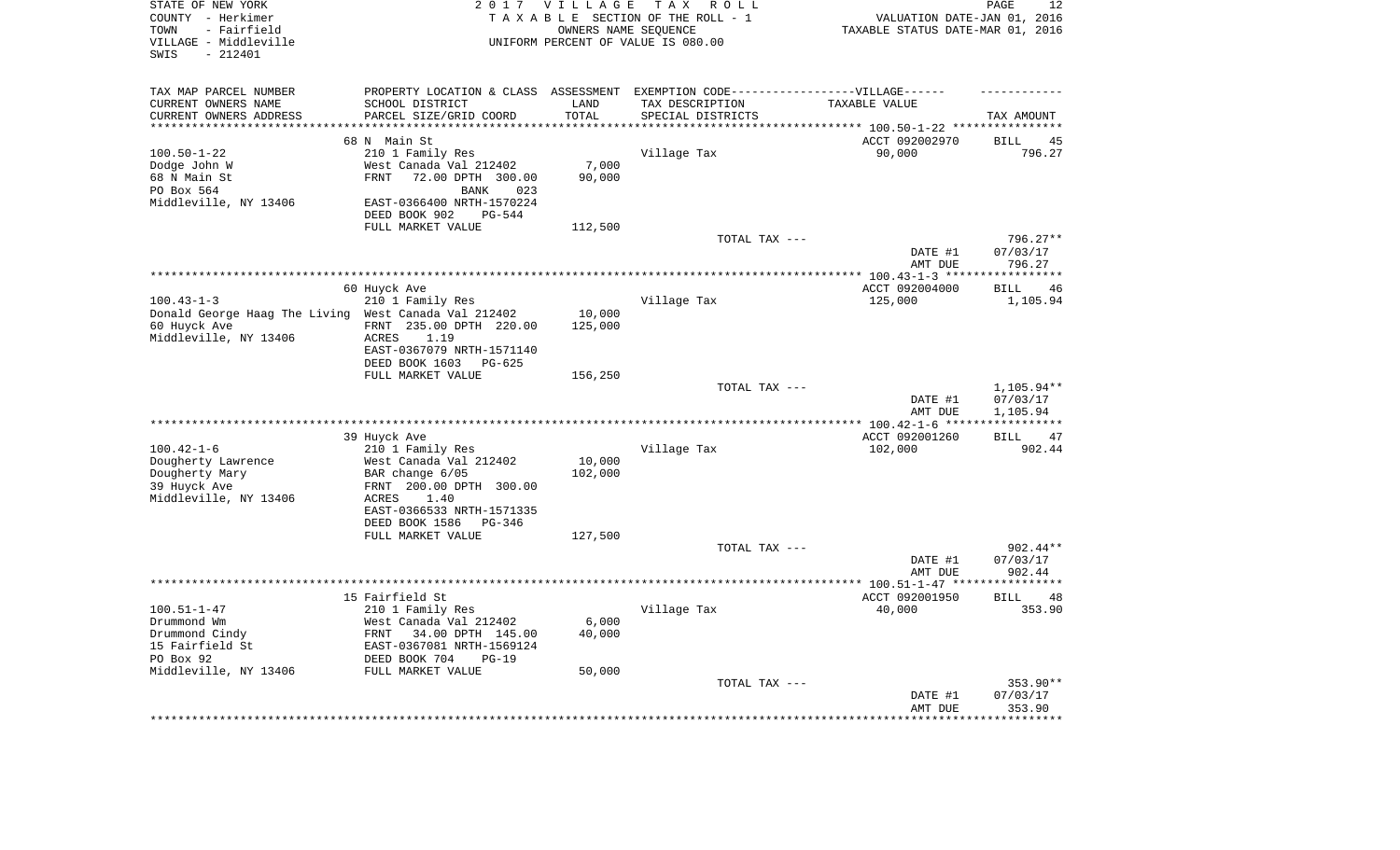| STATE OF NEW YORK<br>COUNTY - Herkimer<br>- Fairfield<br>TOWN<br>VILLAGE - Middleville<br>$-212401$<br>SWIS |                                                                                  | 2017 VILLAGE  | TAX ROLL<br>TAXABLE SECTION OF THE ROLL - 1<br>OWNERS NAME SEQUENCE<br>UNIFORM PERCENT OF VALUE IS 080.00 | VALUATION DATE-JAN 01, 2016<br>TAXABLE STATUS DATE-MAR 01, 2016 | PAGE<br>13                     |
|-------------------------------------------------------------------------------------------------------------|----------------------------------------------------------------------------------|---------------|-----------------------------------------------------------------------------------------------------------|-----------------------------------------------------------------|--------------------------------|
| TAX MAP PARCEL NUMBER                                                                                       | PROPERTY LOCATION & CLASS ASSESSMENT EXEMPTION CODE----------------VILLAGE------ |               |                                                                                                           |                                                                 |                                |
| CURRENT OWNERS NAME<br>CURRENT OWNERS ADDRESS                                                               | SCHOOL DISTRICT<br>PARCEL SIZE/GRID COORD                                        | LAND<br>TOTAL | TAX DESCRIPTION<br>SPECIAL DISTRICTS                                                                      | TAXABLE VALUE                                                   | TAX AMOUNT                     |
| *********************                                                                                       |                                                                                  | ************* |                                                                                                           | ********************************* 100.50-1-12 ****************  |                                |
|                                                                                                             | 37 N Main St                                                                     |               |                                                                                                           | ACCT 092003660                                                  | <b>BILL</b><br>49              |
| $100.50 - 1 - 12$                                                                                           | 714 Lite Ind Man                                                                 |               | Village Tax                                                                                               | 147,600                                                         | 1,305.89                       |
| E J Willis Co Inc                                                                                           | West Canada Val 212402                                                           | 25,000        |                                                                                                           |                                                                 |                                |
| 37 N Main St<br>PO Box 437                                                                                  | <b>ACRES</b><br>4.00<br>EAST-0366191 NRTH-1569548                                | 147,600       |                                                                                                           |                                                                 |                                |
| Middleville, NY 13406                                                                                       | DEED BOOK 759<br>PG-338                                                          |               |                                                                                                           |                                                                 |                                |
|                                                                                                             | FULL MARKET VALUE                                                                | 184,500       |                                                                                                           |                                                                 |                                |
|                                                                                                             |                                                                                  |               | TOTAL TAX ---                                                                                             |                                                                 | $1,305.89**$                   |
|                                                                                                             |                                                                                  |               |                                                                                                           | DATE #1                                                         | 07/03/17                       |
|                                                                                                             |                                                                                  |               |                                                                                                           | AMT DUE                                                         | 1,305.89                       |
|                                                                                                             | 27 N Main St                                                                     |               |                                                                                                           | ACCT 092003630                                                  | <b>BILL</b><br>50              |
| $100.50 - 1 - 14$                                                                                           | 714 Lite Ind Man                                                                 |               | Village Tax                                                                                               | 57,400                                                          | 507.85                         |
| E J Willis Co Inc                                                                                           | West Canada Val 212402                                                           | 3,000         |                                                                                                           |                                                                 |                                |
| 37 N Main St                                                                                                | ACRES<br>3.00                                                                    | 57,400        |                                                                                                           |                                                                 |                                |
| PO Box 437                                                                                                  | EAST-0366375 NRTH-1569359                                                        |               |                                                                                                           |                                                                 |                                |
| Middleville, NY 13406                                                                                       | DEED BOOK 759<br>$PG-335$<br>FULL MARKET VALUE                                   | 71,750        |                                                                                                           |                                                                 |                                |
|                                                                                                             |                                                                                  |               | TOTAL TAX ---                                                                                             |                                                                 | 507.85**                       |
|                                                                                                             |                                                                                  |               |                                                                                                           | DATE #1                                                         | 07/03/17                       |
|                                                                                                             |                                                                                  |               |                                                                                                           | AMT DUE                                                         | 507.85                         |
|                                                                                                             | Park Ave                                                                         |               |                                                                                                           |                                                                 | 51                             |
| $100.51 - 1 - 9$                                                                                            | 330 Vacant comm                                                                  |               | Village Tax                                                                                               | ACCT 092003750<br>8,000                                         | <b>BILL</b><br>70.78           |
| E J Willis Co Inc                                                                                           | West Canada Val 212402                                                           | 8,000         |                                                                                                           |                                                                 |                                |
| 37 N Main St                                                                                                | building partial shell                                                           | 8,000         |                                                                                                           |                                                                 |                                |
| PO Box 437                                                                                                  | 84.00 DPTH 150.00<br>FRNT                                                        |               |                                                                                                           |                                                                 |                                |
| Middleville, NY 13406                                                                                       | ACRES<br>0.29                                                                    |               |                                                                                                           |                                                                 |                                |
|                                                                                                             | EAST-0367515 NRTH-1569749<br>DEED BOOK 759<br>$PG-338$                           |               |                                                                                                           |                                                                 |                                |
|                                                                                                             | FULL MARKET VALUE                                                                | 10,000        |                                                                                                           |                                                                 |                                |
|                                                                                                             |                                                                                  |               | TOTAL TAX ---                                                                                             |                                                                 | 70.78**                        |
|                                                                                                             |                                                                                  |               |                                                                                                           | DATE #1                                                         | 07/03/17                       |
|                                                                                                             |                                                                                  |               |                                                                                                           | AMT DUE                                                         | 70.78<br>* * * * * * * * * * * |
|                                                                                                             | Park Ave                                                                         |               |                                                                                                           | ACCT 092003720                                                  | 52<br><b>BILL</b>              |
| $100.51 - 1 - 28$                                                                                           | 710 Manufacture                                                                  |               | Village Tax                                                                                               | 130,000                                                         | 1,150.17                       |
| E J Willis Co Inc                                                                                           | West Canada Val 212402                                                           | 15,000        |                                                                                                           |                                                                 |                                |
| 37 N Main St                                                                                                | INCLUDES>100.51.1-29                                                             | 130,000       |                                                                                                           |                                                                 |                                |
| PO Box 437                                                                                                  | FRNT 125.00 DPTH 156.00                                                          |               |                                                                                                           |                                                                 |                                |
| Middleville, NY 13406                                                                                       | 0.46<br>ACRES<br>EAST-0367479 NRTH-1569532                                       |               |                                                                                                           |                                                                 |                                |
|                                                                                                             | DEED BOOK 759<br>$PG-335$                                                        |               |                                                                                                           |                                                                 |                                |
|                                                                                                             | FULL MARKET VALUE                                                                | 162,500       |                                                                                                           |                                                                 |                                |
|                                                                                                             |                                                                                  |               | TOTAL TAX ---                                                                                             |                                                                 | $1,150.17**$                   |
|                                                                                                             |                                                                                  |               |                                                                                                           | DATE #1                                                         | 07/03/17                       |
|                                                                                                             |                                                                                  |               |                                                                                                           | AMT DUE                                                         | 1,150.17<br>***********        |
|                                                                                                             |                                                                                  |               |                                                                                                           |                                                                 |                                |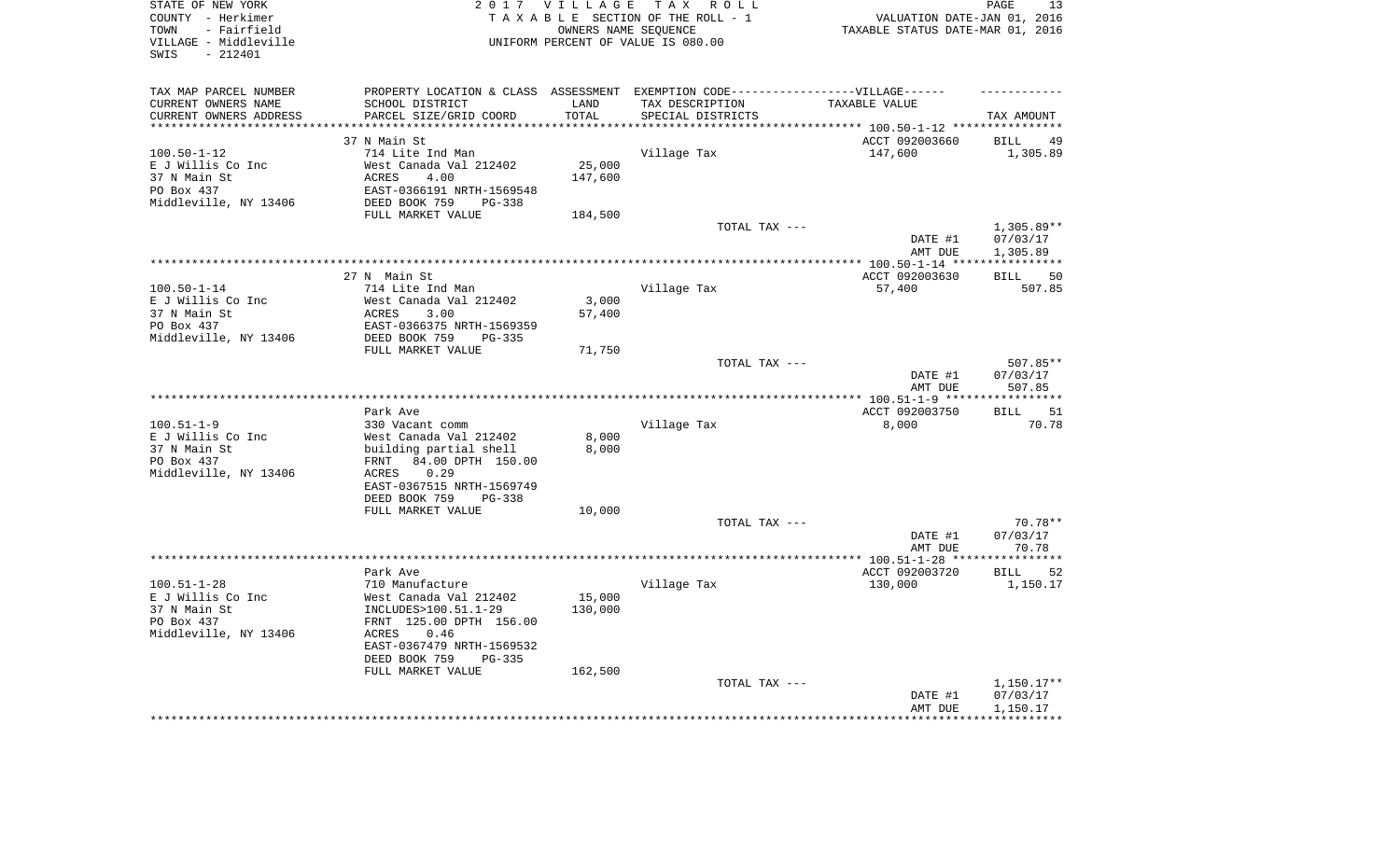| STATE OF NEW YORK<br>COUNTY - Herkimer<br>- Fairfield<br>TOWN<br>VILLAGE - Middleville | 2 0 1 7                                    | <b>VILLAGE</b> | T A X<br>R O L L<br>TAXABLE SECTION OF THE ROLL - 1<br>OWNERS NAME SEOUENCE<br>UNIFORM PERCENT OF VALUE IS 080.00 | VALUATION DATE-JAN 01, 2016<br>TAXABLE STATUS DATE-MAR 01, 2016 | 14<br>PAGE                  |
|----------------------------------------------------------------------------------------|--------------------------------------------|----------------|-------------------------------------------------------------------------------------------------------------------|-----------------------------------------------------------------|-----------------------------|
| $-212401$<br>SWIS                                                                      |                                            |                |                                                                                                                   |                                                                 |                             |
| TAX MAP PARCEL NUMBER                                                                  |                                            |                | PROPERTY LOCATION & CLASS ASSESSMENT EXEMPTION CODE-----------------VILLAGE------                                 |                                                                 |                             |
| CURRENT OWNERS NAME                                                                    | SCHOOL DISTRICT                            | LAND           | TAX DESCRIPTION                                                                                                   | TAXABLE VALUE                                                   |                             |
| CURRENT OWNERS ADDRESS                                                                 | PARCEL SIZE/GRID COORD                     | TOTAL          | SPECIAL DISTRICTS                                                                                                 |                                                                 | TAX AMOUNT                  |
| ***********************                                                                | *****************************              | ***********    |                                                                                                                   |                                                                 |                             |
|                                                                                        | 12 Fairfield St                            |                |                                                                                                                   | ACCT 092002520                                                  | 53<br>BILL                  |
| $100.51 - 1 - 54$<br>Edick Willard                                                     | 210 1 Family Res<br>West Canada Val 212402 | 9,000          | Village Tax                                                                                                       | 78,000                                                          | 690.10                      |
| Edick Jeanette                                                                         | FRNT 108.00 DPTH 300.00                    | 78,000         |                                                                                                                   |                                                                 |                             |
| 12 Fairfield St                                                                        | EAST-0367142 NRTH-1568927                  |                |                                                                                                                   |                                                                 |                             |
| PO Box 172                                                                             | DEED BOOK 00612 PG-00389                   |                |                                                                                                                   |                                                                 |                             |
| Middleville, NY 13406                                                                  | FULL MARKET VALUE                          | 97,500         |                                                                                                                   |                                                                 |                             |
|                                                                                        |                                            |                | TOTAL TAX ---                                                                                                     |                                                                 | 690.10**                    |
|                                                                                        |                                            |                |                                                                                                                   | DATE #1                                                         | 07/03/17                    |
|                                                                                        |                                            |                |                                                                                                                   | AMT DUE                                                         | 690.10                      |
|                                                                                        |                                            |                |                                                                                                                   | *** 100.67-1-2 ****                                             |                             |
| $100.67 - 1 - 2$                                                                       | 117 S Main St                              |                |                                                                                                                   | ACCT 092001080<br>70,000                                        | 54<br><b>BILL</b><br>619.32 |
| Elliott Diane D                                                                        | 210 1 Family Res<br>West Canada Val 212402 | 10,000         | Village Tax                                                                                                       |                                                                 |                             |
| Elliott David M                                                                        | rental                                     | 70,000         |                                                                                                                   |                                                                 |                             |
| 3909 E Sandra Ter                                                                      | Lifeuse To Mary (facility                  |                |                                                                                                                   |                                                                 |                             |
| Phoenix, AZ 85032                                                                      | <b>ACRES</b><br>1.00                       |                |                                                                                                                   |                                                                 |                             |
|                                                                                        | EAST-0367617 NRTH-1566687                  |                |                                                                                                                   |                                                                 |                             |
|                                                                                        | DEED BOOK 1090<br><b>PG-719</b>            |                |                                                                                                                   |                                                                 |                             |
|                                                                                        | FULL MARKET VALUE                          | 87,500         |                                                                                                                   |                                                                 |                             |
|                                                                                        |                                            |                | TOTAL TAX ---                                                                                                     |                                                                 | 619.32**                    |
|                                                                                        |                                            |                |                                                                                                                   | DATE #1                                                         | 07/03/17<br>619.32          |
|                                                                                        |                                            |                |                                                                                                                   | AMT DUE                                                         |                             |
|                                                                                        | 29 Reservoir Rd                            |                |                                                                                                                   | ACCT 09003690                                                   | <b>BILL</b><br>55           |
| $100.51 - 1 - 13.2$                                                                    | 210 1 Family Res                           |                | Village Tax                                                                                                       | 130,000                                                         | 1,150.17                    |
| Elwood Eugene                                                                          | West Canada Val 212402                     | 20,000         |                                                                                                                   |                                                                 |                             |
| 29 Reservoir Rd                                                                        | <b>ACRES</b><br>6.50                       | 130,000        |                                                                                                                   |                                                                 |                             |
| Middleville, NY 13406                                                                  | EAST-0367544 NRTH-1569986                  |                |                                                                                                                   |                                                                 |                             |
|                                                                                        | DEED BOOK 903<br>$PG-198$                  |                |                                                                                                                   |                                                                 |                             |
|                                                                                        | FULL MARKET VALUE                          | 162,500        |                                                                                                                   |                                                                 |                             |
|                                                                                        |                                            |                | TOTAL TAX ---                                                                                                     |                                                                 | $1,150.17**$                |
|                                                                                        |                                            |                |                                                                                                                   | DATE #1<br>AMT DUE                                              | 07/03/17<br>1,150.17        |
|                                                                                        |                                            |                |                                                                                                                   |                                                                 |                             |
|                                                                                        | 28 Reservoir Rd                            |                |                                                                                                                   | ACCT 092001050                                                  | 56<br><b>BILL</b>           |
| $100.51 - 1 - 15$                                                                      | 210 1 Family Res                           |                | Village Tax                                                                                                       | 63,000                                                          | 557.39                      |
| Farber Carl                                                                            | West Canada Val 212402                     | 7,000          |                                                                                                                   |                                                                 |                             |
| Farber Iva                                                                             | 68.50 DPTH 295.00<br>FRNT                  | 63,000         |                                                                                                                   |                                                                 |                             |
| 28 Reservoir Rd                                                                        | EAST-0368062 NRTH-1569866                  |                |                                                                                                                   |                                                                 |                             |
| Newport, NY 13416                                                                      | DEED BOOK 1491<br>PG-813                   |                |                                                                                                                   |                                                                 |                             |
|                                                                                        | FULL MARKET VALUE                          | 78,750         |                                                                                                                   |                                                                 |                             |
|                                                                                        |                                            |                | TOTAL TAX ---                                                                                                     | DATE #1                                                         | 557.39**<br>07/03/17        |
|                                                                                        |                                            |                |                                                                                                                   | AMT DUE                                                         | 557.39                      |
|                                                                                        |                                            |                |                                                                                                                   |                                                                 |                             |
|                                                                                        |                                            |                |                                                                                                                   |                                                                 |                             |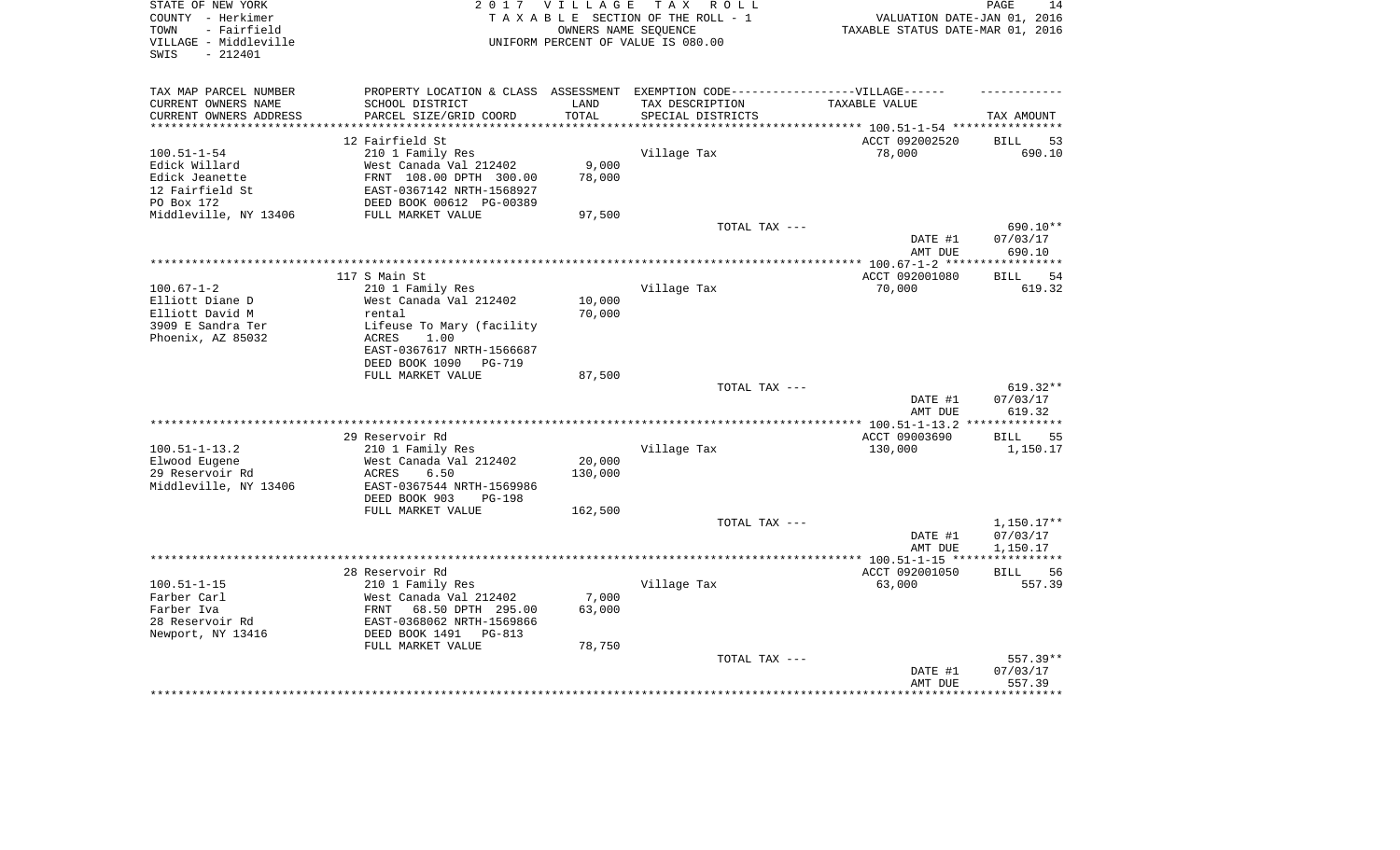| STATE OF NEW YORK<br>COUNTY - Herkimer<br>- Fairfield<br>TOWN<br>VILLAGE - Middleville<br>$-212401$<br>SWIS | 2 0 1 7<br>VILLAGE<br>TAX ROLL<br>TAXABLE SECTION OF THE ROLL - 1<br>OWNERS NAME SEOUENCE<br>UNIFORM PERCENT OF VALUE IS 080.00 |            |                                               | $\mathop{\mathtt{PAGE}}$<br>15<br>VALUATION DATE-JAN 01, 2016<br>TAXABLE STATUS DATE-MAR 01, 2016 |                                   |  |
|-------------------------------------------------------------------------------------------------------------|---------------------------------------------------------------------------------------------------------------------------------|------------|-----------------------------------------------|---------------------------------------------------------------------------------------------------|-----------------------------------|--|
| TAX MAP PARCEL NUMBER                                                                                       | PROPERTY LOCATION & CLASS                                                                                                       | ASSESSMENT | EXEMPTION CODE------------------VILLAGE------ |                                                                                                   |                                   |  |
| CURRENT OWNERS NAME                                                                                         | SCHOOL DISTRICT                                                                                                                 | LAND       | TAX DESCRIPTION                               | TAXABLE VALUE                                                                                     |                                   |  |
| CURRENT OWNERS ADDRESS<br>***********************                                                           | PARCEL SIZE/GRID COORD                                                                                                          | TOTAL      | SPECIAL DISTRICTS                             |                                                                                                   | TAX AMOUNT                        |  |
|                                                                                                             | 91 N Main St                                                                                                                    |            |                                               | ACCT 092001470                                                                                    | 57<br><b>BILL</b>                 |  |
| $100.50 - 1 - 5$                                                                                            | 210 1 Family Res                                                                                                                |            | Village Tax                                   | 85,000                                                                                            | 752.04                            |  |
| Farrington Ralph                                                                                            | West Canada Val 212402                                                                                                          | 10,000     |                                               |                                                                                                   |                                   |  |
| 91 N Main St<br>Middleville, NY 13406                                                                       | FRNT 118.00 DPTH 348.00<br>EAST-0365885 NRTH-1570488<br>DEED BOOK 842<br>$PG-268$                                               | 85,000     |                                               |                                                                                                   |                                   |  |
|                                                                                                             | FULL MARKET VALUE                                                                                                               | 106,250    |                                               |                                                                                                   |                                   |  |
|                                                                                                             |                                                                                                                                 |            | TOTAL TAX ---                                 |                                                                                                   | $752.04**$                        |  |
|                                                                                                             |                                                                                                                                 |            |                                               | DATE #1<br>AMT DUE                                                                                | 07/03/17<br>752.04                |  |
|                                                                                                             |                                                                                                                                 |            |                                               |                                                                                                   |                                   |  |
| $100.59 - 1 - 21.2$                                                                                         | 49 S Main St                                                                                                                    |            |                                               | ACCT 092003840<br>40,000                                                                          | 58<br><b>BILL</b><br>353.90       |  |
| Fasske Wayne                                                                                                | 210 1 Family Res<br>West Canada Val 212402                                                                                      | 13,000     | Village Tax                                   |                                                                                                   |                                   |  |
| 49 S Main St                                                                                                | <b>ACRES</b><br>5.10                                                                                                            | 40,000     |                                               |                                                                                                   |                                   |  |
| Middleville, NY 13406                                                                                       | EAST-0367805 NRTH-1568154                                                                                                       |            |                                               |                                                                                                   |                                   |  |
|                                                                                                             | DEED BOOK 1514<br><b>PG-190</b>                                                                                                 |            |                                               |                                                                                                   |                                   |  |
|                                                                                                             | FULL MARKET VALUE                                                                                                               | 50,000     |                                               |                                                                                                   |                                   |  |
|                                                                                                             |                                                                                                                                 |            | TOTAL TAX ---                                 | DATE #1                                                                                           | 353.90**<br>07/03/17              |  |
|                                                                                                             |                                                                                                                                 |            |                                               | AMT DUE                                                                                           | 353.90                            |  |
|                                                                                                             |                                                                                                                                 |            |                                               |                                                                                                   | *********                         |  |
|                                                                                                             | N Main St                                                                                                                       |            |                                               | ACCT 092000390                                                                                    | <b>BILL</b><br>59                 |  |
| $100.51 - 1 - 45$                                                                                           | 422 Diner/lunch                                                                                                                 |            | Village Tax                                   | 130,000                                                                                           | 1,150.17                          |  |
| Fehlhaber Craig                                                                                             | West Canada Val 212402                                                                                                          | 50,000     |                                               |                                                                                                   |                                   |  |
| Fehlhaber Kelly<br>803 Cook Hill Rd                                                                         | Cary's Diner<br>FRNT 123.70 DPTH 148.32                                                                                         | 130,000    |                                               |                                                                                                   |                                   |  |
| Newport, NY 13416                                                                                           | EAST-0366927 NRTH-1569097                                                                                                       |            |                                               |                                                                                                   |                                   |  |
|                                                                                                             | DEED BOOK 1470<br>$PG-549$                                                                                                      |            |                                               |                                                                                                   |                                   |  |
|                                                                                                             | FULL MARKET VALUE                                                                                                               | 162,500    |                                               |                                                                                                   |                                   |  |
|                                                                                                             |                                                                                                                                 |            | TOTAL TAX ---                                 |                                                                                                   | $1,150.17**$                      |  |
|                                                                                                             |                                                                                                                                 |            |                                               | DATE #1                                                                                           | 07/03/17                          |  |
|                                                                                                             |                                                                                                                                 |            |                                               | AMT DUE<br>****** 100.51-1-46                                                                     | 1,150.17<br>* * * * * * * * * * * |  |
|                                                                                                             | Fairfield St                                                                                                                    |            |                                               | ACCT 092002910                                                                                    | <b>BILL</b><br>60                 |  |
| $100.51 - 1 - 46$                                                                                           | 311 Res vac land                                                                                                                |            | Village Tax                                   | 15,000                                                                                            | 132.71                            |  |
| Fehlhaber Craig                                                                                             | West Canada Val 212402                                                                                                          | 15,000     |                                               |                                                                                                   |                                   |  |
| Fehlhaber Kelly                                                                                             | West Canada Woodwork                                                                                                            | 15,000     |                                               |                                                                                                   |                                   |  |
| 803 Cook Hill Rd                                                                                            | FRNT<br>65.00 DPTH 145.00                                                                                                       |            |                                               |                                                                                                   |                                   |  |
| Newport, NY 13416                                                                                           | EAST-0367033 NRTH-1569122<br>DEED BOOK 1470<br>PG-552                                                                           |            |                                               |                                                                                                   |                                   |  |
|                                                                                                             | FULL MARKET VALUE                                                                                                               | 18,750     |                                               |                                                                                                   |                                   |  |
|                                                                                                             |                                                                                                                                 |            | TOTAL TAX ---                                 |                                                                                                   | 132.71**                          |  |
|                                                                                                             |                                                                                                                                 |            |                                               | DATE #1<br>AMT DUE                                                                                | 07/03/17<br>132.71                |  |
|                                                                                                             |                                                                                                                                 |            |                                               |                                                                                                   |                                   |  |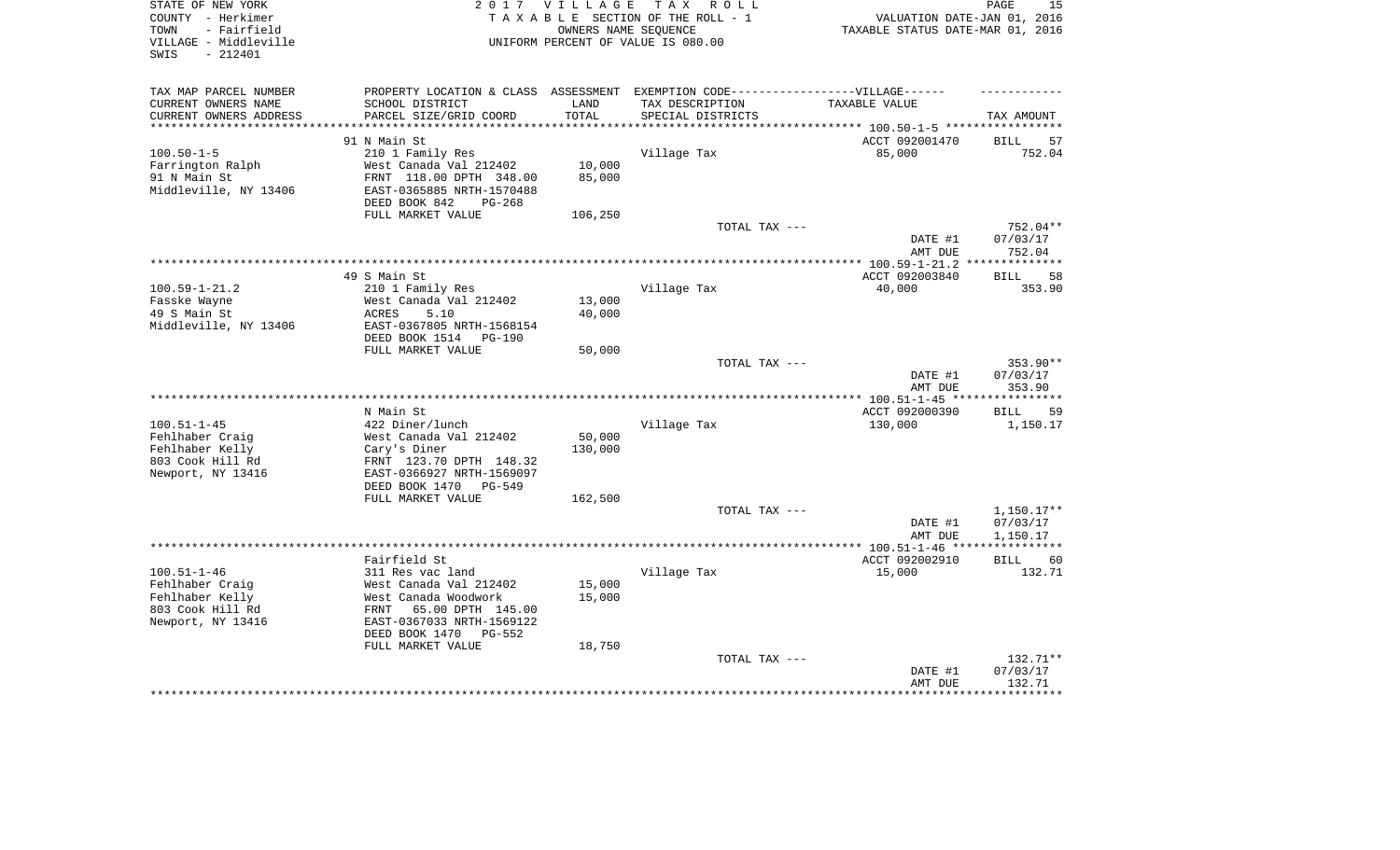| STATE OF NEW YORK<br>COUNTY - Herkimer<br>- Fairfield<br>TOWN<br>VILLAGE - Middleville<br>$-212401$<br>SWIS |                                                                                   | 2017 VILLAGE  | TAX ROLL<br>TAXABLE SECTION OF THE ROLL - 1<br>OWNERS NAME SEQUENCE<br>UNIFORM PERCENT OF VALUE IS 080.00 | VALUATION DATE-JAN 01, 2016<br>TAXABLE STATUS DATE-MAR 01, 2016 | PAGE<br>16        |
|-------------------------------------------------------------------------------------------------------------|-----------------------------------------------------------------------------------|---------------|-----------------------------------------------------------------------------------------------------------|-----------------------------------------------------------------|-------------------|
| TAX MAP PARCEL NUMBER                                                                                       | PROPERTY LOCATION & CLASS ASSESSMENT EXEMPTION CODE-----------------VILLAGE------ |               |                                                                                                           |                                                                 |                   |
| CURRENT OWNERS NAME<br>CURRENT OWNERS ADDRESS                                                               | SCHOOL DISTRICT<br>PARCEL SIZE/GRID COORD                                         | LAND<br>TOTAL | TAX DESCRIPTION<br>SPECIAL DISTRICTS                                                                      | TAXABLE VALUE                                                   | TAX AMOUNT        |
| ***********************                                                                                     |                                                                                   |               |                                                                                                           |                                                                 |                   |
|                                                                                                             | 26 Park Ave                                                                       |               |                                                                                                           | ACCT 092002220                                                  | 61<br>BILL        |
| $100.51 - 1 - 36$                                                                                           | 210 1 Family Res                                                                  |               | Village Tax                                                                                               | 65,000                                                          | 575.09            |
| Ferreira-Force Patricia                                                                                     | West Canada Val 212402                                                            | 6,000         |                                                                                                           |                                                                 |                   |
| 26 Park Ave                                                                                                 | FRNT<br>69.60 DPTH 129.00                                                         | 65,000        |                                                                                                           |                                                                 |                   |
| PO Box 543                                                                                                  | EAST-0367214 NRTH-1569483                                                         |               |                                                                                                           |                                                                 |                   |
| Middleville, NY 13406                                                                                       | DEED BOOK 1281<br>PG-56                                                           |               |                                                                                                           |                                                                 |                   |
|                                                                                                             | FULL MARKET VALUE                                                                 | 81,250        | TOTAL TAX ---                                                                                             |                                                                 | $575.09**$        |
|                                                                                                             |                                                                                   |               |                                                                                                           | DATE #1                                                         | 07/03/17          |
|                                                                                                             |                                                                                   |               |                                                                                                           | AMT DUE                                                         | 575.09            |
|                                                                                                             | 12 Reservoir Rd                                                                   |               |                                                                                                           | ACCT 092000240                                                  | 62<br><b>BILL</b> |
| $100.51 - 1 - 23$                                                                                           | 210 1 Family Res                                                                  |               | Village Tax                                                                                               | 45,000                                                          | 398.14            |
| Flansburg Zachary O                                                                                         | West Canada Val 212402                                                            | 8,000         |                                                                                                           |                                                                 |                   |
| PO Box 45                                                                                                   | FRNT 130.00 DPTH 205.03                                                           | 45,000        |                                                                                                           |                                                                 |                   |
| Newport, NY 13416                                                                                           | EAST-0367969 NRTH-1569597                                                         |               |                                                                                                           |                                                                 |                   |
|                                                                                                             | DEED BOOK 1373<br>$PG-768$                                                        |               |                                                                                                           |                                                                 |                   |
|                                                                                                             | FULL MARKET VALUE                                                                 | 56,250        |                                                                                                           |                                                                 | 398.14**          |
|                                                                                                             |                                                                                   |               | TOTAL TAX ---                                                                                             | DATE #1                                                         | 07/03/17          |
|                                                                                                             |                                                                                   |               |                                                                                                           | AMT DUE                                                         | 398.14            |
|                                                                                                             |                                                                                   |               |                                                                                                           | *** $100.51 - 1 - 3$ ****                                       |                   |
|                                                                                                             | 30 N Main St                                                                      |               |                                                                                                           | ACCT 092001320                                                  | <b>BILL</b><br>63 |
| $100.51 - 1 - 3$                                                                                            | 210 1 Family Res                                                                  |               | Village Tax                                                                                               | 58,000                                                          | 513.15            |
| Ford Constance                                                                                              | West Canada Val 212402                                                            | 7,000         |                                                                                                           |                                                                 |                   |
| 30 N Main St                                                                                                | FRNT 104.90 DPTH 129.00                                                           | 58,000        |                                                                                                           |                                                                 |                   |
| Newport, NY 13416                                                                                           | EAST-0366709 NRTH-1569566<br>PG-380                                               |               |                                                                                                           |                                                                 |                   |
|                                                                                                             | DEED BOOK 792<br>FULL MARKET VALUE                                                | 72,500        |                                                                                                           |                                                                 |                   |
|                                                                                                             |                                                                                   |               | TOTAL TAX ---                                                                                             |                                                                 | $513.15**$        |
|                                                                                                             |                                                                                   |               |                                                                                                           | DATE #1                                                         | 07/03/17          |
|                                                                                                             |                                                                                   |               |                                                                                                           | AMT DUE                                                         | 513.15            |
|                                                                                                             |                                                                                   |               |                                                                                                           |                                                                 |                   |
|                                                                                                             | 6 Huyck Ave                                                                       |               |                                                                                                           | ACCT 092000720                                                  | 64<br><b>BILL</b> |
| $100.42 - 1 - 4$                                                                                            | 210 1 Family Res                                                                  |               | Village Tax                                                                                               | 100,000                                                         | 884.75            |
| Foster Daniel G                                                                                             | West Canada Val 212402                                                            | 10,000        |                                                                                                           |                                                                 |                   |
| Foster Donna M<br>6 Huyck Ave                                                                               | FRNT 100.00 DPTH 375.00<br><b>BANK</b><br>135                                     | 100,000       |                                                                                                           |                                                                 |                   |
| PO Box 557                                                                                                  | EAST-0366277 NRTH-1571327                                                         |               |                                                                                                           |                                                                 |                   |
| Middleville, NY 13406                                                                                       | DEED BOOK 861<br>$PG-665$                                                         |               |                                                                                                           |                                                                 |                   |
|                                                                                                             | FULL MARKET VALUE                                                                 | 125,000       |                                                                                                           |                                                                 |                   |
|                                                                                                             |                                                                                   |               | TOTAL TAX ---                                                                                             |                                                                 | 884.75**          |
|                                                                                                             |                                                                                   |               |                                                                                                           | DATE #1                                                         | 07/03/17          |
|                                                                                                             |                                                                                   |               |                                                                                                           | AMT DUE                                                         | 884.75            |
|                                                                                                             |                                                                                   |               |                                                                                                           |                                                                 |                   |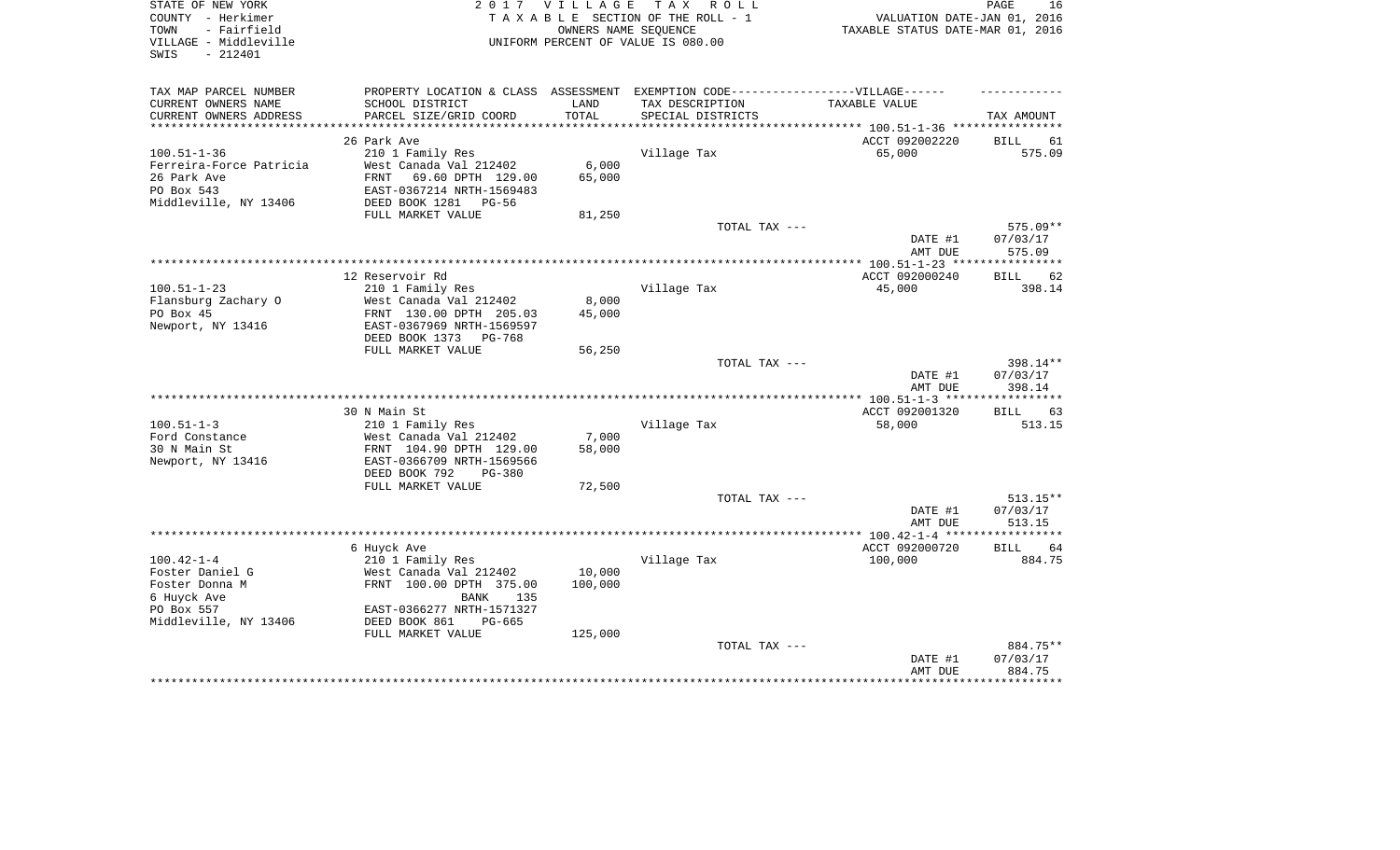| STATE OF NEW YORK<br>COUNTY - Herkimer<br>- Fairfield<br>TOWN<br>VILLAGE - Middleville<br>$-212401$<br>SWIS |                                            | 2017 VILLAGE<br>OWNERS NAME SEQUENCE | TAX ROLL<br>TAXABLE SECTION OF THE ROLL - 1<br>UNIFORM PERCENT OF VALUE IS 080.00                   | VALUATION DATE-JAN 01, 2016<br>TAXABLE STATUS DATE-MAR 01, 2016 | PAGE<br>17                           |
|-------------------------------------------------------------------------------------------------------------|--------------------------------------------|--------------------------------------|-----------------------------------------------------------------------------------------------------|-----------------------------------------------------------------|--------------------------------------|
| TAX MAP PARCEL NUMBER<br>CURRENT OWNERS NAME                                                                | SCHOOL DISTRICT                            | LAND                                 | PROPERTY LOCATION & CLASS ASSESSMENT EXEMPTION CODE----------------VILLAGE------<br>TAX DESCRIPTION | TAXABLE VALUE                                                   |                                      |
| CURRENT OWNERS ADDRESS<br>***********************                                                           | PARCEL SIZE/GRID COORD                     | TOTAL                                | SPECIAL DISTRICTS                                                                                   |                                                                 | TAX AMOUNT                           |
|                                                                                                             |                                            |                                      |                                                                                                     |                                                                 |                                      |
|                                                                                                             | 31 S Main St                               |                                      |                                                                                                     | ACCT 092003810                                                  | <b>BILL</b><br>65                    |
| $100.59 - 1 - 14$<br>Fox Irrevocable Trust                                                                  | 210 1 Family Res<br>West Canada Val 212402 |                                      | VET WAR C 41122<br>13,000 Village Tax                                                               | 7,200<br>140,800                                                |                                      |
| 31 S Main St                                                                                                | <b>ACRES</b><br>6.10 BANK<br>291           | 148,000                              |                                                                                                     |                                                                 | 1,245.73                             |
| Middleville, NY 13406                                                                                       | EAST-0367779 NRTH-1568406                  |                                      |                                                                                                     |                                                                 |                                      |
|                                                                                                             | DEED BOOK 1553 PG-709                      |                                      |                                                                                                     |                                                                 |                                      |
|                                                                                                             | FULL MARKET VALUE                          | 185,000                              |                                                                                                     |                                                                 |                                      |
|                                                                                                             |                                            |                                      | TOTAL TAX ---                                                                                       |                                                                 | $1,245.73**$                         |
|                                                                                                             |                                            |                                      |                                                                                                     | DATE #1                                                         | 07/03/17                             |
|                                                                                                             |                                            |                                      |                                                                                                     | AMT DUE                                                         | 1,245.73                             |
|                                                                                                             |                                            |                                      |                                                                                                     |                                                                 |                                      |
|                                                                                                             | 63 N Main St                               |                                      |                                                                                                     | ACCT 092000060                                                  | <b>BILL</b><br>66                    |
| $100.50 - 1 - 10$                                                                                           | 210 1 Family Res                           |                                      | Village Tax                                                                                         | 120,000                                                         | 1,061.70                             |
| Fritsch David                                                                                               | West Canada Val 212402                     | 20,000                               |                                                                                                     |                                                                 |                                      |
| Fritsch Paula                                                                                               | ACRES<br>5.80                              | 120,000                              |                                                                                                     |                                                                 |                                      |
| 63 N Main St                                                                                                | EAST-0365941 NRTH-1569907                  |                                      |                                                                                                     |                                                                 |                                      |
| Middleville, NY 13406                                                                                       | DEED BOOK 882<br>$PG-406$                  |                                      |                                                                                                     |                                                                 |                                      |
|                                                                                                             | FULL MARKET VALUE                          | 150,000                              |                                                                                                     |                                                                 |                                      |
|                                                                                                             |                                            |                                      | TOTAL TAX ---                                                                                       | DATE #1<br>AMT DUE                                              | $1,061.70**$<br>07/03/17<br>1,061.70 |
|                                                                                                             |                                            |                                      |                                                                                                     |                                                                 |                                      |
|                                                                                                             | 58 Fairfield St                            |                                      |                                                                                                     | ACCT 092003780                                                  | <b>BILL</b><br>67                    |
| $100.51 - 1 - 61$                                                                                           | 210 1 Family Res                           |                                      | Village Tax                                                                                         | 75,000                                                          | 663.56                               |
| Frye Bille Jean                                                                                             | West Canada Val 212402                     | 6,000                                | XC991 Water relevy                                                                                  | 115.50 MT M                                                     | 115.50                               |
| 58 Fairfield St                                                                                             | FRNT<br>67.00 DPTH 140.00                  | 75,000                               |                                                                                                     |                                                                 |                                      |
| PO Box 43                                                                                                   | BANK<br>135                                |                                      |                                                                                                     |                                                                 |                                      |
| Middleville, NY 13406-0378                                                                                  | EAST-0367971 NRTH-1569202                  |                                      |                                                                                                     |                                                                 |                                      |
|                                                                                                             | DEED BOOK 893<br>$PG-71$                   |                                      |                                                                                                     |                                                                 |                                      |
|                                                                                                             | FULL MARKET VALUE                          | 93,750                               |                                                                                                     |                                                                 |                                      |
|                                                                                                             |                                            |                                      | TOTAL TAX ---                                                                                       |                                                                 | 779.06**                             |
|                                                                                                             |                                            |                                      |                                                                                                     | DATE #1                                                         | 07/03/17                             |
|                                                                                                             |                                            |                                      |                                                                                                     | AMT DUE                                                         | 779.06                               |
|                                                                                                             | 64 Fairfield St                            |                                      |                                                                                                     | ACCT 092002460                                                  | <b>BILL</b><br>68                    |
| $100.51 - 1 - 63$                                                                                           | 210 1 Family Res                           |                                      | Village Tax                                                                                         | 48,000                                                          | 424.68                               |
| Gardner Edward                                                                                              | West Canada Val 212402                     | 6,000                                |                                                                                                     |                                                                 |                                      |
| Gardner Helen                                                                                               | 56.60 DPTH 170.00<br>FRNT                  | 48,000                               |                                                                                                     |                                                                 |                                      |
| PO Box 422                                                                                                  | EAST-0368095 NRTH-1569202                  |                                      |                                                                                                     |                                                                 |                                      |
| Middleville, NY 13406                                                                                       | DEED BOOK 00621 PG-00600                   |                                      |                                                                                                     |                                                                 |                                      |
|                                                                                                             | FULL MARKET VALUE                          | 60,000                               |                                                                                                     |                                                                 |                                      |
|                                                                                                             |                                            |                                      | TOTAL TAX ---                                                                                       |                                                                 | 424.68**                             |
|                                                                                                             |                                            |                                      |                                                                                                     | DATE #1<br>AMT DUE                                              | 07/03/17<br>424.68                   |
|                                                                                                             |                                            |                                      |                                                                                                     |                                                                 |                                      |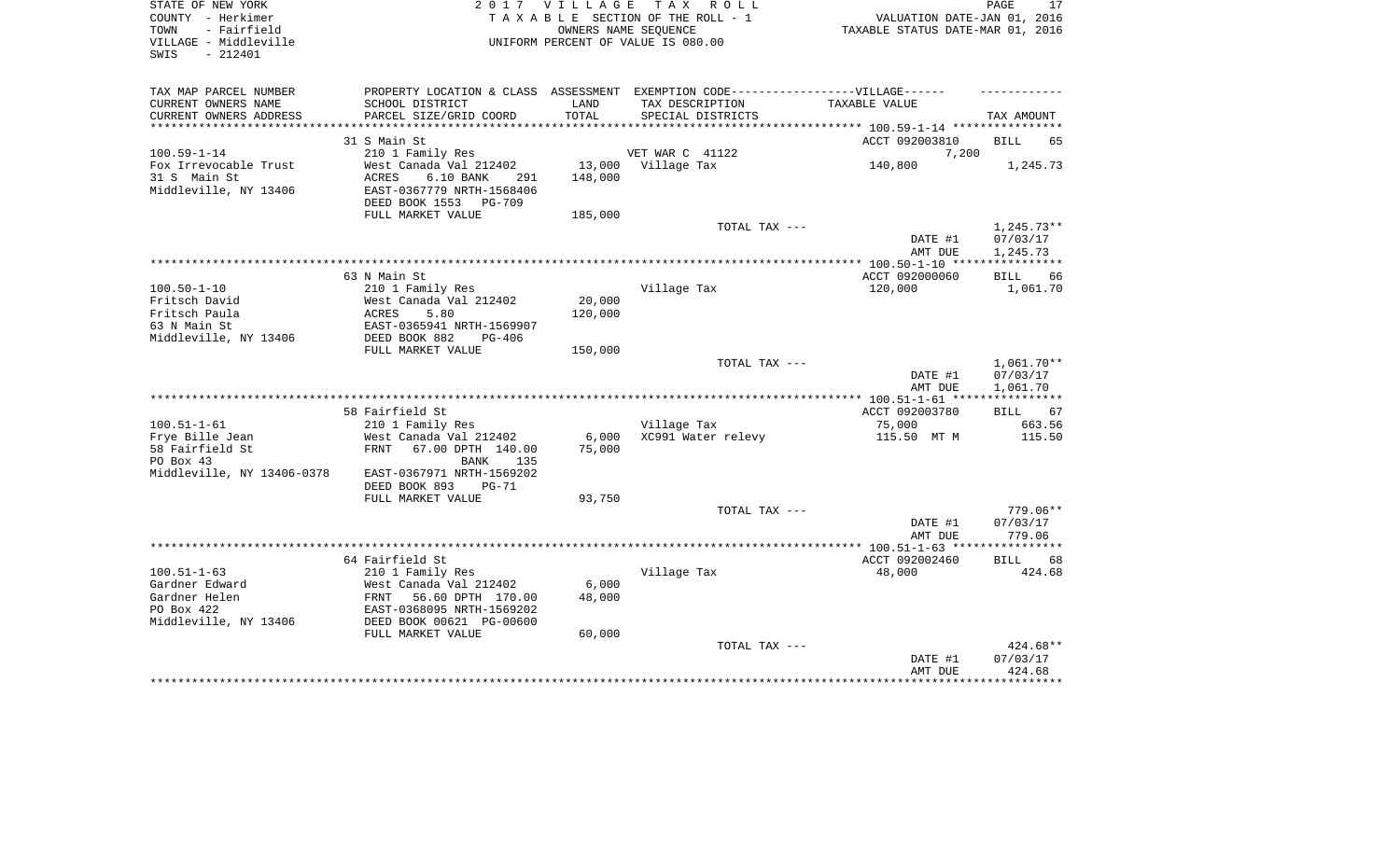| STATE OF NEW YORK<br>COUNTY - Herkimer<br>- Fairfield<br>TOWN<br>VILLAGE - Middleville<br>$-212401$<br>SWIS |                                                     | 2017 VILLAGE    | TAX ROLL<br>TAXABLE SECTION OF THE ROLL - 1<br>OWNERS NAME SEQUENCE<br>UNIFORM PERCENT OF VALUE IS 080.00 | VALUATION DATE-JAN 01, 2016<br>TAXABLE STATUS DATE-MAR 01, 2016 | PAGE<br>18                  |
|-------------------------------------------------------------------------------------------------------------|-----------------------------------------------------|-----------------|-----------------------------------------------------------------------------------------------------------|-----------------------------------------------------------------|-----------------------------|
| TAX MAP PARCEL NUMBER                                                                                       | PROPERTY LOCATION & CLASS ASSESSMENT                |                 |                                                                                                           | EXEMPTION CODE------------------VILLAGE------                   |                             |
| CURRENT OWNERS NAME                                                                                         | SCHOOL DISTRICT                                     | LAND            | TAX DESCRIPTION                                                                                           | TAXABLE VALUE                                                   |                             |
| CURRENT OWNERS ADDRESS                                                                                      | PARCEL SIZE/GRID COORD                              | TOTAL           | SPECIAL DISTRICTS                                                                                         |                                                                 | TAX AMOUNT                  |
|                                                                                                             |                                                     |                 |                                                                                                           |                                                                 |                             |
| $100.51 - 1 - 2.1$                                                                                          | 44 N Main St                                        |                 |                                                                                                           | ACCT 092004350<br>65,000                                        | 69<br><b>BILL</b><br>575.09 |
| Goodhines Kenneth F                                                                                         | 210 1 Family Res<br>West Canada Val 212402          | 10,000          | Village Tax                                                                                               |                                                                 |                             |
| Susan M                                                                                                     | ACRES<br>1.28 BANK<br>135                           | 65,000          |                                                                                                           |                                                                 |                             |
| 44 S Main St                                                                                                | EAST-0366712 NRTH-1569827                           |                 |                                                                                                           |                                                                 |                             |
| PO Box 476                                                                                                  | DEED BOOK 862<br>$PG-600$                           |                 |                                                                                                           |                                                                 |                             |
| Middleville, NY 13406                                                                                       | FULL MARKET VALUE                                   | 81,250          |                                                                                                           |                                                                 |                             |
|                                                                                                             |                                                     |                 | TOTAL TAX ---                                                                                             |                                                                 | $575.09**$                  |
|                                                                                                             |                                                     |                 |                                                                                                           | DATE #1<br>AMT DUE                                              | 07/03/17<br>575.09          |
|                                                                                                             |                                                     |                 |                                                                                                           |                                                                 |                             |
|                                                                                                             | 84 N Main St                                        |                 |                                                                                                           | ACCT 092003090                                                  | <b>BILL</b><br>70           |
| $100.50 - 1 - 26$                                                                                           | 210 1 Family Res                                    |                 | Village Tax                                                                                               | 85,000                                                          | 752.04                      |
| Gorman Randy<br>Gorman Melinda                                                                              | West Canada Val 212402<br>FRNT<br>61.42 DPTH 174.93 | 6,000<br>85,000 |                                                                                                           |                                                                 |                             |
| 84 N Main St                                                                                                | EAST-0366228 NRTH-1570489                           |                 |                                                                                                           |                                                                 |                             |
| PO Box 414                                                                                                  | DEED BOOK 1256<br>$PG-393$                          |                 |                                                                                                           |                                                                 |                             |
| Middleville, NY 13406                                                                                       | FULL MARKET VALUE                                   | 106,250         |                                                                                                           |                                                                 |                             |
|                                                                                                             |                                                     |                 | TOTAL TAX ---                                                                                             |                                                                 | 752.04**                    |
|                                                                                                             |                                                     |                 |                                                                                                           | DATE #1<br>AMT DUE                                              | 07/03/17<br>752.04          |
|                                                                                                             |                                                     |                 |                                                                                                           |                                                                 |                             |
|                                                                                                             | 72 S Main St                                        |                 |                                                                                                           | ACCT 092001740                                                  | <b>BILL</b><br>71           |
| $100.59 - 1 - 29$<br>Greene Jay I                                                                           | 210 1 Family Res<br>West Canada Val 212402          | 12,000          | VET WAR C 41122<br>Village Tax                                                                            | 7,200<br>107,800                                                | 953.76                      |
| 72 S Main St                                                                                                | 1.10<br>ACRES                                       | 115,000         |                                                                                                           |                                                                 |                             |
| Middleville, NY 13406                                                                                       | EAST-0367055 NRTH-1567546                           |                 |                                                                                                           |                                                                 |                             |
|                                                                                                             | DEED BOOK 00630 PG-00654                            |                 |                                                                                                           |                                                                 |                             |
|                                                                                                             | FULL MARKET VALUE                                   | 143,750         |                                                                                                           |                                                                 |                             |
|                                                                                                             |                                                     |                 | TOTAL TAX ---                                                                                             |                                                                 | 953.76**                    |
|                                                                                                             |                                                     |                 |                                                                                                           | DATE #1                                                         | 07/03/17                    |
|                                                                                                             |                                                     |                 |                                                                                                           | AMT DUE                                                         | 953.76                      |
|                                                                                                             |                                                     |                 |                                                                                                           |                                                                 |                             |
| $100.42 - 1 - 23$                                                                                           | 94 N Main St                                        |                 |                                                                                                           | ACCT 092001800                                                  | 72<br><b>BILL</b><br>707.80 |
| Gross Living Trust Gail C                                                                                   | 210 1 Family Res<br>West Canada Val 212402          | 6,000           | Village Tax                                                                                               | 80,000                                                          |                             |
| 94 N Main St                                                                                                | 71.00 DPTH 168.00<br>FRNT                           | 80,000          |                                                                                                           |                                                                 |                             |
| PO Box 363                                                                                                  | EAST-0366088 NRTH-1570730                           |                 |                                                                                                           |                                                                 |                             |
| Middleville, NY 13406                                                                                       | DEED BOOK 1571<br>PG-678                            |                 |                                                                                                           |                                                                 |                             |
|                                                                                                             | FULL MARKET VALUE                                   | 100,000         |                                                                                                           |                                                                 |                             |
|                                                                                                             |                                                     |                 | TOTAL TAX ---                                                                                             |                                                                 | 707.80**                    |
|                                                                                                             |                                                     |                 |                                                                                                           | DATE #1                                                         | 07/03/17                    |
|                                                                                                             |                                                     |                 |                                                                                                           | AMT DUE                                                         | 707.80<br>***********       |
|                                                                                                             |                                                     |                 |                                                                                                           |                                                                 |                             |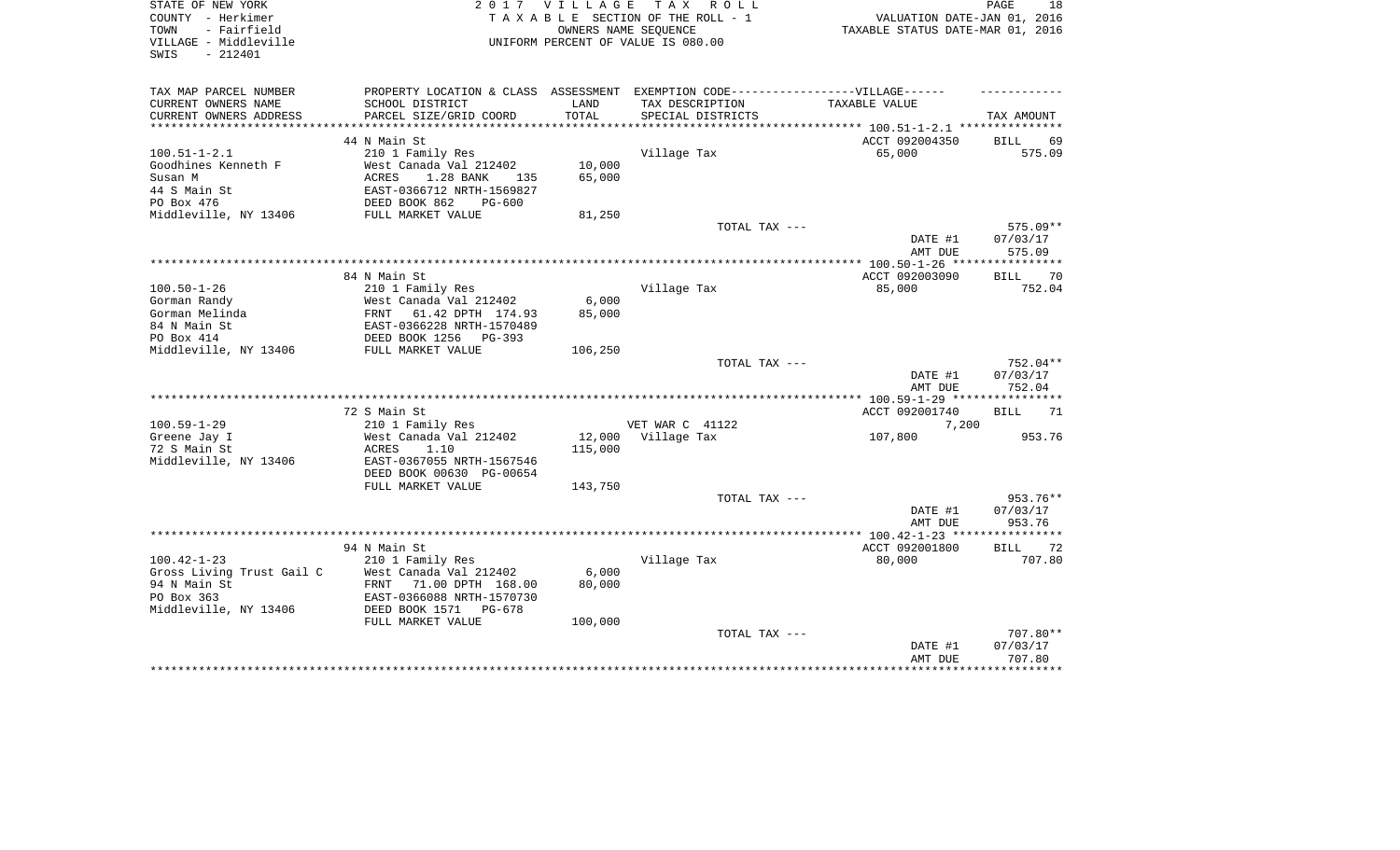| STATE OF NEW YORK<br>COUNTY - Herkimer<br>- Fairfield<br>TOWN<br>VILLAGE - Middleville<br>$-212401$<br>SWIS | 2 0 1 7                                                 | <b>VILLAGE</b> | T A X<br>R O L L<br>TAXABLE SECTION OF THE ROLL - 1<br>OWNERS NAME SEOUENCE<br>UNIFORM PERCENT OF VALUE IS 080.00 | VALUATION DATE-JAN 01, 2016<br>TAXABLE STATUS DATE-MAR 01, 2016 | 19<br>PAGE           |
|-------------------------------------------------------------------------------------------------------------|---------------------------------------------------------|----------------|-------------------------------------------------------------------------------------------------------------------|-----------------------------------------------------------------|----------------------|
|                                                                                                             |                                                         |                |                                                                                                                   |                                                                 |                      |
| TAX MAP PARCEL NUMBER                                                                                       | PROPERTY LOCATION & CLASS ASSESSMENT                    |                | EXEMPTION CODE------------------VILLAGE------                                                                     |                                                                 |                      |
| CURRENT OWNERS NAME<br>CURRENT OWNERS ADDRESS                                                               | SCHOOL DISTRICT<br>PARCEL SIZE/GRID COORD               | LAND<br>TOTAL  | TAX DESCRIPTION<br>SPECIAL DISTRICTS                                                                              | TAXABLE VALUE                                                   | TAX AMOUNT           |
| ***********************                                                                                     | ***************************                             | ***********    |                                                                                                                   |                                                                 |                      |
|                                                                                                             | N Main St                                               |                |                                                                                                                   | ACCT 092002130                                                  | 73<br>BILL           |
| $100.42 - 1 - 9.5$                                                                                          | 314 Rural vac<10                                        |                | Village Tax                                                                                                       | 2,500                                                           | 22.12                |
| Gross Michael J                                                                                             | West Canada Val 212402                                  | 2,500          |                                                                                                                   |                                                                 |                      |
| PO Box 469                                                                                                  | 20.20 DPTH<br>FRNT                                      | 2,500          |                                                                                                                   |                                                                 |                      |
| Middleville, NY 13406                                                                                       | 0.70<br>ACRES                                           |                |                                                                                                                   |                                                                 |                      |
|                                                                                                             | EAST-0366129 NRTH-1571365                               |                |                                                                                                                   |                                                                 |                      |
|                                                                                                             | DEED BOOK 871<br><b>PG-549</b>                          |                |                                                                                                                   |                                                                 |                      |
|                                                                                                             | FULL MARKET VALUE                                       | 3,125          | TOTAL TAX ---                                                                                                     |                                                                 | $22.12**$            |
|                                                                                                             |                                                         |                |                                                                                                                   | DATE #1                                                         | 07/03/17             |
|                                                                                                             |                                                         |                |                                                                                                                   | AMT DUE                                                         | 22.12                |
|                                                                                                             |                                                         |                |                                                                                                                   | *********** 100.42-1-3 ***                                      | *******              |
|                                                                                                             | 21 Huyck Ave                                            |                |                                                                                                                   | ACCT 092002070                                                  | 74<br>BILL           |
| $100.42 - 1 - 3$                                                                                            | 210 1 Family Res                                        |                | Village Tax                                                                                                       | 94,000                                                          | 831.66               |
| Grossi Jennifer                                                                                             | West Canada Val 212402                                  | 7,000          |                                                                                                                   |                                                                 |                      |
| 21 Huyck Ave                                                                                                | FRNT 100.00 DPTH 200.00                                 | 94,000         |                                                                                                                   |                                                                 |                      |
| PO Box 102<br>Middleville, NY 13406                                                                         | EAST-0366191 NRTH-1571238<br>DEED BOOK 1278<br>$PG-627$ |                |                                                                                                                   |                                                                 |                      |
|                                                                                                             | FULL MARKET VALUE                                       | 117,500        |                                                                                                                   |                                                                 |                      |
|                                                                                                             |                                                         |                | TOTAL TAX ---                                                                                                     |                                                                 | 831.66**             |
|                                                                                                             |                                                         |                |                                                                                                                   | DATE #1                                                         | 07/03/17             |
|                                                                                                             |                                                         |                |                                                                                                                   | AMT DUE                                                         | 831.66               |
|                                                                                                             |                                                         |                |                                                                                                                   | ****************** 100.43-1-1 ***                               | ******               |
| $100.43 - 1 - 1$                                                                                            | 61 Huyck Ave                                            |                | Village Tax                                                                                                       | ACCT 092001410                                                  | 75<br>BILL<br>690.10 |
| Hall James                                                                                                  | 210 1 Family Res<br>West Canada Val 212402              | 7,000          |                                                                                                                   | 78,000                                                          |                      |
| Hall Marion                                                                                                 | FRNT 200.00 DPTH 200.00                                 | 78,000         |                                                                                                                   |                                                                 |                      |
| 61 Huyck Ave                                                                                                | EAST-0366993 NRTH-1571392                               |                |                                                                                                                   |                                                                 |                      |
| Middleville, NY 13406                                                                                       | DEED BOOK 846<br>$PG-3$                                 |                |                                                                                                                   |                                                                 |                      |
|                                                                                                             | FULL MARKET VALUE                                       | 97,500         |                                                                                                                   |                                                                 |                      |
|                                                                                                             |                                                         |                | TOTAL TAX ---                                                                                                     |                                                                 | 690.10**             |
|                                                                                                             |                                                         |                |                                                                                                                   | DATE #1                                                         | 07/03/17             |
|                                                                                                             |                                                         |                |                                                                                                                   | AMT DUE                                                         | 690.10<br>********   |
|                                                                                                             | 73 Fairfield St                                         |                |                                                                                                                   | ACCT 092004080                                                  | <b>BILL</b><br>76    |
| $100.51 - 1 - 17$                                                                                           | 210 1 Family Res                                        |                | Village Tax                                                                                                       | 90,000                                                          | 796.27               |
| Harris Glen S                                                                                               | West Canada Val 212402                                  | 20,000         |                                                                                                                   |                                                                 |                      |
| Harris Karin M                                                                                              | FRNT 294.30 DPTH                                        | 90,000         |                                                                                                                   |                                                                 |                      |
| 73 Fairfield St                                                                                             | <b>ACRES</b><br>5.40                                    |                |                                                                                                                   |                                                                 |                      |
| Middleville, NY 13406                                                                                       | EAST-0368279 NRTH-1569642                               |                |                                                                                                                   |                                                                 |                      |
|                                                                                                             | DEED BOOK 1404<br><b>PG-106</b>                         |                |                                                                                                                   |                                                                 |                      |
|                                                                                                             | FULL MARKET VALUE                                       | 112,500        |                                                                                                                   |                                                                 |                      |
|                                                                                                             |                                                         |                | TOTAL TAX ---                                                                                                     |                                                                 | 796.27**             |
|                                                                                                             |                                                         |                |                                                                                                                   | DATE #1<br>AMT DUE                                              | 07/03/17<br>796.27   |
|                                                                                                             |                                                         |                |                                                                                                                   |                                                                 |                      |
|                                                                                                             |                                                         |                |                                                                                                                   |                                                                 |                      |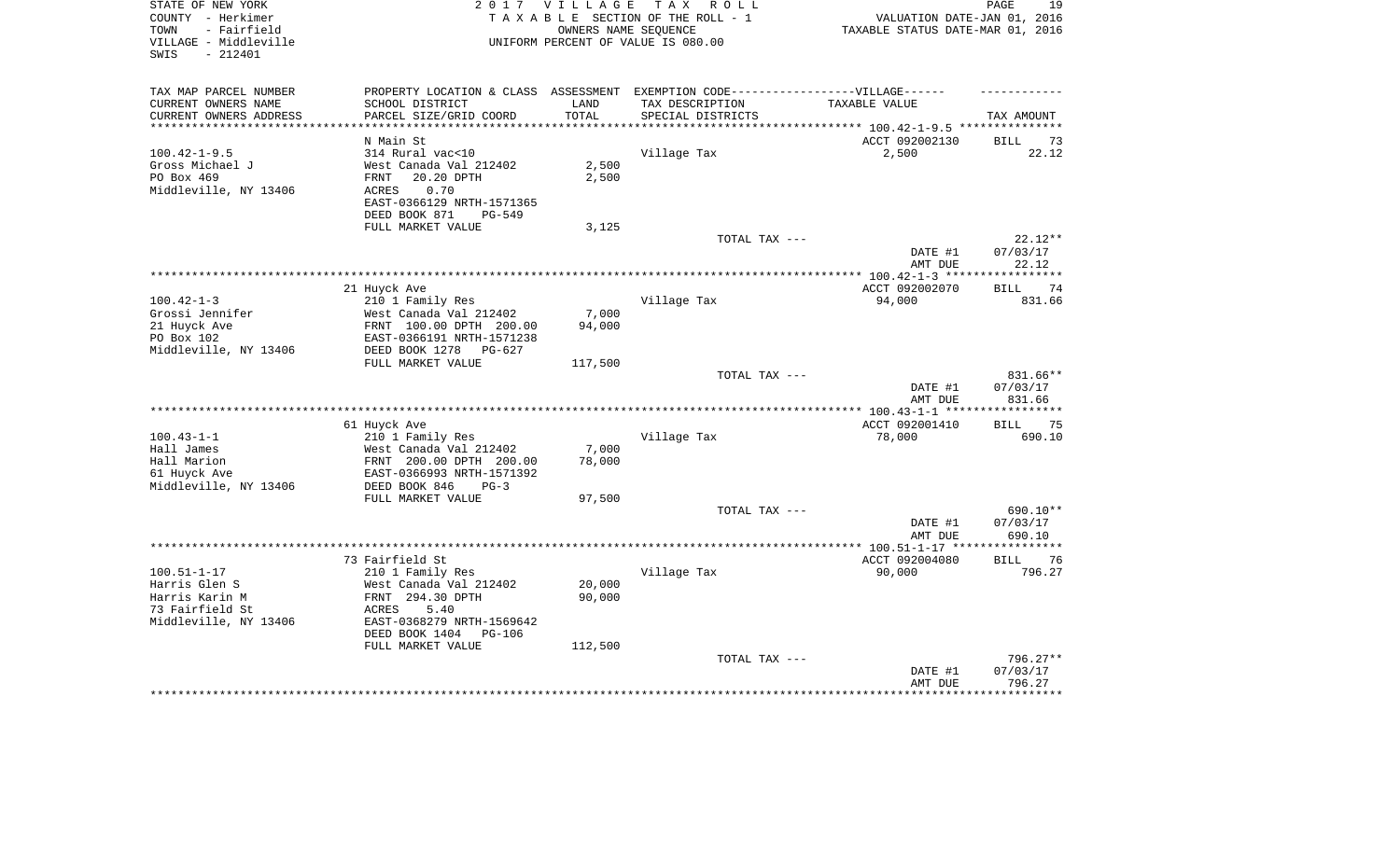| STATE OF NEW YORK<br>COUNTY - Herkimer<br>- Fairfield<br>TOWN<br>VILLAGE - Middleville<br>$-212401$<br>SWIS |                                                            | 2017 VILLAGE    | T A X<br>R O L L<br>TAXABLE SECTION OF THE ROLL - 1<br>OWNERS NAME SEQUENCE<br>UNIFORM PERCENT OF VALUE IS 080.00 | VALUATION DATE-JAN 01, 2016<br>TAXABLE STATUS DATE-MAR 01, 2016 | PAGE<br>20            |
|-------------------------------------------------------------------------------------------------------------|------------------------------------------------------------|-----------------|-------------------------------------------------------------------------------------------------------------------|-----------------------------------------------------------------|-----------------------|
| TAX MAP PARCEL NUMBER                                                                                       |                                                            |                 | PROPERTY LOCATION & CLASS ASSESSMENT EXEMPTION CODE----------------VILLAGE------                                  |                                                                 |                       |
| CURRENT OWNERS NAME                                                                                         | SCHOOL DISTRICT                                            | LAND            | TAX DESCRIPTION                                                                                                   | TAXABLE VALUE                                                   |                       |
| CURRENT OWNERS ADDRESS                                                                                      | PARCEL SIZE/GRID COORD                                     | TOTAL           | SPECIAL DISTRICTS                                                                                                 |                                                                 | TAX AMOUNT            |
| *******************                                                                                         |                                                            | *******         |                                                                                                                   | ********** 100.51-1-8 *****                                     |                       |
|                                                                                                             | 41 Park Ave                                                |                 |                                                                                                                   | ACCT 092002040                                                  | <b>BILL</b><br>77     |
| $100.51 - 1 - 8$                                                                                            | 210 1 Family Res                                           |                 | VET COM C 41132                                                                                                   | 12,000                                                          |                       |
| Haynes Robert<br>Dupont Kathleen                                                                            | West Canada Val 212402<br>FRNT<br>66.00 DPTH 150.00        | 6,000<br>60,000 | Village Tax                                                                                                       | 48,000                                                          | 424.68                |
| 41 Park Ave                                                                                                 | EAST-0367435 NRTH-1569702                                  |                 |                                                                                                                   |                                                                 |                       |
| Middleville, NY 13406                                                                                       | DEED BOOK 1292<br>PG-924                                   |                 |                                                                                                                   |                                                                 |                       |
|                                                                                                             | FULL MARKET VALUE                                          | 75,000          |                                                                                                                   |                                                                 |                       |
|                                                                                                             |                                                            |                 | TOTAL TAX ---                                                                                                     |                                                                 | 424.68**              |
|                                                                                                             |                                                            |                 |                                                                                                                   | DATE #1                                                         | 07/03/17              |
|                                                                                                             |                                                            |                 |                                                                                                                   | AMT DUE                                                         | 424.68                |
|                                                                                                             |                                                            |                 |                                                                                                                   | ** $100.50 - 1 - 9$ ***                                         | ********              |
|                                                                                                             | 67 N Main St                                               |                 |                                                                                                                   | ACCT 092002100                                                  | 78<br><b>BILL</b>     |
| $100.50 - 1 - 9$                                                                                            | 210 1 Family Res                                           |                 | Village Tax                                                                                                       | 65,000                                                          | 575.09                |
| Heath Vita C<br>PO Box 337                                                                                  | West Canada Val 212402<br><b>FRNT</b><br>60.00 DPTH 148.00 | 6,000<br>65,000 |                                                                                                                   |                                                                 |                       |
| Middleville, NY 13406-0337                                                                                  | EAST-0366199 NRTH-1570097                                  |                 |                                                                                                                   |                                                                 |                       |
|                                                                                                             | DEED BOOK 702<br><b>PG-559</b>                             |                 |                                                                                                                   |                                                                 |                       |
|                                                                                                             | FULL MARKET VALUE                                          | 81,250          |                                                                                                                   |                                                                 |                       |
|                                                                                                             |                                                            |                 | TOTAL TAX ---                                                                                                     |                                                                 | 575.09**              |
|                                                                                                             |                                                            |                 |                                                                                                                   | DATE #1                                                         | 07/03/17              |
|                                                                                                             |                                                            |                 |                                                                                                                   | AMT DUE                                                         | 575.09                |
|                                                                                                             |                                                            |                 |                                                                                                                   | $*100.59 - 1 - 16 **$                                           | ********              |
|                                                                                                             | 45 S Main St                                               |                 |                                                                                                                   | ACCT 092006000                                                  | 79<br><b>BILL</b>     |
| $100.59 - 1 - 16$<br>Hillman IRR. Trust Michael&Pat West Canada Val 212402                                  | 220 2 Family Res                                           | 6,000           | Village Tax                                                                                                       | 72,000                                                          | 637.02                |
| Hillman Steven&Michae                                                                                       | <b>FRNT</b><br>98.00 DPTH<br>85.00                         | 72,000          |                                                                                                                   |                                                                 |                       |
| 8183 State Rte. 28                                                                                          | EAST-0367273 NRTH-1568120                                  |                 |                                                                                                                   |                                                                 |                       |
| Newport, NY 13416                                                                                           | DEED BOOK 2017<br>PG-551                                   |                 |                                                                                                                   |                                                                 |                       |
|                                                                                                             | FULL MARKET VALUE                                          | 90,000          |                                                                                                                   |                                                                 |                       |
| PRIOR OWNER ON 3/01/2016                                                                                    |                                                            |                 |                                                                                                                   |                                                                 |                       |
| Hillman Michael W                                                                                           |                                                            |                 |                                                                                                                   |                                                                 |                       |
|                                                                                                             |                                                            |                 | TOTAL TAX ---                                                                                                     |                                                                 | 637.02**              |
|                                                                                                             |                                                            |                 |                                                                                                                   | DATE #1                                                         | 07/03/17              |
|                                                                                                             |                                                            |                 |                                                                                                                   | AMT DUE                                                         | 637.02<br>*********** |
|                                                                                                             | 42 S Main St                                               |                 |                                                                                                                   | ACCT 092004290                                                  | 80<br><b>BILL</b>     |
| $100.59 - 1 - 17$                                                                                           | 210 1 Family Res                                           |                 | Village Tax                                                                                                       | 18,000                                                          | 159.25                |
| Hillman IRR. Trust William&Pat West Canada Val 212402                                                       |                                                            | 7,000           |                                                                                                                   |                                                                 |                       |
| Hillman Steven&Michae                                                                                       | FRNT 140.00 DPTH 120.00                                    | 18,000          |                                                                                                                   |                                                                 |                       |
| 8183 State Rte. 28                                                                                          | EAST-0367126 NRTH-1568129                                  |                 |                                                                                                                   |                                                                 |                       |
| Newport, NY 13416                                                                                           | DEED BOOK 2017<br>$PG-553$                                 |                 |                                                                                                                   |                                                                 |                       |
|                                                                                                             | FULL MARKET VALUE                                          | 22,500          |                                                                                                                   |                                                                 |                       |
| PRIOR OWNER ON 3/01/2016<br>Hillman Michael W                                                               |                                                            |                 |                                                                                                                   |                                                                 |                       |
|                                                                                                             |                                                            |                 | TOTAL TAX ---                                                                                                     |                                                                 | 159.25**              |
|                                                                                                             |                                                            |                 |                                                                                                                   | DATE #1                                                         | 07/03/17              |
|                                                                                                             |                                                            |                 |                                                                                                                   | AMT DUE                                                         | 159.25                |
|                                                                                                             |                                                            |                 |                                                                                                                   |                                                                 |                       |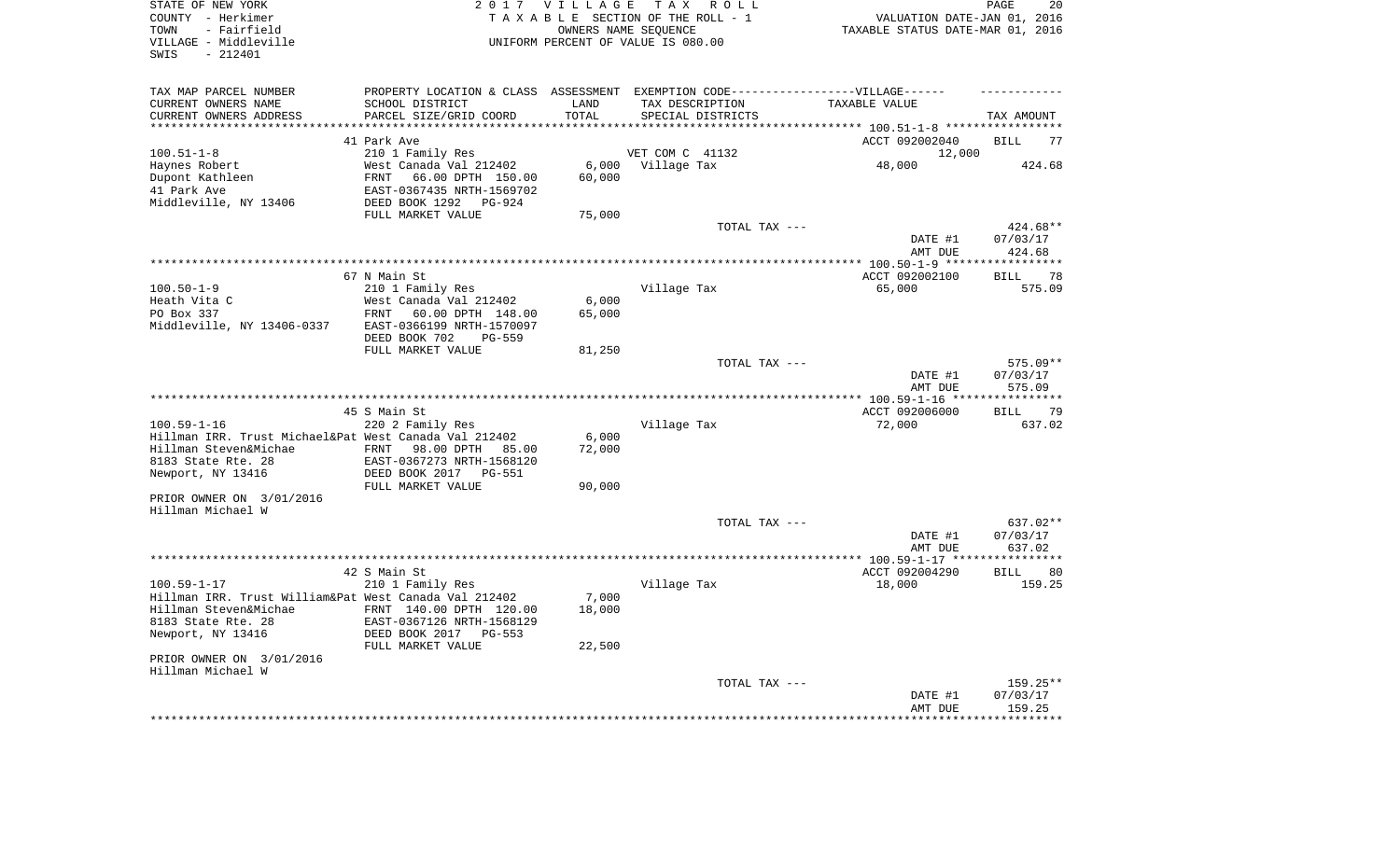| STATE OF NEW YORK<br>COUNTY - Herkimer<br>- Fairfield<br>TOWN<br>VILLAGE - Middleville<br>SWIS<br>$-212401$ |                                                                                  | 2017 VILLAGE | TAX ROLL<br>TAXABLE SECTION OF THE ROLL - 1<br>OWNERS NAME SEQUENCE<br>UNIFORM PERCENT OF VALUE IS 080.00 | VALUATION DATE-JAN 01,<br>TAXABLE STATUS DATE-MAR 01, 2016 | PAGE<br>21<br>2016   |
|-------------------------------------------------------------------------------------------------------------|----------------------------------------------------------------------------------|--------------|-----------------------------------------------------------------------------------------------------------|------------------------------------------------------------|----------------------|
|                                                                                                             |                                                                                  |              |                                                                                                           |                                                            |                      |
| TAX MAP PARCEL NUMBER                                                                                       | PROPERTY LOCATION & CLASS ASSESSMENT EXEMPTION CODE----------------VILLAGE------ |              |                                                                                                           |                                                            |                      |
| CURRENT OWNERS NAME                                                                                         | SCHOOL DISTRICT                                                                  | LAND         | TAX DESCRIPTION                                                                                           | TAXABLE VALUE                                              |                      |
| CURRENT OWNERS ADDRESS                                                                                      | PARCEL SIZE/GRID COORD                                                           | TOTAL        | SPECIAL DISTRICTS                                                                                         |                                                            | TAX AMOUNT           |
|                                                                                                             |                                                                                  |              |                                                                                                           |                                                            |                      |
|                                                                                                             | 57 S Main St                                                                     |              |                                                                                                           | ACCT 092002640                                             | BILL<br>81           |
| $100.59 - 1 - 22$                                                                                           | 210 1 Family Res                                                                 |              | Village Tax                                                                                               | 85,000                                                     | 752.04               |
| Hilts Richard                                                                                               | West Canada Val 212402                                                           | 7,000        |                                                                                                           |                                                            |                      |
| 57 S Main St                                                                                                | 61.00 DPTH 296.00<br>FRNT                                                        | 85,000       |                                                                                                           |                                                            |                      |
| Middleville, NY 13406                                                                                       | EAST-0367460 NRTH-1567890                                                        |              |                                                                                                           |                                                            |                      |
|                                                                                                             | DEED BOOK 1366 PG-388                                                            |              |                                                                                                           |                                                            |                      |
|                                                                                                             | FULL MARKET VALUE                                                                | 106,250      |                                                                                                           |                                                            |                      |
|                                                                                                             |                                                                                  |              | TOTAL TAX ---                                                                                             | DATE #1                                                    | 752.04**<br>07/03/17 |
|                                                                                                             |                                                                                  |              |                                                                                                           | AMT DUE                                                    | 752.04               |
|                                                                                                             |                                                                                  |              |                                                                                                           |                                                            |                      |
|                                                                                                             | 17 S Main St                                                                     |              |                                                                                                           | ACCT 092000630                                             | <b>BILL</b><br>82    |
| $100.59 - 1 - 11$                                                                                           | 210 1 Family Res                                                                 |              | VET COM CT 41131                                                                                          | 12,000                                                     |                      |
| Holmes Kurt                                                                                                 | West Canada Val 212402                                                           |              | 10,000 VET DIS CT 41141                                                                                   | 8,200                                                      |                      |
| Holmes Erin                                                                                                 | 1.40<br>ACRES                                                                    |              | 82,000 Village Tax                                                                                        | 61,800                                                     | 546.77               |
| 17 S Main St                                                                                                | EAST-0367336 NRTH-1568673                                                        |              | XC991 Water relevy                                                                                        | 330.23 MT M                                                | 330.23               |
| Middleville, NY 13406                                                                                       | DEED BOOK 1559 PG-764                                                            |              |                                                                                                           |                                                            |                      |
|                                                                                                             | FULL MARKET VALUE                                                                | 102,500      |                                                                                                           |                                                            |                      |
|                                                                                                             |                                                                                  |              | TOTAL TAX ---                                                                                             |                                                            | 877.00**             |
|                                                                                                             |                                                                                  |              |                                                                                                           | DATE #1                                                    | 07/03/17             |
|                                                                                                             |                                                                                  |              |                                                                                                           | AMT DUE                                                    | 877.00               |
|                                                                                                             | 74 Fairfield St                                                                  |              |                                                                                                           | ACCT 092002340                                             | 83<br><b>BILL</b>    |
| $100.51 - 1 - 65$                                                                                           | 210 1 Family Res                                                                 |              | Village Tax                                                                                               | 58,000                                                     | 513.15               |
| Hull Jon S                                                                                                  | West Canada Val 212402                                                           | 10,000       |                                                                                                           |                                                            |                      |
| Hull Valerie L                                                                                              | ACRES<br>1.20                                                                    | 58,000       |                                                                                                           |                                                            |                      |
| 74 Fairfield St                                                                                             | EAST-0368350 NRTH-1569135                                                        |              |                                                                                                           |                                                            |                      |
| Middleville, NY 13406                                                                                       | DEED BOOK 871<br>$PG-250$                                                        |              |                                                                                                           |                                                            |                      |
|                                                                                                             | FULL MARKET VALUE                                                                | 72,500       |                                                                                                           |                                                            |                      |
|                                                                                                             |                                                                                  |              | TOTAL TAX ---                                                                                             |                                                            | $513.15**$           |
|                                                                                                             |                                                                                  |              |                                                                                                           | DATE #1                                                    | 07/03/17             |
|                                                                                                             |                                                                                  |              |                                                                                                           | AMT DUE                                                    | 513.15               |
|                                                                                                             |                                                                                  |              |                                                                                                           |                                                            |                      |
|                                                                                                             | 82 Fairfield St                                                                  |              |                                                                                                           | ACCT 092002370                                             | <b>BILL</b><br>84    |
| $100.51 - 1 - 66$                                                                                           | 210 1 Family Res                                                                 |              | Village Tax                                                                                               | 45,000                                                     | 398.14               |
| Hull Valerie L                                                                                              | West Canada Val 212402                                                           | 7,000        |                                                                                                           |                                                            |                      |
| Hull Jon S<br>82 Fairfield St                                                                               | FRNT 133.00 DPTH 134.30<br>EAST-0368486 NRTH-1569204                             | 45,000       |                                                                                                           |                                                            |                      |
| Middleville, NY 13406                                                                                       | DEED BOOK 1415<br>PG-578                                                         |              |                                                                                                           |                                                            |                      |
|                                                                                                             | FULL MARKET VALUE                                                                | 56,250       |                                                                                                           |                                                            |                      |
|                                                                                                             |                                                                                  |              | TOTAL TAX ---                                                                                             |                                                            | 398.14**             |
|                                                                                                             |                                                                                  |              |                                                                                                           | DATE #1                                                    | 07/03/17             |
|                                                                                                             |                                                                                  |              |                                                                                                           | AMT DUE                                                    | 398.14               |
|                                                                                                             |                                                                                  |              |                                                                                                           |                                                            |                      |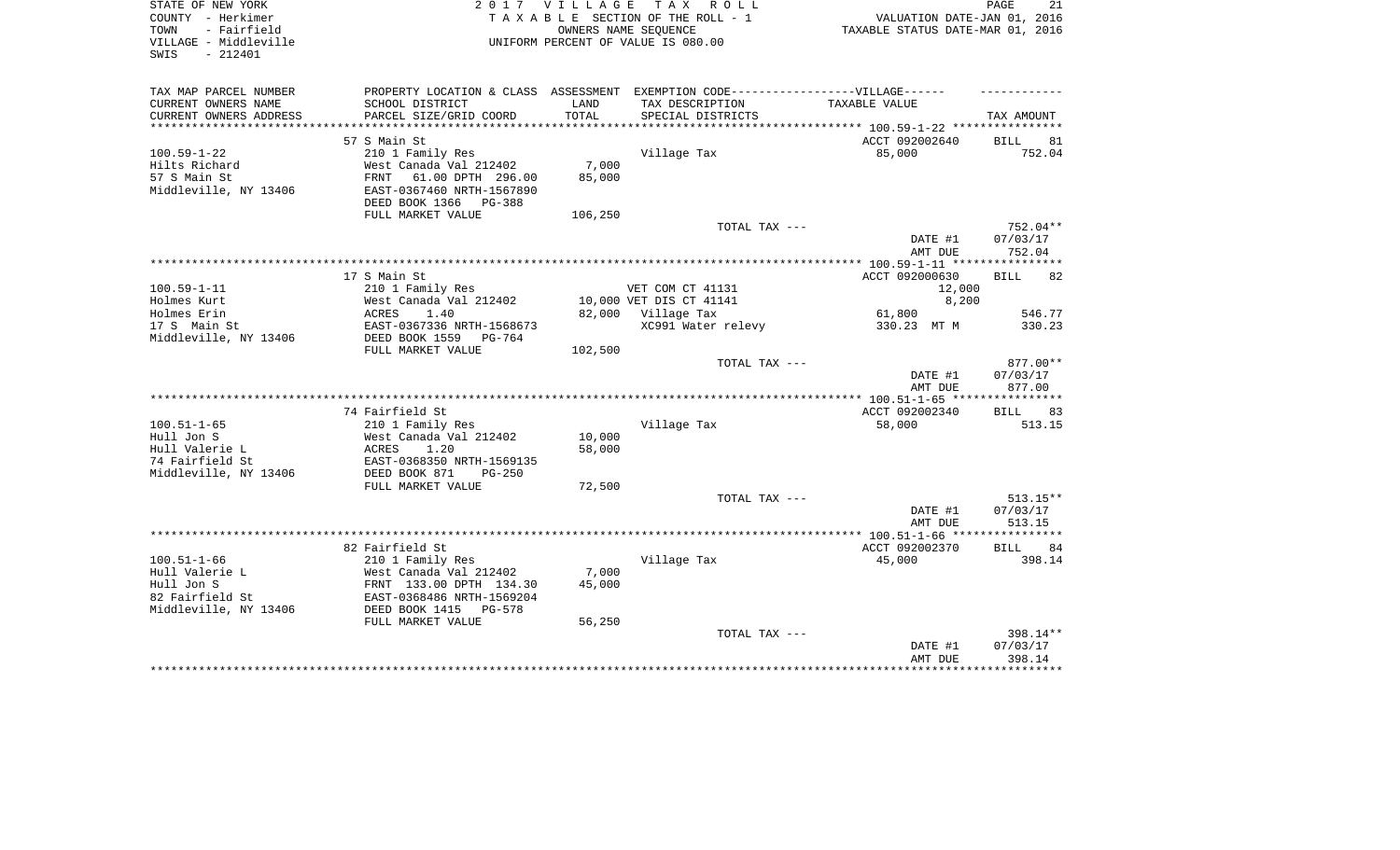| STATE OF NEW YORK<br>COUNTY - Herkimer<br>- Fairfield<br>TOWN | 2 0 1 7                                       | <b>VILLAGE</b> | T A X<br>R O L L<br>TAXABLE SECTION OF THE ROLL - 1<br>OWNERS NAME SEQUENCE | VALUATION DATE-JAN 01, 2016<br>TAXABLE STATUS DATE-MAR 01, 2016 | PAGE<br>22           |
|---------------------------------------------------------------|-----------------------------------------------|----------------|-----------------------------------------------------------------------------|-----------------------------------------------------------------|----------------------|
| VILLAGE - Middleville<br>SWIS<br>$-212401$                    |                                               |                | UNIFORM PERCENT OF VALUE IS 080.00                                          |                                                                 |                      |
| TAX MAP PARCEL NUMBER                                         | PROPERTY LOCATION & CLASS                     | ASSESSMENT     | EXEMPTION CODE------------------VILLAGE------                               |                                                                 |                      |
| CURRENT OWNERS NAME                                           | SCHOOL DISTRICT                               | LAND           | TAX DESCRIPTION                                                             | TAXABLE VALUE                                                   |                      |
| CURRENT OWNERS ADDRESS<br>**********************              | PARCEL SIZE/GRID COORD                        | TOTAL          | SPECIAL DISTRICTS                                                           |                                                                 | TAX AMOUNT           |
|                                                               |                                               |                | ************************************** 100.42-1-9.6                         |                                                                 | ***************      |
| $100.42 - 1 - 9.6$                                            | 132 N Main St<br>210 1 Family Res             |                | Village Tax                                                                 | 100,000                                                         | 85<br>BILL<br>884.75 |
| Hutchins Robert A                                             | West Canada Val 212402                        | 20,000         |                                                                             |                                                                 |                      |
| Hutchins Linda L                                              | FRNT<br>421.10 DPTH                           | 100,000        |                                                                             |                                                                 |                      |
| 132 N Main St                                                 | ACRES<br>4.20                                 |                |                                                                             |                                                                 |                      |
| Newport, NY 13416                                             | EAST-0365905 NRTH-1571472                     |                |                                                                             |                                                                 |                      |
|                                                               | DEED BOOK 1441<br>PG-882                      |                |                                                                             |                                                                 |                      |
|                                                               | FULL MARKET VALUE                             | 125,000        |                                                                             |                                                                 |                      |
|                                                               |                                               |                | TOTAL TAX ---                                                               |                                                                 | 884.75**             |
|                                                               |                                               |                |                                                                             | DATE #1                                                         | 07/03/17             |
|                                                               |                                               |                |                                                                             | AMT DUE                                                         | 884.75<br>******     |
|                                                               | 73 S Main St                                  |                |                                                                             | ACCT 092000330                                                  | 86<br><b>BILL</b>    |
| $100.59 - 1 - 31$                                             | 210 1 Family Res                              |                | Village Tax                                                                 | 85,000                                                          | 752.04               |
| Huyck James                                                   | West Canada Val 212402                        | 6,000          |                                                                             |                                                                 |                      |
| Huyck Debra                                                   | 57.00 DPTH 140.00<br>FRNT                     | 85,000         |                                                                             |                                                                 |                      |
| 73 S Main St                                                  | <b>BANK</b><br>135                            |                |                                                                             |                                                                 |                      |
| PO Box 174                                                    | EAST-0367458 NRTH-1567580                     |                |                                                                             |                                                                 |                      |
| Middleville, NY 13406                                         | DEED BOOK 667<br>PG-3354                      |                |                                                                             |                                                                 |                      |
|                                                               | FULL MARKET VALUE                             | 106,250        |                                                                             |                                                                 |                      |
|                                                               |                                               |                | TOTAL TAX ---                                                               | DATE #1                                                         | 752.04**<br>07/03/17 |
|                                                               |                                               |                |                                                                             | AMT DUE                                                         | 752.04               |
|                                                               |                                               |                |                                                                             |                                                                 |                      |
|                                                               | N Main St                                     |                |                                                                             | ACCT 092003180                                                  | <b>BILL</b><br>87    |
| $100.51 - 1 - 41$                                             | 411 Apartment                                 |                | Village Tax                                                                 | 92,000                                                          | 813.97               |
| Huyck James F                                                 | West Canada Val 212402                        | 13,000         |                                                                             |                                                                 |                      |
| Huyck Debra J                                                 | FRNT 137.23 DPTH 152.22                       | 92,000         |                                                                             |                                                                 |                      |
| 73 S Main Street                                              | EAST-0366900 NRTH-1569358                     |                |                                                                             |                                                                 |                      |
| PO Box 174                                                    | DEED BOOK 1090<br>$PG-163$                    |                |                                                                             |                                                                 |                      |
| Middleville, NY 13406                                         | FULL MARKET VALUE                             | 115,000        | TOTAL TAX ---                                                               |                                                                 | 813.97**             |
|                                                               |                                               |                |                                                                             | DATE #1                                                         | 07/03/17             |
|                                                               |                                               |                |                                                                             | AMT DUE                                                         | 813.97               |
|                                                               | *******************************               |                | *************************                                                   | ************* 100.59-1-24 ****                                  |                      |
|                                                               | S Main St                                     |                |                                                                             | ACCT 092001500                                                  | <b>BILL</b><br>88    |
| $100.59 - 1 - 24$                                             | 314 Rural vac<10                              |                | Village Tax                                                                 | 1,500                                                           | 13.27                |
| Huyck Reta                                                    | West Canada Val 212402                        | 1,500          |                                                                             |                                                                 |                      |
| St                                                            | FRNT<br>61.00 DPTH 122.00                     | 1,500          |                                                                             |                                                                 |                      |
| PO Box 333                                                    | EAST-0367553 NRTH-1567852                     |                |                                                                             |                                                                 |                      |
| Middleville, NY 13406                                         | DEED BOOK 1136<br>PG-897<br>FULL MARKET VALUE |                |                                                                             |                                                                 |                      |
|                                                               |                                               | 1,875          | TOTAL TAX ---                                                               |                                                                 | $13.27**$            |
|                                                               |                                               |                |                                                                             | DATE #1                                                         | 07/03/17             |
|                                                               |                                               |                |                                                                             | AMT DUE                                                         | 13.27                |
|                                                               |                                               |                |                                                                             |                                                                 |                      |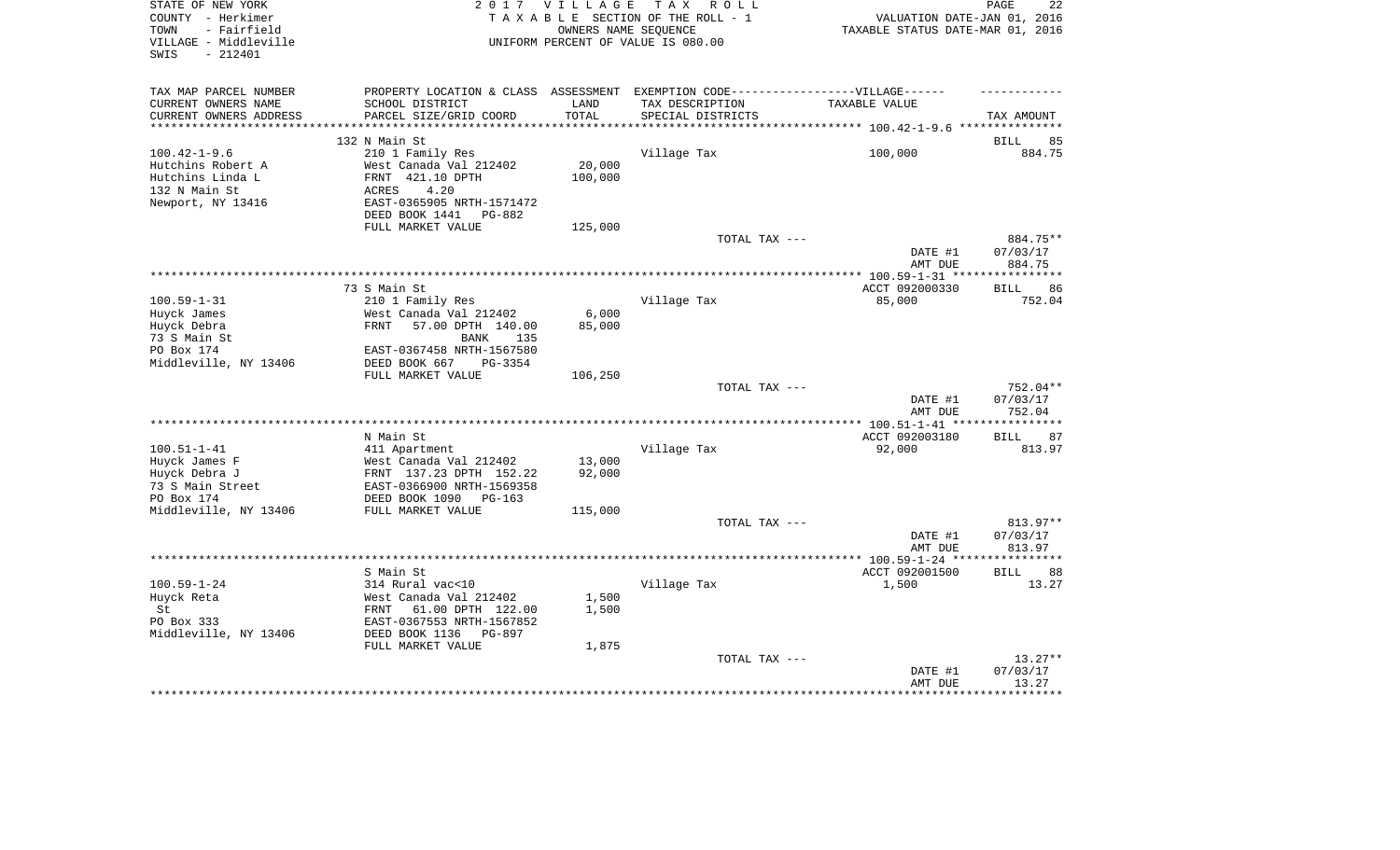| STATE OF NEW YORK<br>COUNTY - Herkimer<br>- Fairfield<br>TOWN<br>VILLAGE - Middleville<br>$-212401$<br>SWIS |                                                                                   | 2017 VILLAGE<br>OWNERS NAME SEQUENCE | TAX ROLL<br>TAXABLE SECTION OF THE ROLL - 1<br>UNIFORM PERCENT OF VALUE IS 080.00 | VALUATION DATE-JAN 01, 2016<br>TAXABLE STATUS DATE-MAR 01, 2016 | 23<br>PAGE                  |
|-------------------------------------------------------------------------------------------------------------|-----------------------------------------------------------------------------------|--------------------------------------|-----------------------------------------------------------------------------------|-----------------------------------------------------------------|-----------------------------|
| TAX MAP PARCEL NUMBER                                                                                       | PROPERTY LOCATION & CLASS ASSESSMENT EXEMPTION CODE-----------------VILLAGE------ |                                      |                                                                                   |                                                                 |                             |
| CURRENT OWNERS NAME<br>CURRENT OWNERS ADDRESS                                                               | SCHOOL DISTRICT<br>PARCEL SIZE/GRID COORD                                         | LAND<br>TOTAL                        | TAX DESCRIPTION<br>SPECIAL DISTRICTS                                              | TAXABLE VALUE                                                   |                             |
| ***********************                                                                                     |                                                                                   |                                      |                                                                                   |                                                                 | TAX AMOUNT                  |
|                                                                                                             | 63 S Main St                                                                      |                                      |                                                                                   | ACCT 092001530                                                  | <b>BILL</b><br>89           |
| $100.59 - 1 - 25$                                                                                           | 210 1 Family Res                                                                  |                                      | Village Tax                                                                       | 70,000                                                          | 619.32                      |
| Huyck Reta A                                                                                                | West Canada Val 212402                                                            | 7,000                                |                                                                                   |                                                                 |                             |
| Huyck James F                                                                                               | FRNT<br>57.00 DPTH 294.00                                                         | 70,000                               |                                                                                   |                                                                 |                             |
| PO Box 333                                                                                                  | EAST-0367489 NRTH-1567764                                                         |                                      |                                                                                   |                                                                 |                             |
| Middleville, NY 13406                                                                                       | DEED BOOK 1610<br>PG-881                                                          |                                      |                                                                                   |                                                                 |                             |
|                                                                                                             | FULL MARKET VALUE                                                                 | 87,500                               | TOTAL TAX ---                                                                     |                                                                 | $619.32**$                  |
|                                                                                                             |                                                                                   |                                      |                                                                                   | DATE #1                                                         | 07/03/17                    |
|                                                                                                             |                                                                                   |                                      |                                                                                   | AMT DUE                                                         | 619.32                      |
|                                                                                                             |                                                                                   |                                      |                                                                                   |                                                                 |                             |
|                                                                                                             | N Main St                                                                         |                                      |                                                                                   | ACCT 092001770                                                  | <b>BILL</b><br>90           |
| $100.42 - 1 - 1$                                                                                            | 311 Res vac land                                                                  |                                      | Village Tax                                                                       | 15,000                                                          | 132.71                      |
| Irrevocable Trust Goodman                                                                                   | West Canada Val 212402                                                            | 15,000                               |                                                                                   |                                                                 |                             |
| 225 Old State Rd<br>Poland, NY 13431                                                                        | ACRES<br>8.20<br>EAST-0365554 NRTH-1571113                                        | 15,000                               |                                                                                   |                                                                 |                             |
|                                                                                                             | DEED BOOK 1569<br>$PG-109$                                                        |                                      |                                                                                   |                                                                 |                             |
|                                                                                                             | FULL MARKET VALUE                                                                 | 18,750                               |                                                                                   |                                                                 |                             |
|                                                                                                             |                                                                                   |                                      | TOTAL TAX ---                                                                     |                                                                 | 132.71**                    |
|                                                                                                             |                                                                                   |                                      |                                                                                   | DATE #1                                                         | 07/03/17                    |
|                                                                                                             |                                                                                   |                                      |                                                                                   | AMT DUE                                                         | 132.71                      |
|                                                                                                             |                                                                                   |                                      |                                                                                   | *** $100.51 - 1 - 22$ **                                        |                             |
| $100.51 - 1 - 22$                                                                                           | 63 Fairfield St<br>210 1 Family Res                                               |                                      | Village Tax                                                                       | ACCT 092002610<br>59,300                                        | 91<br><b>BILL</b><br>524.66 |
| Jackson Maryjo                                                                                              | West Canada Val 212402                                                            | 8,000                                |                                                                                   |                                                                 |                             |
| Rachon Frederick                                                                                            | FRNT 132.00 DPTH 259.05                                                           | 59,300                               |                                                                                   |                                                                 |                             |
| 63 Fairfield St                                                                                             | EAST-0368063 NRTH-1569421                                                         |                                      |                                                                                   |                                                                 |                             |
| Middleville, NY 13406                                                                                       | DEED BOOK 892<br>PG-692                                                           |                                      |                                                                                   |                                                                 |                             |
|                                                                                                             | FULL MARKET VALUE                                                                 | 74,125                               |                                                                                   |                                                                 |                             |
|                                                                                                             |                                                                                   |                                      | TOTAL TAX ---                                                                     | DATE #1                                                         | 524.66**                    |
|                                                                                                             |                                                                                   |                                      |                                                                                   | AMT DUE                                                         | 07/03/17<br>524.66          |
|                                                                                                             |                                                                                   |                                      |                                                                                   |                                                                 |                             |
|                                                                                                             | 20 Fairfield St                                                                   |                                      |                                                                                   | ACCT 092004001                                                  | 92<br><b>BILL</b>           |
| $100.51 - 1 - 55$                                                                                           | 210 1 Family Res                                                                  |                                      | Village Tax                                                                       | 20,000                                                          | 176.95                      |
| Jeffers Kirk & Jennifer                                                                                     | West Canada Val 212402                                                            | 9,000                                |                                                                                   |                                                                 |                             |
| Jeffers Keith & Candac                                                                                      | Charles in Nursing Care                                                           | 20,000                               |                                                                                   |                                                                 |                             |
| 20 Fairfield St                                                                                             | 81.00 DPTH 133.00<br>FRNT                                                         |                                      |                                                                                   |                                                                 |                             |
| Middleville, NY 13406                                                                                       | EAST-0367256 NRTH-1568989<br>DEED BOOK 1224<br>$PG-433$                           |                                      |                                                                                   |                                                                 |                             |
|                                                                                                             | FULL MARKET VALUE                                                                 | 25,000                               |                                                                                   |                                                                 |                             |
|                                                                                                             |                                                                                   |                                      | TOTAL TAX ---                                                                     |                                                                 | 176.95**                    |
|                                                                                                             |                                                                                   |                                      |                                                                                   | DATE #1                                                         | 07/03/17                    |
|                                                                                                             |                                                                                   |                                      |                                                                                   | AMT DUE                                                         | 176.95                      |
|                                                                                                             |                                                                                   |                                      |                                                                                   |                                                                 |                             |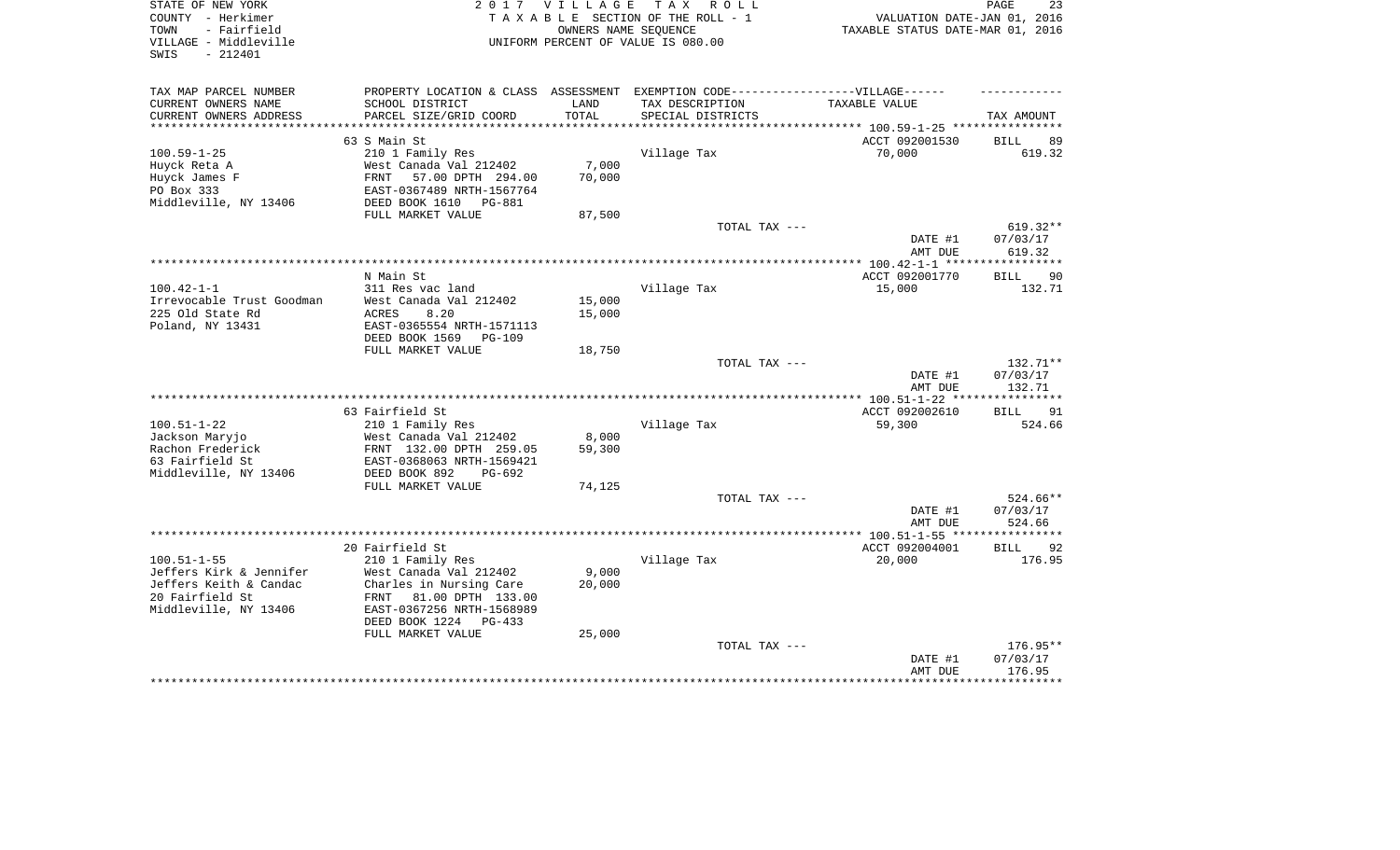| STATE OF NEW YORK<br>COUNTY - Herkimer                            | 2 0 1 7                                                                           | <b>VILLAGE</b>  | TAX ROLL<br>TAXABLE SECTION OF THE ROLL - 1                | VALUATION DATE-JAN 01,           | PAGE<br>24<br>2016 |
|-------------------------------------------------------------------|-----------------------------------------------------------------------------------|-----------------|------------------------------------------------------------|----------------------------------|--------------------|
| - Fairfield<br>TOWN<br>VILLAGE - Middleville<br>$-212401$<br>SWIS |                                                                                   |                 | OWNERS NAME SEQUENCE<br>UNIFORM PERCENT OF VALUE IS 080.00 | TAXABLE STATUS DATE-MAR 01, 2016 |                    |
| TAX MAP PARCEL NUMBER                                             | PROPERTY LOCATION & CLASS ASSESSMENT EXEMPTION CODE-----------------VILLAGE------ |                 |                                                            |                                  |                    |
| CURRENT OWNERS NAME                                               | SCHOOL DISTRICT                                                                   | LAND            | TAX DESCRIPTION                                            | TAXABLE VALUE                    |                    |
| CURRENT OWNERS ADDRESS                                            | PARCEL SIZE/GRID COORD                                                            | TOTAL           | SPECIAL DISTRICTS                                          |                                  | TAX AMOUNT         |
|                                                                   |                                                                                   |                 |                                                            |                                  |                    |
|                                                                   | 14 S Main St                                                                      |                 |                                                            | ACCT 092003570                   | BILL<br>93         |
| $100.59 - 1 - 6$<br>Jones Michael S                               | 210 1 Family Res<br>West Canada Val 212402                                        |                 | Village Tax                                                | 78,000                           | 690.10             |
| Jones Beverly J                                                   | 87.00 DPTH 208.00<br>FRNT                                                         | 7,000<br>78,000 |                                                            |                                  |                    |
| 14 S Main St                                                      | EAST-0366881 NRTH-1568679                                                         |                 |                                                            |                                  |                    |
| PO Box 411                                                        | DEED BOOK 1252<br>PG-492                                                          |                 |                                                            |                                  |                    |
| Middleville, NY 13406                                             | FULL MARKET VALUE                                                                 | 97,500          |                                                            |                                  |                    |
|                                                                   |                                                                                   |                 | TOTAL TAX ---                                              |                                  | 690.10**           |
|                                                                   |                                                                                   |                 |                                                            | DATE #1<br>AMT DUE               | 07/03/17<br>690.10 |
|                                                                   |                                                                                   |                 |                                                            |                                  |                    |
|                                                                   | 29 Fairfield St                                                                   |                 |                                                            | ACCT 092002670                   | <b>BILL</b><br>94  |
| $100.51 - 1 - 32$                                                 | 210 1 Family Res                                                                  |                 | Village Tax                                                | 74,000                           | 654.71             |
| Karpiak Robin                                                     | West Canada Val 212402                                                            | 12,000          |                                                            |                                  |                    |
| Karpiak Gary<br>29 Fairfield St                                   | ACRES<br>1.70<br>EAST-0367433 NRTH-1569318                                        | 74,000          |                                                            |                                  |                    |
| Middleville, NY 13406                                             | DEED BOOK 788<br>$PG-579$                                                         |                 |                                                            |                                  |                    |
|                                                                   | FULL MARKET VALUE                                                                 | 92,500          |                                                            |                                  |                    |
|                                                                   |                                                                                   |                 | TOTAL TAX ---                                              |                                  | 654.71**           |
|                                                                   |                                                                                   |                 |                                                            | DATE #1<br>AMT DUE               | 07/03/17<br>654.71 |
|                                                                   |                                                                                   |                 |                                                            |                                  |                    |
|                                                                   | 79 N Main St                                                                      |                 |                                                            |                                  | 95<br>BILL         |
| $100.50 - 1 - 1.1$                                                | 210 1 Family Res                                                                  |                 | VET WAR CT 41121                                           | 7,200                            |                    |
| Keiffer Susan                                                     | West Canada Val 212402                                                            | 20,000          | Village Tax                                                | 97,800                           | 865.28             |
| 79 N Main St<br>Middleville, NY 13406                             | 4.70<br>ACRES<br>EAST-0365446 NRTH-1570107                                        | 105,000         |                                                            |                                  |                    |
|                                                                   | DEED BOOK 1608<br>PG-757                                                          |                 |                                                            |                                  |                    |
|                                                                   | FULL MARKET VALUE                                                                 | 131,250         |                                                            |                                  |                    |
|                                                                   |                                                                                   |                 | TOTAL TAX ---                                              |                                  | 865.28**           |
|                                                                   |                                                                                   |                 |                                                            | DATE #1                          | 07/03/17           |
|                                                                   |                                                                                   |                 |                                                            | AMT DUE                          | 865.28             |
|                                                                   |                                                                                   |                 |                                                            |                                  |                    |
|                                                                   | 36 Huyck Ave                                                                      |                 |                                                            | ACCT 092002880                   | <b>BILL</b><br>96  |
| $100.42 - 1 - 12$                                                 | 210 1 Family Res                                                                  |                 | Village Tax                                                | 90,000                           | 796.27             |
| Kerr Michael                                                      | West Canada Val 212402                                                            | 8,000           |                                                            |                                  |                    |
| 36 Huyck Ave                                                      | FRNT 100.00 DPTH 223.00                                                           | 90,000          |                                                            |                                  |                    |
| Middleville, NY 13406                                             | EAST-0366533 NRTH-1571027                                                         |                 |                                                            |                                  |                    |
|                                                                   | DEED BOOK 881<br>$PG-569$<br>FULL MARKET VALUE                                    | 112,500         |                                                            |                                  |                    |
|                                                                   |                                                                                   |                 | TOTAL TAX ---                                              |                                  | 796.27**           |
|                                                                   |                                                                                   |                 |                                                            | DATE #1                          | 07/03/17           |
|                                                                   |                                                                                   |                 |                                                            | AMT DUE                          | 796.27             |
|                                                                   |                                                                                   |                 |                                                            |                                  | **************     |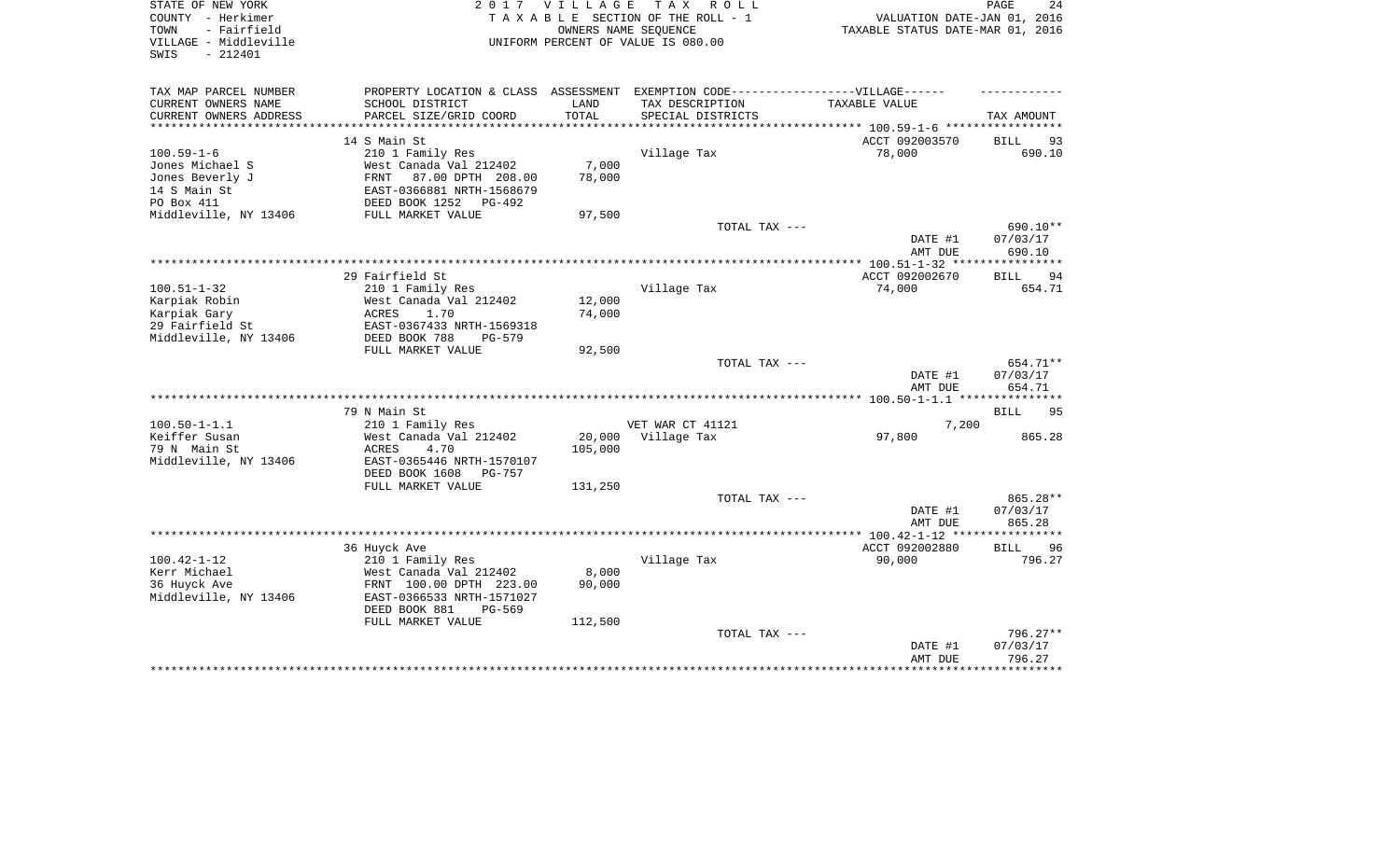| STATE OF NEW YORK<br>COUNTY - Herkimer<br>- Fairfield<br>TOWN<br>VILLAGE - Middleville<br>$-212401$<br>SWIS |                                      | 2017 VILLAGE | TAX ROLL<br>TAXABLE SECTION OF THE ROLL - 1<br>OWNERS NAME SEQUENCE<br>UNIFORM PERCENT OF VALUE IS 080.00 | VALUATION DATE-JAN 01, 2016<br>TAXABLE STATUS DATE-MAR 01, 2016 | PAGE<br>25                  |
|-------------------------------------------------------------------------------------------------------------|--------------------------------------|--------------|-----------------------------------------------------------------------------------------------------------|-----------------------------------------------------------------|-----------------------------|
| TAX MAP PARCEL NUMBER                                                                                       | PROPERTY LOCATION & CLASS ASSESSMENT |              | EXEMPTION CODE------------------VILLAGE------                                                             |                                                                 |                             |
| CURRENT OWNERS NAME                                                                                         | SCHOOL DISTRICT                      | LAND         | TAX DESCRIPTION                                                                                           | TAXABLE VALUE                                                   |                             |
| CURRENT OWNERS ADDRESS                                                                                      | PARCEL SIZE/GRID COORD               | TOTAL        | SPECIAL DISTRICTS                                                                                         |                                                                 | TAX AMOUNT                  |
|                                                                                                             | 21 Fairfield St                      |              |                                                                                                           | ACCT 092003000                                                  | <b>BILL</b><br>97           |
| $100.51 - 1 - 34$                                                                                           | 210 1 Family Res                     |              | Village Tax                                                                                               | 70,000                                                          | 619.32                      |
| Lanphere Wayne                                                                                              | West Canada Val 212402               | 6,000        |                                                                                                           |                                                                 |                             |
| Lanphere Jane                                                                                               | 53.00 DPTH 135.00<br>FRNT            | 70,000       |                                                                                                           |                                                                 |                             |
| 21 Fairfield St                                                                                             | EAST-0367235 NRTH-1569178            |              |                                                                                                           |                                                                 |                             |
| Middleville, NY 13406                                                                                       | DEED BOOK 1364<br>PG-787             |              |                                                                                                           |                                                                 |                             |
|                                                                                                             | FULL MARKET VALUE                    | 87,500       |                                                                                                           |                                                                 |                             |
|                                                                                                             |                                      |              | TOTAL TAX ---                                                                                             |                                                                 | $619.32**$                  |
|                                                                                                             |                                      |              |                                                                                                           | DATE #1<br>AMT DUE                                              | 07/03/17<br>619.32          |
|                                                                                                             |                                      |              |                                                                                                           |                                                                 |                             |
| $100.42 - 1 - 9.1$                                                                                          | 65 Huyck Ave<br>210 1 Family Res     |              | Village Tax                                                                                               | ACCT 092002130<br>88,500                                        | <b>BILL</b><br>98<br>783.00 |
| Ludwig Frederick C                                                                                          | West Canada Val 212402               | 20,000       |                                                                                                           |                                                                 |                             |
| Ludwig Christine E                                                                                          | ACRES<br>10.70                       | 88,500       |                                                                                                           |                                                                 |                             |
| PO Box 39                                                                                                   | EAST-0366586 NRTH-1571654            |              |                                                                                                           |                                                                 |                             |
| Middleville, NY 13406                                                                                       | DEED BOOK 1159<br>$PG-41$            |              |                                                                                                           |                                                                 |                             |
|                                                                                                             | FULL MARKET VALUE                    | 110,625      |                                                                                                           |                                                                 |                             |
|                                                                                                             |                                      |              | TOTAL TAX ---                                                                                             |                                                                 | 783.00**                    |
|                                                                                                             |                                      |              |                                                                                                           | DATE #1                                                         | 07/03/17                    |
|                                                                                                             |                                      |              |                                                                                                           | AMT DUE                                                         | 783.00                      |
|                                                                                                             | 64 N Main St                         |              |                                                                                                           | ACCT 092001590                                                  | 99<br><b>BILL</b>           |
| $100.50 - 1 - 21$                                                                                           | 220 2 Family Res                     |              | Village Tax                                                                                               | 99,000                                                          | 875.90                      |
| Lyga George                                                                                                 | West Canada Val 212402               | 8,000        | XC991 Water relevy                                                                                        | 108.57 MT M                                                     | 108.57                      |
| 108 Weber Ave                                                                                               | FRNT<br>92.00 DPTH 276.00            | 99,000       |                                                                                                           |                                                                 |                             |
| Herkimer, NY 13350                                                                                          | EAST-0366481 NRTH-1570163            |              |                                                                                                           |                                                                 |                             |
|                                                                                                             | DEED BOOK 1606<br>PG-611             |              |                                                                                                           |                                                                 |                             |
|                                                                                                             | FULL MARKET VALUE                    | 123,750      |                                                                                                           |                                                                 |                             |
|                                                                                                             |                                      |              | TOTAL TAX ---                                                                                             |                                                                 | 984.47**                    |
|                                                                                                             |                                      |              |                                                                                                           | DATE #1<br>AMT DUE                                              | 07/03/17<br>984.47          |
|                                                                                                             |                                      |              |                                                                                                           |                                                                 | **************              |
|                                                                                                             | 53 S Main St                         |              |                                                                                                           | ACCT 092000990                                                  | <b>BILL</b><br>100          |
| $100.59 - 1 - 20.1$                                                                                         | 210 1 Family Res                     |              | Village Tax                                                                                               | 35,000                                                          | 309.66                      |
| Lynch Dennis M                                                                                              | West Canada Val 212402               | 8,000        |                                                                                                           |                                                                 |                             |
| Reagan Colleen Diedre                                                                                       | <b>ACRES</b><br>1.00                 | 35,000       |                                                                                                           |                                                                 |                             |
| 53 S Main St                                                                                                | EAST-0367434 NRTH-1567973            |              |                                                                                                           |                                                                 |                             |
| Middleville, NY 13406                                                                                       | DEED BOOK 1548<br>$PG-136$           |              |                                                                                                           |                                                                 |                             |
|                                                                                                             | FULL MARKET VALUE                    | 43,750       |                                                                                                           |                                                                 |                             |
|                                                                                                             |                                      |              | TOTAL TAX ---                                                                                             |                                                                 | $309.66**$                  |
|                                                                                                             |                                      |              |                                                                                                           | DATE #1<br>AMT DUE                                              | 07/03/17<br>309.66          |
|                                                                                                             |                                      |              |                                                                                                           |                                                                 | .                           |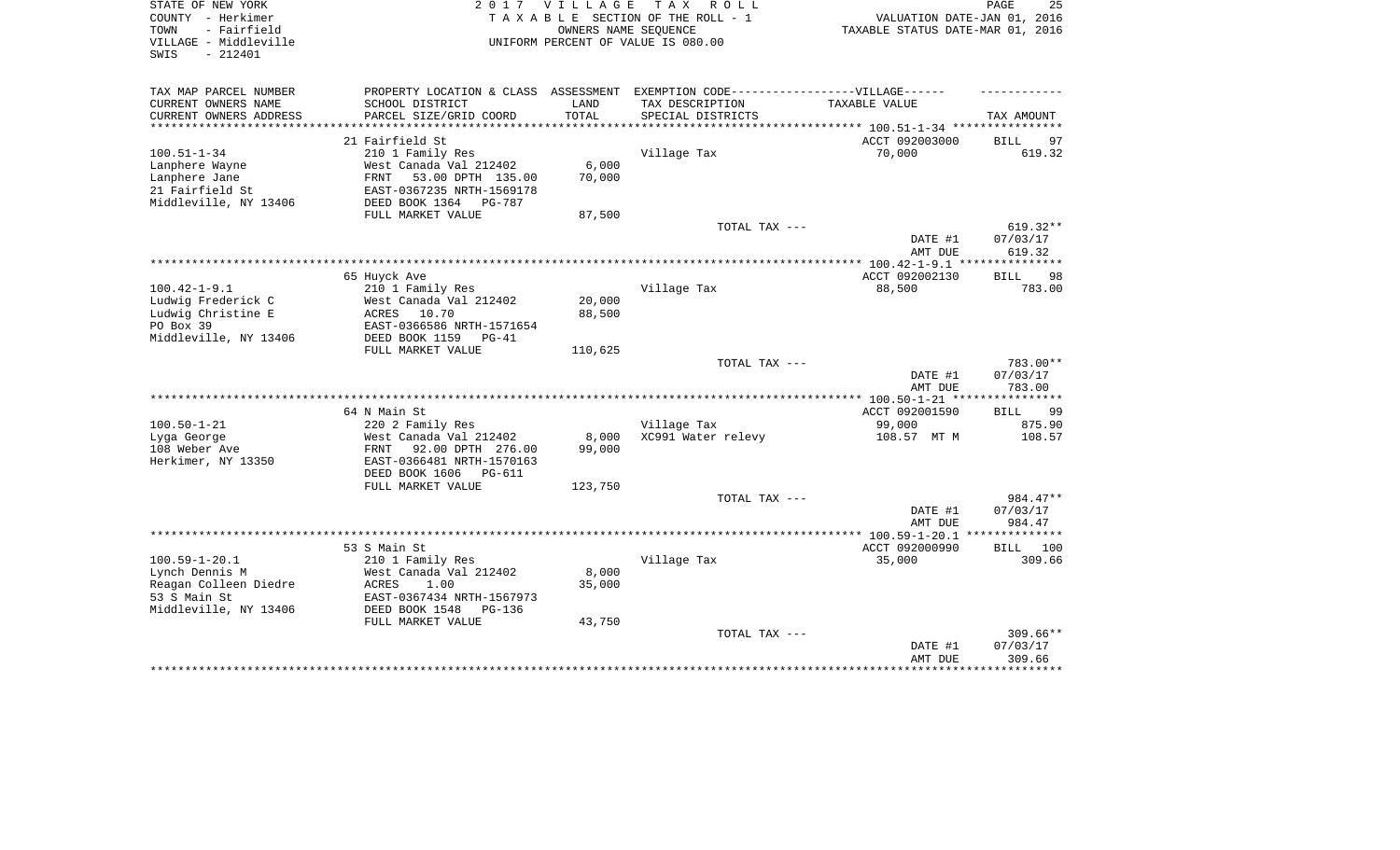| STATE OF NEW YORK<br>COUNTY - Herkimer<br>- Fairfield<br>TOWN<br>VILLAGE - Middleville<br>- 212401<br>SWIS |                                                         | 2017 VILLAGE<br>OWNERS NAME SEOUENCE | T A X<br>R O L L<br>TAXABLE SECTION OF THE ROLL - 1<br>UNIFORM PERCENT OF VALUE IS 080.00 | VALUATION DATE-JAN 01, 2016<br>TAXABLE STATUS DATE-MAR 01, 2016 | 26<br>PAGE                   |
|------------------------------------------------------------------------------------------------------------|---------------------------------------------------------|--------------------------------------|-------------------------------------------------------------------------------------------|-----------------------------------------------------------------|------------------------------|
| TAX MAP PARCEL NUMBER                                                                                      |                                                         |                                      | PROPERTY LOCATION & CLASS ASSESSMENT EXEMPTION CODE-----------------VILLAGE------         |                                                                 |                              |
| CURRENT OWNERS NAME                                                                                        | SCHOOL DISTRICT                                         | LAND                                 | TAX DESCRIPTION                                                                           | TAXABLE VALUE                                                   |                              |
| CURRENT OWNERS ADDRESS                                                                                     | PARCEL SIZE/GRID COORD                                  | TOTAL                                | SPECIAL DISTRICTS                                                                         |                                                                 | TAX AMOUNT                   |
|                                                                                                            | Bridge St                                               |                                      |                                                                                           | ******* 100.59-1-1 *****<br>ACCT 092003300                      | <b>BILL</b><br>101           |
| $100.59 - 1 - 1$                                                                                           | 481 Att row bldg                                        |                                      | Village Tax                                                                               | 48,000                                                          | 424.68                       |
| Lynch Eric                                                                                                 | West Canada Val 212402                                  | 12,000                               |                                                                                           |                                                                 |                              |
| PO Box 112                                                                                                 | BAR change 6/05                                         | 48,000                               |                                                                                           |                                                                 |                              |
| Middleville, NY 13406                                                                                      | includes 1-2                                            |                                      |                                                                                           |                                                                 |                              |
|                                                                                                            | 86.00 DPTH<br>45.00<br>FRNT                             |                                      |                                                                                           |                                                                 |                              |
|                                                                                                            | EAST-0366730 NRTH-1568723<br>DEED BOOK 1587<br>$PG-962$ |                                      |                                                                                           |                                                                 |                              |
|                                                                                                            | FULL MARKET VALUE                                       | 60,000                               |                                                                                           |                                                                 |                              |
|                                                                                                            |                                                         |                                      | TOTAL TAX ---                                                                             |                                                                 | 424.68**                     |
|                                                                                                            |                                                         |                                      |                                                                                           | DATE #1                                                         | 07/03/17                     |
|                                                                                                            |                                                         |                                      |                                                                                           | AMT DUE                                                         | 424.68                       |
|                                                                                                            |                                                         |                                      |                                                                                           |                                                                 | ********                     |
| $100.42 - 1 - 14$                                                                                          | 20 Huyck Ave<br>210 1 Family Res                        |                                      | Village Tax                                                                               | ACCT 092002760<br>70,000                                        | 102<br><b>BILL</b><br>619.32 |
| Lynch Gregory J                                                                                            | West Canada Val 212402                                  | 8,000                                |                                                                                           |                                                                 |                              |
| 20 Huyck Ave                                                                                               | FRNT 100.00 DPTH 224.00                                 | 70,000                               |                                                                                           |                                                                 |                              |
| Middleville, NY 13460                                                                                      | EAST-0366236 NRTH-1570968                               |                                      |                                                                                           |                                                                 |                              |
|                                                                                                            | DEED BOOK 1391<br>PG-966                                |                                      |                                                                                           |                                                                 |                              |
|                                                                                                            | FULL MARKET VALUE                                       | 87,500                               | TOTAL TAX ---                                                                             |                                                                 | 619.32**                     |
|                                                                                                            |                                                         |                                      |                                                                                           | DATE #1                                                         | 07/03/17                     |
|                                                                                                            |                                                         |                                      |                                                                                           | AMT DUE                                                         | 619.32                       |
|                                                                                                            |                                                         |                                      |                                                                                           |                                                                 | **********                   |
|                                                                                                            | off S Main St                                           |                                      |                                                                                           | ACCT 092000990                                                  | 103<br><b>BILL</b>           |
| $100.59 - 1 - 20.2$                                                                                        | 210 1 Family Res<br>West Canada Val 212402              |                                      | Village Tax                                                                               | 3,500                                                           | 30.97                        |
| Maggie Properties, LLC<br>49 S Main St                                                                     | <b>ACRES</b><br>1.70                                    | 3,500<br>3,500                       |                                                                                           |                                                                 |                              |
| Middleville, NY 13406                                                                                      | EAST-0367721 NRTH-1567924                               |                                      |                                                                                           |                                                                 |                              |
|                                                                                                            | DEED BOOK 1524<br>$PG-320$                              |                                      |                                                                                           |                                                                 |                              |
|                                                                                                            | FULL MARKET VALUE                                       | 4,375                                |                                                                                           |                                                                 |                              |
|                                                                                                            |                                                         |                                      | TOTAL TAX ---                                                                             |                                                                 | $30.97**$                    |
|                                                                                                            |                                                         |                                      |                                                                                           | DATE #1<br>AMT DUE                                              | 07/03/17<br>30.97            |
|                                                                                                            |                                                         |                                      | ***********************                                                                   | ******** $100.67 - 1 - 1.3$                                     |                              |
|                                                                                                            | State Route 169                                         |                                      |                                                                                           |                                                                 | <b>BILL</b><br>104           |
| $100.67 - 1 - 1.3$                                                                                         | 322 Rural vac>10                                        |                                      | Village Tax                                                                               | 38,000                                                          | 336.20                       |
| Maggie Properties, LLC                                                                                     | West Canada Val 212402                                  | 38,000                               |                                                                                           |                                                                 |                              |
| 49 S Main St                                                                                               | FRNT 775.00 DPTH                                        | 38,000                               |                                                                                           |                                                                 |                              |
| Middleville, NY 13406                                                                                      | 38.00<br>ACRES<br>EAST-0331120 NRTH-1141820             |                                      |                                                                                           |                                                                 |                              |
|                                                                                                            | DEED BOOK 1507<br>PG-265                                |                                      |                                                                                           |                                                                 |                              |
|                                                                                                            | FULL MARKET VALUE                                       | 47,500                               |                                                                                           |                                                                 |                              |
|                                                                                                            |                                                         |                                      | TOTAL TAX ---                                                                             |                                                                 | 336.20**                     |
|                                                                                                            |                                                         |                                      |                                                                                           | DATE #1<br>AMT DUE                                              | 07/03/17<br>336.20           |
|                                                                                                            |                                                         |                                      |                                                                                           |                                                                 |                              |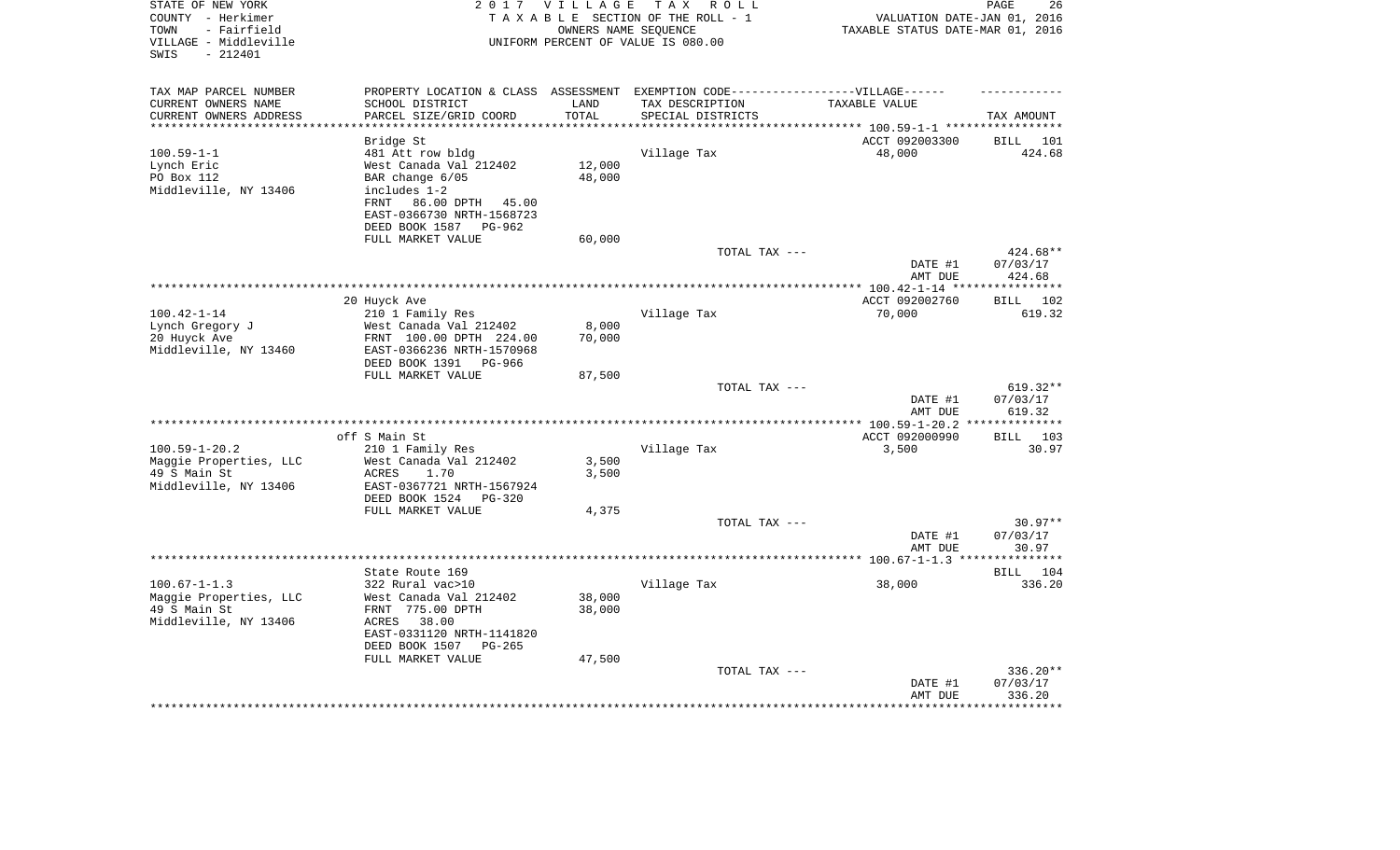| STATE OF NEW YORK<br>COUNTY - Herkimer<br>- Fairfield<br>TOWN<br>VILLAGE - Middleville<br>$-212401$<br>SWIS | 2 0 1 7                                                     | <b>VILLAGE</b> | T A X<br>R O L L<br>TAXABLE SECTION OF THE ROLL - 1<br>OWNERS NAME SEQUENCE<br>UNIFORM PERCENT OF VALUE IS 080.00 | VALUATION DATE-JAN 01, 2016<br>TAXABLE STATUS DATE-MAR 01, 2016 | PAGE<br>27            |
|-------------------------------------------------------------------------------------------------------------|-------------------------------------------------------------|----------------|-------------------------------------------------------------------------------------------------------------------|-----------------------------------------------------------------|-----------------------|
| TAX MAP PARCEL NUMBER                                                                                       | PROPERTY LOCATION & CLASS                                   | ASSESSMENT     | EXEMPTION CODE------------------VILLAGE------                                                                     |                                                                 |                       |
| CURRENT OWNERS NAME                                                                                         | SCHOOL DISTRICT                                             | LAND           | TAX DESCRIPTION                                                                                                   | TAXABLE VALUE                                                   |                       |
| CURRENT OWNERS ADDRESS                                                                                      | PARCEL SIZE/GRID COORD                                      | TOTAL          | SPECIAL DISTRICTS                                                                                                 |                                                                 | TAX AMOUNT            |
| **********************                                                                                      | **********************                                      | **********     | ********************************* 100.51-1-68 ****************                                                    |                                                                 |                       |
|                                                                                                             | Fairfield St Middleville                                    |                |                                                                                                                   | ACCT 092001890                                                  | 105<br>BILL           |
| $100.51 - 1 - 68$<br>Magnotta Joshua                                                                        | 311 Res vac land<br>West Canada Val 212402                  | 25,000         | Village Tax                                                                                                       | 25,000                                                          | 221.19                |
| Magnotta Magda                                                                                              | ACRES<br>17.00                                              | 25,000         |                                                                                                                   |                                                                 |                       |
| 17 Wildwood Acres                                                                                           | EAST-0368593 NRTH-1568938                                   |                |                                                                                                                   |                                                                 |                       |
| Rockfalls, CT 06481                                                                                         | DEED BOOK 1150<br>$PG-142$                                  |                |                                                                                                                   |                                                                 |                       |
|                                                                                                             | FULL MARKET VALUE                                           | 31,250         |                                                                                                                   |                                                                 |                       |
|                                                                                                             |                                                             |                | TOTAL TAX ---                                                                                                     |                                                                 | 221.19**              |
|                                                                                                             |                                                             |                |                                                                                                                   | DATE #1                                                         | 07/03/17              |
|                                                                                                             |                                                             |                |                                                                                                                   | AMT DUE                                                         | 221.19                |
|                                                                                                             |                                                             |                |                                                                                                                   | ****** 100.59-1-23 ***                                          | ********              |
| $100.59 - 1 - 23$                                                                                           | 61 S Main St                                                |                |                                                                                                                   | ACCT 092003870<br>64,000                                        | 106<br>BILL<br>566.24 |
| Maine Martha                                                                                                | 210 1 Family Res<br>West Canada Val 212402                  | 6,000          | Village Tax                                                                                                       |                                                                 |                       |
| 61 S Main St                                                                                                | Life Use-Edna                                               | 64,000         |                                                                                                                   |                                                                 |                       |
| Middleville, NY 13406                                                                                       | 64.00 DPTH 299.00<br><b>FRNT</b>                            |                |                                                                                                                   |                                                                 |                       |
|                                                                                                             | EAST-0367421 NRTH-1567812                                   |                |                                                                                                                   |                                                                 |                       |
|                                                                                                             | DEED BOOK 1589<br>PG-866                                    |                |                                                                                                                   |                                                                 |                       |
|                                                                                                             | FULL MARKET VALUE                                           | 80,000         |                                                                                                                   |                                                                 |                       |
|                                                                                                             |                                                             |                | TOTAL TAX ---                                                                                                     |                                                                 | $566.24**$            |
|                                                                                                             |                                                             |                |                                                                                                                   | DATE #1<br>AMT DUE                                              | 07/03/17<br>566.24    |
|                                                                                                             | *************************                                   |                | ***********************                                                                                           | *** $100.51 - 1 - 35$ **                                        | *******               |
|                                                                                                             | 19 Fairfield St                                             |                |                                                                                                                   | ACCT 092001920                                                  | 107<br>BILL           |
| $100.51 - 1 - 35$                                                                                           | 210 1 Family Res                                            |                | Village Tax                                                                                                       | 70,000                                                          | 619.32                |
| Mansfield Carter William                                                                                    | West Canada Val 212402                                      | 8,000          |                                                                                                                   |                                                                 |                       |
| 19 Fairfield St                                                                                             | Life Use to Hammersly                                       | 70,000         |                                                                                                                   |                                                                 |                       |
| Middleville, NY 13406                                                                                       | FRNT 116.00 DPTH 227.60                                     |                |                                                                                                                   |                                                                 |                       |
|                                                                                                             | EAST-0367145 NRTH-1569184                                   |                |                                                                                                                   |                                                                 |                       |
|                                                                                                             | DEED BOOK 1536<br>PG-657                                    |                |                                                                                                                   |                                                                 |                       |
|                                                                                                             | FULL MARKET VALUE                                           | 87,500         | TOTAL TAX ---                                                                                                     |                                                                 | 619.32**              |
|                                                                                                             |                                                             |                |                                                                                                                   | DATE #1                                                         | 07/03/17              |
|                                                                                                             |                                                             |                |                                                                                                                   | AMT DUE                                                         | 619.32                |
|                                                                                                             |                                                             |                |                                                                                                                   |                                                                 | ******                |
|                                                                                                             | N Main St                                                   |                |                                                                                                                   | ACCT 092000030                                                  | 108<br><b>BILL</b>    |
| $100.51 - 1 - 42$                                                                                           | 210 1 Family Res                                            |                | Village Tax                                                                                                       | 21,000                                                          | 185.80                |
| Maxwell Linda                                                                                               | West Canada Val 212402                                      | 6,000          |                                                                                                                   |                                                                 |                       |
| 1619 Hawthorne Hill Road                                                                                    | 56.30 DPTH 104.27<br>FRNT                                   | 21,000         |                                                                                                                   |                                                                 |                       |
| Newport, NY 13416                                                                                           | EAST-0366784 NRTH-1569377<br>DEED BOOK 687<br><b>PG-350</b> |                |                                                                                                                   |                                                                 |                       |
|                                                                                                             | FULL MARKET VALUE                                           | 26,250         |                                                                                                                   |                                                                 |                       |
|                                                                                                             |                                                             |                | TOTAL TAX ---                                                                                                     |                                                                 | 185.80**              |
|                                                                                                             |                                                             |                |                                                                                                                   | DATE #1                                                         | 07/03/17              |
|                                                                                                             |                                                             |                |                                                                                                                   | AMT DUE                                                         | 185.80                |
|                                                                                                             |                                                             |                |                                                                                                                   |                                                                 |                       |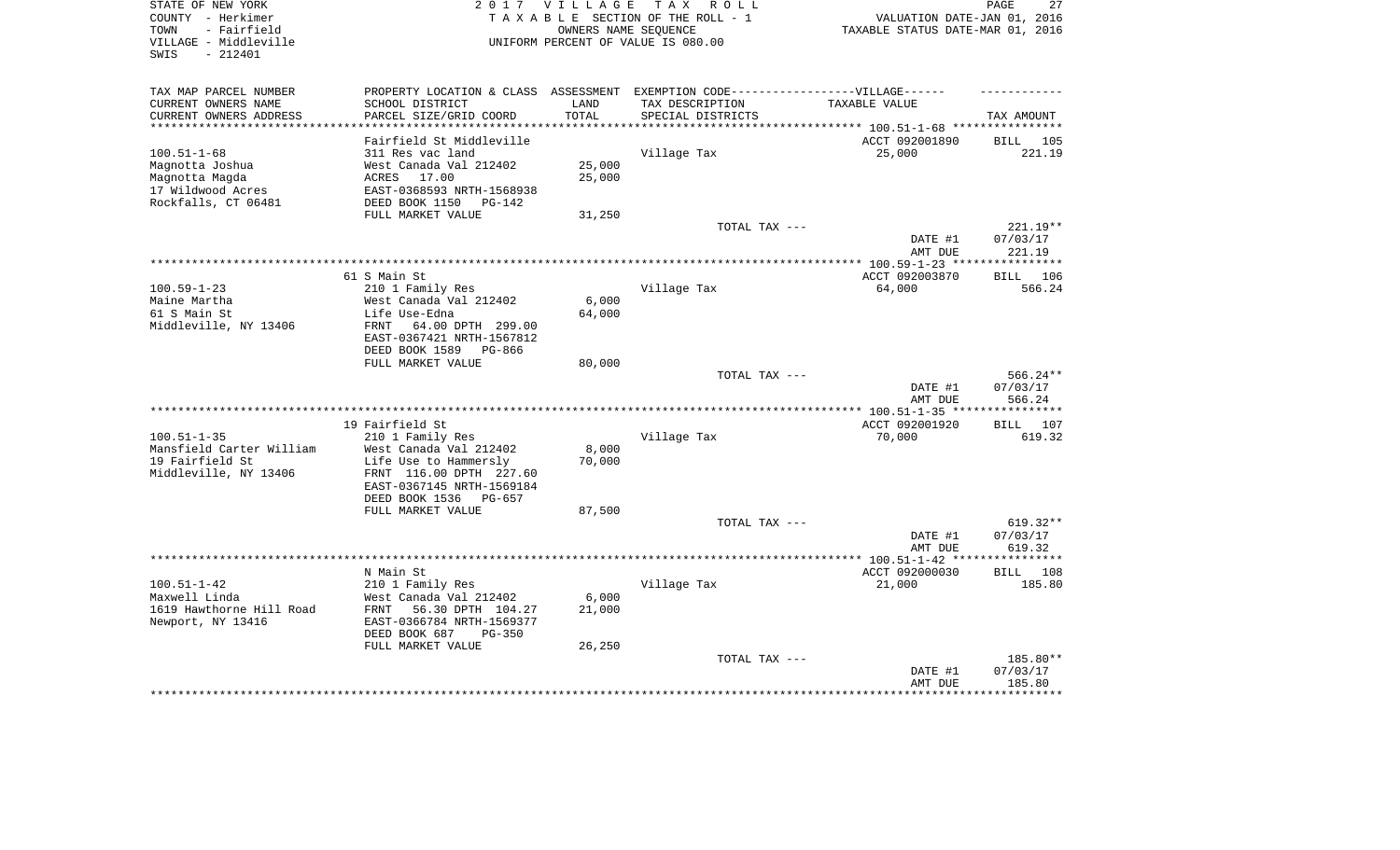| STATE OF NEW YORK<br>COUNTY - Herkimer<br>TOWN<br>- Fairfield<br>VILLAGE - Middleville |                                                       | 2017 VILLAGE      | T A X<br>R O L L<br>TAXABLE SECTION OF THE ROLL - 1<br>OWNERS NAME SEQUENCE<br>UNIFORM PERCENT OF VALUE IS 080.00 | VALUATION DATE-JAN 01, 2016<br>TAXABLE STATUS DATE-MAR 01, 2016 | PAGE<br>28                        |
|----------------------------------------------------------------------------------------|-------------------------------------------------------|-------------------|-------------------------------------------------------------------------------------------------------------------|-----------------------------------------------------------------|-----------------------------------|
| SWIS<br>$-212401$                                                                      |                                                       |                   |                                                                                                                   |                                                                 |                                   |
| TAX MAP PARCEL NUMBER                                                                  | PROPERTY LOCATION & CLASS ASSESSMENT                  |                   | EXEMPTION CODE------------------VILLAGE------                                                                     |                                                                 |                                   |
| CURRENT OWNERS NAME                                                                    | SCHOOL DISTRICT                                       | LAND              | TAX DESCRIPTION                                                                                                   | TAXABLE VALUE                                                   |                                   |
| CURRENT OWNERS ADDRESS                                                                 | PARCEL SIZE/GRID COORD                                | TOTAL             | SPECIAL DISTRICTS                                                                                                 |                                                                 | TAX AMOUNT                        |
| *********************                                                                  | **********************                                | ***********       |                                                                                                                   |                                                                 |                                   |
| $100.59 - 1 - 34$                                                                      | S Main St<br>411 Apartment                            |                   | Village Tax                                                                                                       | ACCT 090086024<br>50,000                                        | BILL 109<br>442.37                |
| Maxwell Thomas                                                                         | West Canada Val 212402                                | 25,000            |                                                                                                                   |                                                                 |                                   |
| 3029 Patrick Rd                                                                        | schoolhouse/partial resid                             | 50,000            |                                                                                                                   |                                                                 |                                   |
| Schenectady, NY 12303-6009                                                             | 4.90<br>ACRES                                         |                   |                                                                                                                   |                                                                 |                                   |
|                                                                                        | EAST-0367138 NRTH-1567195                             |                   |                                                                                                                   |                                                                 |                                   |
|                                                                                        | DEED BOOK 848<br>$PG-204$                             |                   |                                                                                                                   |                                                                 |                                   |
|                                                                                        | FULL MARKET VALUE                                     | 62,500            |                                                                                                                   |                                                                 |                                   |
|                                                                                        |                                                       |                   | TOTAL TAX ---                                                                                                     |                                                                 | $442.37**$                        |
|                                                                                        |                                                       |                   |                                                                                                                   | DATE #1<br>AMT DUE                                              | 07/03/17<br>442.37                |
|                                                                                        |                                                       |                   |                                                                                                                   |                                                                 | ***********                       |
|                                                                                        | 108 N Main St                                         |                   |                                                                                                                   | ACCT 092000360                                                  | BILL<br>110                       |
| $100.42 - 1 - 19$                                                                      | 210 1 Family Res                                      |                   | Village Tax                                                                                                       | 75,000                                                          | 663.56                            |
| McCooey-Alenikov Gail                                                                  | West Canada Val 212402                                | 7,000             |                                                                                                                   |                                                                 |                                   |
| 108 N Main St                                                                          | FRNT 110.00 DPTH 170.00                               | 75,000            |                                                                                                                   |                                                                 |                                   |
| Middleville, NY 13406                                                                  | EAST-0366010 NRTH-1570927<br>DEED BOOK 1633<br>PG-150 |                   |                                                                                                                   |                                                                 |                                   |
| PRIOR OWNER ON 3/01/2016                                                               | FULL MARKET VALUE                                     | 93,750            |                                                                                                                   |                                                                 |                                   |
| Haag Virginia P                                                                        |                                                       |                   | TOTAL TAX ---                                                                                                     |                                                                 | 663.56**                          |
|                                                                                        |                                                       |                   |                                                                                                                   | DATE #1<br>AMT DUE                                              | 07/03/17<br>663.56                |
|                                                                                        |                                                       |                   |                                                                                                                   |                                                                 | *********                         |
|                                                                                        | 138 S Main St                                         |                   |                                                                                                                   |                                                                 | <b>BILL</b><br>111                |
| $100.67 - 1 - 1.2$                                                                     | 210 1 Family Res                                      |                   | VET COM C 41132                                                                                                   | 12,000                                                          |                                   |
| Mcevoy Shannon<br>Mcevoy Tricia                                                        | West Canada Val 212402<br>House & Garage              | 11,000<br>130,000 | Village Tax                                                                                                       | 118,000                                                         | 1,044.00                          |
| PO Box 495                                                                             | ACRES<br>2.60                                         |                   |                                                                                                                   |                                                                 |                                   |
| Middleville, NY 13406                                                                  | EAST-0367349 NRTH-1566175                             |                   |                                                                                                                   |                                                                 |                                   |
|                                                                                        | DEED BOOK 882<br>PG-498                               |                   |                                                                                                                   |                                                                 |                                   |
|                                                                                        | FULL MARKET VALUE                                     | 162,500           |                                                                                                                   |                                                                 |                                   |
|                                                                                        |                                                       |                   | TOTAL TAX ---                                                                                                     |                                                                 | $1,044.00**$                      |
|                                                                                        |                                                       |                   |                                                                                                                   | DATE #1                                                         | 07/03/17                          |
|                                                                                        |                                                       |                   |                                                                                                                   | AMT DUE                                                         | 1,044.00<br>* * * * * * * * * * * |
|                                                                                        | N Main St                                             |                   |                                                                                                                   | ACCT 092004200                                                  | 112<br><b>BILL</b>                |
| $100.42 - 1 - 20$                                                                      | 314 Rural vac<10                                      |                   | Village Tax                                                                                                       | 1,000                                                           | 8.85                              |
| Miller Linda                                                                           | West Canada Val 212402                                | 1,000             |                                                                                                                   |                                                                 |                                   |
| Smith Larry                                                                            | FRNT<br>60.00 DPTH<br>75.00                           | 1,000             |                                                                                                                   |                                                                 |                                   |
| PO Box 504                                                                             | EAST-0366147 NRTH-1570863                             |                   |                                                                                                                   |                                                                 |                                   |
| Middleville, NY 13406                                                                  | DEED BOOK 1521<br><b>PG-917</b>                       |                   |                                                                                                                   |                                                                 |                                   |
|                                                                                        | FULL MARKET VALUE                                     | 1,250             |                                                                                                                   |                                                                 |                                   |
|                                                                                        |                                                       |                   | TOTAL TAX ---                                                                                                     | DATE #1                                                         | $8.85**$<br>07/03/17              |
|                                                                                        |                                                       |                   |                                                                                                                   | AMT DUE                                                         | 8.85                              |
|                                                                                        |                                                       |                   |                                                                                                                   |                                                                 | *******                           |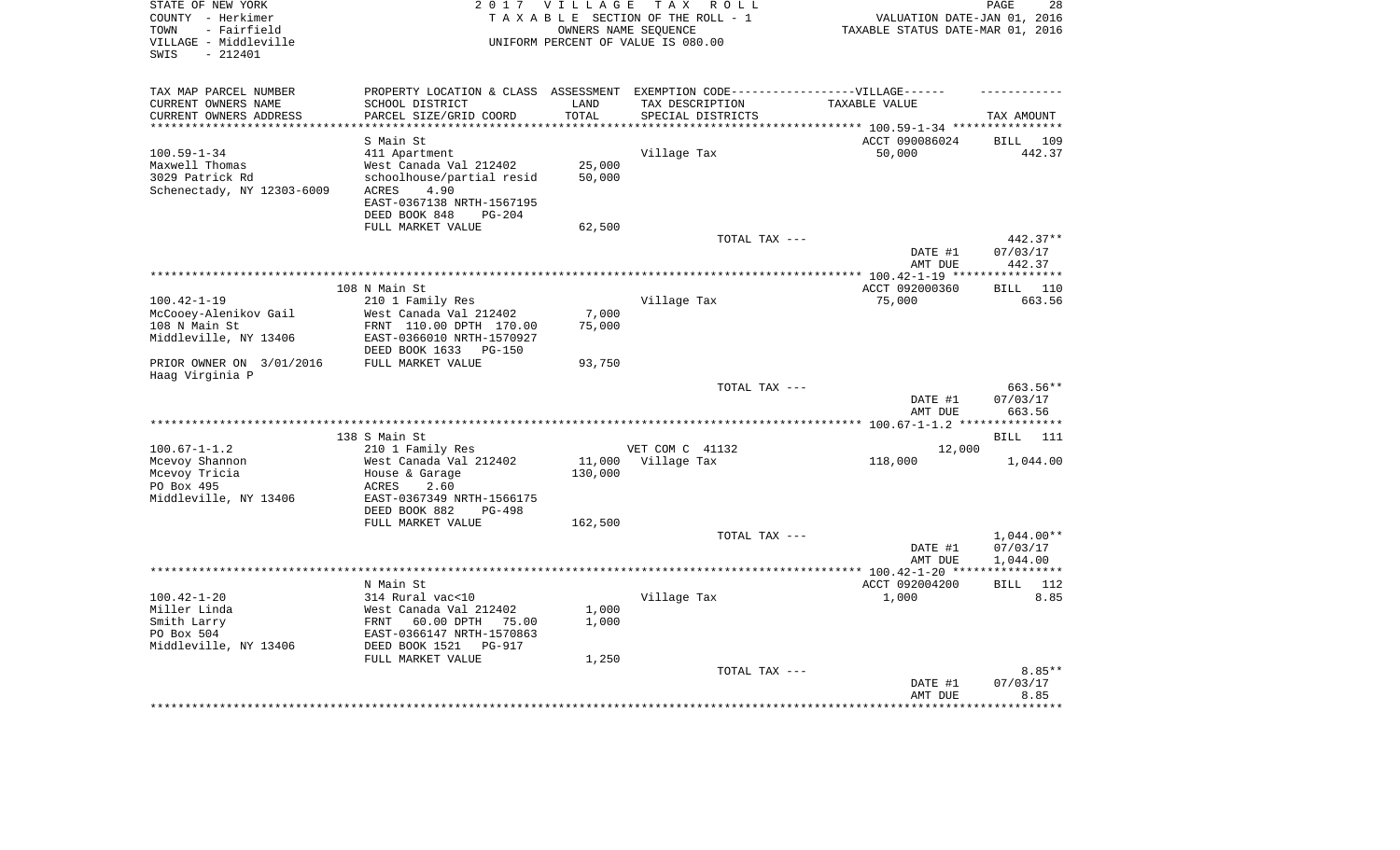| STATE OF NEW YORK<br>COUNTY - Herkimer<br>- Fairfield<br>TOWN<br>VILLAGE - Middleville<br>$-212401$<br>SWIS |                                                   | 2017 VILLAGE | TAX ROLL<br>TAXABLE SECTION OF THE ROLL - 1<br>OWNERS NAME SEQUENCE<br>UNIFORM PERCENT OF VALUE IS 080.00 | VALUATION DATE-JAN 01, 2016<br>TAXABLE STATUS DATE-MAR 01, 2016 | PAGE<br>29         |
|-------------------------------------------------------------------------------------------------------------|---------------------------------------------------|--------------|-----------------------------------------------------------------------------------------------------------|-----------------------------------------------------------------|--------------------|
| TAX MAP PARCEL NUMBER                                                                                       | PROPERTY LOCATION & CLASS ASSESSMENT              |              | EXEMPTION CODE------------------VILLAGE------                                                             |                                                                 |                    |
| CURRENT OWNERS NAME                                                                                         | SCHOOL DISTRICT                                   | LAND         | TAX DESCRIPTION                                                                                           | TAXABLE VALUE                                                   |                    |
| CURRENT OWNERS ADDRESS                                                                                      | PARCEL SIZE/GRID COORD                            | TOTAL        | SPECIAL DISTRICTS                                                                                         |                                                                 | TAX AMOUNT         |
|                                                                                                             | 104 N Main St                                     |              |                                                                                                           | ACCT 092004410                                                  | BILL 113           |
| $100.42 - 1 - 21$                                                                                           | 210 1 Family Res                                  |              | Village Tax                                                                                               | 65,000                                                          | 575.09             |
| Miller Linda Lee                                                                                            | West Canada Val 212402                            | 6,000        |                                                                                                           |                                                                 |                    |
| Smith Larry R                                                                                               | FRNT<br>60.00 DPTH 170.00                         | 65,000       |                                                                                                           |                                                                 |                    |
| PO Box 504                                                                                                  | EAST-0366026 NRTH-1570841                         |              |                                                                                                           |                                                                 |                    |
| Middleville, NY 13406                                                                                       | DEED BOOK 1521<br>PG-917                          |              |                                                                                                           |                                                                 |                    |
|                                                                                                             | FULL MARKET VALUE                                 | 81,250       |                                                                                                           |                                                                 |                    |
|                                                                                                             |                                                   |              | TOTAL TAX ---                                                                                             |                                                                 | 575.09**           |
|                                                                                                             |                                                   |              |                                                                                                           | DATE #1<br>AMT DUE                                              | 07/03/17<br>575.09 |
|                                                                                                             |                                                   |              |                                                                                                           |                                                                 |                    |
|                                                                                                             | 106 Fairfield St                                  |              |                                                                                                           | ACCT 090007950                                                  | <b>BILL</b><br>114 |
| $100.51 - 1 - 70$<br>Miller Rosemary                                                                        | 210 1 Family Res<br>West Canada Val 212402        | 7,000        | Village Tax                                                                                               | 30,000                                                          | 265.42             |
| Steve Miller                                                                                                | 0.31<br><b>ACRES</b>                              | 30,000       |                                                                                                           |                                                                 |                    |
| PO Box 147                                                                                                  | EAST-0369017 NRTH-1569187                         |              |                                                                                                           |                                                                 |                    |
| Middleville, NY 13406                                                                                       | DEED BOOK 830<br>PG-192                           |              |                                                                                                           |                                                                 |                    |
|                                                                                                             | FULL MARKET VALUE                                 | 37,500       |                                                                                                           |                                                                 |                    |
|                                                                                                             |                                                   |              | TOTAL TAX ---                                                                                             |                                                                 | $265.42**$         |
|                                                                                                             |                                                   |              |                                                                                                           | DATE #1                                                         | 07/03/17           |
|                                                                                                             |                                                   |              |                                                                                                           | AMT DUE                                                         | 265.42             |
|                                                                                                             |                                                   |              |                                                                                                           |                                                                 |                    |
|                                                                                                             | 69 N Main St                                      |              |                                                                                                           | ACCT 092004170                                                  | 115<br>BILL        |
| $100.50 - 1 - 8.1$<br>Miner Roselle W                                                                       | 210 1 Family Res                                  | 9,000        | Village Tax                                                                                               | 85,000                                                          | 752.04             |
| 69 N Main St                                                                                                | West Canada Val 212402<br>FRNT 159.00 DPTH 212.00 | 85,000       |                                                                                                           |                                                                 |                    |
| PO Box 102                                                                                                  | EAST-0366120 NRTH-1570152                         |              |                                                                                                           |                                                                 |                    |
| Newport, NY 13416                                                                                           | DEED BOOK 1582<br>PG-949                          |              |                                                                                                           |                                                                 |                    |
|                                                                                                             | FULL MARKET VALUE                                 | 106,250      |                                                                                                           |                                                                 |                    |
|                                                                                                             |                                                   |              | TOTAL TAX ---                                                                                             |                                                                 | 752.04**           |
|                                                                                                             |                                                   |              |                                                                                                           | DATE #1                                                         | 07/03/17           |
|                                                                                                             |                                                   |              |                                                                                                           | AMT DUE                                                         | 752.04             |
|                                                                                                             |                                                   |              |                                                                                                           |                                                                 |                    |
|                                                                                                             | 73 N Main St                                      |              |                                                                                                           | ACCT 092004003                                                  | <b>BILL</b><br>116 |
| $100.50 - 1 - 8.2$                                                                                          | 210 1 Family Res                                  |              | CW_15_VET/ 41161                                                                                          | $\Omega$                                                        |                    |
| Miner Roselle W                                                                                             | West Canada Val 212402                            | 12,000       | Village Tax                                                                                               | 68,000                                                          | 601.63             |
| 73 N Main St                                                                                                | 3.50<br>ACRES                                     | 68,000       |                                                                                                           |                                                                 |                    |
| PO Box 102                                                                                                  | EAST-0365675 NRTH-1570014                         |              |                                                                                                           |                                                                 |                    |
| Newport, NY 13416                                                                                           | DEED BOOK 1582<br>PG-976<br>FULL MARKET VALUE     | 85,000       |                                                                                                           |                                                                 |                    |
|                                                                                                             |                                                   |              | TOTAL TAX ---                                                                                             |                                                                 | $601.63**$         |
|                                                                                                             |                                                   |              |                                                                                                           | DATE #1                                                         | 07/03/17           |
|                                                                                                             |                                                   |              |                                                                                                           | AMT DUE                                                         | 601.63             |
|                                                                                                             |                                                   |              |                                                                                                           |                                                                 |                    |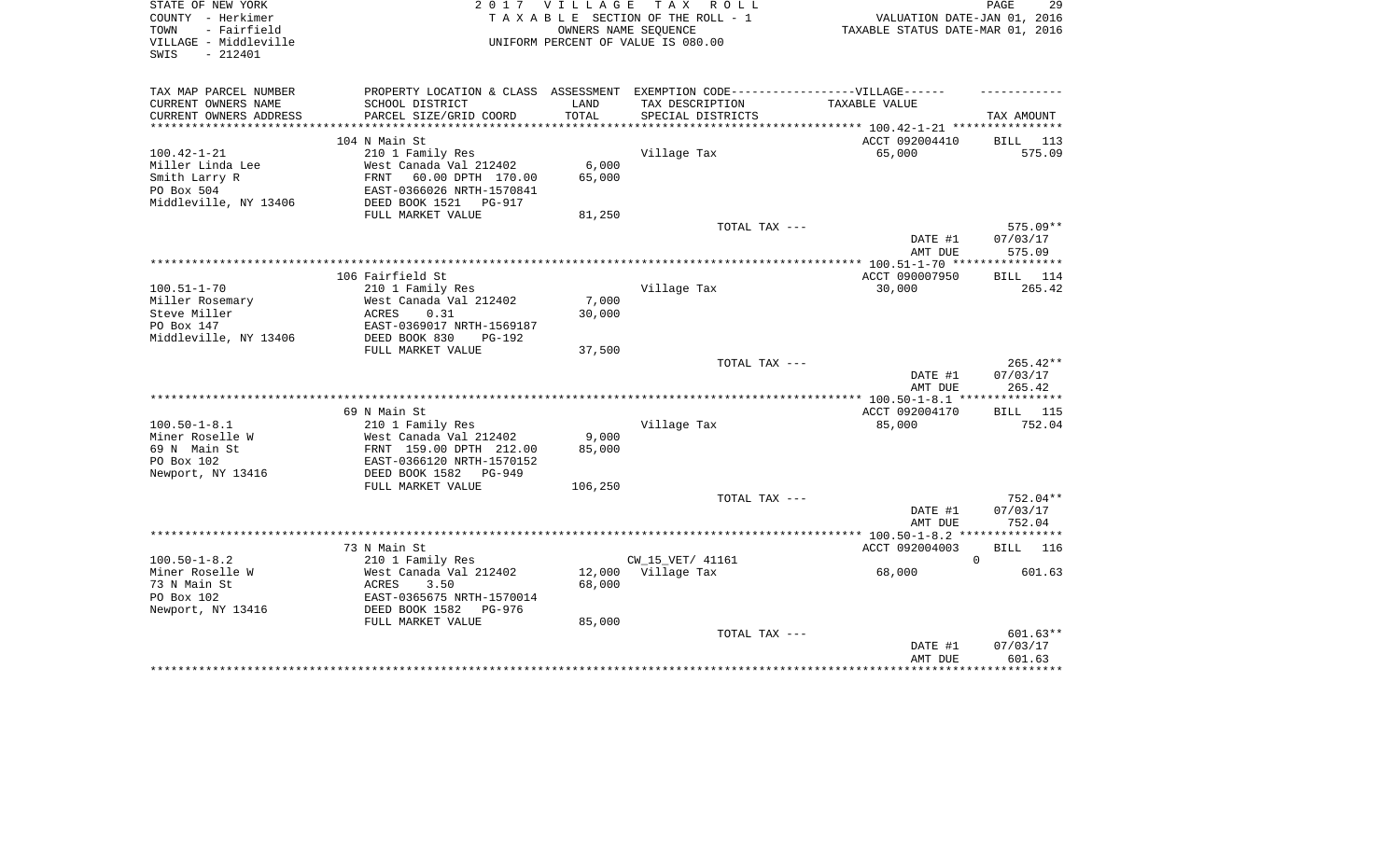| STATE OF NEW YORK<br>COUNTY - Herkimer<br>- Fairfield<br>TOWN<br>VILLAGE - Middleville<br>$-212401$<br>SWIS |                                                                                   | 2017 VILLAGE    | TAX ROLL<br>TAXABLE SECTION OF THE ROLL - 1<br>OWNERS NAME SEOUENCE<br>UNIFORM PERCENT OF VALUE IS 080.00 | VALUATION DATE-JAN 01, 2016<br>TAXABLE STATUS DATE-MAR 01, 2016 | PAGE<br>30           |
|-------------------------------------------------------------------------------------------------------------|-----------------------------------------------------------------------------------|-----------------|-----------------------------------------------------------------------------------------------------------|-----------------------------------------------------------------|----------------------|
| TAX MAP PARCEL NUMBER                                                                                       | PROPERTY LOCATION & CLASS ASSESSMENT EXEMPTION CODE-----------------VILLAGE------ |                 |                                                                                                           |                                                                 |                      |
| CURRENT OWNERS NAME                                                                                         | SCHOOL DISTRICT                                                                   | LAND            | TAX DESCRIPTION                                                                                           | TAXABLE VALUE                                                   |                      |
| CURRENT OWNERS ADDRESS<br>***********************                                                           | PARCEL SIZE/GRID COORD                                                            | TOTAL           | SPECIAL DISTRICTS                                                                                         |                                                                 | TAX AMOUNT           |
|                                                                                                             | 54 Fairfield St                                                                   |                 |                                                                                                           | ACCT 092003210                                                  | BILL<br>117          |
| $100.51 - 1 - 60$                                                                                           | 210 1 Family Res                                                                  |                 | Village Tax                                                                                               | 42,000                                                          | 371.59               |
| Moffatt Melissa                                                                                             | West Canada Val 212402                                                            | 6,000           |                                                                                                           |                                                                 |                      |
| 54 Fairfield St                                                                                             | Life Use To Ozog                                                                  | 42,000          |                                                                                                           |                                                                 |                      |
| Middleville, NY 13406                                                                                       | 62.00 DPTH 178.00<br>FRNT                                                         |                 |                                                                                                           |                                                                 |                      |
|                                                                                                             | EAST-0367912 NRTH-1569206                                                         |                 |                                                                                                           |                                                                 |                      |
|                                                                                                             | DEED BOOK 1530 PG-154<br>FULL MARKET VALUE                                        | 52,500          |                                                                                                           |                                                                 |                      |
|                                                                                                             |                                                                                   |                 | TOTAL TAX ---                                                                                             |                                                                 | $371.59**$           |
|                                                                                                             |                                                                                   |                 |                                                                                                           | DATE #1                                                         | 07/03/17             |
|                                                                                                             |                                                                                   |                 |                                                                                                           | AMT DUE                                                         | 371.59               |
|                                                                                                             |                                                                                   |                 |                                                                                                           |                                                                 |                      |
|                                                                                                             | 11 Huyck Ave                                                                      |                 |                                                                                                           |                                                                 | 118<br><b>BILL</b>   |
| $100.42 - 1 - 9.3$<br>Mueller Margot H                                                                      | 210 1 Family Res<br>West Canada Val 212402                                        | 7,000           | Village Tax                                                                                               | 57,000                                                          | 504.31               |
| Mueller Richard P                                                                                           | Life use to Margot Muelle                                                         | 57,000          |                                                                                                           |                                                                 |                      |
| 11 Huyck Ave                                                                                                | FRNT 100.00 DPTH 200.00                                                           |                 |                                                                                                           |                                                                 |                      |
| Middleville, NY 13406                                                                                       | EAST-0365999 NRTH-1571204                                                         |                 |                                                                                                           |                                                                 |                      |
|                                                                                                             | DEED BOOK 926<br>$PG-644$                                                         |                 |                                                                                                           |                                                                 |                      |
|                                                                                                             | FULL MARKET VALUE                                                                 | 71,250          |                                                                                                           |                                                                 |                      |
|                                                                                                             |                                                                                   |                 | TOTAL TAX ---                                                                                             | DATE #1                                                         | 504.31**<br>07/03/17 |
|                                                                                                             |                                                                                   |                 |                                                                                                           | AMT DUE                                                         | 504.31               |
|                                                                                                             |                                                                                   |                 |                                                                                                           |                                                                 |                      |
|                                                                                                             | 56 Huyck Ave                                                                      |                 |                                                                                                           | ACCT 092002820                                                  | <b>BILL</b><br>119   |
| $100.43 - 1 - 2$                                                                                            | 210 1 Family Res                                                                  |                 | VET COM C 41132                                                                                           | 12,000                                                          |                      |
| Mueller Richard&Bonnie<br>Mueller David J                                                                   | West Canada Val 212402<br>FRNT 100.00 DPTH 223.00                                 | 7,000<br>84,000 | Village Tax                                                                                               | 72,000                                                          | 637.02               |
| 56 Huyck Ave                                                                                                | EAST-0366926 NRTH-1571112                                                         |                 |                                                                                                           |                                                                 |                      |
| Middleville, NY 13406                                                                                       | DEED BOOK 1517<br>PG-907                                                          |                 |                                                                                                           |                                                                 |                      |
|                                                                                                             | FULL MARKET VALUE                                                                 | 105,000         |                                                                                                           |                                                                 |                      |
|                                                                                                             |                                                                                   |                 | TOTAL TAX ---                                                                                             |                                                                 | 637.02**             |
|                                                                                                             |                                                                                   |                 |                                                                                                           | DATE #1                                                         | 07/03/17             |
|                                                                                                             |                                                                                   |                 |                                                                                                           | AMT DUE                                                         | 637.02               |
|                                                                                                             | 61 N Main St                                                                      |                 |                                                                                                           | ACCT 092003510                                                  | <b>BILL</b><br>120   |
| $100.42 - 1 - 18$                                                                                           | 314 Rural vac<10                                                                  |                 | Village Tax                                                                                               | 8,000                                                           | 70.78                |
| Murphy Joyce                                                                                                | West Canada Val 212402                                                            | 8,000           |                                                                                                           |                                                                 |                      |
| PO Box 175                                                                                                  | FRNT 120.00 DPTH 120.00                                                           | 8,000           |                                                                                                           |                                                                 |                      |
| Middleville, NY 13406                                                                                       | EAST-0365813 NRTH-1570804                                                         |                 |                                                                                                           |                                                                 |                      |
|                                                                                                             | DEED BOOK 682<br>PG-353<br>FULL MARKET VALUE                                      | 10,000          |                                                                                                           |                                                                 |                      |
|                                                                                                             |                                                                                   |                 | TOTAL TAX ---                                                                                             |                                                                 | $70.78**$            |
|                                                                                                             |                                                                                   |                 |                                                                                                           | DATE #1                                                         | 07/03/17             |
|                                                                                                             |                                                                                   |                 |                                                                                                           | AMT DUE                                                         | 70.78                |
|                                                                                                             |                                                                                   |                 |                                                                                                           |                                                                 |                      |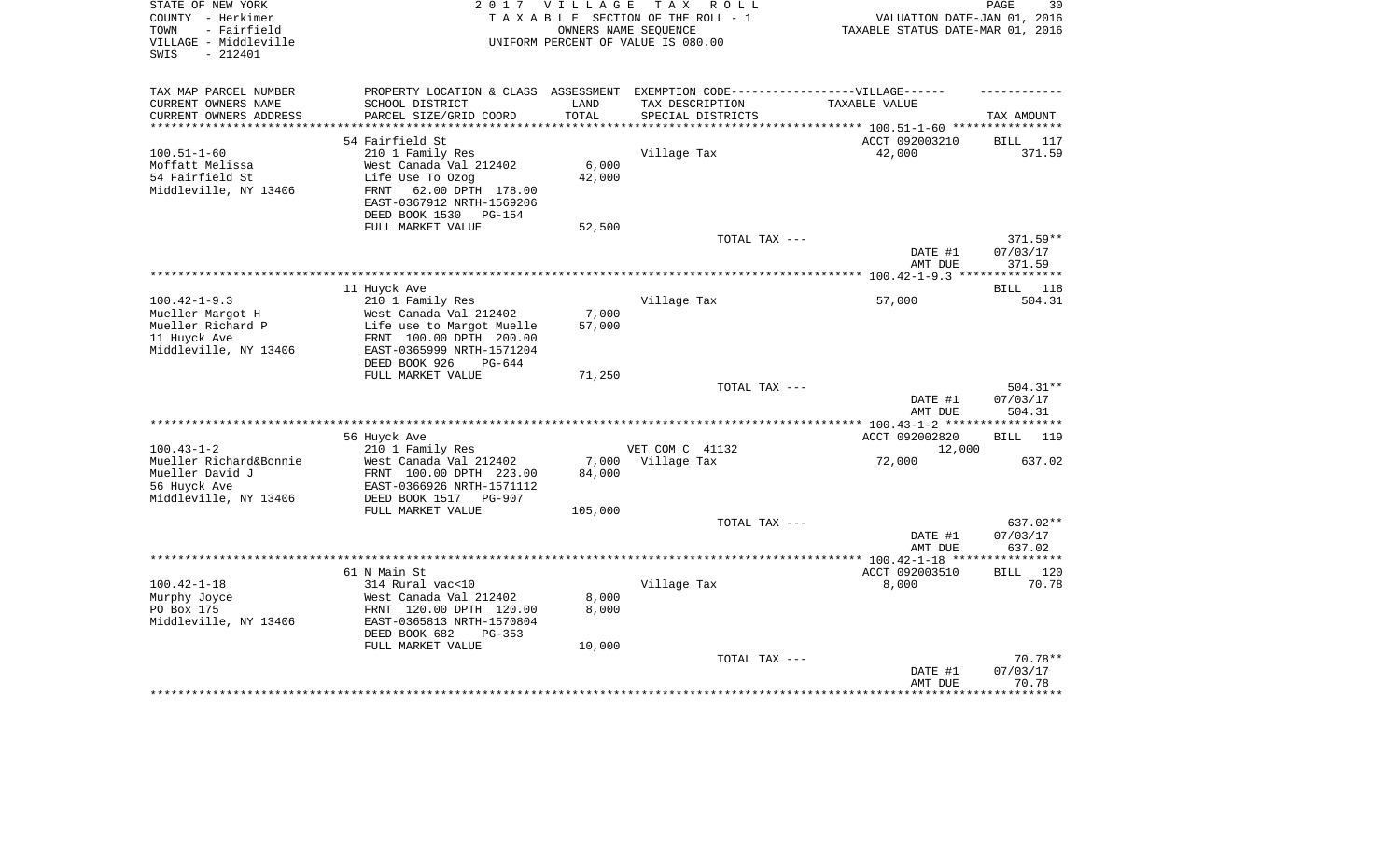| STATE OF NEW YORK<br>COUNTY - Herkimer<br>- Fairfield<br>TOWN<br>VILLAGE - Middleville<br>$-212401$<br>SWIS |                                                                                  | 2017 VILLAGE | TAX ROLL<br>TAXABLE SECTION OF THE ROLL - 1<br>OWNERS NAME SEOUENCE<br>UNIFORM PERCENT OF VALUE IS 080.00 | VALUATION DATE-JAN 01, 2016<br>TAXABLE STATUS DATE-MAR 01, 2016 | PAGE<br>31         |
|-------------------------------------------------------------------------------------------------------------|----------------------------------------------------------------------------------|--------------|-----------------------------------------------------------------------------------------------------------|-----------------------------------------------------------------|--------------------|
| TAX MAP PARCEL NUMBER                                                                                       | PROPERTY LOCATION & CLASS ASSESSMENT EXEMPTION CODE----------------VILLAGE------ |              |                                                                                                           |                                                                 |                    |
| CURRENT OWNERS NAME                                                                                         | SCHOOL DISTRICT                                                                  | LAND         | TAX DESCRIPTION                                                                                           | TAXABLE VALUE                                                   |                    |
| CURRENT OWNERS ADDRESS                                                                                      | PARCEL SIZE/GRID COORD                                                           | TOTAL        | SPECIAL DISTRICTS                                                                                         |                                                                 | TAX AMOUNT         |
| *************************                                                                                   |                                                                                  |              |                                                                                                           |                                                                 |                    |
|                                                                                                             | 105 N Main St                                                                    |              |                                                                                                           | ACCT 092001860                                                  | BILL<br>121        |
| $100.50 - 1 - 3$<br>Murphy Joyce                                                                            | 210 1 Family Res<br>West Canada Val 212402                                       | 15,000       | VET COM C 41132<br>Village Tax                                                                            | 12,000<br>68,000                                                | 601.63             |
| PO Box 175                                                                                                  | includes 100.50-1-2                                                              | 80,000       |                                                                                                           |                                                                 |                    |
| Middleville, NY 13406                                                                                       | <b>ACRES</b><br>3.10                                                             |              |                                                                                                           |                                                                 |                    |
|                                                                                                             | EAST-0365638 NRTH-1570588                                                        |              |                                                                                                           |                                                                 |                    |
|                                                                                                             | DEED BOOK 668<br>$PG-421$                                                        |              |                                                                                                           |                                                                 |                    |
|                                                                                                             | FULL MARKET VALUE                                                                | 100,000      |                                                                                                           |                                                                 |                    |
|                                                                                                             |                                                                                  |              | TOTAL TAX ---                                                                                             |                                                                 | $601.63**$         |
|                                                                                                             |                                                                                  |              |                                                                                                           | DATE #1                                                         | 07/03/17           |
|                                                                                                             |                                                                                  |              |                                                                                                           | AMT DUE                                                         | 601.63             |
|                                                                                                             | N Main St                                                                        |              |                                                                                                           | ACCT 092002430                                                  | <b>BILL</b><br>122 |
| $100.51 - 1 - 43$                                                                                           | 461 Bank                                                                         |              | Village Tax                                                                                               | 270,000                                                         | 2,388.82           |
| NBT Bank                                                                                                    | West Canada Val 212402                                                           | 50,000       |                                                                                                           |                                                                 |                    |
| Brad Hall                                                                                                   | NBT Bank                                                                         | 270,000      |                                                                                                           |                                                                 |                    |
| 52 S Broad St                                                                                               | FRNT 121.30 DPTH 180.10                                                          |              |                                                                                                           |                                                                 |                    |
| Norwich, NY 13815                                                                                           | EAST-0366897 NRTH-1569228                                                        |              |                                                                                                           |                                                                 |                    |
|                                                                                                             | DEED BOOK 753<br>$PG-62$                                                         |              |                                                                                                           |                                                                 |                    |
|                                                                                                             | FULL MARKET VALUE                                                                | 337,500      |                                                                                                           |                                                                 | 2,388.82**         |
|                                                                                                             |                                                                                  |              | TOTAL TAX ---                                                                                             | DATE #1                                                         | 07/03/17           |
|                                                                                                             |                                                                                  |              |                                                                                                           | AMT DUE                                                         | 2,388.82           |
|                                                                                                             |                                                                                  |              |                                                                                                           |                                                                 |                    |
|                                                                                                             | 13 S Main St                                                                     |              |                                                                                                           | ACCT 092002310                                                  | BILL 123           |
| $100.51 - 1 - 52$                                                                                           | 411 Apartment                                                                    |              | Village Tax                                                                                               | 83,800                                                          | 741.42             |
| Olney Judith A                                                                                              | West Canada Val 212402                                                           | 10,000       |                                                                                                           |                                                                 |                    |
| Olney Living Trust Stephen                                                                                  | 85.00 DPTH 255.00<br>FRNT                                                        | 83,800       |                                                                                                           |                                                                 |                    |
| 8890 N Main St<br>Poland, NY 13431                                                                          | EAST-0367133 NRTH-1568745<br>DEED BOOK 1581<br>$PG-172$                          |              |                                                                                                           |                                                                 |                    |
|                                                                                                             | FULL MARKET VALUE                                                                | 104,750      |                                                                                                           |                                                                 |                    |
|                                                                                                             |                                                                                  |              | TOTAL TAX ---                                                                                             |                                                                 | 741.42**           |
|                                                                                                             |                                                                                  |              |                                                                                                           | DATE #1                                                         | 07/03/17           |
|                                                                                                             |                                                                                  |              |                                                                                                           | AMT DUE                                                         | 741.42             |
|                                                                                                             |                                                                                  |              |                                                                                                           |                                                                 |                    |
|                                                                                                             | 18 S Main St                                                                     |              |                                                                                                           | ACCT 092000540                                                  | <b>BILL</b><br>124 |
| $100.59 - 1 - 8.1$                                                                                          | 210 1 Family Res                                                                 |              | Village Tax                                                                                               | 43,000                                                          | 380.44             |
| Olney Judith A<br>Box 68                                                                                    | West Canada Val 212402                                                           | 7,000        |                                                                                                           |                                                                 |                    |
| Poland, NY 13431                                                                                            | FRNT 124.00 DPTH 134.00<br>EAST-0366978 NRTH-1568541                             | 43,000       |                                                                                                           |                                                                 |                    |
|                                                                                                             | DEED BOOK 738<br>PG-350                                                          |              |                                                                                                           |                                                                 |                    |
|                                                                                                             | FULL MARKET VALUE                                                                | 53,750       |                                                                                                           |                                                                 |                    |
|                                                                                                             |                                                                                  |              | TOTAL TAX ---                                                                                             |                                                                 | 380.44**           |
|                                                                                                             |                                                                                  |              |                                                                                                           | DATE #1                                                         | 07/03/17           |
|                                                                                                             |                                                                                  |              |                                                                                                           | AMT DUE                                                         | 380.44             |
|                                                                                                             |                                                                                  |              |                                                                                                           |                                                                 |                    |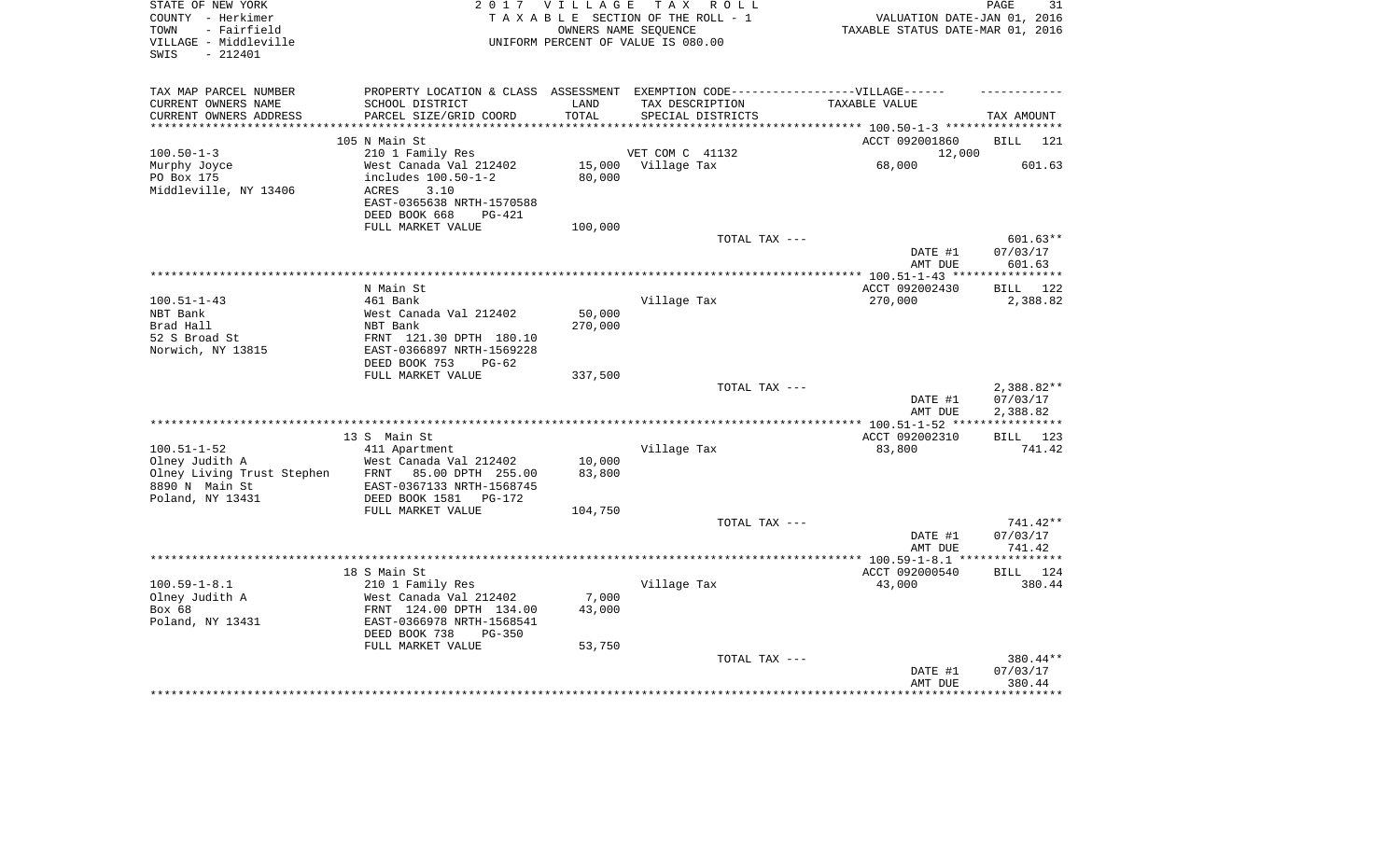| STATE OF NEW YORK<br>COUNTY - Herkimer<br>- Fairfield<br>TOWN<br>VILLAGE - Middleville<br>$-212401$<br>SWIS | 2017 VILLAGE<br>TAX ROLL<br>TAXABLE SECTION OF THE ROLL - 1<br>OWNERS NAME SEQUENCE<br>UNIFORM PERCENT OF VALUE IS 080.00 |           |                                               | PAGE<br>32<br>VALUATION DATE-JAN 01, 2016<br>TAXABLE STATUS DATE-MAR 01, 2016 |                             |  |
|-------------------------------------------------------------------------------------------------------------|---------------------------------------------------------------------------------------------------------------------------|-----------|-----------------------------------------------|-------------------------------------------------------------------------------|-----------------------------|--|
| TAX MAP PARCEL NUMBER                                                                                       | PROPERTY LOCATION & CLASS ASSESSMENT                                                                                      |           | EXEMPTION CODE------------------VILLAGE------ |                                                                               |                             |  |
| CURRENT OWNERS NAME                                                                                         | SCHOOL DISTRICT                                                                                                           | LAND      | TAX DESCRIPTION                               | TAXABLE VALUE                                                                 |                             |  |
| CURRENT OWNERS ADDRESS<br>***********************                                                           | PARCEL SIZE/GRID COORD                                                                                                    | TOTAL     | SPECIAL DISTRICTS                             |                                                                               | TAX AMOUNT                  |  |
|                                                                                                             |                                                                                                                           |           |                                               |                                                                               |                             |  |
| $100.59 - 1 - 7$                                                                                            | 16 S Main St<br>210 1 Family Res                                                                                          |           | Village Tax                                   | ACCT 092003540<br>30,000                                                      | BILL<br>125<br>265.42       |  |
| Olney Urban Restorations LLC                                                                                | West Canada Val 212402                                                                                                    | 6,000     |                                               |                                                                               |                             |  |
| PO Box 68                                                                                                   | FRNT<br>60.00 DPTH 182.00                                                                                                 | 30,000    |                                               |                                                                               |                             |  |
| Poland, NY 13431                                                                                            | EAST-0366914 NRTH-1568613                                                                                                 |           |                                               |                                                                               |                             |  |
|                                                                                                             | DEED BOOK 941<br>$PG-77$                                                                                                  |           |                                               |                                                                               |                             |  |
|                                                                                                             | FULL MARKET VALUE                                                                                                         | 37,500    |                                               |                                                                               |                             |  |
|                                                                                                             |                                                                                                                           |           | TOTAL TAX ---                                 |                                                                               | $265.42**$                  |  |
|                                                                                                             |                                                                                                                           |           |                                               | DATE #1                                                                       | 07/03/17                    |  |
| ***************************                                                                                 |                                                                                                                           |           |                                               | AMT DUE                                                                       | 265.42<br>* * * * * * * * * |  |
|                                                                                                             | 37 Park Ave                                                                                                               |           |                                               | ************ 100.51-1-7 *****<br>ACCT 092000180                               | 126                         |  |
| $100.51 - 1 - 7$                                                                                            | 210 1 Family Res                                                                                                          |           | Village Tax                                   | 60,000                                                                        | BILL<br>530.85              |  |
| Palmer Robert B II                                                                                          | West Canada Val 212402                                                                                                    | 6,000     |                                               |                                                                               |                             |  |
| 37 Park Ave                                                                                                 | <b>FRNT</b><br>50.00 DPTH 150.00                                                                                          | 60,000    |                                               |                                                                               |                             |  |
| PO Box 381                                                                                                  | 023<br><b>BANK</b>                                                                                                        |           |                                               |                                                                               |                             |  |
| Middleville, NY 13406                                                                                       | EAST-0367386 NRTH-1569717                                                                                                 |           |                                               |                                                                               |                             |  |
|                                                                                                             | DEED BOOK 833<br>$PG-19$                                                                                                  |           |                                               |                                                                               |                             |  |
|                                                                                                             | FULL MARKET VALUE                                                                                                         | 75,000    |                                               |                                                                               |                             |  |
|                                                                                                             |                                                                                                                           |           | TOTAL TAX ---                                 |                                                                               | 530.85**                    |  |
|                                                                                                             |                                                                                                                           |           |                                               | DATE #1<br>AMT DUE                                                            | 07/03/17<br>530.85          |  |
|                                                                                                             |                                                                                                                           | ********* |                                               | $*$ 100.67-1-1.1 $*$                                                          | **********                  |  |
|                                                                                                             | 137 S Main St                                                                                                             |           |                                               | ACCT 092004050                                                                | 127<br><b>BILL</b>          |  |
| $100.67 - 1 - 1.1$                                                                                          | 240 Rural res                                                                                                             |           | Village Tax                                   | 135,000                                                                       | 1,194.41                    |  |
| Petrie Joseph                                                                                               | West Canada Val 212402                                                                                                    | 25,000    |                                               |                                                                               |                             |  |
| Petrie Amanda                                                                                               | FRNT 690.00 DPTH                                                                                                          | 135,000   |                                               |                                                                               |                             |  |
| 137 S Main St                                                                                               | 13.00<br>ACRES                                                                                                            |           |                                               |                                                                               |                             |  |
| Middleville, NY 13406                                                                                       | EAST-0335010 NRTH-1141600<br>DEED BOOK 1315<br><b>PG-997</b>                                                              |           |                                               |                                                                               |                             |  |
|                                                                                                             | FULL MARKET VALUE                                                                                                         | 168,750   |                                               |                                                                               |                             |  |
|                                                                                                             |                                                                                                                           |           | TOTAL TAX ---                                 |                                                                               | 1,194.41**                  |  |
|                                                                                                             |                                                                                                                           |           |                                               | DATE #1                                                                       | 07/03/17                    |  |
|                                                                                                             |                                                                                                                           |           |                                               | AMT DUE                                                                       | 1,194.41                    |  |
|                                                                                                             | *******************************                                                                                           |           |                                               | ************ 100.59-1-37 ***                                                  | ***********                 |  |
|                                                                                                             | S Main St                                                                                                                 |           |                                               | ACCT 092003420                                                                | 128<br>BILL                 |  |
| $100.59 - 1 - 37$                                                                                           | 314 Rural vac<10                                                                                                          |           | Village Tax                                   | 6,000                                                                         | 53.08                       |  |
| Pomichter Gerald                                                                                            | West Canada Val 212402                                                                                                    | 6,000     |                                               |                                                                               |                             |  |
| 109 S Main St<br>Middleville, NY 13406                                                                      | FRNT<br>80.00 DPTH 150.00<br>EAST-0367567 NRTH-1566921                                                                    | 6,000     |                                               |                                                                               |                             |  |
|                                                                                                             | DEED BOOK 831<br>PG-438                                                                                                   |           |                                               |                                                                               |                             |  |
|                                                                                                             | FULL MARKET VALUE                                                                                                         | 7,500     |                                               |                                                                               |                             |  |
|                                                                                                             |                                                                                                                           |           | TOTAL TAX ---                                 |                                                                               | 53.08**                     |  |
|                                                                                                             |                                                                                                                           |           |                                               | DATE #1                                                                       | 07/03/17                    |  |
|                                                                                                             |                                                                                                                           |           |                                               | AMT DUE                                                                       | 53.08                       |  |
|                                                                                                             |                                                                                                                           |           |                                               |                                                                               |                             |  |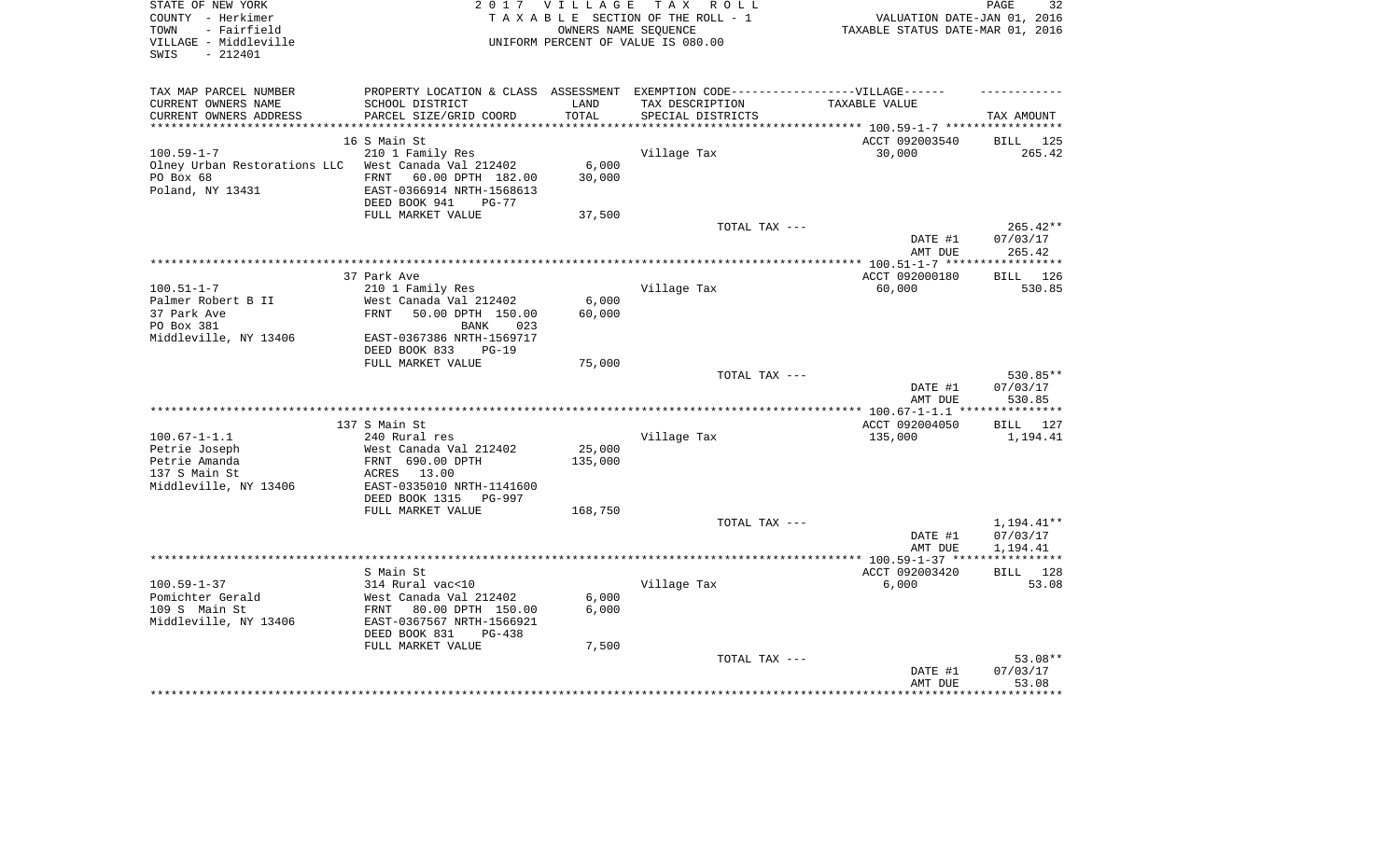| STATE OF NEW YORK<br>COUNTY - Herkimer<br>- Fairfield<br>TOWN<br>VILLAGE - Middleville<br>$-212401$<br>SWIS |                                                                                                                                               | 2017 VILLAGE               | TAX ROLL<br>TAXABLE SECTION OF THE ROLL - 1<br>OWNERS NAME SEQUENCE<br>UNIFORM PERCENT OF VALUE IS 080.00                 | VALUATION DATE-JAN 01, 2016<br>TAXABLE STATUS DATE-MAR 01, 2016 | PAGE<br>33                     |
|-------------------------------------------------------------------------------------------------------------|-----------------------------------------------------------------------------------------------------------------------------------------------|----------------------------|---------------------------------------------------------------------------------------------------------------------------|-----------------------------------------------------------------|--------------------------------|
| TAX MAP PARCEL NUMBER<br>CURRENT OWNERS NAME<br>CURRENT OWNERS ADDRESS                                      | SCHOOL DISTRICT<br>PARCEL SIZE/GRID COORD                                                                                                     | LAND<br>TOTAL              | PROPERTY LOCATION & CLASS ASSESSMENT EXEMPTION CODE-----------------VILLAGE------<br>TAX DESCRIPTION<br>SPECIAL DISTRICTS | TAXABLE VALUE                                                   | TAX AMOUNT                     |
|                                                                                                             |                                                                                                                                               |                            |                                                                                                                           |                                                                 |                                |
|                                                                                                             | 109 S Main St                                                                                                                                 |                            |                                                                                                                           | ACCT 092003450                                                  | BILL 129                       |
| $100.59 - 1 - 38$                                                                                           | 210 1 Family Res                                                                                                                              |                            | VET WAR C 41122                                                                                                           | 7,200                                                           |                                |
| Pomichter Gerald P<br>Pomichter Frances G<br>109 S Main St<br>Middleville, NY 13406-0481                    | West Canada Val 212402<br>FRNT<br>86.00 DPTH 150.00<br>EAST-0367583 NRTH-1566840<br>DEED BOOK 00607 PG-00502<br>FULL MARKET VALUE             | 6,000<br>85,000<br>106,250 | Village Tax                                                                                                               | 77,800                                                          | 688.33                         |
|                                                                                                             |                                                                                                                                               |                            | TOTAL TAX ---                                                                                                             |                                                                 | 688.33**                       |
|                                                                                                             |                                                                                                                                               |                            |                                                                                                                           | DATE #1<br>AMT DUE                                              | 07/03/17<br>688.33             |
|                                                                                                             |                                                                                                                                               |                            |                                                                                                                           |                                                                 |                                |
| $100.59 - 1 - 30$<br>Price Chrystal<br>Grandrimo Danielle<br>68 S Main St<br>Middleville, NY 13406          | 68 S Main St<br>210 1 Family Res<br>West Canada Val 212402<br>FRNT<br>51.00 DPTH 188.00<br>EAST-0367265 NRTH-1567602<br>DEED BOOK 1360 PG-594 | 10,000<br>40,000           | Village Tax                                                                                                               | ACCT 092088016<br>40,000                                        | BILL 130<br>353.90             |
|                                                                                                             | FULL MARKET VALUE                                                                                                                             | 50,000                     |                                                                                                                           |                                                                 |                                |
|                                                                                                             |                                                                                                                                               |                            | TOTAL TAX ---                                                                                                             | DATE #1<br>AMT DUE                                              | 353.90**<br>07/03/17<br>353.90 |
|                                                                                                             |                                                                                                                                               |                            |                                                                                                                           | **************** 100.51-1-14 ****                               | ********                       |
|                                                                                                             | 34 Reservoir Rd                                                                                                                               |                            |                                                                                                                           | ACCT 092000570                                                  | BILL 131                       |
| $100.51 - 1 - 14$                                                                                           | 210 1 Family Res                                                                                                                              |                            | Village Tax                                                                                                               | 75,000                                                          | 663.56                         |
| Price Robert<br>Price Luann<br>34 Resevoir Rd                                                               | West Canada Val 212402<br>ACRES<br>1.00<br>EAST-0368076 NRTH-1569960                                                                          | 10,000<br>75,000           |                                                                                                                           |                                                                 |                                |
| Newport, NY 13406                                                                                           | DEED BOOK 784<br><b>PG-710</b>                                                                                                                |                            |                                                                                                                           |                                                                 |                                |
|                                                                                                             | FULL MARKET VALUE                                                                                                                             | 93,750                     |                                                                                                                           |                                                                 |                                |
|                                                                                                             |                                                                                                                                               |                            | TOTAL TAX ---                                                                                                             | DATE #1<br>AMT DUE                                              | 663.56**<br>07/03/17<br>663.56 |
|                                                                                                             |                                                                                                                                               |                            |                                                                                                                           |                                                                 |                                |
| $100.51 - 1 - 19$                                                                                           | Fairfield St<br>311 Res vac land                                                                                                              |                            | Village Tax                                                                                                               | ACCT 092000480<br>5,000                                         | BILL 132<br>44.24              |
| Reiling Joseph                                                                                              | West Canada Val 212402                                                                                                                        | 5,000                      |                                                                                                                           |                                                                 |                                |
| 97 Fairfield St<br>Middleville, NY 13406                                                                    | 99.00 DPTH 194.00<br>FRNT<br>ACRES<br>0.44<br>EAST-0368636 NRTH-1569412                                                                       | 5,000                      |                                                                                                                           |                                                                 |                                |
| PRIOR OWNER ON 3/01/2016                                                                                    | DEED BOOK 1604<br>$PG-769$                                                                                                                    |                            |                                                                                                                           |                                                                 |                                |
| Irrevocable Trust Johnson Fami FULL MARKET VALUE                                                            |                                                                                                                                               | 6,250                      |                                                                                                                           |                                                                 |                                |
|                                                                                                             |                                                                                                                                               |                            | TOTAL TAX ---                                                                                                             | DATE #1<br>AMT DUE                                              | $44.24**$<br>07/03/17<br>44.24 |
|                                                                                                             |                                                                                                                                               |                            |                                                                                                                           |                                                                 | *******                        |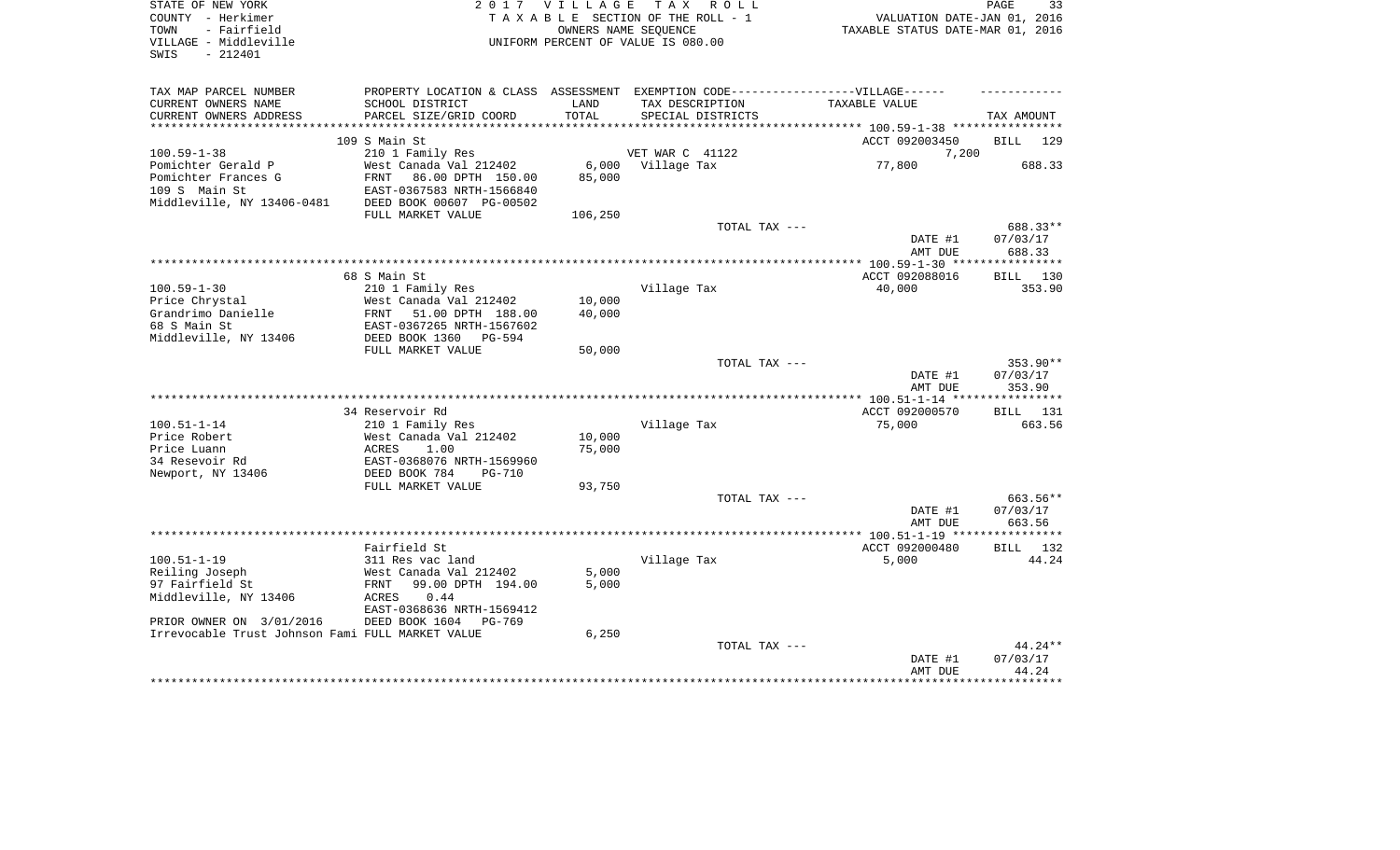| STATE OF NEW YORK<br>COUNTY - Herkimer<br>- Fairfield<br>TOWN<br>VILLAGE - Middleville<br>SWIS<br>$-212401$ | 2017                                                                              | <b>VILLAGE</b> | T A X<br>R O L L<br>TAXABLE SECTION OF THE ROLL - 1<br>OWNERS NAME SEQUENCE<br>UNIFORM PERCENT OF VALUE IS 080.00 | VALUATION DATE-JAN 01, 2016<br>TAXABLE STATUS DATE-MAR 01, 2016 | PAGE<br>34                |
|-------------------------------------------------------------------------------------------------------------|-----------------------------------------------------------------------------------|----------------|-------------------------------------------------------------------------------------------------------------------|-----------------------------------------------------------------|---------------------------|
| TAX MAP PARCEL NUMBER                                                                                       | PROPERTY LOCATION & CLASS ASSESSMENT EXEMPTION CODE-----------------VILLAGE------ |                |                                                                                                                   |                                                                 |                           |
| CURRENT OWNERS NAME<br>CURRENT OWNERS ADDRESS                                                               | SCHOOL DISTRICT<br>PARCEL SIZE/GRID COORD                                         | LAND<br>TOTAL  | TAX DESCRIPTION<br>SPECIAL DISTRICTS                                                                              | TAXABLE VALUE                                                   | TAX AMOUNT                |
| *********************                                                                                       |                                                                                   |                |                                                                                                                   |                                                                 |                           |
|                                                                                                             | 97 Fairfield St                                                                   |                |                                                                                                                   | ACCT 092002190                                                  | BILL<br>133               |
| $100.51 - 1 - 20$                                                                                           | 210 1 Family Res                                                                  |                | Village Tax                                                                                                       | 75,000                                                          | 663.56                    |
| Reiling Joseph A                                                                                            | West Canada Val 212402                                                            | 8,000          |                                                                                                                   |                                                                 |                           |
| 97 Fairfield St<br>Middleville, NY 13406                                                                    | FRNT 155.70 DPTH<br>ACRES<br>0.42                                                 | 75,000         |                                                                                                                   |                                                                 |                           |
|                                                                                                             | EAST-0368780 NRTH-1569367                                                         |                |                                                                                                                   |                                                                 |                           |
|                                                                                                             | DEED BOOK 1604<br>PG-769                                                          |                |                                                                                                                   |                                                                 |                           |
|                                                                                                             | FULL MARKET VALUE                                                                 | 93,750         |                                                                                                                   |                                                                 |                           |
|                                                                                                             |                                                                                   |                | TOTAL TAX ---                                                                                                     |                                                                 | 663.56**                  |
|                                                                                                             |                                                                                   |                |                                                                                                                   | DATE #1                                                         | 07/03/17                  |
|                                                                                                             |                                                                                   |                |                                                                                                                   | AMT DUE                                                         | 663.56                    |
|                                                                                                             | 68 Fairfield St                                                                   |                |                                                                                                                   | ACCT 092000270                                                  | BILL 134                  |
| $100.51 - 1 - 64$                                                                                           | 210 1 Family Res                                                                  |                | Village Tax                                                                                                       | 41,000                                                          | 362.75                    |
| Rodriguez Miguel                                                                                            | West Canada Val 212402                                                            | 6,000          |                                                                                                                   |                                                                 |                           |
| 68 Fairfield St                                                                                             | 50.00 DPTH 190.60<br>FRNT                                                         | 41,000         |                                                                                                                   |                                                                 |                           |
| Middleville, NY 13406                                                                                       | EAST-0368211 NRTH-1569148                                                         |                |                                                                                                                   |                                                                 |                           |
|                                                                                                             | DEED BOOK 1595<br>PG-106<br>FULL MARKET VALUE                                     | 51,250         |                                                                                                                   |                                                                 |                           |
|                                                                                                             |                                                                                   |                | TOTAL TAX ---                                                                                                     |                                                                 | $362.75**$                |
|                                                                                                             |                                                                                   |                |                                                                                                                   | DATE #1<br>AMT DUE                                              | 07/03/17<br>362.75        |
|                                                                                                             |                                                                                   |                |                                                                                                                   |                                                                 |                           |
| $100.51 - 1 - 67$                                                                                           | 90 Fairfield St<br>210 1 Family Res                                               |                | Village Tax                                                                                                       | ACCT 092001680<br>20,000                                        | <b>BILL</b> 135<br>176.95 |
| Ruffrage Roberta                                                                                            | West Canada Val 212402                                                            | 6,000          |                                                                                                                   |                                                                 |                           |
| 90 Fairfield St                                                                                             | Doublewide                                                                        | 20,000         |                                                                                                                   |                                                                 |                           |
| Middleville, NY 13406                                                                                       | FRNT 192.00 DPTH 118.00                                                           |                |                                                                                                                   |                                                                 |                           |
|                                                                                                             | ACRES<br>0.43                                                                     |                |                                                                                                                   |                                                                 |                           |
|                                                                                                             | EAST-0368599 NRTH-1569231<br>DEED BOOK 1435<br>PG-319                             |                |                                                                                                                   |                                                                 |                           |
|                                                                                                             | FULL MARKET VALUE                                                                 | 25,000         |                                                                                                                   |                                                                 |                           |
|                                                                                                             |                                                                                   |                | TOTAL TAX ---                                                                                                     |                                                                 | 176.95**                  |
|                                                                                                             |                                                                                   |                |                                                                                                                   | DATE #1                                                         | 07/03/17                  |
|                                                                                                             |                                                                                   |                |                                                                                                                   | AMT DUE                                                         | 176.95                    |
|                                                                                                             | 39 S Main St                                                                      |                |                                                                                                                   |                                                                 |                           |
| $100.59 - 1 - 15$                                                                                           | 210 1 Family Res                                                                  |                | Village Tax                                                                                                       | ACCT 092004260<br>85,000                                        | <b>BILL</b> 136<br>752.04 |
| Saxer Aaron F                                                                                               | West Canada Val 212402                                                            | 10,000         |                                                                                                                   |                                                                 |                           |
| Saxer Stacey M                                                                                              | Life Estate To Whaleys                                                            | 85,000         |                                                                                                                   |                                                                 |                           |
| 39 S Main St                                                                                                | 98.00 DPTH<br>FRNT                                                                |                |                                                                                                                   |                                                                 |                           |
| Middleville, NY 13406                                                                                       | ACRES<br>1.00                                                                     |                |                                                                                                                   |                                                                 |                           |
|                                                                                                             | EAST-0367499 NRTH-1568246<br>DEED BOOK 1468 PG-129                                |                |                                                                                                                   |                                                                 |                           |
|                                                                                                             | FULL MARKET VALUE                                                                 | 106,250        |                                                                                                                   |                                                                 |                           |
|                                                                                                             |                                                                                   |                | TOTAL TAX ---                                                                                                     |                                                                 | $752.04**$                |
|                                                                                                             |                                                                                   |                |                                                                                                                   | DATE #1                                                         | 07/03/17                  |
|                                                                                                             |                                                                                   |                |                                                                                                                   | AMT DUE                                                         | 752.04                    |
|                                                                                                             |                                                                                   |                |                                                                                                                   | ***********************************                             |                           |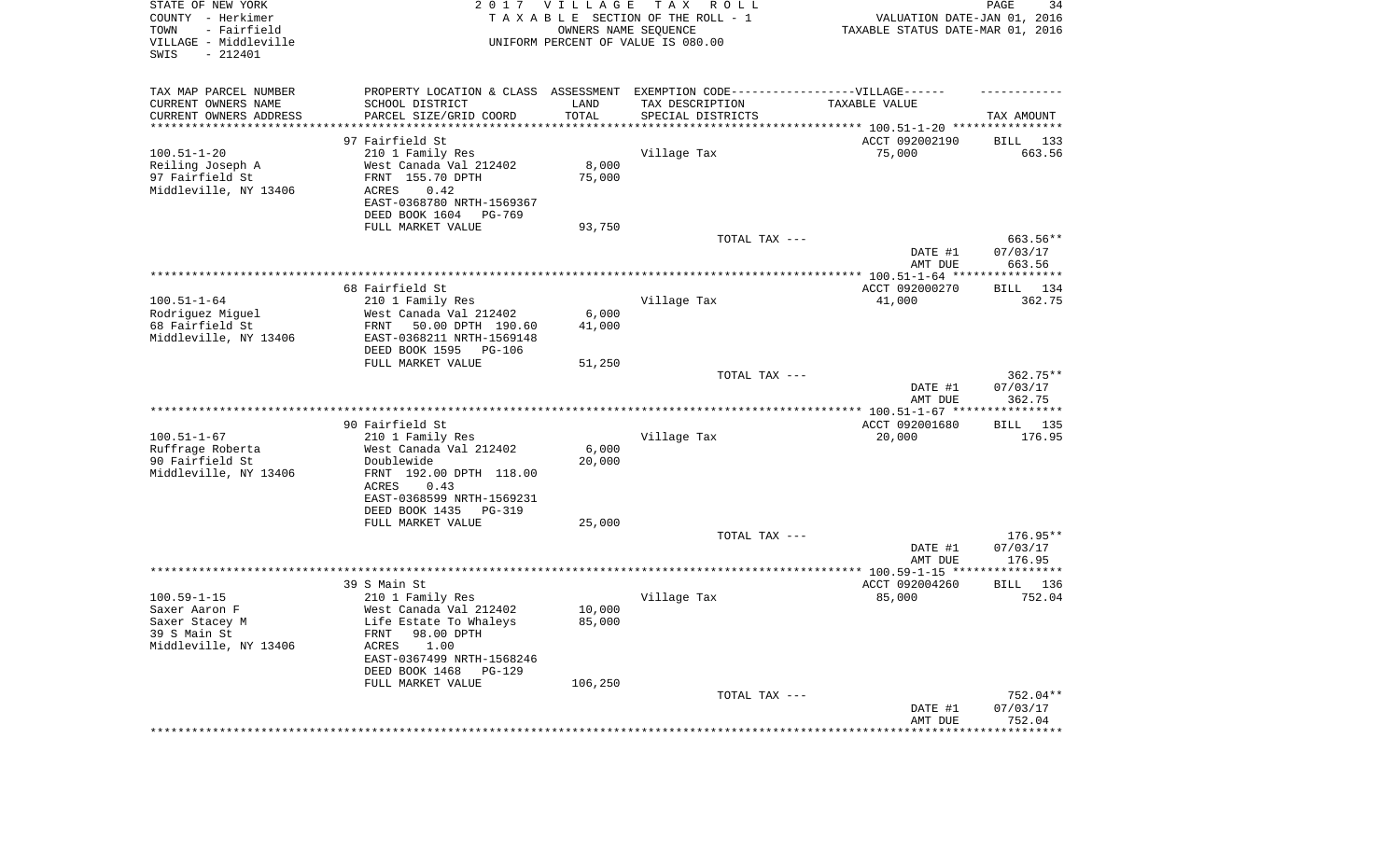| STATE OF NEW YORK<br>COUNTY - Herkimer<br>- Fairfield<br>TOWN<br>VILLAGE - Middleville<br>- 212401<br>SWIS |                                                        | 2017 VILLAGE  | TAX ROLL<br>TAXABLE SECTION OF THE ROLL - 1<br>OWNERS NAME SEQUENCE<br>UNIFORM PERCENT OF VALUE IS 080.00 | VALUATION DATE-JAN 01, 2016<br>TAXABLE STATUS DATE-MAR 01, 2016 | PAGE<br>35 |
|------------------------------------------------------------------------------------------------------------|--------------------------------------------------------|---------------|-----------------------------------------------------------------------------------------------------------|-----------------------------------------------------------------|------------|
| TAX MAP PARCEL NUMBER                                                                                      | PROPERTY LOCATION & CLASS ASSESSMENT                   |               | EXEMPTION CODE-----------------VILLAGE------                                                              |                                                                 |            |
| CURRENT OWNERS NAME<br>CURRENT OWNERS ADDRESS                                                              | SCHOOL DISTRICT<br>PARCEL SIZE/GRID COORD              | LAND<br>TOTAL | TAX DESCRIPTION<br>SPECIAL DISTRICTS                                                                      | TAXABLE VALUE                                                   | TAX AMOUNT |
| ***********************                                                                                    |                                                        |               |                                                                                                           |                                                                 |            |
|                                                                                                            | 26 N Main St                                           |               |                                                                                                           | ACCT 092000450                                                  | BILL 137   |
| $100.51 - 1 - 4$                                                                                           | 210 1 Family Res                                       |               | Village Tax                                                                                               | 40,000                                                          | 353.90     |
| Schrader Robert J                                                                                          | West Canada Val 212402                                 | 6,000         |                                                                                                           |                                                                 |            |
| 115 Dickie Ave                                                                                             | FRNT<br>75.00 DPTH<br>98.00                            | 40,000        |                                                                                                           |                                                                 |            |
| Herkimer, NY 13350                                                                                         | EAST-0366735 NRTH-1569485                              |               |                                                                                                           |                                                                 |            |
|                                                                                                            | DEED BOOK 1081 PG-225                                  |               |                                                                                                           |                                                                 |            |
|                                                                                                            | FULL MARKET VALUE                                      | 50,000        |                                                                                                           |                                                                 | 353.90**   |
|                                                                                                            |                                                        |               | TOTAL TAX ---                                                                                             | DATE #1                                                         | 07/03/17   |
|                                                                                                            |                                                        |               |                                                                                                           | AMT DUE                                                         | 353.90     |
|                                                                                                            |                                                        |               |                                                                                                           |                                                                 |            |
|                                                                                                            | 90 N Main St                                           |               |                                                                                                           | ACCT 092008500                                                  | BILL 138   |
| $100.50 - 1 - 28$                                                                                          | 210 1 Family Res                                       |               | Village Tax                                                                                               | 72,000                                                          | 637.02     |
| Shearin Jeffrey P                                                                                          | West Canada Val 212402                                 | 6,000         |                                                                                                           |                                                                 |            |
| Shearin Meredith L                                                                                         | FRNT<br>50.00 DPTH 175.40                              | 72,000        |                                                                                                           |                                                                 |            |
| 90 N Main St                                                                                               | EAST-0366176 NRTH-1570586                              |               |                                                                                                           |                                                                 |            |
| Newport, NY 13416                                                                                          | DEED BOOK 1348<br>$PG-492$<br>FULL MARKET VALUE        | 90,000        |                                                                                                           |                                                                 |            |
|                                                                                                            |                                                        |               | TOTAL TAX ---                                                                                             |                                                                 | 637.02**   |
|                                                                                                            |                                                        |               |                                                                                                           | DATE #1                                                         | 07/03/17   |
|                                                                                                            |                                                        |               |                                                                                                           | AMT DUE                                                         | 637.02     |
|                                                                                                            |                                                        |               |                                                                                                           | **************** 100.51-1-62 *****                              | ********** |
|                                                                                                            | 62 Fairfield St                                        |               |                                                                                                           | ACCT 092003930                                                  | BILL 139   |
| $100.51 - 1 - 62$                                                                                          | 210 1 Family Res                                       |               | Village Tax                                                                                               | 33,000                                                          | 291.97     |
| Smith Amy L                                                                                                | West Canada Val 212402                                 | 6,000         |                                                                                                           |                                                                 |            |
| 164 Gage Rd<br>Newport, NY 13416                                                                           | FRNT<br>57.50 DPTH 156.60<br>EAST-0368036 NRTH-1569209 | 33,000        |                                                                                                           |                                                                 |            |
|                                                                                                            | DEED BOOK 1490 PG-543                                  |               |                                                                                                           |                                                                 |            |
|                                                                                                            | FULL MARKET VALUE                                      | 41,250        |                                                                                                           |                                                                 |            |
|                                                                                                            |                                                        |               | TOTAL TAX ---                                                                                             |                                                                 | 291.97**   |
|                                                                                                            |                                                        |               |                                                                                                           | DATE #1                                                         | 07/03/17   |
|                                                                                                            |                                                        |               |                                                                                                           | AMT DUE                                                         | 291.97     |
|                                                                                                            |                                                        |               |                                                                                                           |                                                                 |            |
|                                                                                                            | 54 S Main St                                           |               |                                                                                                           | ACCT 092004020                                                  | BILL 140   |
| $100.59 - 1 - 19$<br>Smith Amy Lynn                                                                        | 411 Apartment<br>West Canada Val 212402                | 18,000        | Village Tax                                                                                               | 125,000                                                         | 1,105.94   |
| 164 Gage Rd                                                                                                | 5 Family Apt House                                     | 125,000       |                                                                                                           |                                                                 |            |
| Newport, NY 13416                                                                                          | FRNT 133.00 DPTH 272.00                                |               |                                                                                                           |                                                                 |            |
|                                                                                                            | EAST-0367158 NRTH-1567894                              |               |                                                                                                           |                                                                 |            |
|                                                                                                            | DEED BOOK 1568<br>$PG-938$                             |               |                                                                                                           |                                                                 |            |
|                                                                                                            | FULL MARKET VALUE                                      | 156,250       |                                                                                                           |                                                                 |            |
|                                                                                                            |                                                        |               | TOTAL TAX ---                                                                                             |                                                                 | 1,105.94** |
|                                                                                                            |                                                        |               |                                                                                                           | DATE #1<br>AMT DUE                                              | 07/03/17   |
|                                                                                                            |                                                        |               |                                                                                                           |                                                                 | 1,105.94   |
|                                                                                                            |                                                        |               |                                                                                                           |                                                                 |            |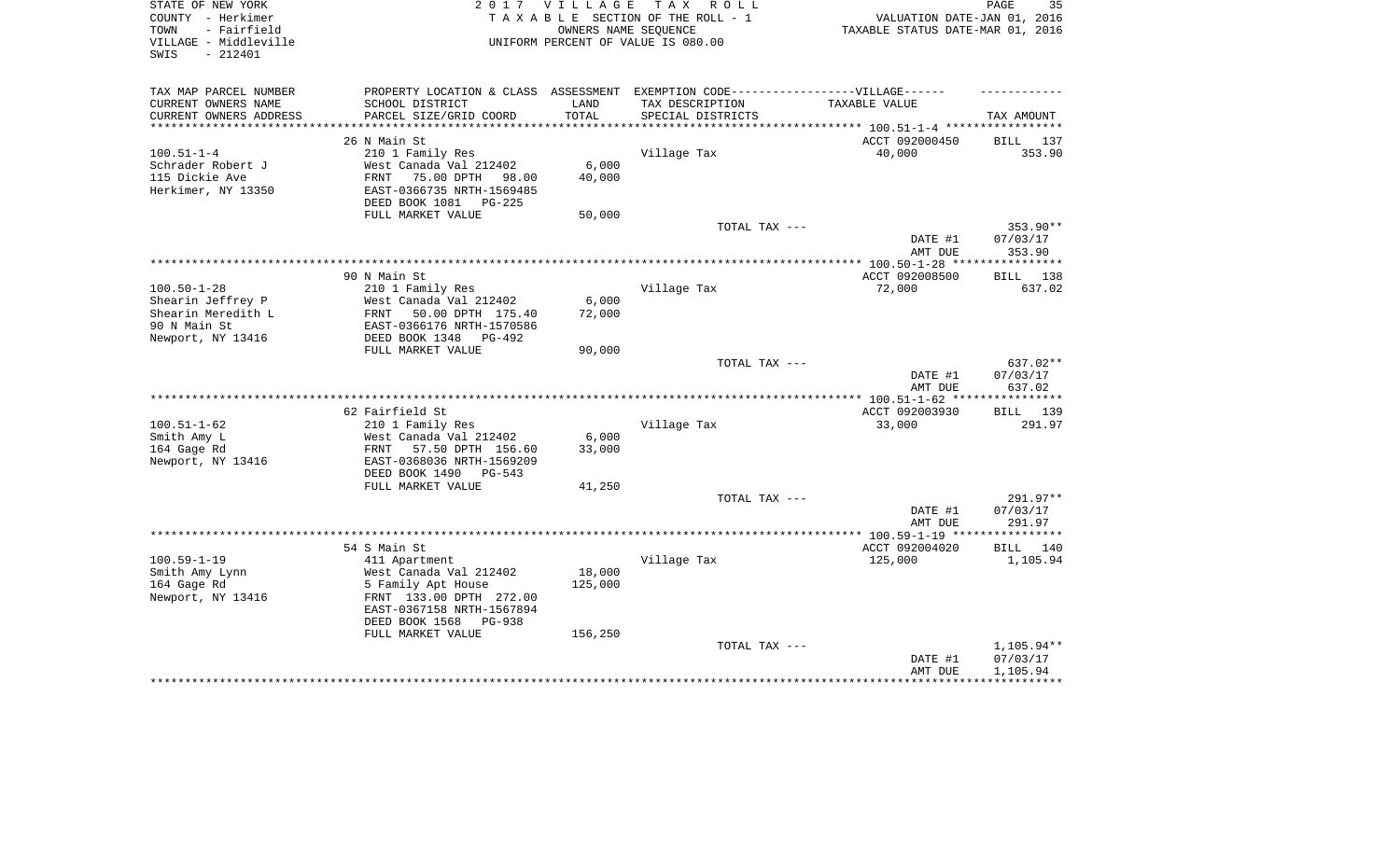| STATE OF NEW YORK<br>COUNTY - Herkimer<br>- Fairfield<br>TOWN<br>VILLAGE - Middleville<br>$-212401$<br>SWIS |                                            | 2017 VILLAGE  | TAX ROLL<br>TAXABLE SECTION OF THE ROLL - 1<br>OWNERS NAME SEQUENCE<br>UNIFORM PERCENT OF VALUE IS 080.00 | VALUATION DATE-JAN 01, 2016<br>TAXABLE STATUS DATE-MAR 01, 2016 | PAGE<br>36           |
|-------------------------------------------------------------------------------------------------------------|--------------------------------------------|---------------|-----------------------------------------------------------------------------------------------------------|-----------------------------------------------------------------|----------------------|
| TAX MAP PARCEL NUMBER                                                                                       |                                            |               | PROPERTY LOCATION & CLASS ASSESSMENT EXEMPTION CODE-----------------VILLAGE------                         |                                                                 |                      |
| CURRENT OWNERS NAME<br>CURRENT OWNERS ADDRESS                                                               | SCHOOL DISTRICT<br>PARCEL SIZE/GRID COORD  | LAND<br>TOTAL | TAX DESCRIPTION<br>SPECIAL DISTRICTS                                                                      | TAXABLE VALUE                                                   | TAX AMOUNT           |
|                                                                                                             |                                            |               |                                                                                                           |                                                                 |                      |
| $100.50 - 1 - 4$                                                                                            | 97 N Main St                               |               | VET COM C 41132                                                                                           | ACCT 092001710<br>12,000                                        | BILL<br>141          |
| Smith Edward C II                                                                                           | 210 1 Family Res<br>West Canada Val 212402 |               | 7,000 Village Tax                                                                                         | 63,000                                                          | 557.39               |
| Smith Lauralee                                                                                              | FRNT 106.00 DPTH 123.00                    | 75,000        |                                                                                                           |                                                                 |                      |
| 97 N Main St                                                                                                | 023<br><b>BANK</b>                         |               |                                                                                                           |                                                                 |                      |
| Newport, NY 13416                                                                                           | EAST-0365910 NRTH-1570643                  |               |                                                                                                           |                                                                 |                      |
|                                                                                                             | DEED BOOK 894<br><b>PG-231</b>             |               |                                                                                                           |                                                                 |                      |
|                                                                                                             | FULL MARKET VALUE                          | 93,750        |                                                                                                           |                                                                 |                      |
|                                                                                                             |                                            |               | TOTAL TAX ---                                                                                             | DATE #1                                                         | 557.39**<br>07/03/17 |
|                                                                                                             |                                            |               |                                                                                                           | AMT DUE                                                         | 557.39               |
|                                                                                                             |                                            |               |                                                                                                           |                                                                 |                      |
|                                                                                                             | Bridge St                                  |               |                                                                                                           |                                                                 | BILL 142             |
| $100.50 - 1 - 16.1$                                                                                         | 330 Vacant comm                            |               | Village Tax                                                                                               | 30,000                                                          | 265.42               |
| Smith Theodore P                                                                                            | West Canada Val 212402                     | 30,000        |                                                                                                           |                                                                 |                      |
| PO Box 505                                                                                                  | ACRES<br>2.20                              | 30,000        |                                                                                                           |                                                                 |                      |
| Middleville, NY 13406                                                                                       | EAST-0366526 NRTH-1568887                  |               |                                                                                                           |                                                                 |                      |
|                                                                                                             | FULL MARKET VALUE                          | 37,500        | TOTAL TAX ---                                                                                             |                                                                 | 265.42**             |
|                                                                                                             |                                            |               |                                                                                                           | DATE #1                                                         | 07/03/17             |
|                                                                                                             |                                            |               |                                                                                                           | AMT DUE                                                         | 265.42               |
|                                                                                                             |                                            |               |                                                                                                           | ****** 100.50-1-11 **                                           | * * * * * * * * * *  |
|                                                                                                             | 55 N Main St                               |               |                                                                                                           | ACCT 092000120                                                  | BILL 143             |
| $100.50 - 1 - 11$                                                                                           | 210 1 Family Res                           |               | Village Tax                                                                                               | 150,000                                                         | 1,327.12             |
| Smith Thomas                                                                                                | West Canada Val 212402                     | 18,000        | XC991 Water relevy                                                                                        | 140.76 MT M                                                     | 140.76               |
| 377 N Main St<br>PO Box 179                                                                                 | ACRES<br>3.80<br>EAST-0366126 NRTH-1569780 | 150,000       |                                                                                                           |                                                                 |                      |
| Middleville, NY 13406                                                                                       | DEED BOOK 1185<br>$PG-30$                  |               |                                                                                                           |                                                                 |                      |
|                                                                                                             | FULL MARKET VALUE                          | 187,500       |                                                                                                           |                                                                 |                      |
|                                                                                                             |                                            |               | TOTAL TAX ---                                                                                             |                                                                 | $1,467.88**$         |
|                                                                                                             |                                            |               |                                                                                                           | DATE #1                                                         | 07/03/17             |
|                                                                                                             |                                            |               |                                                                                                           | AMT DUE                                                         | 1,467.88             |
|                                                                                                             |                                            |               |                                                                                                           |                                                                 | ***********          |
| $100.51 - 1 - 38$                                                                                           | 20 Park Ave                                |               |                                                                                                           | ACCT 092000690<br>65,000                                        | BILL 144             |
| Snyder Elizabeth Amanda                                                                                     | 210 1 Family Res<br>West Canada Val 212402 | 6,000         | Village Tax                                                                                               |                                                                 | 575.09               |
| 20 Park Ave                                                                                                 | 42.40 DPTH 168.00<br><b>FRNT</b>           | 65,000        |                                                                                                           |                                                                 |                      |
| Middleville, NY 13406                                                                                       | <b>BANK</b><br>099                         |               |                                                                                                           |                                                                 |                      |
|                                                                                                             | EAST-0367138 NRTH-1569431                  |               |                                                                                                           |                                                                 |                      |
|                                                                                                             | DEED BOOK 924<br>$PG-585$                  |               |                                                                                                           |                                                                 |                      |
|                                                                                                             | FULL MARKET VALUE                          | 81,250        |                                                                                                           |                                                                 |                      |
|                                                                                                             |                                            |               | TOTAL TAX ---                                                                                             |                                                                 | 575.09**             |
|                                                                                                             |                                            |               |                                                                                                           | DATE #1<br>AMT DUE                                              | 07/03/17<br>575.09   |
|                                                                                                             |                                            |               |                                                                                                           |                                                                 | ********             |
|                                                                                                             |                                            |               |                                                                                                           |                                                                 |                      |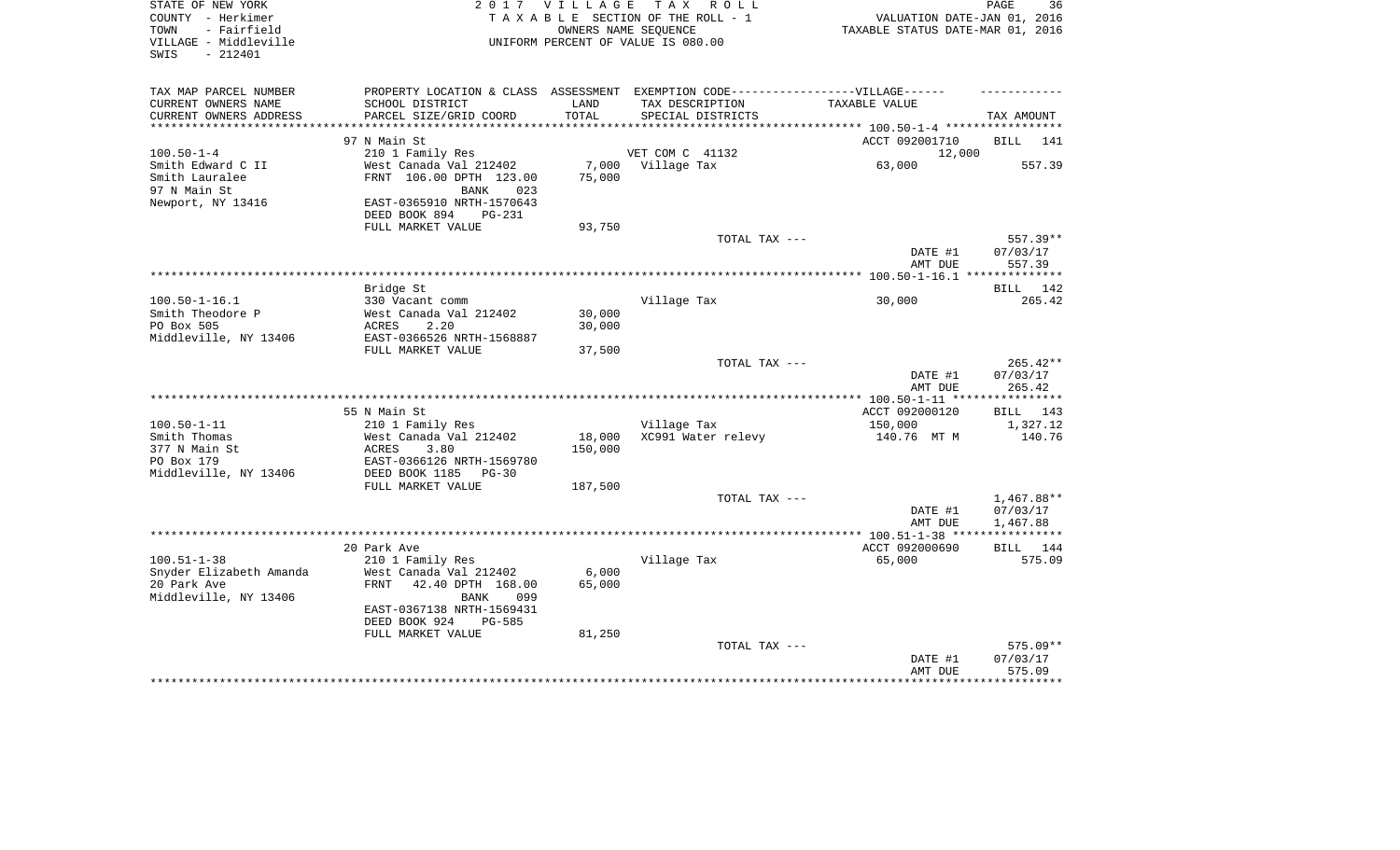| STATE OF NEW YORK<br>COUNTY - Herkimer<br>- Fairfield<br>TOWN<br>VILLAGE - Middleville<br>$-212401$<br>SWIS |                                                                                   | 2017 VILLAGE<br>OWNERS NAME SEQUENCE | TAX ROLL<br>TAXABLE SECTION OF THE ROLL - 1<br>UNIFORM PERCENT OF VALUE IS 080.00 | VALUATION DATE-JAN 01, 2016<br>TAXABLE STATUS DATE-MAR 01, 2016 | PAGE<br>37         |
|-------------------------------------------------------------------------------------------------------------|-----------------------------------------------------------------------------------|--------------------------------------|-----------------------------------------------------------------------------------|-----------------------------------------------------------------|--------------------|
| TAX MAP PARCEL NUMBER                                                                                       | PROPERTY LOCATION & CLASS ASSESSMENT EXEMPTION CODE-----------------VILLAGE------ |                                      |                                                                                   |                                                                 |                    |
| CURRENT OWNERS NAME                                                                                         | SCHOOL DISTRICT                                                                   | LAND                                 | TAX DESCRIPTION                                                                   | TAXABLE VALUE                                                   |                    |
| CURRENT OWNERS ADDRESS                                                                                      | PARCEL SIZE/GRID COORD                                                            | TOTAL                                | SPECIAL DISTRICTS                                                                 |                                                                 | TAX AMOUNT         |
|                                                                                                             |                                                                                   |                                      |                                                                                   |                                                                 |                    |
| $100.51 - 1 - 69$                                                                                           | State Route 29<br>314 Rural vac<10                                                |                                      | Village Tax                                                                       | ACCT 092003360<br>20,000                                        | BILL 145<br>176.95 |
| Spellman Jacqueline A                                                                                       | West Canada Val 212402                                                            | 20,000                               |                                                                                   |                                                                 |                    |
| Spellman James A                                                                                            | ACRES<br>6.40                                                                     | 20,000                               |                                                                                   |                                                                 |                    |
| 173 Route 29                                                                                                | EAST-0368783 NRTH-1569630                                                         |                                      |                                                                                   |                                                                 |                    |
| Middleville, NY 13406                                                                                       | DEED BOOK 934<br>$PG-106$                                                         |                                      |                                                                                   |                                                                 |                    |
|                                                                                                             | FULL MARKET VALUE                                                                 | 25,000                               |                                                                                   |                                                                 |                    |
|                                                                                                             |                                                                                   |                                      | TOTAL TAX ---                                                                     |                                                                 | 176.95**           |
|                                                                                                             |                                                                                   |                                      |                                                                                   | DATE #1<br>AMT DUE                                              | 07/03/17<br>176.95 |
|                                                                                                             |                                                                                   |                                      |                                                                                   |                                                                 |                    |
|                                                                                                             | 57 Huyck Ave                                                                      |                                      |                                                                                   |                                                                 | BILL 146           |
| $100.43 - 1 - 5$                                                                                            | 210 1 Family Res                                                                  |                                      | Village Tax                                                                       | 65,000                                                          | 575.09             |
| Stevener Michael<br>57 Huyck Ave                                                                            | West Canada Val 212402<br>FRNT 100.00 DPTH 200.00                                 | 7,000<br>65,000                      |                                                                                   |                                                                 |                    |
| Middleville, NY 13406                                                                                       | EAST-0366883 NRTH-1571366                                                         |                                      |                                                                                   |                                                                 |                    |
|                                                                                                             | DEED BOOK 1602 PG-324                                                             |                                      |                                                                                   |                                                                 |                    |
|                                                                                                             | FULL MARKET VALUE                                                                 | 81,250                               |                                                                                   |                                                                 |                    |
|                                                                                                             |                                                                                   |                                      | TOTAL TAX ---                                                                     |                                                                 | $575.09**$         |
|                                                                                                             |                                                                                   |                                      |                                                                                   | DATE #1<br>AMT DUE                                              | 07/03/17<br>575.09 |
|                                                                                                             |                                                                                   |                                      |                                                                                   |                                                                 |                    |
|                                                                                                             | N Main St                                                                         |                                      |                                                                                   | ACCT 092003960                                                  | BILL<br>147        |
| $100.50 - 1 - 17.1$                                                                                         | 486 Mini-mart                                                                     |                                      | Village Tax                                                                       | 400,000                                                         | 3,538.99           |
| Stewarts Ice Cream Inc                                                                                      | West Canada Val 212402                                                            | 200,000                              |                                                                                   |                                                                 |                    |
| PO Box 435<br>Saratoga Springs, NY 12866                                                                    | FRNT 200.00 DPTH<br>1.10<br>ACRES                                                 | 400,000                              |                                                                                   |                                                                 |                    |
|                                                                                                             | EAST-0366724 NRTH-1568995                                                         |                                      |                                                                                   |                                                                 |                    |
|                                                                                                             | FULL MARKET VALUE                                                                 | 500,000                              |                                                                                   |                                                                 |                    |
|                                                                                                             |                                                                                   |                                      | TOTAL TAX ---                                                                     |                                                                 | $3,538.99**$       |
|                                                                                                             |                                                                                   |                                      |                                                                                   | DATE #1                                                         | 07/03/17           |
|                                                                                                             |                                                                                   |                                      |                                                                                   | AMT DUE                                                         | 3,538.99           |
|                                                                                                             |                                                                                   |                                      |                                                                                   |                                                                 |                    |
|                                                                                                             | 28 N Main St                                                                      |                                      |                                                                                   | ACCT 092002550                                                  | BILL<br>148        |
| $100.51 - 1 - 1$                                                                                            | 210 1 Family Res                                                                  |                                      | Village Tax                                                                       | 76,000                                                          | 672.41             |
| Swanson Brianne L                                                                                           | West Canada Val 212402                                                            | 15,000                               |                                                                                   |                                                                 |                    |
| 48 N Main St<br>Middleville, NY 13406                                                                       | 4.50<br>ACRES<br>EAST-0366905 NRTH-1570182                                        | 76,000                               |                                                                                   |                                                                 |                    |
|                                                                                                             | DEED BOOK 1539<br>PG-621                                                          |                                      |                                                                                   |                                                                 |                    |
|                                                                                                             | FULL MARKET VALUE                                                                 | 95,000                               |                                                                                   |                                                                 |                    |
|                                                                                                             |                                                                                   |                                      | TOTAL TAX ---                                                                     |                                                                 | 672.41**           |
|                                                                                                             |                                                                                   |                                      |                                                                                   | DATE #1                                                         | 07/03/17           |
|                                                                                                             |                                                                                   |                                      |                                                                                   | AMT DUE                                                         | 672.41             |
|                                                                                                             |                                                                                   |                                      |                                                                                   |                                                                 | ********           |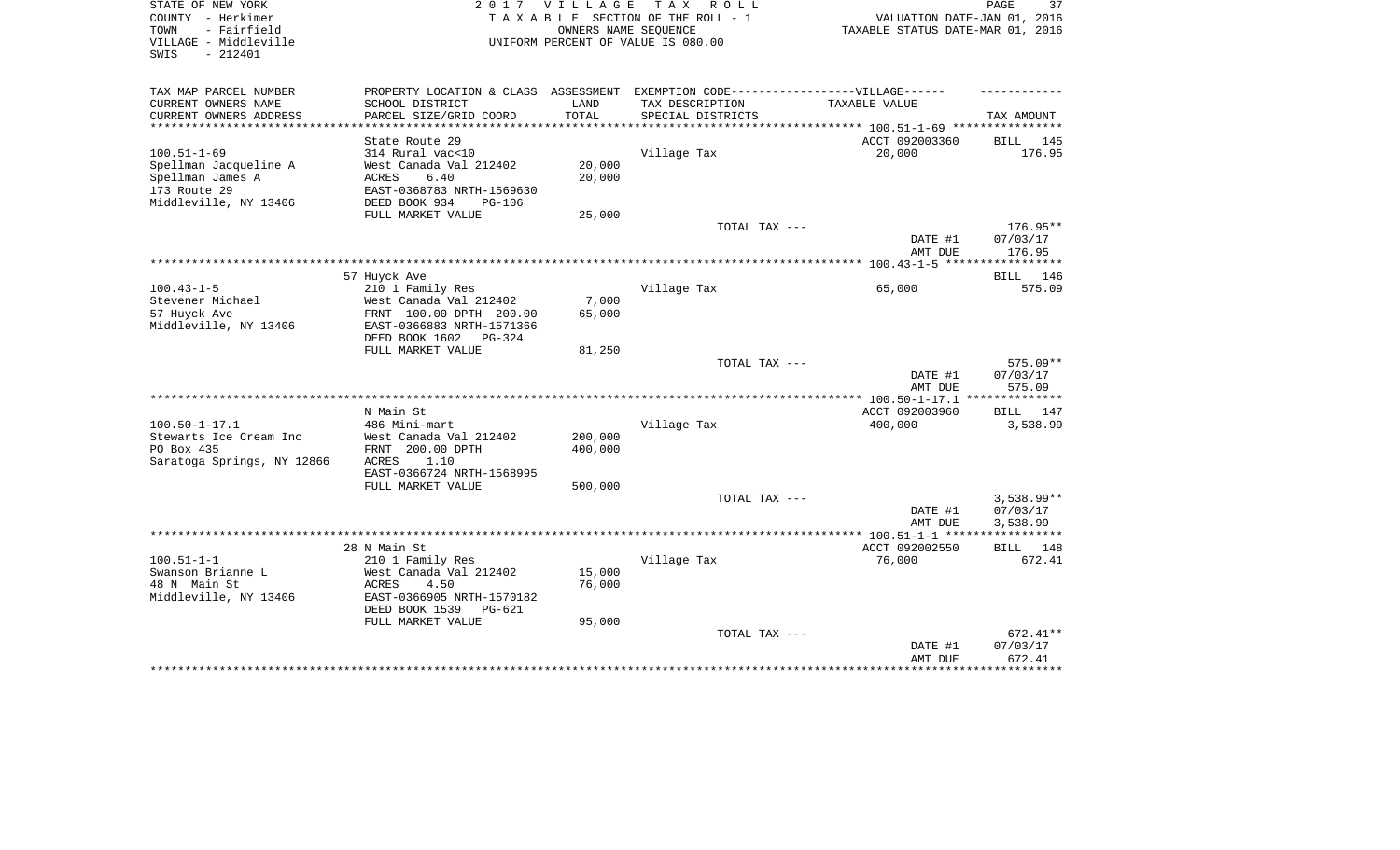| STATE OF NEW YORK<br>COUNTY - Herkimer<br>- Fairfield<br>TOWN<br>VILLAGE - Middleville<br>$-212401$<br>SWIS |                                                | 2017 VILLAGE<br>OWNERS NAME SEOUENCE | T A X<br>R O L L<br>TAXABLE SECTION OF THE ROLL - 1<br>UNIFORM PERCENT OF VALUE IS 080.00 | VALUATION DATE-JAN 01, 2016<br>TAXABLE STATUS DATE-MAR 01, 2016 | PAGE<br>38           |
|-------------------------------------------------------------------------------------------------------------|------------------------------------------------|--------------------------------------|-------------------------------------------------------------------------------------------|-----------------------------------------------------------------|----------------------|
| TAX MAP PARCEL NUMBER                                                                                       | PROPERTY LOCATION & CLASS ASSESSMENT           |                                      | EXEMPTION CODE------------------VILLAGE------                                             |                                                                 |                      |
| CURRENT OWNERS NAME                                                                                         | SCHOOL DISTRICT                                | LAND                                 | TAX DESCRIPTION                                                                           | TAXABLE VALUE                                                   |                      |
| CURRENT OWNERS ADDRESS                                                                                      | PARCEL SIZE/GRID COORD                         | TOTAL                                | SPECIAL DISTRICTS                                                                         |                                                                 | TAX AMOUNT           |
|                                                                                                             |                                                |                                      |                                                                                           | ******* 100.50-1-23 ****                                        |                      |
|                                                                                                             | 74 N Main St                                   |                                      |                                                                                           | ACCT 092001650                                                  | <b>BILL</b><br>149   |
| $100.50 - 1 - 23$                                                                                           | 210 1 Family Res                               |                                      | Village Tax                                                                               | 69,000                                                          | 610.48               |
| Thomas Michael<br>74 N Main St                                                                              | West Canada Val 212402<br>includes 100.42-1-24 | 7,000                                | XC991 Water relevy                                                                        | 295.61 MT M                                                     | 295.61               |
| Newport, NY 13416                                                                                           | 30x126 rear portion of lo                      | 69,000                               |                                                                                           |                                                                 |                      |
|                                                                                                             | FRNT 137.00 DPTH 167.00                        |                                      |                                                                                           |                                                                 |                      |
|                                                                                                             | EAST-0366319 NRTH-1570294                      |                                      |                                                                                           |                                                                 |                      |
|                                                                                                             | DEED BOOK 1512<br>$PG-16$                      |                                      |                                                                                           |                                                                 |                      |
|                                                                                                             | FULL MARKET VALUE                              | 86,250                               |                                                                                           |                                                                 |                      |
|                                                                                                             |                                                |                                      | TOTAL TAX ---                                                                             |                                                                 | 906.09**             |
|                                                                                                             |                                                |                                      |                                                                                           | DATE #1<br>AMT DUE                                              | 07/03/17<br>906.09   |
| *************************                                                                                   |                                                |                                      |                                                                                           | ************** 100.51-1-33 ******                               | **********           |
|                                                                                                             | 25 Fairfield St                                |                                      |                                                                                           | ACCT 092003900                                                  | <b>BILL</b><br>150   |
| $100.51 - 1 - 33$                                                                                           | 210 1 Family Res                               |                                      | VET COM C 41132                                                                           | 12,000                                                          |                      |
| Uricola Angela                                                                                              | West Canada Val 212402                         | 7,000                                | Village Tax                                                                               | 71,000                                                          | 628.17               |
| Salek Betty                                                                                                 | Life Use To Shirley Simon                      | 83,000                               |                                                                                           |                                                                 |                      |
| 25 Fairfield St                                                                                             | <b>FRNT</b><br>72.70 DPTH 231.38               |                                      |                                                                                           |                                                                 |                      |
| Middleville, NY 13406                                                                                       | EAST-0367260 NRTH-1569284                      |                                      |                                                                                           |                                                                 |                      |
|                                                                                                             | DEED BOOK 1607<br>PG-690<br>FULL MARKET VALUE  | 103,750                              |                                                                                           |                                                                 |                      |
|                                                                                                             |                                                |                                      | TOTAL TAX ---                                                                             |                                                                 | 628.17**             |
|                                                                                                             |                                                |                                      |                                                                                           | DATE #1                                                         | 07/03/17             |
|                                                                                                             |                                                |                                      |                                                                                           | AMT DUE                                                         | 628.17               |
|                                                                                                             |                                                |                                      |                                                                                           |                                                                 |                      |
|                                                                                                             | 31 Huyck Ave                                   |                                      |                                                                                           | ACCT 092002250                                                  | <b>BILL</b><br>151   |
| $100.42 - 1 - 5$                                                                                            | 210 1 Family Res                               |                                      | Village Tax                                                                               | 68,000                                                          | 601.63               |
| Van Allen Gary                                                                                              | West Canada Val 212402                         | 7,000                                |                                                                                           |                                                                 |                      |
| Van Allan Evelyn C                                                                                          | FRNT 100.00 DPTH 200.00                        | 68,000                               |                                                                                           |                                                                 |                      |
| 31 Huyck Ave                                                                                                | EAST-0366387 NRTH-1571274                      |                                      |                                                                                           |                                                                 |                      |
| Middleville, NY 13406                                                                                       | DEED BOOK 1593<br>$PG-534$                     |                                      |                                                                                           |                                                                 |                      |
|                                                                                                             | FULL MARKET VALUE                              | 85,000                               |                                                                                           |                                                                 |                      |
|                                                                                                             |                                                |                                      | TOTAL TAX ---                                                                             | DATE #1                                                         | 601.63**<br>07/03/17 |
|                                                                                                             |                                                |                                      |                                                                                           | AMT DUE                                                         | 601.63               |
|                                                                                                             |                                                |                                      |                                                                                           |                                                                 |                      |
|                                                                                                             | 101 S Main St                                  |                                      |                                                                                           | ACCT 092003390                                                  | 152<br><b>BILL</b>   |
| $100.59 - 1 - 36$                                                                                           | 210 1 Family Res                               |                                      | Village Tax                                                                               | 69,000                                                          | 610.48               |
| Vennera Anthony L                                                                                           | West Canada Val 212402                         | 6,000                                |                                                                                           |                                                                 |                      |
| 101 S Main St                                                                                               | 80.00 DPTH 156.00<br>FRNT                      | 69,000                               |                                                                                           |                                                                 |                      |
| Middleville, NY 13406                                                                                       | EAST-0367556 NRTH-1567012                      |                                      |                                                                                           |                                                                 |                      |
|                                                                                                             | DEED BOOK 1193<br>PG-601                       |                                      |                                                                                           |                                                                 |                      |
|                                                                                                             | FULL MARKET VALUE                              | 86,250                               |                                                                                           |                                                                 |                      |
|                                                                                                             |                                                |                                      | TOTAL TAX ---                                                                             |                                                                 | 610.48**             |
|                                                                                                             |                                                |                                      |                                                                                           | DATE #1                                                         | 07/03/17             |
|                                                                                                             |                                                |                                      |                                                                                           | AMT DUE                                                         | 610.48               |
|                                                                                                             |                                                |                                      |                                                                                           |                                                                 |                      |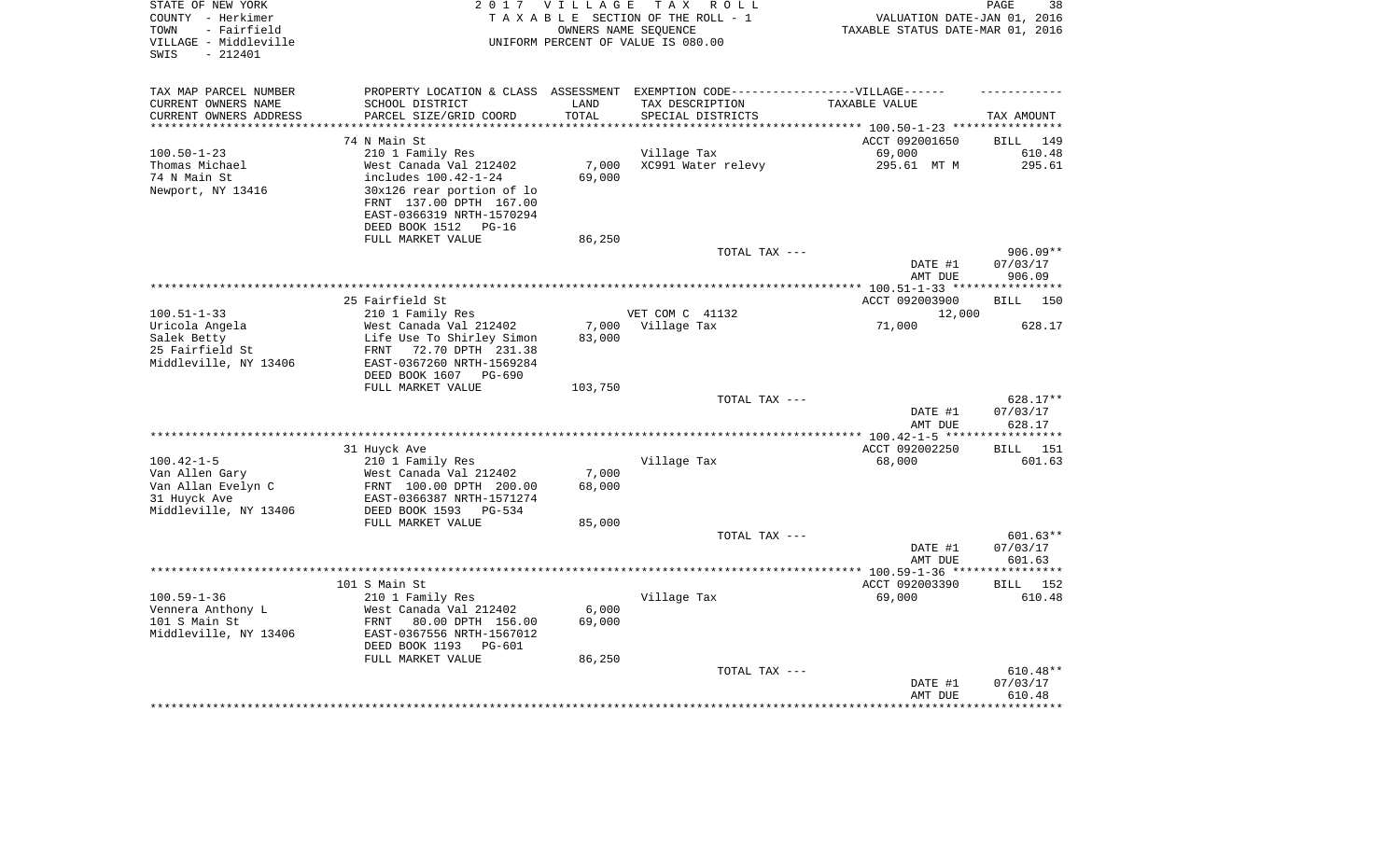| STATE OF NEW YORK<br>COUNTY - Herkimer<br>- Fairfield<br>TOWN<br>VILLAGE - Middleville<br>- 212401<br>SWIS |                                                                                   | 2017 VILLAGE<br>OWNERS NAME SEQUENCE | TAX ROLL<br>TAXABLE SECTION OF THE ROLL - 1<br>UNIFORM PERCENT OF VALUE IS 080.00 | VALUATION DATE-JAN 01, 2016<br>TAXABLE STATUS DATE-MAR 01, 2016 | 39<br>PAGE                |
|------------------------------------------------------------------------------------------------------------|-----------------------------------------------------------------------------------|--------------------------------------|-----------------------------------------------------------------------------------|-----------------------------------------------------------------|---------------------------|
| TAX MAP PARCEL NUMBER                                                                                      | PROPERTY LOCATION & CLASS ASSESSMENT EXEMPTION CODE-----------------VILLAGE------ |                                      |                                                                                   |                                                                 |                           |
| CURRENT OWNERS NAME                                                                                        | SCHOOL DISTRICT                                                                   | LAND<br>TOTAL                        | TAX DESCRIPTION                                                                   | TAXABLE VALUE                                                   |                           |
| CURRENT OWNERS ADDRESS<br>***********************                                                          | PARCEL SIZE/GRID COORD                                                            |                                      | SPECIAL DISTRICTS                                                                 |                                                                 | TAX AMOUNT                |
|                                                                                                            | 24 Park Ave                                                                       |                                      |                                                                                   | ACCT 092002940                                                  | BILL 153                  |
| $100.51 - 1 - 37$                                                                                          | 210 1 Family Res                                                                  |                                      | Village Tax                                                                       | 60,000                                                          | 530.85                    |
| Visconti Joyce                                                                                             | West Canada Val 212402                                                            | 6,000                                |                                                                                   |                                                                 |                           |
| Visconti Edward                                                                                            | FRNT<br>42.40 DPTH 143.00                                                         | 60,000                               |                                                                                   |                                                                 |                           |
| 24 Park Ave                                                                                                | EAST-0367179 NRTH-1569445                                                         |                                      |                                                                                   |                                                                 |                           |
| Middleville, NY 13406                                                                                      | DEED BOOK 826<br>$PG-252$                                                         |                                      |                                                                                   |                                                                 |                           |
|                                                                                                            | FULL MARKET VALUE                                                                 | 75,000                               |                                                                                   |                                                                 |                           |
|                                                                                                            |                                                                                   |                                      | TOTAL TAX ---                                                                     | DATE #1                                                         | 530.85**<br>07/03/17      |
|                                                                                                            |                                                                                   |                                      |                                                                                   | AMT DUE                                                         | 530.85                    |
|                                                                                                            |                                                                                   |                                      |                                                                                   |                                                                 |                           |
|                                                                                                            | North Main Street                                                                 |                                      |                                                                                   | ACCT 092300120                                                  | 154<br><b>BILL</b>        |
| $100.42 - 1 - 25$                                                                                          | 314 Rural vac<10                                                                  |                                      | Village Tax                                                                       | 9,300                                                           | 82.28                     |
| Weakley Brad                                                                                               | West Canada Val 212402                                                            | 9,300                                |                                                                                   |                                                                 |                           |
| 8942 North Main Street                                                                                     | ACRES<br>6.79                                                                     | 9,300                                |                                                                                   |                                                                 |                           |
| Poland, NY 13431                                                                                           | EAST-0365114 NRTH-1570863                                                         |                                      |                                                                                   |                                                                 |                           |
|                                                                                                            | DEED BOOK 1105<br>$PG-67$<br>FULL MARKET VALUE                                    | 11,625                               |                                                                                   |                                                                 |                           |
|                                                                                                            |                                                                                   |                                      | TOTAL TAX ---                                                                     |                                                                 | 82.28**                   |
|                                                                                                            |                                                                                   |                                      |                                                                                   | DATE #1                                                         | 07/03/17                  |
|                                                                                                            |                                                                                   |                                      |                                                                                   | AMT DUE                                                         | 82.28                     |
|                                                                                                            |                                                                                   |                                      | **********************************                                                | *** 100.51-1-51 ****                                            | *******                   |
|                                                                                                            | 9 S Main St                                                                       |                                      |                                                                                   | ACCT 092000420                                                  | BILL<br>155               |
| $100.51 - 1 - 51$                                                                                          | 210 1 Family Res                                                                  |                                      | Village Tax                                                                       | 40,000                                                          | 353.90                    |
| Wells Fargo Bank                                                                                           | West Canada Val 212402                                                            | 7,000                                |                                                                                   |                                                                 |                           |
| 3476 Stateview Blvd<br>Fort Mill, SC 29715                                                                 | 59.00 DPTH 235.00<br>FRNT<br>EAST-0367083 NRTH-1568805                            | 40,000                               |                                                                                   |                                                                 |                           |
|                                                                                                            | DEED BOOK 1533<br>PG-382                                                          |                                      |                                                                                   |                                                                 |                           |
|                                                                                                            | FULL MARKET VALUE                                                                 | 50,000                               |                                                                                   |                                                                 |                           |
|                                                                                                            |                                                                                   |                                      | TOTAL TAX ---                                                                     |                                                                 | 353.90**                  |
|                                                                                                            |                                                                                   |                                      |                                                                                   | DATE #1                                                         | 07/03/17                  |
|                                                                                                            |                                                                                   |                                      |                                                                                   | AMT DUE                                                         | 353.90                    |
|                                                                                                            |                                                                                   |                                      |                                                                                   |                                                                 |                           |
| $100.51 - 1 - 49.2$                                                                                        | 7 S Main St                                                                       |                                      |                                                                                   | ACCT 092004110                                                  | <b>BILL</b> 156<br>265.42 |
| Wells Fargo Bank N.A.                                                                                      | 210 1 Family Res<br>West Canada Val 212402                                        | 5,000                                | Village Tax                                                                       | 30,000                                                          |                           |
| 1 Home Campus                                                                                              | FRNT<br>66.00 DPTH<br>53.00                                                       | 30,000                               |                                                                                   |                                                                 |                           |
| Des Moines, IA 50328                                                                                       | ACRES<br>0.07                                                                     |                                      |                                                                                   |                                                                 |                           |
|                                                                                                            | EAST-0366978 NRTH-1568840                                                         |                                      |                                                                                   |                                                                 |                           |
|                                                                                                            | DEED BOOK 1592<br>$PG-853$                                                        |                                      |                                                                                   |                                                                 |                           |
|                                                                                                            | FULL MARKET VALUE                                                                 | 37,500                               |                                                                                   |                                                                 |                           |
|                                                                                                            |                                                                                   |                                      | TOTAL TAX ---                                                                     |                                                                 | $265.42**$                |
|                                                                                                            |                                                                                   |                                      |                                                                                   | DATE #1<br>AMT DUE                                              | 07/03/17<br>265.42        |
|                                                                                                            |                                                                                   |                                      |                                                                                   |                                                                 | ********                  |
|                                                                                                            |                                                                                   |                                      |                                                                                   |                                                                 |                           |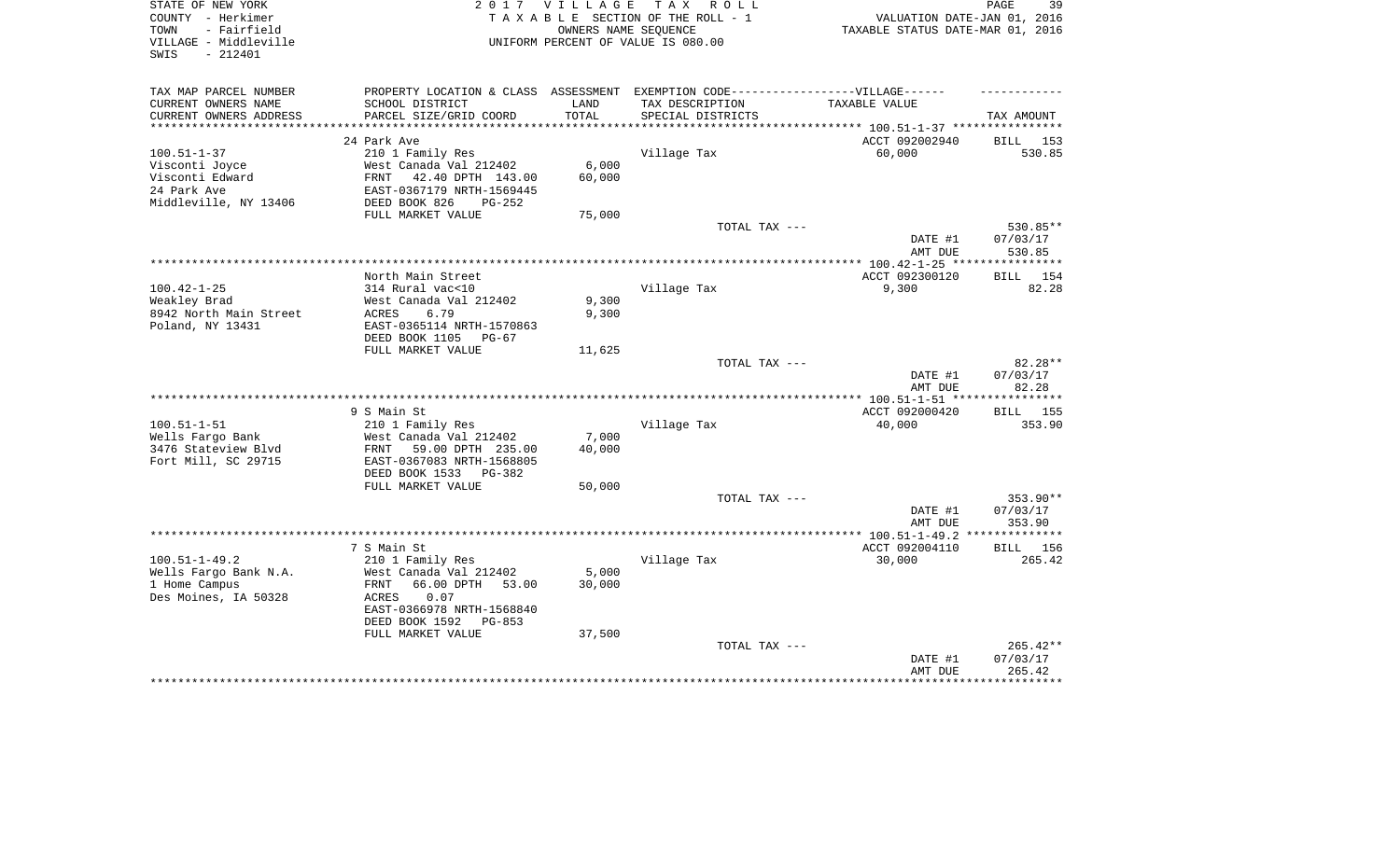| STATE OF NEW YORK      | 2017 VILLAGE<br>T A X<br>R O L L                                                  |                             |                                    | 40<br>PAGE                       |            |  |
|------------------------|-----------------------------------------------------------------------------------|-----------------------------|------------------------------------|----------------------------------|------------|--|
| COUNTY - Herkimer      | TAXABLE SECTION OF THE ROLL - 1                                                   | VALUATION DATE-JAN 01, 2016 |                                    |                                  |            |  |
| TOWN<br>- Fairfield    |                                                                                   | OWNERS NAME SEOUENCE        |                                    | TAXABLE STATUS DATE-MAR 01, 2016 |            |  |
| VILLAGE - Middleville  |                                                                                   |                             | UNIFORM PERCENT OF VALUE IS 080.00 |                                  |            |  |
| $-212401$<br>SWIS      |                                                                                   |                             |                                    |                                  |            |  |
|                        |                                                                                   |                             |                                    |                                  |            |  |
| TAX MAP PARCEL NUMBER  | PROPERTY LOCATION & CLASS ASSESSMENT EXEMPTION CODE-----------------VILLAGE------ |                             |                                    |                                  |            |  |
| CURRENT OWNERS NAME    | SCHOOL DISTRICT                                                                   | LAND                        | TAX DESCRIPTION                    | TAXABLE VALUE                    |            |  |
| CURRENT OWNERS ADDRESS | PARCEL SIZE/GRID COORD                                                            | TOTAL                       | SPECIAL DISTRICTS                  |                                  | TAX AMOUNT |  |
|                        |                                                                                   |                             |                                    |                                  |            |  |
|                        | 69 Fairfield St                                                                   |                             |                                    | ACCT 092004140                   | BILL 157   |  |
| $100.51 - 1 - 21$      | 210 1 Family Res                                                                  |                             | Village Tax                        | 78,000                           | 690.10     |  |
| Willoughby Kevin       | West Canada Val 212402                                                            | 6,000                       |                                    |                                  |            |  |
| PO Box 126             | 60.00 DPTH 182.00<br>FRNT                                                         | 78,000                      |                                    |                                  |            |  |
| Middleville, NY 13406  | BANK<br>135<br>EAST-0368145 NRTH-1569405                                          |                             |                                    |                                  |            |  |
|                        | DEED BOOK 934<br><b>PG-319</b>                                                    |                             |                                    |                                  |            |  |
|                        | FULL MARKET VALUE                                                                 | 97,500                      |                                    |                                  |            |  |
|                        |                                                                                   |                             | TOTAL TAX ---                      |                                  | $690.10**$ |  |
|                        |                                                                                   |                             |                                    | DATE #1                          | 07/03/17   |  |
|                        |                                                                                   |                             |                                    | AMT DUE                          | 690.10     |  |
|                        |                                                                                   |                             |                                    |                                  |            |  |
|                        | 52 Fairfield St                                                                   |                             |                                    | ACCT 092004320                   | BILL 158   |  |
| $100.51 - 1 - 59$      | 210 1 Family Res                                                                  |                             | Village Tax                        | 40,000                           | 353.90     |  |
| Willoughby Ruby        | West Canada Val 212402                                                            | 7,000                       |                                    |                                  |            |  |
| 52 Fairfield St        | Chas d/o/d 11/28/02                                                               | 40,000                      |                                    |                                  |            |  |
| PO Box 394             | 45.00 DPTH 120.00<br>FRNT                                                         |                             |                                    |                                  |            |  |
| Middleville, NY 13406  | EAST-0367856 NRTH-1569213                                                         |                             |                                    |                                  |            |  |
|                        | DEED BOOK 00607 PG-00134<br>FULL MARKET VALUE                                     | 50,000                      |                                    |                                  |            |  |
|                        |                                                                                   |                             | TOTAL TAX ---                      |                                  | $353.90**$ |  |
|                        |                                                                                   |                             |                                    | DATE #1                          | 07/03/17   |  |
|                        |                                                                                   |                             |                                    | AMT DUE                          | 353.90     |  |
|                        |                                                                                   |                             |                                    |                                  |            |  |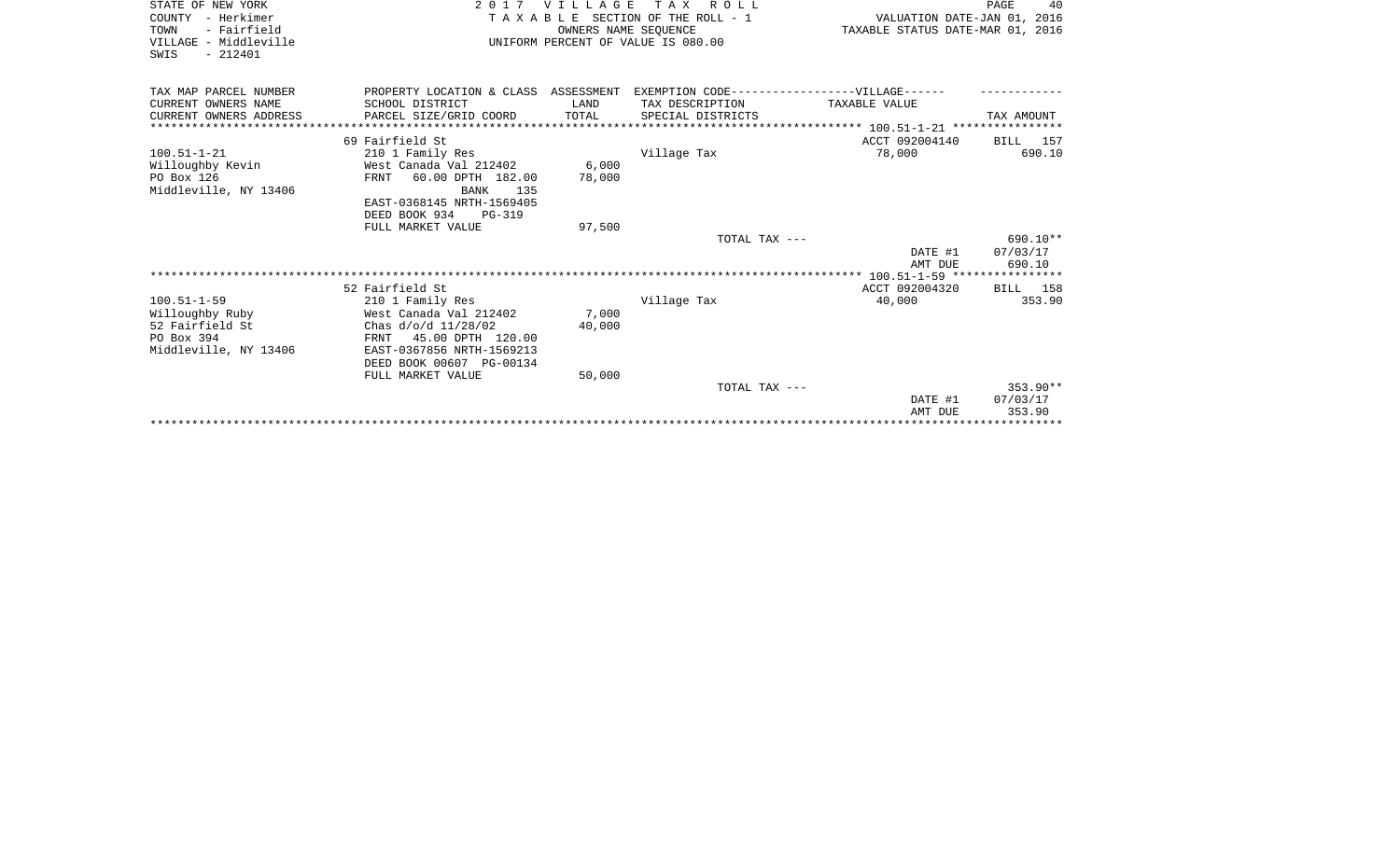| STATE OF NEW YORK     | 2017 VILLAGE TAX ROLL              | 41<br>PAGE                       |
|-----------------------|------------------------------------|----------------------------------|
| COUNTY - Herkimer     | TAXABLE SECTION OF THE ROLL - 1    | VALUATION DATE-JAN 01, 2016      |
| TOWN<br>- Fairfield   |                                    | TAXABLE STATUS DATE-MAR 01, 2016 |
| VILLAGE - Middleville | UNIFORM PERCENT OF VALUE IS 080.00 | RPS155/V04/L015                  |
| SWIS<br>- 212401      |                                    | CURRENT DATE 5/16/2017           |
|                       |                                    |                                  |

R O L L S U B S E C T I O N - - T O T A L S

| CODE | DISTRICT NAME      | TOTAL<br>EXTENSION<br>PARCELS<br>TYPE | <b>EXTENSION</b><br>VALUE | AD VALOREM<br>VALUE | EXEMPT<br>AMOUNT | <b>TAXABLE</b><br>VALUE | TOTAL<br>TAX |
|------|--------------------|---------------------------------------|---------------------------|---------------------|------------------|-------------------------|--------------|
|      | XC991 Water relevy | MOVTAX                                | 990.67                    |                     |                  | 990.67                  | 990.67       |

## \*\*\* S C H O O L D I S T R I C T S U M M A R Y \*\*\*

| CODE   | DISTRICT NAME                    | TOTAL<br>PARCELS | ASSESSED<br>LAND | ASSESSED<br>TOTAL | EXEMPT<br><b>AMOUNT</b> | TOTAL<br>TAXABLE |
|--------|----------------------------------|------------------|------------------|-------------------|-------------------------|------------------|
|        |                                  |                  |                  |                   | STAR AMOUNT             | STAR TAXABLE     |
|        | West Canada Valley               | 158              | 1831,800         | 11433,200         | 27,145                  | 11,406,055       |
| 212402 |                                  |                  |                  |                   | 2995,680                | 8,410,375        |
|        | SUB-TOTAL                        | 158              | 1831,800         | 11433,200         | 27,145                  | 11,406,055       |
|        | $S \cup B - T \cup T A L (CONT)$ |                  |                  |                   | 2995,680                | 8,410,375        |
|        |                                  |                  |                  |                   |                         |                  |
|        | TOTAL                            | 158              | 1831,800         | 11433,200         | 27,145                  | 11,406,055       |
|        | T O T A L (CONT)                 |                  |                  |                   | 2995,680                | 8,410,375        |

## \*\*\* S Y S T E M C O D E S S U M M A R Y \*\*\*

#### NO SYSTEM EXEMPTIONS AT THIS LEVEL

|       |             | TOTAL   |         |
|-------|-------------|---------|---------|
| CODE  | DESCRIPTION | PARCELS | VILLAGE |
| 41121 | VET WAR CT  |         | 7,200   |
| 41122 | VET WAR C   | 4       | 28,800  |
| 41131 | VET COM CT  |         | 12,000  |
| 41132 | VET COM C   | 11      | 132,000 |
| 41133 | VET COM T   |         | 12,000  |
| 41141 | VET DIS CT  | 2       | 32,200  |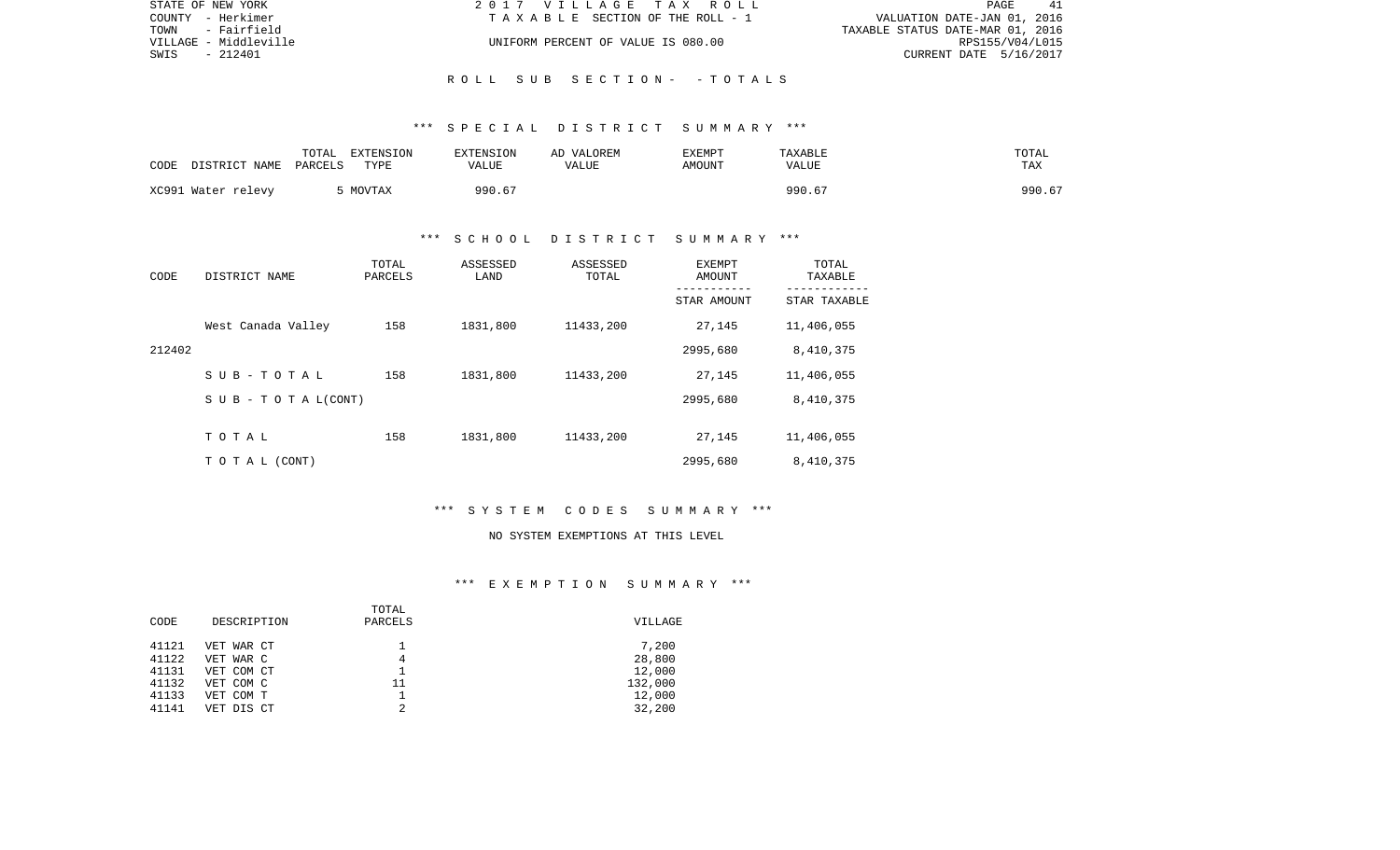| STATE OF NEW YORK     | 2017 VILLAGE TAX ROLL              | 42<br>PAGE                       |
|-----------------------|------------------------------------|----------------------------------|
| COUNTY - Herkimer     | TAXABLE SECTION OF THE ROLL - 1    | VALUATION DATE-JAN 01, 2016      |
| TOWN - Fairfield      |                                    | TAXABLE STATUS DATE-MAR 01, 2016 |
| VILLAGE - Middleville | UNIFORM PERCENT OF VALUE IS 080.00 | RPS155/V04/L015                  |
| SWIS<br>- 212401      |                                    | CURRENT DATE 5/16/2017           |
|                       |                                    |                                  |
|                       | ROLL SUB SECTION- - TOTALS         |                                  |

| CODE           | DESCRIPTION                           | TOTAL<br>PARCELS | VILLAGE |
|----------------|---------------------------------------|------------------|---------|
| 41161<br>41162 | CW 15 VET/<br>$CW$ 15 $VET/$<br>тотаь | ᅩ<br>22          | 224,200 |

| ROLL<br>SEC | DESCRIPTION                               | TOTAL<br>PARCELS | ASSESSED<br>LAND | ASSESSED<br>TOTAL | <b>EXEMPT</b><br>AMOUNT | TOTAL<br>TAXABLE | TOTAL<br>TAX                      |
|-------------|-------------------------------------------|------------------|------------------|-------------------|-------------------------|------------------|-----------------------------------|
|             |                                           |                  |                  |                   | STAR AMOUNT             | STAR TAXABLE     |                                   |
|             | Village Tax<br>SPEC DIST TAXES<br>TAXABLE | 158              | 1831,800         | 11433,200         | 224,200                 | 11,209,000       | 99,171.39<br>990.67<br>100,162.06 |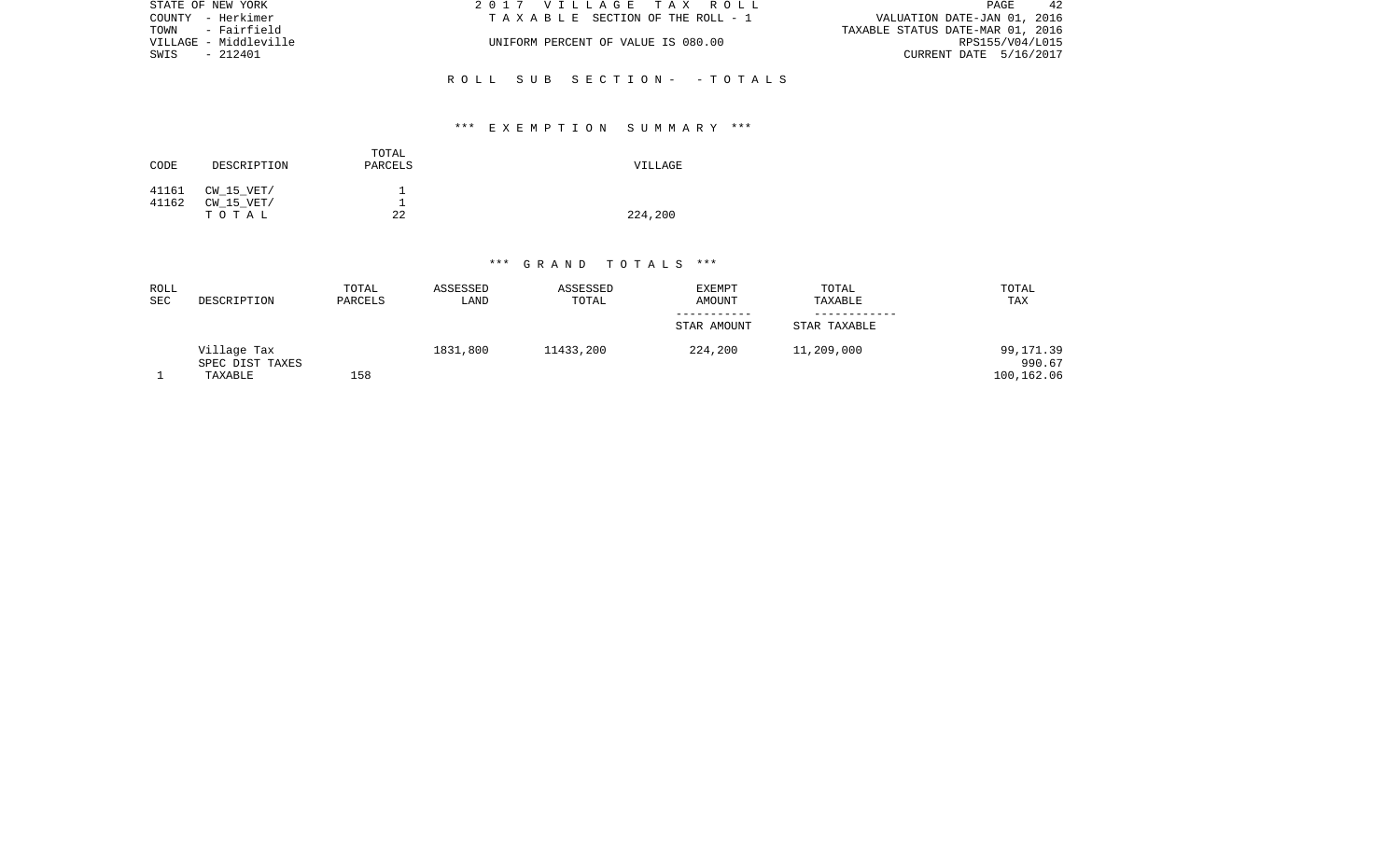| STATE OF NEW YORK     | 2017 VILLAGE TAX ROLL              | PAGE<br>43                       |
|-----------------------|------------------------------------|----------------------------------|
| COUNTY - Herkimer     | TAXABLE SECTION OF THE ROLL - 1    | VALUATION DATE-JAN 01, 2016      |
| TOWN<br>- Fairfield   |                                    | TAXABLE STATUS DATE-MAR 01, 2016 |
| VILLAGE - Middleville | UNIFORM PERCENT OF VALUE IS 080.00 | RPS155/V04/L015                  |
| SWIS<br>- 212401      |                                    | CURRENT DATE 5/16/2017           |
|                       |                                    |                                  |

R O L L S E C T I O N T O T A L S

| CODE<br>DISTRICT NAME | TOTAL<br>EXTENSION<br>PARCELS<br>TYPE | <b>EXTENSION</b><br>VALUE | VALOREM<br>AD.<br>VALUE | <b>EXEMPT</b><br>AMOUNT | TAXABLE<br>VALUE | TOTAL<br><b>TAX</b> |
|-----------------------|---------------------------------------|---------------------------|-------------------------|-------------------------|------------------|---------------------|
| XC991 Water relevy    | MOVTAX                                | 990.67                    |                         |                         | 990.b<br>67      | 990.67              |

# \*\*\* S C H O O L D I S T R I C T S U M M A R Y \*\*\*

| CODE   | DISTRICT NAME                    | TOTAL<br>PARCELS | ASSESSED<br>LAND | ASSESSED<br>TOTAL | EXEMPT<br>AMOUNT<br>----------- | TOTAL<br>TAXABLE<br>----------- |
|--------|----------------------------------|------------------|------------------|-------------------|---------------------------------|---------------------------------|
|        |                                  |                  |                  |                   | STAR AMOUNT                     | STAR TAXABLE                    |
|        | West Canada Valley               | 158              | 1831,800         | 11433,200         | 27,145                          | 11,406,055                      |
| 212402 |                                  |                  |                  |                   | 2995,680                        | 8,410,375                       |
|        | SUB-TOTAL                        | 158              | 1831,800         | 11433,200         | 27,145                          | 11,406,055                      |
|        | $S \cup B - T \cup T A L (CONT)$ |                  |                  |                   | 2995,680                        | 8,410,375                       |
|        |                                  |                  |                  |                   |                                 |                                 |
|        | TOTAL                            | 158              | 1831,800         | 11433,200         | 27,145                          | 11,406,055                      |
|        | T O T A L (CONT)                 |                  |                  |                   | 2995,680                        | 8,410,375                       |

# \*\*\* S Y S T E M C O D E S S U M M A R Y \*\*\*

#### NO SYSTEM EXEMPTIONS AT THIS LEVEL

|       |             | TOTAL   |         |
|-------|-------------|---------|---------|
| CODE  | DESCRIPTION | PARCELS | VILLAGE |
| 41121 | VET WAR CT  |         | 7,200   |
| 41122 | VET WAR C   | 4       | 28,800  |
| 41131 | VET COM CT  |         | 12,000  |
| 41132 | VET COM C   | 11      | 132,000 |
| 41133 | VET COM T   |         | 12,000  |
| 41141 | VET DIS CT  | 2       | 32,200  |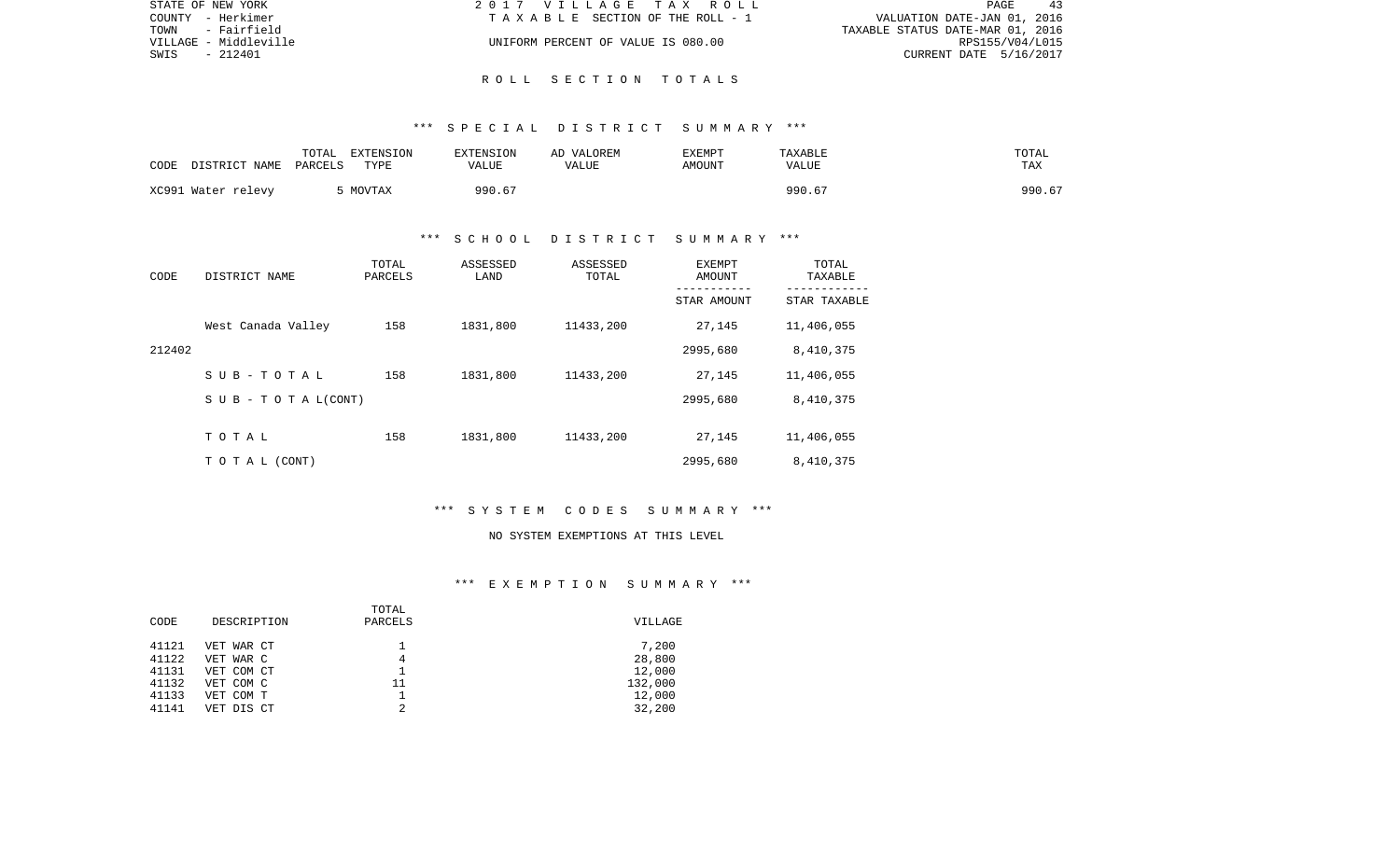| STATE OF NEW YORK     | 2017 VILLAGE TAX ROLL              | PAGE<br>-44                      |
|-----------------------|------------------------------------|----------------------------------|
| COUNTY - Herkimer     | TAXABLE SECTION OF THE ROLL - 1    | VALUATION DATE-JAN 01, 2016      |
| TOWN - Fairfield      |                                    | TAXABLE STATUS DATE-MAR 01, 2016 |
| VILLAGE - Middleville | UNIFORM PERCENT OF VALUE IS 080.00 | RPS155/V04/L015                  |
| SWIS<br>- 212401      |                                    | CURRENT DATE 5/16/2017           |
|                       |                                    |                                  |
|                       | ROLL SECTION TOTALS                |                                  |

| CODE           | DESCRIPTION                       | TOTAL<br>PARCELS | VILLAGE |
|----------------|-----------------------------------|------------------|---------|
| 41161<br>41162 | CW 15 VET/<br>CW 15 VET/<br>TOTAL | 22               | 224,200 |

| ROLL<br>SEC | DESCRIPTION                               | TOTAL<br>PARCELS | ASSESSED<br>LAND | ASSESSED<br>TOTAL | <b>EXEMPT</b><br>AMOUNT | TOTAL<br>TAXABLE | TOTAL<br>TAX                      |
|-------------|-------------------------------------------|------------------|------------------|-------------------|-------------------------|------------------|-----------------------------------|
|             |                                           |                  |                  |                   | STAR AMOUNT             | STAR TAXABLE     |                                   |
|             | Village Tax<br>SPEC DIST TAXES<br>TAXABLE | 158              | 1831,800         | 11433,200         | 224,200                 | 11,209,000       | 99,171.39<br>990.67<br>100,162.06 |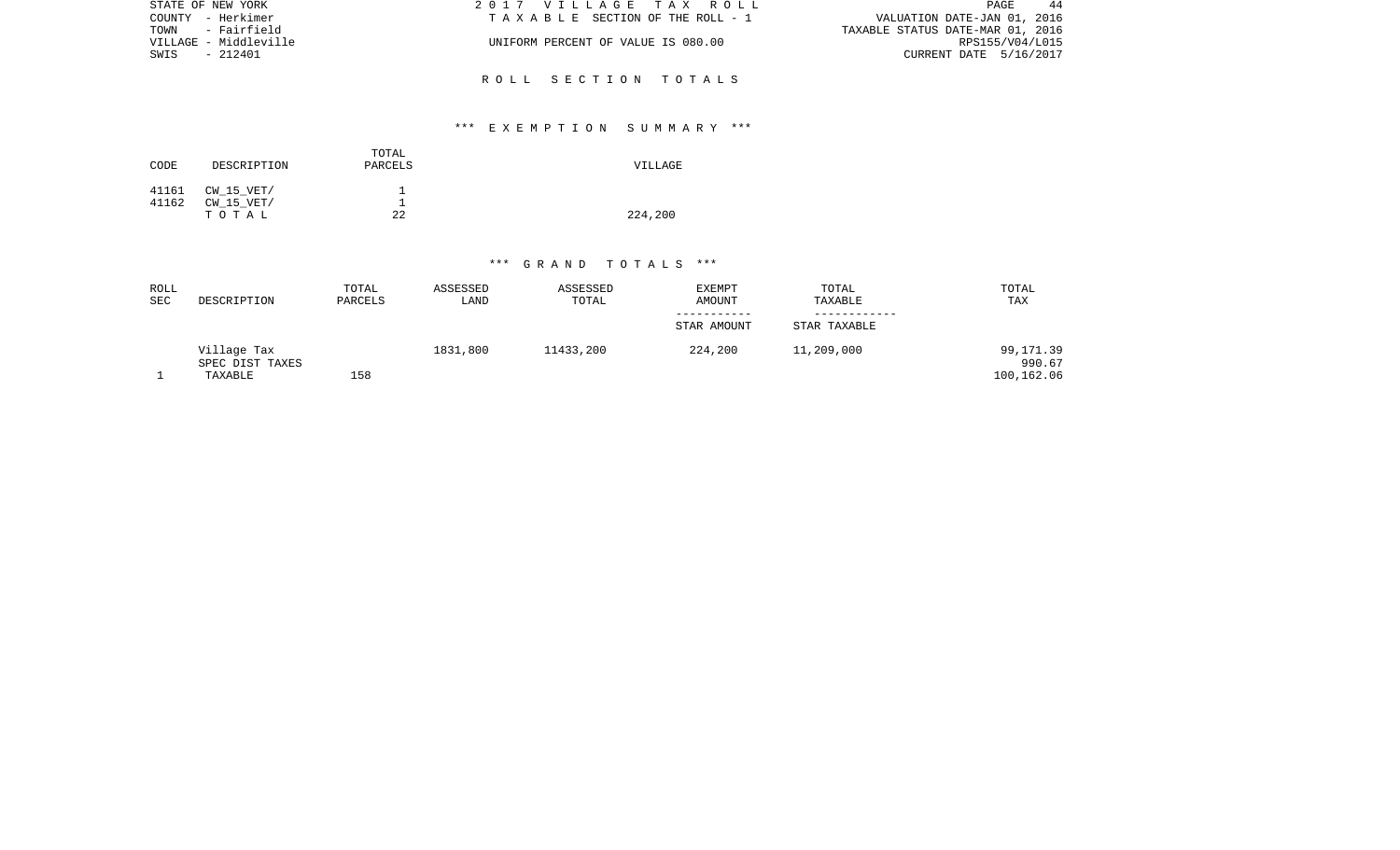| STATE OF NEW YORK<br>COUNTY - Herkimer<br>- Fairfield<br>TOWN<br>VILLAGE - Middleville | 2017                                     | V I L L A G E                   | T A X<br>R O L L<br>SPECIAL FRANCHISE SECTION OF THE ROLL - 5<br>OWNERS NAME SEOUENCE<br>UNIFORM PERCENT OF VALUE IS 080.00 | VALUATION DATE-JAN 01, 2016<br>TAXABLE STATUS DATE-MAR 01, 2016 | PAGE<br>45        |
|----------------------------------------------------------------------------------------|------------------------------------------|---------------------------------|-----------------------------------------------------------------------------------------------------------------------------|-----------------------------------------------------------------|-------------------|
| SWIS<br>$-212401$                                                                      |                                          |                                 |                                                                                                                             |                                                                 |                   |
| TAX MAP PARCEL NUMBER                                                                  |                                          |                                 | PROPERTY LOCATION & CLASS ASSESSMENT EXEMPTION CODE-----------------VILLAGE------                                           |                                                                 |                   |
| CURRENT OWNERS NAME                                                                    | SCHOOL DISTRICT                          | LAND                            | TAX DESCRIPTION                                                                                                             | TAXABLE VALUE                                                   |                   |
| CURRENT OWNERS ADDRESS<br>**************                                               | PARCEL SIZE/GRID COORD                   | TOTAL<br>********************** | SPECIAL DISTRICTS                                                                                                           |                                                                 | TAX AMOUNT        |
|                                                                                        |                                          |                                 |                                                                                                                             | ***************************** 555.-3-1 ***********              |                   |
| $555. - 3 - 1$                                                                         | Village                                  |                                 |                                                                                                                             | ACCT 092500030<br>127,225                                       | 159<br>BILL       |
| National Grid                                                                          | 861 Elec & gas<br>West Canada Val 212402 | $\Omega$                        | Village Tax                                                                                                                 |                                                                 | 1,125.62          |
| Real Estate Tax Dept                                                                   | Special Franchise                        | 127,225                         |                                                                                                                             |                                                                 |                   |
| 300 Erie Blvd W                                                                        | Tenative 9112                            |                                 |                                                                                                                             |                                                                 |                   |
| Syracuse, NY 13202                                                                     | DEED BOOK 00000                          |                                 |                                                                                                                             |                                                                 |                   |
|                                                                                        | FULL MARKET VALUE                        | 159,031                         |                                                                                                                             |                                                                 |                   |
|                                                                                        |                                          |                                 | TOTAL TAX ---                                                                                                               |                                                                 | $1,125.62**$      |
|                                                                                        |                                          |                                 |                                                                                                                             | DATE #1                                                         | 07/03/17          |
|                                                                                        |                                          |                                 |                                                                                                                             | AMT DUE                                                         | 1,125.62          |
|                                                                                        |                                          |                                 |                                                                                                                             |                                                                 |                   |
|                                                                                        | Village                                  |                                 |                                                                                                                             | ACCT 092500060                                                  | BILL 160          |
| $555. - 1 - 1$                                                                         | 866 Telephone                            |                                 | Village Tax                                                                                                                 | 20,203                                                          | 178.75            |
| Newport Telephone Co Inc                                                               | West Canada Val 212402                   | $\Omega$                        |                                                                                                                             |                                                                 |                   |
| Bridge St                                                                              | Special Franchise<br>Tenative 2235       | 20,203                          |                                                                                                                             |                                                                 |                   |
| Newport, NY 13416                                                                      | DEED BOOK 00000                          |                                 |                                                                                                                             |                                                                 |                   |
|                                                                                        | FULL MARKET VALUE                        | 25,254                          |                                                                                                                             |                                                                 |                   |
|                                                                                        |                                          |                                 | TOTAL TAX ---                                                                                                               |                                                                 | 178.75**          |
|                                                                                        |                                          |                                 |                                                                                                                             | DATE #1                                                         | 07/03/17          |
|                                                                                        |                                          |                                 |                                                                                                                             | AMT DUE                                                         | 178.75            |
|                                                                                        |                                          |                                 |                                                                                                                             |                                                                 |                   |
|                                                                                        | Village                                  |                                 |                                                                                                                             | ACCT 092086014                                                  | BILL 161          |
| $555.4 - 1$                                                                            | 835 Cable tv                             |                                 | Village Tax                                                                                                                 | 4,361                                                           | 38.58             |
| Time Warner Cable                                                                      | West Canada Val 212402                   | $\Omega$                        |                                                                                                                             |                                                                 |                   |
| Beth Peterson                                                                          | Special Franchise                        | 4,361                           |                                                                                                                             |                                                                 |                   |
| 7800 Crescent Executive Dr                                                             | Tenative 929                             |                                 |                                                                                                                             |                                                                 |                   |
| Charlotte, NC 28217                                                                    | ACRES<br>0.01                            |                                 |                                                                                                                             |                                                                 |                   |
|                                                                                        | FULL MARKET VALUE                        | 5,451                           |                                                                                                                             |                                                                 |                   |
|                                                                                        |                                          |                                 | TOTAL TAX ---                                                                                                               |                                                                 | $38.58**$         |
|                                                                                        |                                          |                                 |                                                                                                                             | DATE #1<br>AMT DUE                                              | 07/03/17<br>38.58 |
|                                                                                        |                                          |                                 |                                                                                                                             |                                                                 |                   |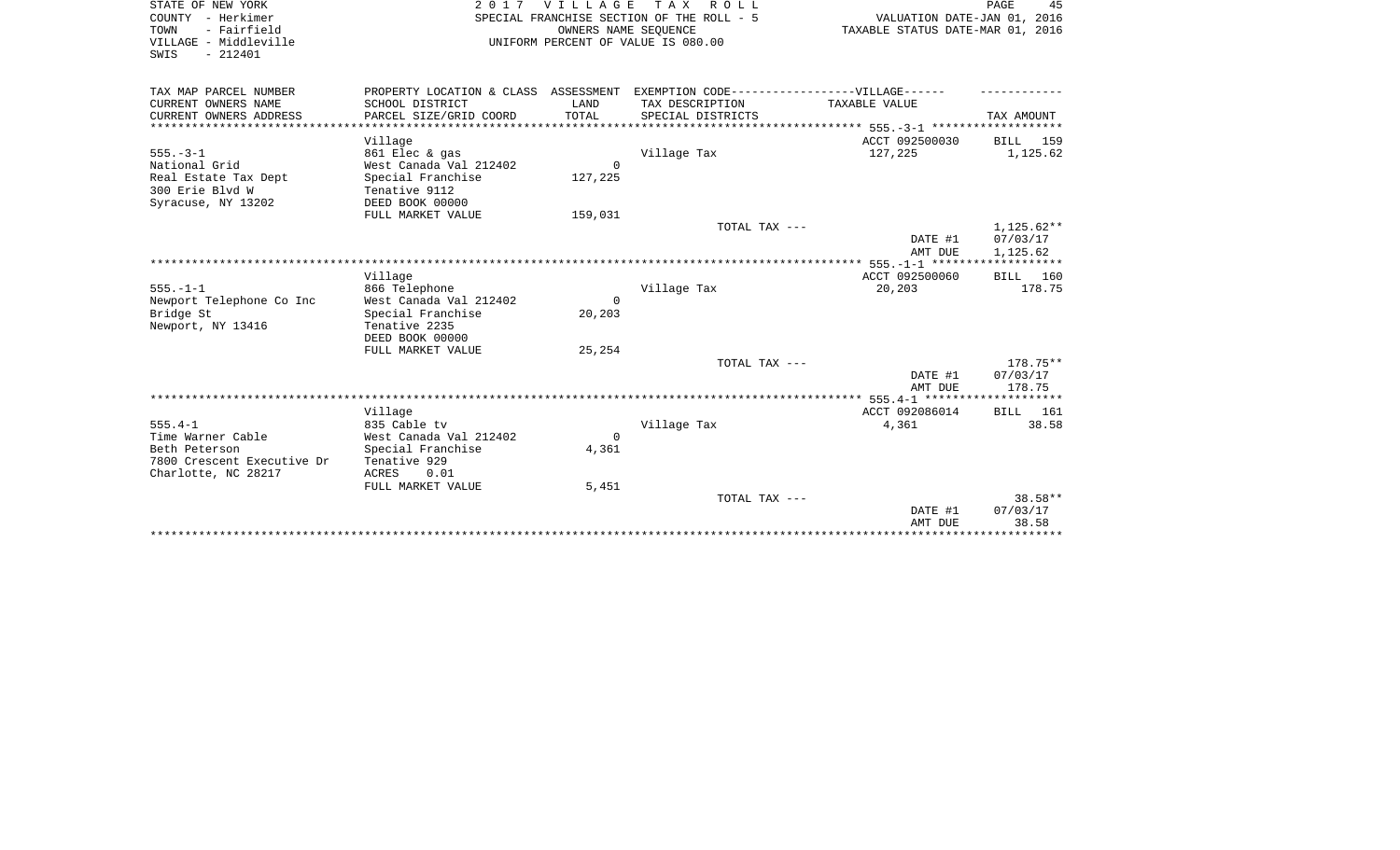| STATE OF NEW YORK     | 2017 VILLAGE TAX ROLL                     | -46<br>PAGE                      |
|-----------------------|-------------------------------------------|----------------------------------|
| COUNTY - Herkimer     | SPECIAL FRANCHISE SECTION OF THE ROLL - 5 | VALUATION DATE-JAN 01, 2016      |
| TOWN - Fairfield      |                                           | TAXABLE STATUS DATE-MAR 01, 2016 |
| VILLAGE - Middleville |                                           | RPS155/V04/L015                  |
| - 212401<br>SWIS      |                                           | CURRENT DATE 5/16/2017           |
|                       |                                           |                                  |
|                       | ROLL SUB SECTION- -TOTALS                 |                                  |

|      |      | ----<br>◡∸⊷              | EXTENSION |           | 'XEMPT        | .                 | ----           |
|------|------|--------------------------|-----------|-----------|---------------|-------------------|----------------|
| CODE | NAME | $\triangle$ ARCET $\sim$ | T T T T   | $- - - -$ | IOUN'.<br>. M | 77 T TTT<br>A HUI | $- - -$<br>LA. |

# NO SPECIAL DISTRICTS AT THIS LEVEL

#### \*\*\* S C H O O L D I S T R I C T S U M M A R Y \*\*\*

| CODE   | DISTRICT NAME                    | TOTAL<br>PARCELS | ASSESSED<br>LAND | ASSESSED<br>TOTAL | EXEMPT<br>AMOUNT<br>--------- | TOTAL<br>TAXABLE<br>-------- |
|--------|----------------------------------|------------------|------------------|-------------------|-------------------------------|------------------------------|
|        |                                  |                  |                  |                   | STAR AMOUNT                   | STAR TAXABLE                 |
|        | West Canada Valley               | 3                |                  | 151,789           |                               | 151,789                      |
| 212402 |                                  |                  |                  |                   |                               | 151,789                      |
|        | SUB-TOTAL                        | 3                |                  | 151,789           |                               | 151,789                      |
|        | $S \cup B - T \cup T A L (CONT)$ |                  |                  |                   |                               | 151,789                      |
|        |                                  |                  |                  |                   |                               |                              |
|        | TOTAL                            | 3                |                  | 151,789           |                               | 151,789                      |
|        | T O T A L (CONT)                 |                  |                  |                   |                               | 151,789                      |

\*\*\* S Y S T E M C O D E S S U M M A R Y \*\*\*

#### NO SYSTEM EXEMPTIONS AT THIS LEVEL

\*\*\* E X E M P T I O N S U M M A R Y \*\*\*

# NO EXEMPTIONS AT THIS LEVEL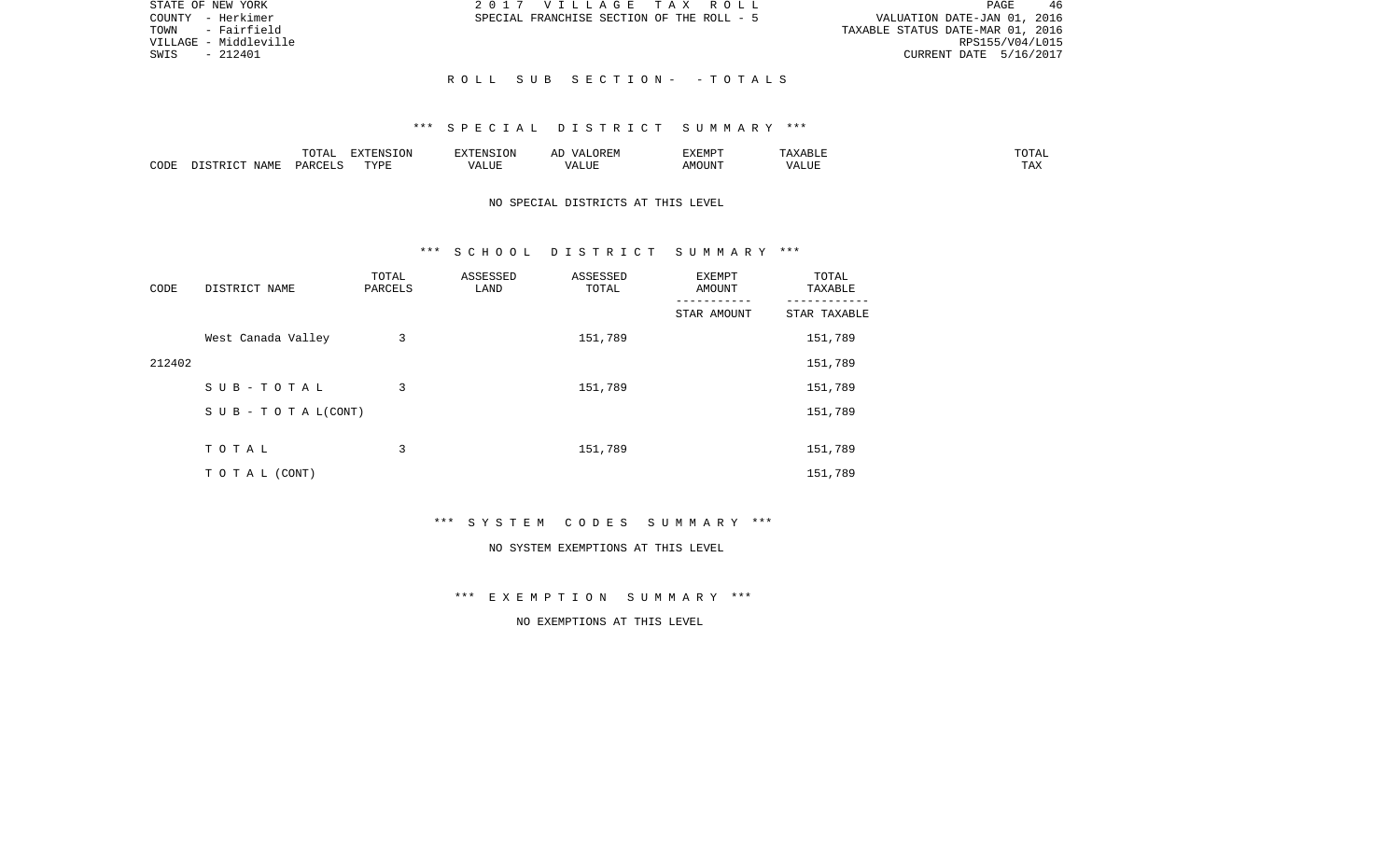| STATE OF NEW YORK     | 2017 VILLAGE TAX ROLL                     | 47<br>PAGE                       |
|-----------------------|-------------------------------------------|----------------------------------|
| - Herkimer<br>COUNTY  | SPECIAL FRANCHISE SECTION OF THE ROLL - 5 | VALUATION DATE-JAN 01, 2016      |
| - Fairfield<br>TOWN   |                                           | TAXABLE STATUS DATE-MAR 01, 2016 |
| VILLAGE - Middleville |                                           | RPS155/V04/L015                  |
| - 212401<br>SWIS      |                                           | CURRENT DATE 5/16/2017           |
|                       |                                           |                                  |
|                       | ROLL SUB SECTION- -TOTALS                 |                                  |
|                       |                                           |                                  |

| ROLL<br><b>SEC</b> | DESCRIPTION                    | TOTAL<br>PARCELS | ASSESSED<br>LAND | ASSESSED<br>TOTAL | EXEMPT<br>AMOUNT | TOTAL<br>TAXABLE | TOTAL<br>TAX |
|--------------------|--------------------------------|------------------|------------------|-------------------|------------------|------------------|--------------|
|                    |                                |                  |                  |                   | STAR AMOUNT      | STAR TAXABLE     |              |
|                    | Village Tax<br>SPEC DIST TAXES |                  |                  | 151,789           |                  | 151,789          | l,342.95     |
|                    | SPECIAL FRANCHISE              |                  |                  |                   |                  |                  | 1,342.95     |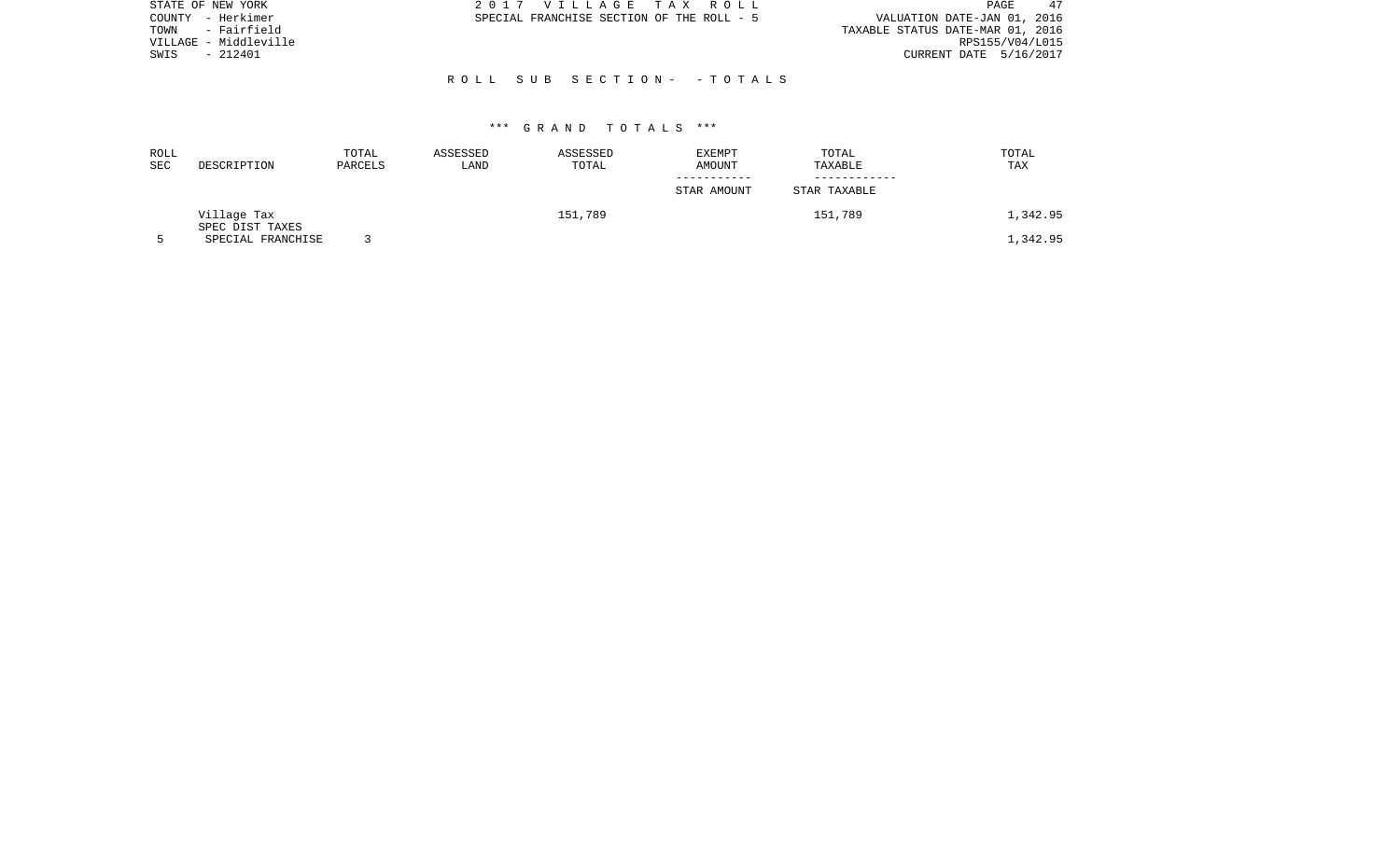|                                  |                             | PAGE | 48 |
|----------------------------------|-----------------------------|------|----|
|                                  | VALUATION DATE-JAN 01, 2016 |      |    |
| TAXABLE STATUS DATE-MAR 01, 2016 |                             |      |    |
|                                  | RPS155/V04/L015             |      |    |
|                                  | CURRENT DATE 5/16/2017      |      |    |

STATE OF NEW YORK **2017 VILLAGE TAX ROLL** COUNTY - Herkimer SPECIAL FRANCHISE SECTION OF THE ROLL - 5

TOWN - Fairfield VILLAGE - Middleville SWIS - 212401

#### R O L L S E C T I O N T O T A L S

# \*\*\* S P E C I A L D I S T R I C T S U M M A R Y \*\*\*

|      |             | ◡∸⊷   | <b>DEAIGE ONT</b><br>w |                    | proprac<br>4.MP | ABLE<br>. . | ⊼ה∩ר<br>---          |
|------|-------------|-------|------------------------|--------------------|-----------------|-------------|----------------------|
| CODE | <b>NAME</b> | D ∆ ⊦ | <b>TVDI</b>            | $- - - -$<br>LIU F |                 | $- - - -$   | $m \times n$<br>⊥ ≞∡ |

# NO SPECIAL DISTRICTS AT THIS LEVEL

#### \*\*\* S C H O O L D I S T R I C T S U M M A R Y \*\*\*

| CODE   | DISTRICT NAME      | TOTAL<br>PARCELS | ASSESSED<br>LAND | ASSESSED<br>TOTAL | EXEMPT<br>AMOUNT | TOTAL<br>TAXABLE |
|--------|--------------------|------------------|------------------|-------------------|------------------|------------------|
|        |                    |                  |                  |                   | STAR AMOUNT      | STAR TAXABLE     |
|        | West Canada Valley | 3                |                  | 151,789           |                  | 151,789          |
| 212402 |                    |                  |                  |                   |                  | 151,789          |
|        | SUB-TOTAL          | 3                |                  | 151,789           |                  | 151,789          |
|        | SUB - TO TAL(CONT) |                  |                  |                   |                  | 151,789          |
|        |                    |                  |                  |                   |                  |                  |
|        | TOTAL              | 3                |                  | 151,789           |                  | 151,789          |
|        | TO TAL (CONT)      |                  |                  |                   |                  | 151,789          |

\*\*\* S Y S T E M C O D E S S U M M A R Y \*\*\*

#### NO SYSTEM EXEMPTIONS AT THIS LEVEL

\*\*\* E X E M P T I O N S U M M A R Y \*\*\*

NO EXEMPTIONS AT THIS LEVEL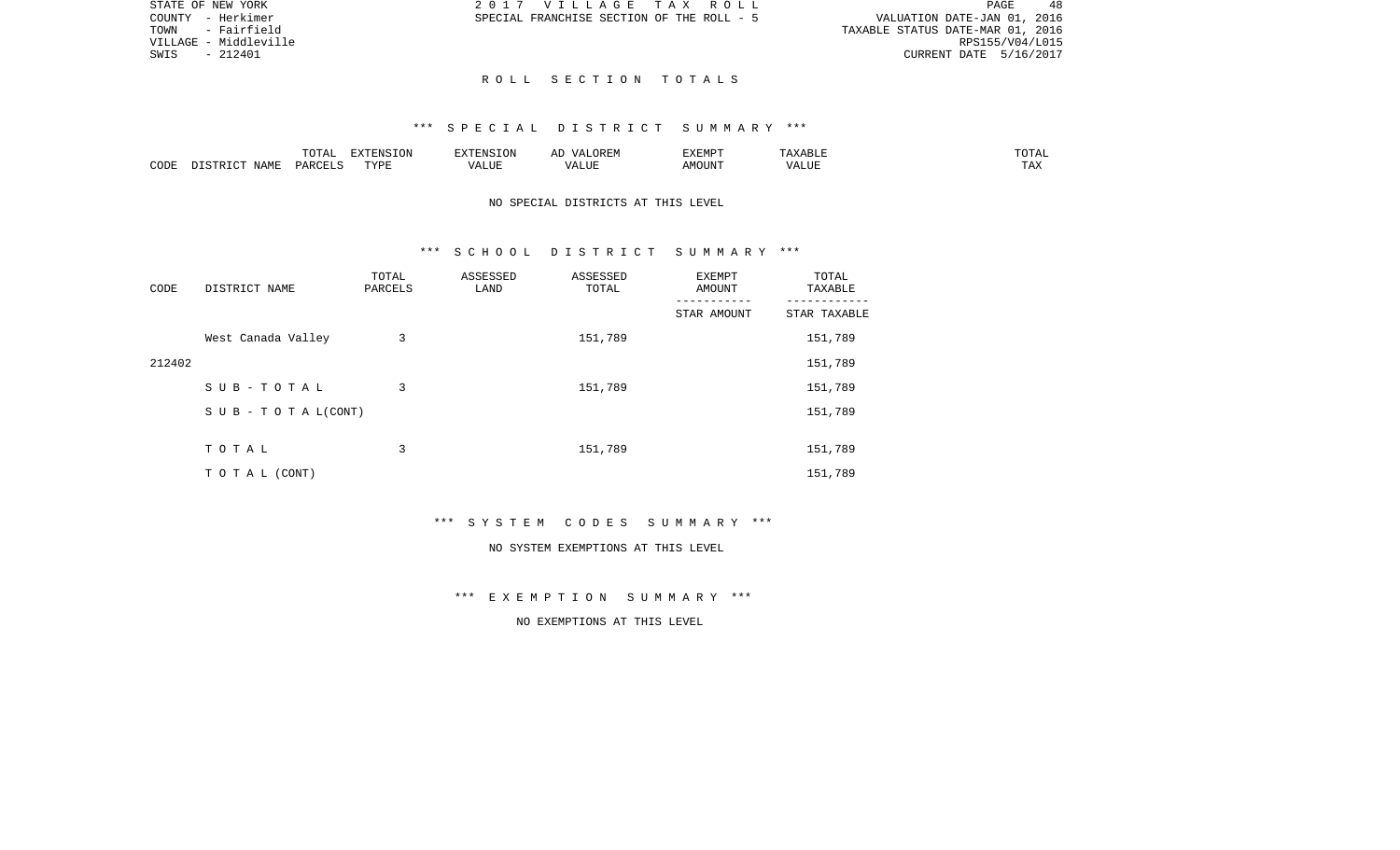| STATE OF NEW YORK     | 2017 VILLAGE TAX ROLL                     | 49<br>PAGE                       |
|-----------------------|-------------------------------------------|----------------------------------|
| COUNTY - Herkimer     | SPECIAL FRANCHISE SECTION OF THE ROLL - 5 | VALUATION DATE-JAN 01, 2016      |
| - Fairfield<br>TOWN   |                                           | TAXABLE STATUS DATE-MAR 01, 2016 |
| VILLAGE - Middleville |                                           | RPS155/V04/L015                  |
| - 212401<br>SWIS      |                                           | CURRENT DATE 5/16/2017           |
|                       |                                           |                                  |
|                       | ROLL SECTION TOTALS                       |                                  |

| ROLL<br><b>SEC</b> | DESCRIPTION                    | TOTAL<br>PARCELS | ASSESSED<br>LAND | ASSESSED<br>TOTAL | EXEMPT<br>AMOUNT | TOTAL<br>TAXABLE | TOTAL<br>TAX |
|--------------------|--------------------------------|------------------|------------------|-------------------|------------------|------------------|--------------|
|                    |                                |                  |                  |                   | STAR AMOUNT      | STAR TAXABLE     |              |
|                    | Village Tax<br>SPEC DIST TAXES |                  |                  | 151,789           |                  | 151,789          | l,342.95     |
|                    | SPECIAL FRANCHISE              |                  |                  |                   |                  |                  | 1,342.95     |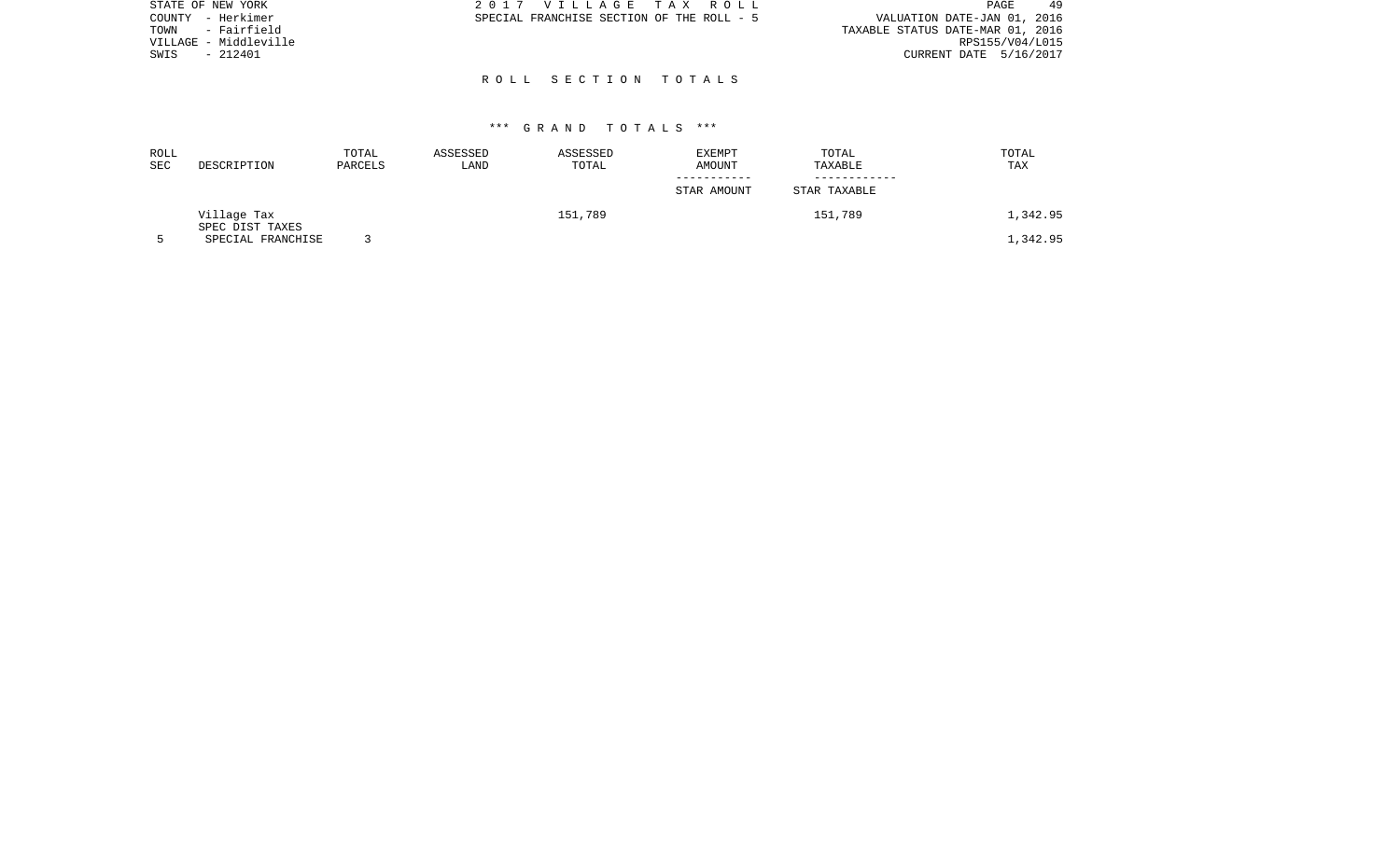| STATE OF NEW YORK<br>COUNTY - Herkimer<br>- Fairfield<br>TOWN | 2 0 1 7                                                                          | V I L L A G E | TAX ROLL<br>UTILITY & R.R. SECTION OF THE ROLL - 6<br>OWNERS NAME SEQUENCE | VALUATION DATE-JAN 01, 2016<br>TAXABLE STATUS DATE-MAR 01, 2016 | 50<br>PAGE            |
|---------------------------------------------------------------|----------------------------------------------------------------------------------|---------------|----------------------------------------------------------------------------|-----------------------------------------------------------------|-----------------------|
| VILLAGE - Middleville<br>$-212401$<br>SWIS                    |                                                                                  |               | UNIFORM PERCENT OF VALUE IS 080.00                                         |                                                                 |                       |
| TAX MAP PARCEL NUMBER                                         | PROPERTY LOCATION & CLASS ASSESSMENT EXEMPTION CODE----------------VILLAGE------ |               |                                                                            |                                                                 |                       |
| CURRENT OWNERS NAME                                           | SCHOOL DISTRICT                                                                  | LAND          | TAX DESCRIPTION                                                            | TAXABLE VALUE                                                   |                       |
| CURRENT OWNERS ADDRESS<br>**********************              | PARCEL SIZE/GRID COORD                                                           | TOTAL         | SPECIAL DISTRICTS                                                          |                                                                 | TAX AMOUNT            |
|                                                               | Outside Plant                                                                    |               |                                                                            | ACCT 092300090                                                  | BILL 162              |
| $100.51 - 1 - 16$                                             | 872 Elec-Substation                                                              |               | Village Tax                                                                | 90,739                                                          | 802.81                |
| National Grid                                                 | West Canada Val 212402                                                           | 1,700         |                                                                            |                                                                 |                       |
| Real Estate Tax Dept                                          | Middleville Substation                                                           | 90,739        |                                                                            |                                                                 |                       |
| 300 Erie Blvd W                                               | EAST-0367991 NRTH-1569736                                                        |               |                                                                            |                                                                 |                       |
| Syracuse, NY 13202                                            | DEED BOOK 557<br>PG-400                                                          |               |                                                                            |                                                                 |                       |
|                                                               | FULL MARKET VALUE                                                                | 113,424       |                                                                            |                                                                 |                       |
|                                                               |                                                                                  |               | TOTAL TAX ---                                                              | DATE #1                                                         | 802.81**<br>07/03/17  |
|                                                               |                                                                                  |               |                                                                            | AMT DUE                                                         | 802.81                |
|                                                               |                                                                                  |               |                                                                            |                                                                 |                       |
|                                                               | Trenton Falls-#24 T-Line                                                         |               |                                                                            |                                                                 | BILL 163              |
| 624.001-9999-132.350-1002                                     | 882 Elec Trans Imp                                                               |               | Village Tax                                                                | 20,195                                                          | 178.67                |
| National Grid                                                 | West Canada Val 212402                                                           | $\Omega$      |                                                                            |                                                                 |                       |
| Real Estate Tax Dept                                          | Middleville #24 T-Line                                                           | 20,195        |                                                                            |                                                                 |                       |
| 300 Erie Blvd W<br>Syracuse, NY 13202                         | West Canada Valley<br>T186 Trenton Falls                                         |               |                                                                            |                                                                 |                       |
|                                                               | FULL MARKET VALUE                                                                | 25,244        |                                                                            |                                                                 |                       |
|                                                               |                                                                                  |               | TOTAL TAX ---                                                              |                                                                 | 178.67**              |
|                                                               |                                                                                  |               |                                                                            | DATE #1                                                         | 07/03/17              |
|                                                               |                                                                                  |               |                                                                            | AMT DUE                                                         | 178.67                |
|                                                               |                                                                                  |               |                                                                            | ******* 624.001-9999-132.350-1882***                            |                       |
|                                                               | Outside Plant                                                                    |               |                                                                            | ACCT 092300030                                                  | BILL 164              |
| 624.001-9999-132.350-1882<br>National Grid                    | 884 Elec Dist Out<br>West Canada Val 212402                                      | $\mathbf 0$   | Village Tax                                                                | 23,850                                                          | 211.01                |
| Real Estate Tax Dept                                          | Outside Plant                                                                    | 23,850        |                                                                            |                                                                 |                       |
| 132350                                                        | Poles, wires, cables, etc                                                        |               |                                                                            |                                                                 |                       |
| 300 Erie Blvd W                                               | Includes $666.-3-2$                                                              |               |                                                                            |                                                                 |                       |
| Syracuse, NY 13202                                            | DEED BOOK 00000                                                                  |               |                                                                            |                                                                 |                       |
|                                                               | FULL MARKET VALUE                                                                | 29,813        |                                                                            |                                                                 |                       |
|                                                               |                                                                                  |               | TOTAL TAX ---                                                              |                                                                 | $211.01**$            |
|                                                               |                                                                                  |               |                                                                            | DATE #1                                                         | 07/03/17<br>211.01    |
|                                                               |                                                                                  |               |                                                                            | AMT DUE                                                         | * * * * * * * * * * * |
|                                                               | Park Ave                                                                         |               |                                                                            | ACCT 092088017                                                  | BILL 165              |
| $100.51 - 1 - 44$                                             | 831 Tele Comm                                                                    |               | Village Tax                                                                | 85,000                                                          | 752.04                |
| Newport Telephone Co Inc                                      | West Canada Val 212402                                                           | 15,000        |                                                                            |                                                                 |                       |
| Bridge St                                                     | FRNT<br>54.00 DPTH 284.00                                                        | 85,000        |                                                                            |                                                                 |                       |
| Newport, NY 13416                                             | EAST-0367012 NRTH-1569269                                                        |               |                                                                            |                                                                 |                       |
|                                                               | FULL MARKET VALUE                                                                | 106,250       | TOTAL TAX ---                                                              |                                                                 | 752.04**              |
|                                                               |                                                                                  |               |                                                                            | DATE #1                                                         | 07/03/17              |
|                                                               |                                                                                  |               |                                                                            | AMT DUE                                                         | 752.04                |
|                                                               |                                                                                  |               |                                                                            |                                                                 | * * * * * * * * *     |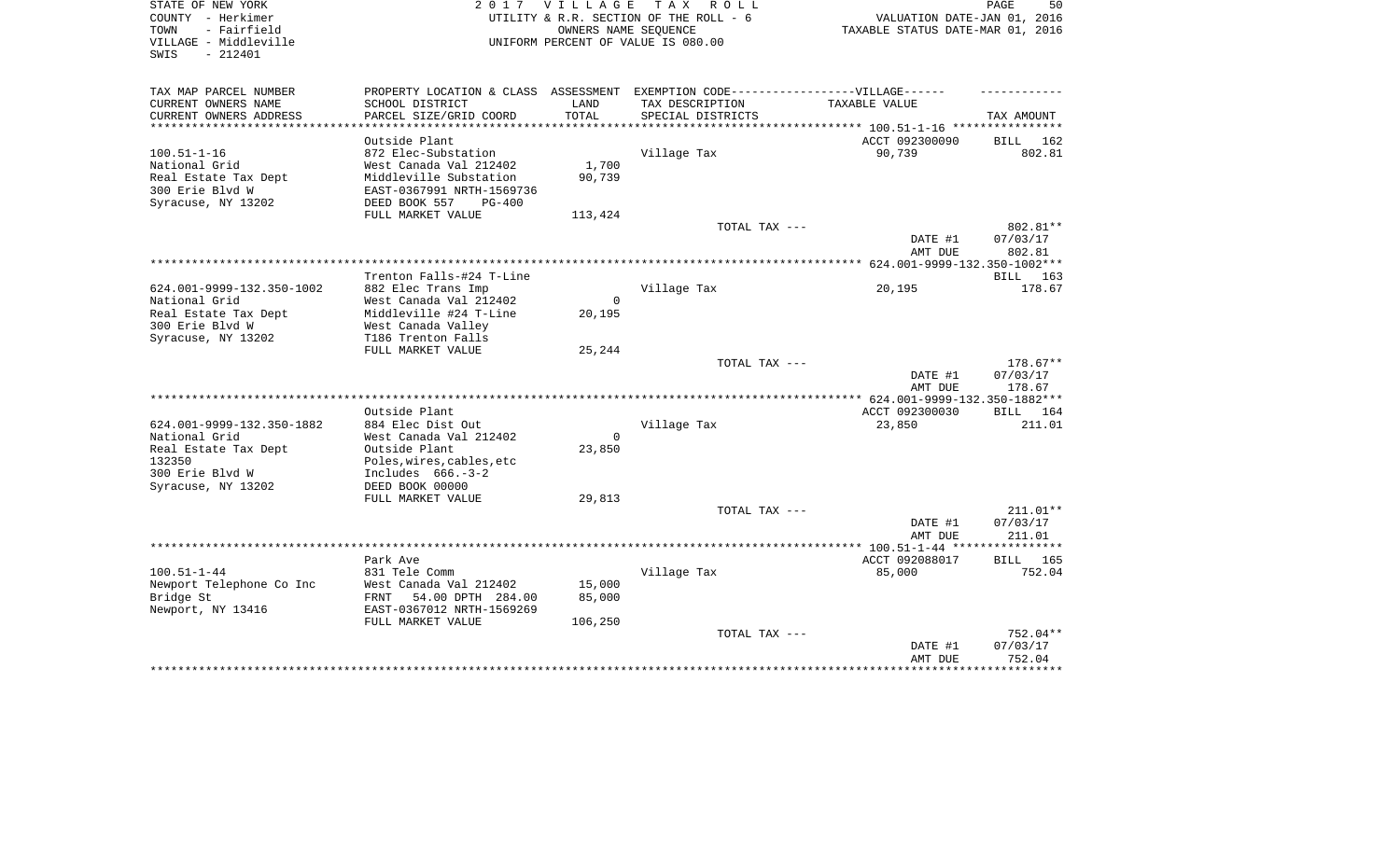| STATE OF NEW YORK<br>- Herkimer<br>COUNTY<br>- Fairfield<br>TOWN<br>VILLAGE - Middleville<br>$-212401$<br>SWIS | 2 0 1 7                                                                                                                                  | <b>VILLAGE</b><br>OWNERS NAME SEQUENCE | T A X<br>R O L L<br>UTILITY & R.R. SECTION OF THE ROLL - 6<br>UNIFORM PERCENT OF VALUE IS 080.00 | VALUATION DATE-JAN 01, 2016<br>TAXABLE STATUS DATE-MAR 01, 2016 | 51<br>PAGE                     |
|----------------------------------------------------------------------------------------------------------------|------------------------------------------------------------------------------------------------------------------------------------------|----------------------------------------|--------------------------------------------------------------------------------------------------|-----------------------------------------------------------------|--------------------------------|
| TAX MAP PARCEL NUMBER<br>CURRENT OWNERS NAME<br>CURRENT OWNERS ADDRESS                                         | PROPERTY LOCATION & CLASS<br>SCHOOL DISTRICT<br>PARCEL SIZE/GRID COORD                                                                   | ASSESSMENT<br>LAND<br>TOTAL            | TAX DESCRIPTION<br>SPECIAL DISTRICTS                                                             | EXEMPTION CODE------------------VILLAGE------<br>TAXABLE VALUE  | TAX AMOUNT                     |
|                                                                                                                | Outside Plant                                                                                                                            |                                        |                                                                                                  | ACCT 092300150                                                  | BILL<br>166                    |
| 624.001-0000-630.500-1881                                                                                      | 836 Telecom. eq.                                                                                                                         |                                        | Mass Telec 47100                                                                                 | 832                                                             |                                |
| Newport Telephone Co Inc<br>Bridge St<br>Newport, NY 13416                                                     | West Canada Val 212402<br>Outside Plant<br>includes $666. -1 - 1.3$<br>Poles, wires, cables, etc<br>DEED BOOK 00000<br>FULL MARKET VALUE | $\Omega$<br>6,817<br>8,521             | Village Tax                                                                                      | 5,985                                                           | 52.95                          |
|                                                                                                                |                                                                                                                                          |                                        | TOTAL TAX ---                                                                                    | DATE #1<br>AMT DUE                                              | $52.95**$<br>07/03/17<br>52.95 |
|                                                                                                                |                                                                                                                                          |                                        |                                                                                                  |                                                                 |                                |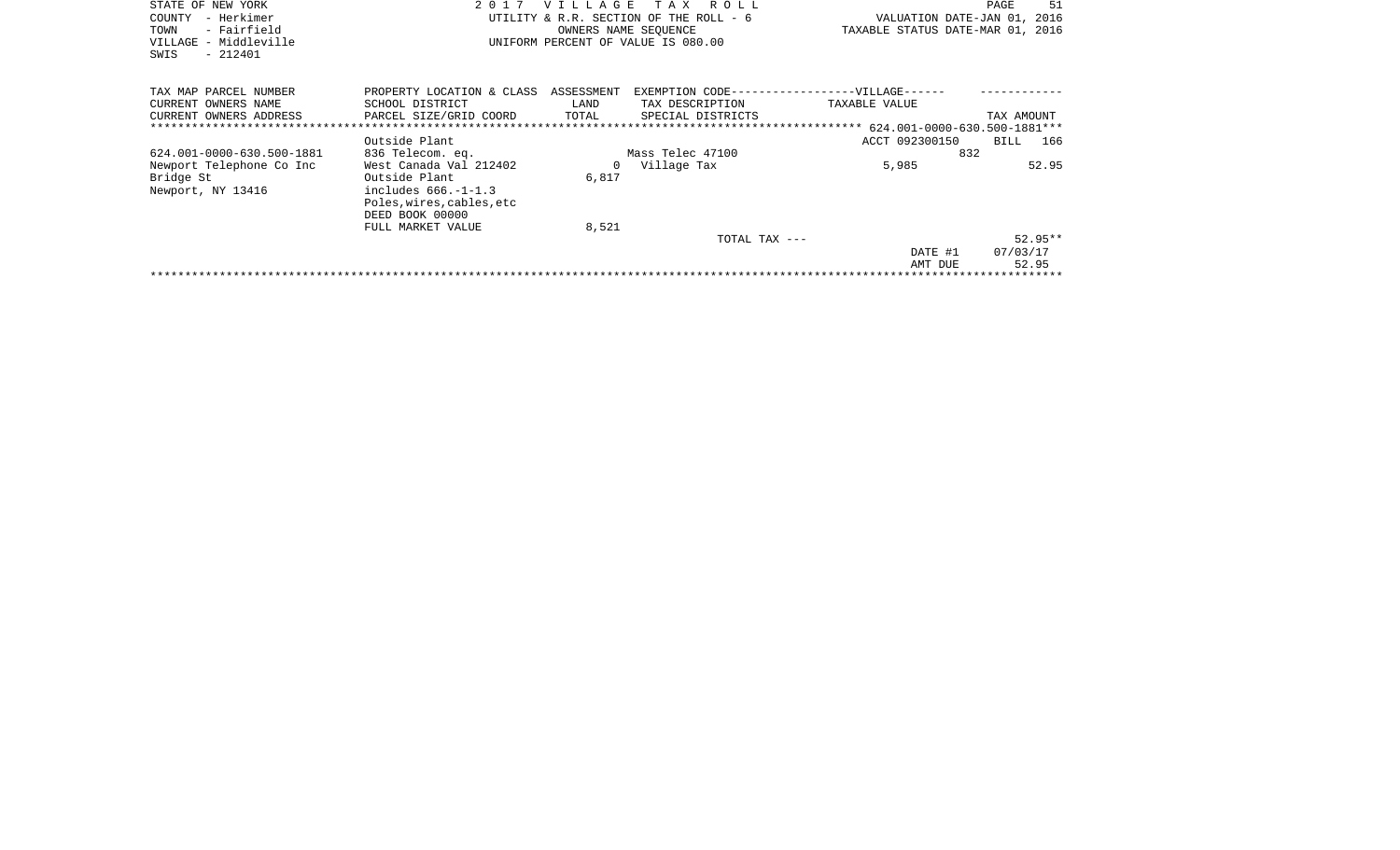| STATE OF NEW YORK     | 2017 VILLAGE TAX ROLL                  | -52<br>PAGE                      |
|-----------------------|----------------------------------------|----------------------------------|
| COUNTY - Herkimer     | UTILITY & R.R. SECTION OF THE ROLL - 6 | VALUATION DATE-JAN 01, 2016      |
| TOWN - Fairfield      |                                        | TAXABLE STATUS DATE-MAR 01, 2016 |
| VILLAGE - Middleville | UNIFORM PERCENT OF VALUE IS 080.00     | RPS155/V04/L015                  |
| $-212401$<br>SWIS     |                                        | CURRENT DATE 5/16/2017           |
|                       |                                        |                                  |
|                       | ROLL SUB SECTION- - TOTALS             |                                  |

|      |      | $m \wedge m \wedge n$<br>TATAT | <b>DENICE ONT</b><br>LUN | <b>GMC</b>               | 17 D<br>$\rightarrow$ | <b>EXEMPT</b>        | .                          | . סדעה                |
|------|------|--------------------------------|--------------------------|--------------------------|-----------------------|----------------------|----------------------------|-----------------------|
| CODE | NAME | ∩ ¤ ∆ ∪                        | TVDI<br>.                | $\sim$ $  -$<br>الماسلة. | ۳ تا سد.              | $0.56$ $0.75$ $0.75$ | ודד ה<br><u>уд</u><br>ALU! | m 7<br>L <i>L</i> 14. |

# NO SPECIAL DISTRICTS AT THIS LEVEL

#### \*\*\* S C H O O L D I S T R I C T S U M M A R Y \*\*\*

| CODE   | DISTRICT NAME                    | TOTAL<br>PARCELS | ASSESSED<br>LAND | ASSESSED<br>TOTAL | EXEMPT<br>AMOUNT<br>STAR AMOUNT | TOTAL<br>TAXABLE<br>STAR TAXABLE |
|--------|----------------------------------|------------------|------------------|-------------------|---------------------------------|----------------------------------|
|        |                                  |                  |                  |                   |                                 |                                  |
|        | West Canada Valley               | 5                | 16,700           | 226,601           | 832                             | 225,769                          |
| 212402 |                                  |                  |                  |                   |                                 | 225,769                          |
|        | SUB-TOTAL                        | 5                | 16,700           | 226,601           | 832                             | 225,769                          |
|        | $S \cup B - T \cup T A L (CONT)$ |                  |                  |                   |                                 | 225,769                          |
|        | TOTAL                            | 5                | 16,700           | 226,601           | 832                             | 225,769                          |
|        | T O T A L (CONT)                 |                  |                  |                   |                                 | 225,769                          |

# \*\*\* S Y S T E M C O D E S S U M M A R Y \*\*\*

#### NO SYSTEM EXEMPTIONS AT THIS LEVEL

| CODE  | DESCRIPTION         | TOTAL<br>PARCELS | VILLAGE    |
|-------|---------------------|------------------|------------|
| 47100 | Mass Telec<br>тотаь |                  | 832<br>832 |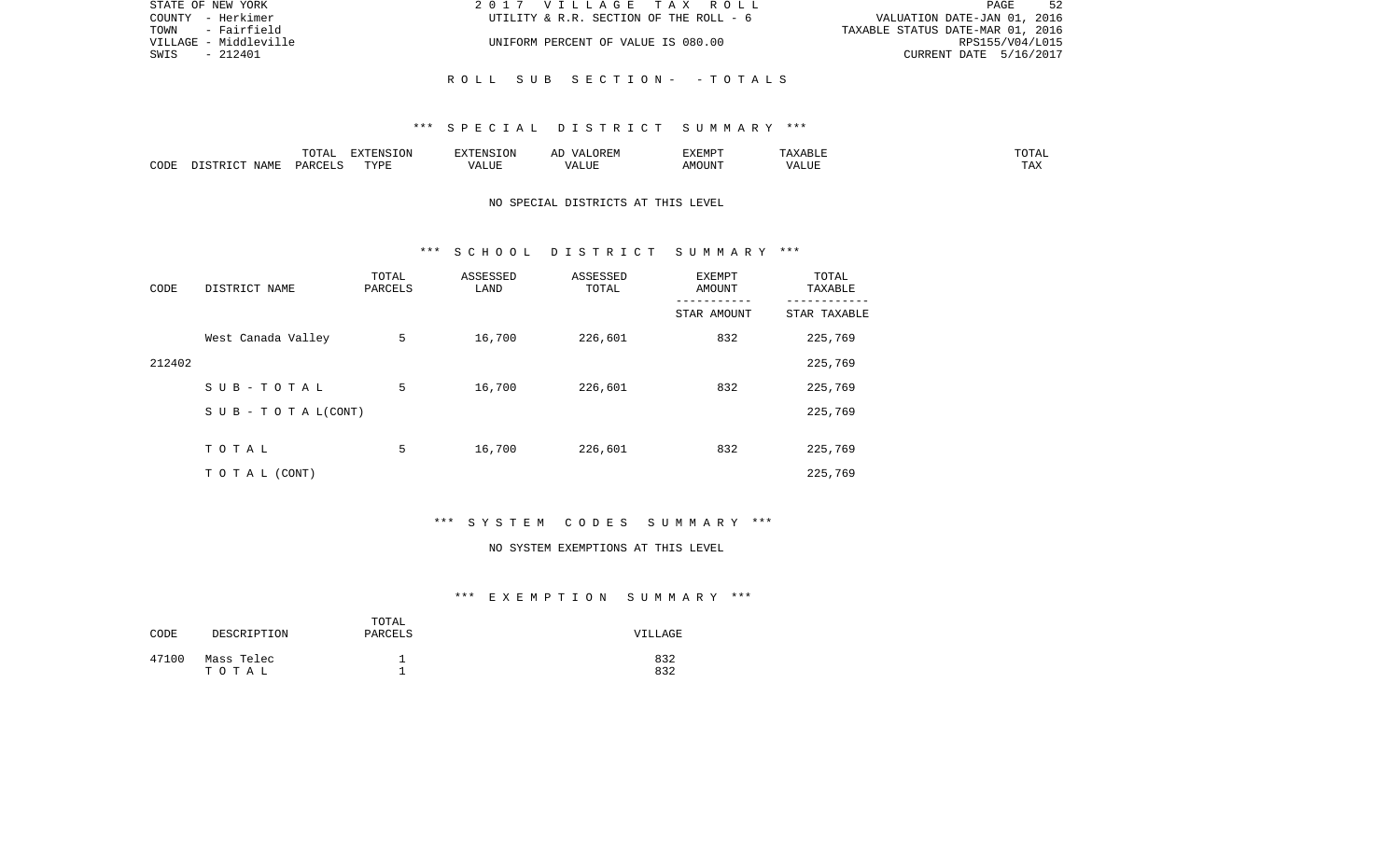| STATE OF NEW YORK     | 2017 VILLAGE TAX ROLL                  | 53<br><b>PAGE</b>                |
|-----------------------|----------------------------------------|----------------------------------|
| COUNTY - Herkimer     | UTILITY & R.R. SECTION OF THE ROLL - 6 | VALUATION DATE-JAN 01, 2016      |
| - Fairfield<br>TOWN   |                                        | TAXABLE STATUS DATE-MAR 01, 2016 |
| VILLAGE - Middleville | UNIFORM PERCENT OF VALUE IS 080.00     | RPS155/V04/L015                  |
| - 212401<br>SWIS      |                                        | CURRENT DATE 5/16/2017           |
|                       |                                        |                                  |
|                       | ROLL SUB SECTION- - TOTALS             |                                  |

| ROLL<br>SEC | DESCRIPTION                    | TOTAL<br>PARCELS | ASSESSED<br>LAND | ASSESSED<br>TOTAL | <b>EXEMPT</b><br>AMOUNT | TOTAL<br>TAXABLE | TOTAL<br>TAX |
|-------------|--------------------------------|------------------|------------------|-------------------|-------------------------|------------------|--------------|
|             |                                |                  |                  |                   | STAR AMOUNT             | STAR TAXABLE     |              |
|             | Village Tax<br>SPEC DIST TAXES |                  | 16,700           | 226,601           | 832                     | 225,769          | 1,997.48     |
|             | UTILITIES & N.C.               |                  |                  |                   |                         |                  | 1,997.48     |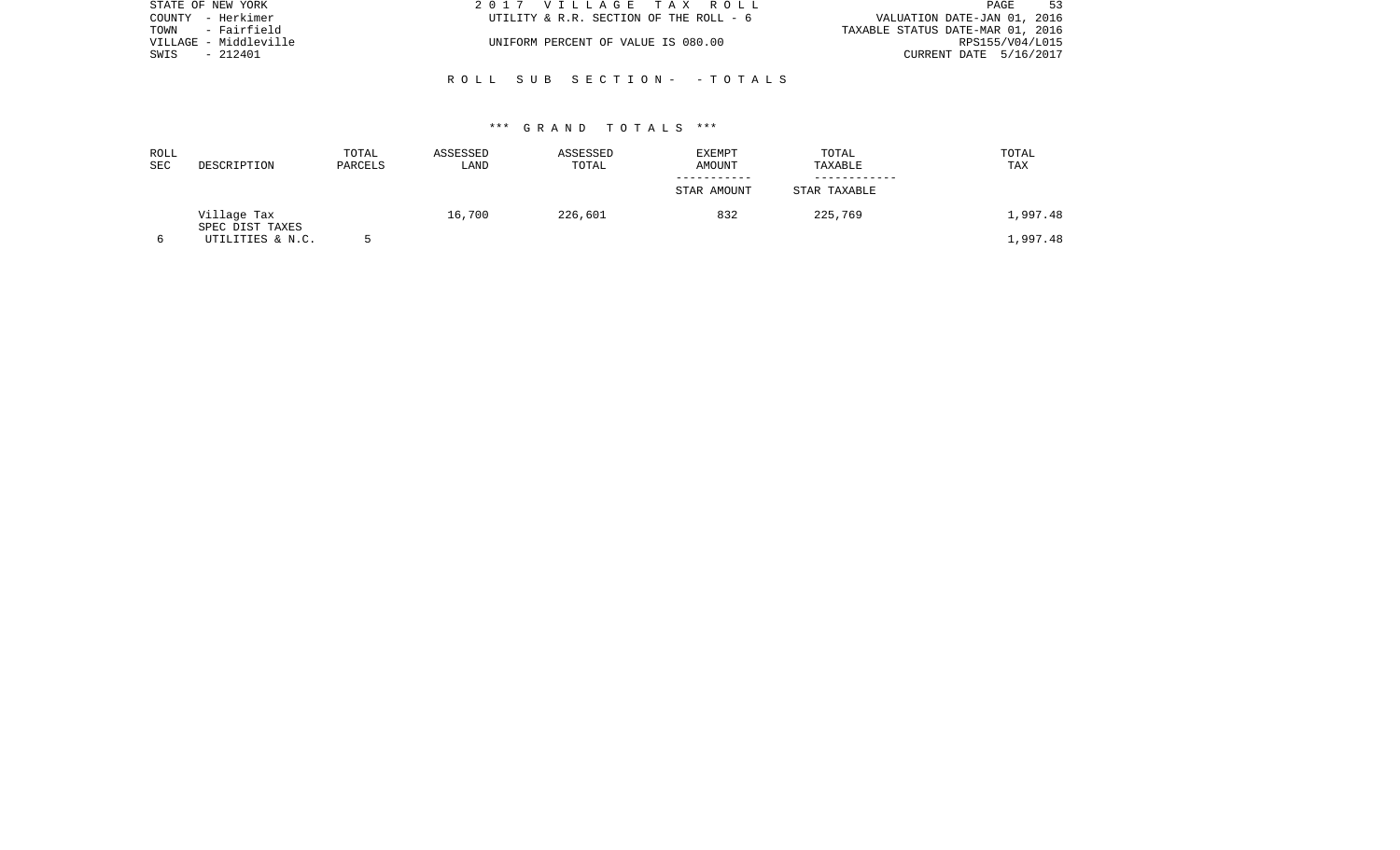| STATE OF NEW YORK     | 2017 VILLAGE TAX ROLL                  | -54<br><b>PAGE</b>               |
|-----------------------|----------------------------------------|----------------------------------|
| COUNTY - Herkimer     | UTILITY & R.R. SECTION OF THE ROLL - 6 | VALUATION DATE-JAN 01, 2016      |
| - Fairfield<br>TOWN   |                                        | TAXABLE STATUS DATE-MAR 01, 2016 |
| VILLAGE - Middleville | UNIFORM PERCENT OF VALUE IS 080.00     | RPS155/V04/L015                  |
| SWIS<br>- 212401      |                                        | CURRENT DATE 5/16/2017           |
|                       |                                        |                                  |

R O L L S E C T I O N T O T A L S

|      |      | $\Box \land \Box \Box$<br>TOTAL | EXTENSION | $   -$ | $H^{\prime}$ H $^{\prime}$ M $^{\prime}$<br>A | EXEMP' | ABLE                 | ---        |
|------|------|---------------------------------|-----------|--------|-----------------------------------------------|--------|----------------------|------------|
| CODE | NAMF | ، جمہوری                        | TVDF<br>. |        | .TTT                                          |        | <b>T TTT</b><br>ALUI | max<br>was |

# NO SPECIAL DISTRICTS AT THIS LEVEL

#### \*\*\* S C H O O L D I S T R I C T S U M M A R Y \*\*\*

| CODE   | DISTRICT NAME                    | TOTAL<br>PARCELS | ASSESSED<br>LAND | ASSESSED<br>TOTAL | EXEMPT<br>AMOUNT | TOTAL<br>TAXABLE |
|--------|----------------------------------|------------------|------------------|-------------------|------------------|------------------|
|        |                                  |                  |                  |                   | STAR AMOUNT      | STAR TAXABLE     |
|        | West Canada Valley               | 5                | 16,700           | 226,601           | 832              | 225,769          |
| 212402 |                                  |                  |                  |                   |                  | 225,769          |
|        | SUB-TOTAL                        | 5                | 16,700           | 226,601           | 832              | 225,769          |
|        | $S \cup B - T \cup T A L (CONT)$ |                  |                  |                   |                  | 225,769          |
|        |                                  |                  |                  |                   |                  |                  |
|        | TOTAL                            | 5                | 16,700           | 226,601           | 832              | 225,769          |
|        | T O T A L (CONT)                 |                  |                  |                   |                  | 225,769          |

# \*\*\* S Y S T E M C O D E S S U M M A R Y \*\*\*

#### NO SYSTEM EXEMPTIONS AT THIS LEVEL

| CODE  | DESCRIPTION         | TOTAL<br>PARCELS | VILLAGE    |
|-------|---------------------|------------------|------------|
| 47100 | Mass Telec<br>тотаь |                  | 832<br>832 |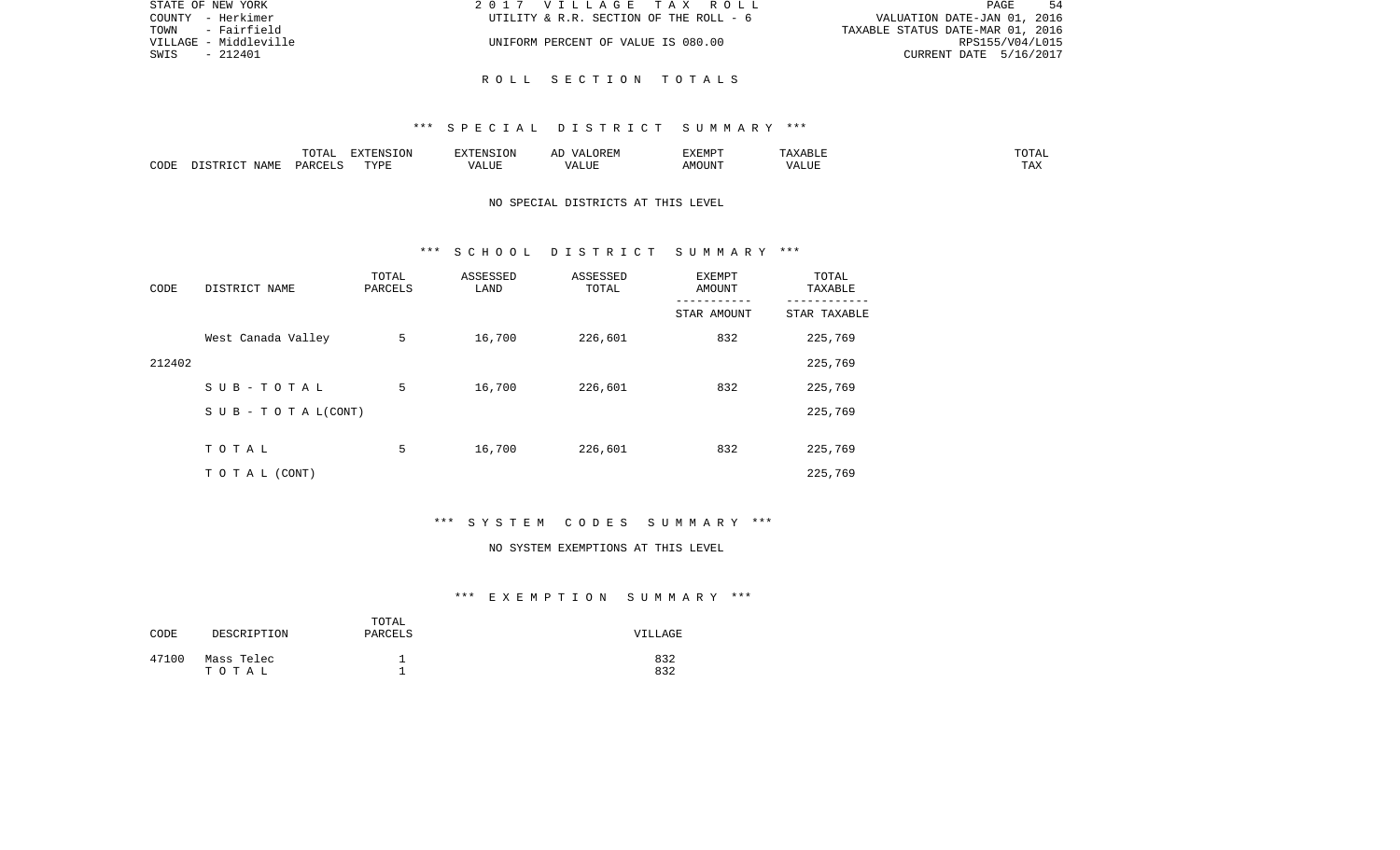| STATE OF NEW YORK     | 2017 VILLAGE TAX ROLL                  | 55<br>PAGE                       |
|-----------------------|----------------------------------------|----------------------------------|
| COUNTY - Herkimer     | UTILITY & R.R. SECTION OF THE ROLL - 6 | VALUATION DATE-JAN 01, 2016      |
| - Fairfield<br>TOWN   |                                        | TAXABLE STATUS DATE-MAR 01, 2016 |
| VILLAGE - Middleville | UNIFORM PERCENT OF VALUE IS 080.00     | RPS155/V04/L015                  |
| - 212401<br>SWIS      |                                        | CURRENT DATE 5/16/2017           |
|                       |                                        |                                  |
|                       | ROLL SECTION TOTALS                    |                                  |

| ROLL |                  | TOTAL   | ASSESSED | ASSESSED | <b>EXEMPT</b> | TOTAL        | TOTAL    |
|------|------------------|---------|----------|----------|---------------|--------------|----------|
| SEC  | DESCRIPTION      | PARCELS | LAND     | TOTAL    | AMOUNT        | TAXABLE      | TAX      |
|      |                  |         |          |          |               |              |          |
|      |                  |         |          |          | STAR AMOUNT   | STAR TAXABLE |          |
|      | Village Tax      |         | 16,700   | 226,601  | 832           | 225,769      | 1,997.48 |
|      | SPEC DIST TAXES  |         |          |          |               |              |          |
|      | UTILITIES & N.C. |         |          |          |               |              | .,997.48 |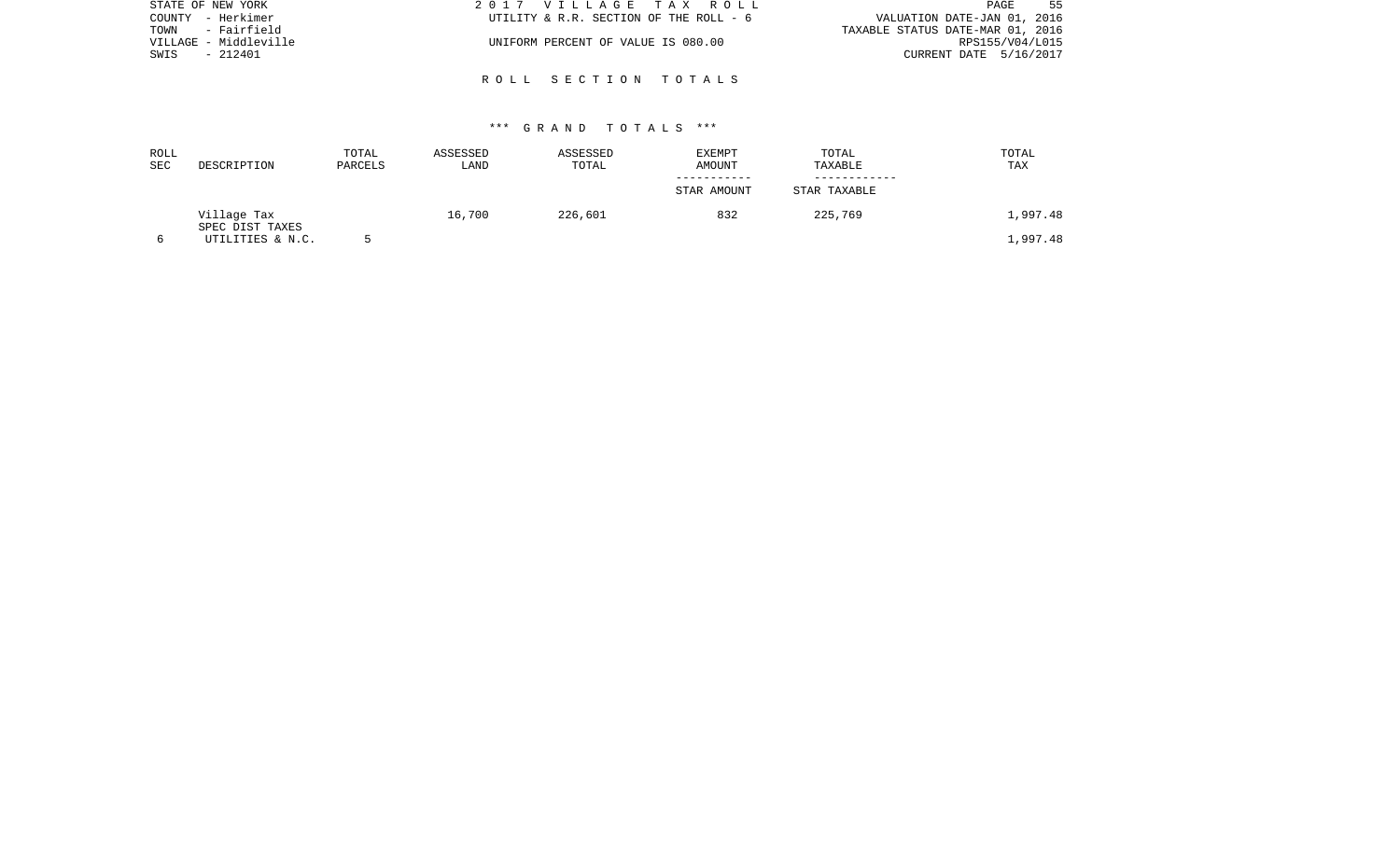| STATE OF NEW YORK<br>COUNTY - Herkimer<br>TOWN<br>- Fairfield<br>VILLAGE - Middleville<br>SWIS<br>$-212401$ |                                                                                                                                                                          | 2017 VILLAGE TAX ROLL<br>WHOLLY EXEMPT SECTION OF THE ROLL - 8<br>UNIFORM PERCENT OF VALUE IS 080.00 | OWNERS NAME SEQUENCE                  |                   | VALUATION DATE-JAN 01, 2016<br>TAXABLE STATUS DATE-MAR 01, 2016 | 56<br>PAGE |
|-------------------------------------------------------------------------------------------------------------|--------------------------------------------------------------------------------------------------------------------------------------------------------------------------|------------------------------------------------------------------------------------------------------|---------------------------------------|-------------------|-----------------------------------------------------------------|------------|
| TAX MAP PARCEL NUMBER<br>CURRENT OWNERS NAME<br>CURRENT OWNERS ADDRESS                                      | PROPERTY LOCATION & CLASS ASSESSMENT EXEMPTION CODE-----------------VILLAGE------<br>SCHOOL DISTRICT<br>PARCEL SIZE/GRID COORD                                           | LAND<br>TOTAL                                                                                        | TAX DESCRIPTION                       | SPECIAL DISTRICTS | TAXABLE VALUE                                                   | TAX AMOUNT |
| $100.59 - 1 - 5$<br>Lynch Eric<br>PO Box 112<br>Middleville, NY 13406                                       | Bridge St<br>330 Vacant comm<br>West Canada Val 212402<br>FRNT<br>86.00 DPTH 80.00<br>EAST-0366773 NRTH-1568679                                                          | 12,000                                                                                               | VLG/OTHER 13650<br>12,000 Village Tax |                   | ACCT 092000870<br>12,000<br>0.00                                | 0.00       |
|                                                                                                             | DEED BOOK 1604 PG-25<br>FULL MARKET VALUE                                                                                                                                | 15,000                                                                                               |                                       | TOTAL TAX ---     |                                                                 | $0.00**$   |
|                                                                                                             |                                                                                                                                                                          |                                                                                                      |                                       |                   | ***** 100.51-1-56 ****************<br>ACCT 092086010            |            |
| $100.51 - 1 - 56$<br>United Methodist Church<br>Fairfield St<br>Middleville, NY 13406                       | 620 Religious<br>West Canada Val 212402<br>Church & Cemetary<br>FRNT 90.00 DPTH 130.00<br>EAST-0367351 NRTH-1569025                                                      | 95,000                                                                                               | N/P-RELIG 25110<br>20,000 Village Tax |                   | 95,000<br>0.00                                                  | 0.00       |
|                                                                                                             | FULL MARKET VALUE                                                                                                                                                        | 118,750                                                                                              |                                       | TOTAL TAX ---     |                                                                 | $0.00**$   |
| $100.43 - 1 - 6$                                                                                            | Huyck Ave Ext<br>822 Water supply                                                                                                                                        |                                                                                                      | VLG/OTHER 13650                       |                   | ******** 100.43-1-6 ***********<br>ACCT 092087015<br>30,000     |            |
| Village Of Middleville<br>3 S Main St<br>Middleville, NY 13406                                              | West Canada Val 212402<br>Wells & Pumphouse, lines<br>Prior 100.42-1-9.4<br>2.80<br>ACRES<br>EAST-0330085 NRTH-1147195<br>DEED BOOK 708<br>$PG-420$<br>FULL MARKET VALUE | 30,000<br>37,500                                                                                     | 15,000 Village Tax                    |                   | 0.00                                                            | 0.00       |
|                                                                                                             |                                                                                                                                                                          |                                                                                                      |                                       | TOTAL TAX ---     |                                                                 | $0.00**$   |
| $100.50 - 1 - 13$                                                                                           | N Main Street<br>662 Police/fire                                                                                                                                         |                                                                                                      | VLG/OTHER 13650                       |                   | ACCT 092005000<br>350,000                                       |            |
| Village Of Middleville<br>Fire House<br>3 S Main St<br>Middleville, NY 13406                                | West Canada Val 212402<br>Fire House<br>FRNT 80.00 DPTH 125.20<br>EAST-0366471 NRTH-1569666<br>DEED BOOK 00608 PG-00665<br>FULL MARKET VALUE                             | 18,000<br>350,000<br>437,500                                                                         | Village Tax                           |                   | 0.00                                                            | 0.00       |
|                                                                                                             |                                                                                                                                                                          |                                                                                                      |                                       | TOTAL TAX ---     | ****************** 100.51-1-2.2 **************                  | $0.00**$   |
| $100.51 - 1 - 2.2$<br>Village Of Middleville<br>3 S Main St<br>Middleville, NY 13406                        | N Main St<br>592 Athletic fld<br>West Canada Val 212402<br>2.34<br>ACRES<br>EAST-0367053 NRTH-1569930<br>DEED BOOK 785<br>PG-556<br>FULL MARKET VALUE                    | 15,000<br>15,000<br>18,750                                                                           | VLG/OTHER 13650<br>Village Tax        |                   | 15,000<br>0.00                                                  | 0.00       |
|                                                                                                             |                                                                                                                                                                          |                                                                                                      |                                       | TOTAL TAX ---     |                                                                 | $0.00**$   |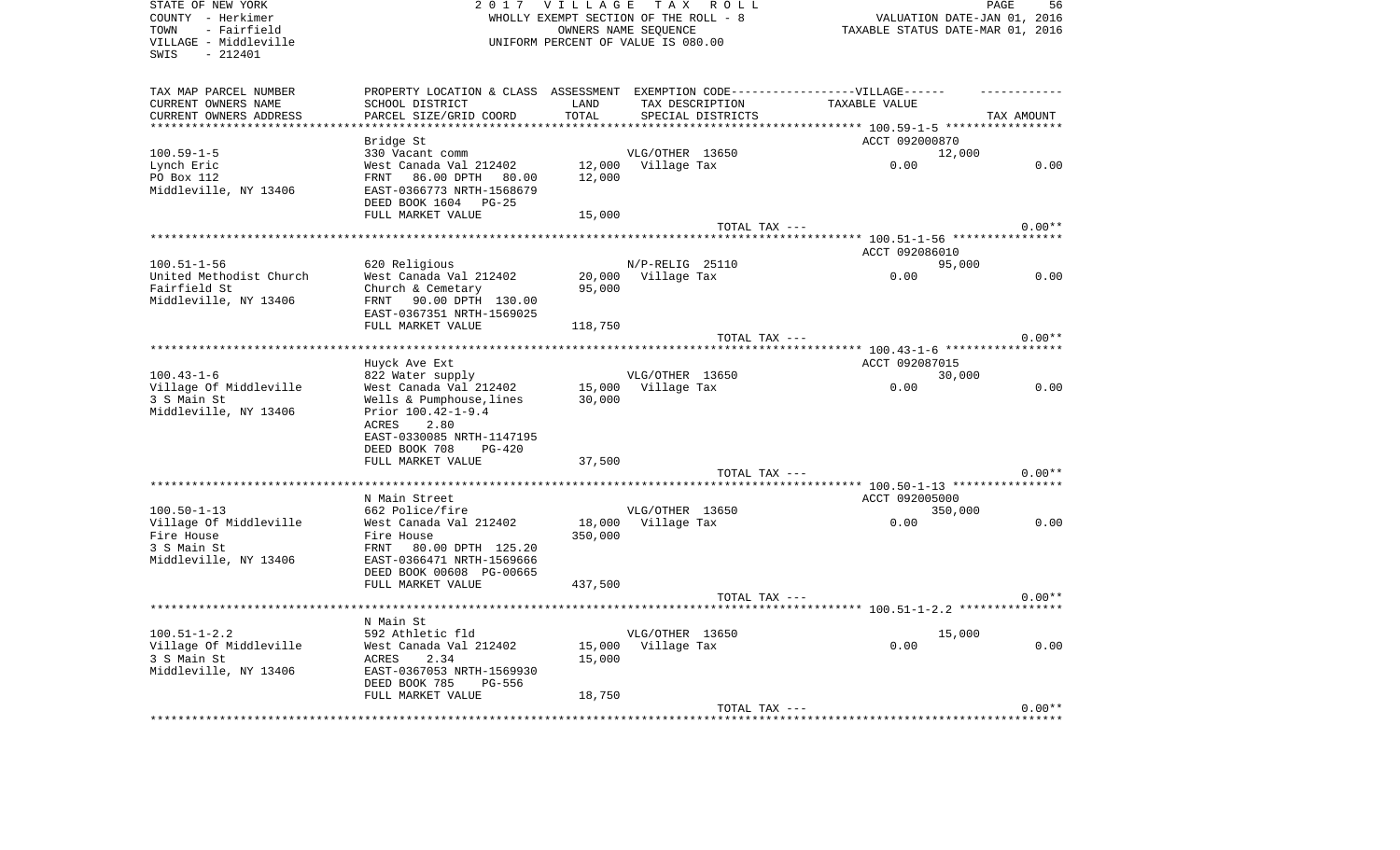| STATE OF NEW YORK<br>COUNTY - Herkimer<br>- Fairfield<br>TOWN<br>VILLAGE - Middleville<br>SWIS - 212401 |                                                                                                                                | 2017 VILLAGE TAX ROLL<br>WHOLLY EXEMPT SECTION OF THE ROLL - 8<br>UNIFORM PERCENT OF VALUE IS 080.00 | OWNERS NAME SEQUENCE |                                      | VALUATION DATE-JAN 01, 2016<br>TAXABLE STATUS DATE-MAR 01, 2016 | PAGE       | 57       |
|---------------------------------------------------------------------------------------------------------|--------------------------------------------------------------------------------------------------------------------------------|------------------------------------------------------------------------------------------------------|----------------------|--------------------------------------|-----------------------------------------------------------------|------------|----------|
| TAX MAP PARCEL NUMBER<br>CURRENT OWNERS NAME<br>CURRENT OWNERS ADDRESS                                  | PROPERTY LOCATION & CLASS ASSESSMENT EXEMPTION CODE-----------------VILLAGE------<br>SCHOOL DISTRICT<br>PARCEL SIZE/GRID COORD | LAND<br>TOTAL                                                                                        |                      | TAX DESCRIPTION<br>SPECIAL DISTRICTS | TAXABLE VALUE                                                   | TAX AMOUNT |          |
|                                                                                                         | Park Ave                                                                                                                       |                                                                                                      |                      |                                      |                                                                 |            |          |
| $100.51 - 1 - 5$                                                                                        | 314 Rural vac<10                                                                                                               |                                                                                                      | WHOLLY EX 50000      |                                      |                                                                 | 6,300      |          |
| Village of Middleville<br>3 S Main St<br>Middleville, NY 13406                                          | West Canada Val 212402<br>ACRES<br>3.10<br>EAST-0366977 NRTH-1569653                                                           | 6,300                                                                                                | 6,300 Village Tax    |                                      | 0.00                                                            |            | 0.00     |
|                                                                                                         | FULL MARKET VALUE                                                                                                              | 7,875                                                                                                |                      |                                      |                                                                 |            |          |
|                                                                                                         |                                                                                                                                |                                                                                                      |                      | TOTAL TAX ---                        |                                                                 |            | $0.00**$ |
|                                                                                                         | Park Ave                                                                                                                       |                                                                                                      |                      |                                      | ********** 100.51-1-6.2 ****************                        |            |          |
| $100.51 - 1 - 6.2$                                                                                      | 311 Res vac land                                                                                                               |                                                                                                      | MUN OWNED 13100      |                                      |                                                                 | 5,000      |          |
| Village Of Middleville                                                                                  | $\begin{array}{ll}\n\text{West } \text{Canada } \text{Val } 212402 \\ \text{IPNTE} & \text{Si} \\ \end{array}$                 |                                                                                                      | 5,000 Village Tax    |                                      | 0.00                                                            |            | 0.00     |
| 3 S Main St<br>Middleville, NY 13406                                                                    | FRNT 20.00 DPTH 248.00<br>EAST-0367159 NRTH-1569774<br>DEED BOOK 895 PG-476                                                    | 5,000                                                                                                |                      |                                      |                                                                 |            |          |
|                                                                                                         | FULL MARKET VALUE                                                                                                              | 6,250                                                                                                |                      |                                      |                                                                 |            |          |
|                                                                                                         |                                                                                                                                |                                                                                                      |                      | TOTAL TAX ---                        |                                                                 |            | $0.00**$ |
|                                                                                                         |                                                                                                                                |                                                                                                      |                      |                                      | ********** 100.51-1-48 ****************                         |            |          |
|                                                                                                         | S Main St                                                                                                                      |                                                                                                      |                      |                                      | ACCT 092002580                                                  |            |          |
| $100.51 - 1 - 48$                                                                                       | 652 Govt bldgs                                                                                                                 |                                                                                                      | VLG/OTHER 13650      |                                      |                                                                 | 575,000    |          |
| Village Of Middleville                                                                                  | West Canada Val 212402                                                                                                         |                                                                                                      | 40,000 Village Tax   |                                      | 0.00                                                            |            | 0.00     |
| 3 S Main St                                                                                             | Municipal Hall                                                                                                                 | 575,000                                                                                              |                      |                                      |                                                                 |            |          |
| Middleville, NY 13406                                                                                   | FRNT 86.00 DPTH 111.00<br>EAST-0366971 NRTH-1568939                                                                            |                                                                                                      |                      |                                      |                                                                 |            |          |
|                                                                                                         | FULL MARKET VALUE                                                                                                              | 718,750                                                                                              |                      |                                      |                                                                 |            |          |
|                                                                                                         |                                                                                                                                |                                                                                                      |                      | TOTAL TAX ---                        |                                                                 |            | $0.00**$ |
|                                                                                                         |                                                                                                                                |                                                                                                      |                      |                                      |                                                                 |            |          |
|                                                                                                         | 7 S Main St                                                                                                                    |                                                                                                      |                      |                                      | ACCT 092004110                                                  |            |          |
| $100.51 - 1 - 49.1$                                                                                     | 331 Com vac w/im                                                                                                               |                                                                                                      | MUN OWNED 13100      |                                      |                                                                 | 6,000      |          |
| Village Of Middleville                                                                                  | West Canada Val 212402                                                                                                         |                                                                                                      | 2,000 Village Tax    |                                      | 0.00                                                            |            | 0.00     |
| 3 S Main St                                                                                             | FRNT 17.00 DPTH 230.90                                                                                                         | 6,000                                                                                                |                      |                                      |                                                                 |            |          |
| Middleville, NY 13406                                                                                   | 0.25<br>ACRES                                                                                                                  |                                                                                                      |                      |                                      |                                                                 |            |          |
|                                                                                                         | EAST-0367037 NRTH-1568863                                                                                                      |                                                                                                      |                      |                                      |                                                                 |            |          |
|                                                                                                         | DEED BOOK 836<br>PG-538                                                                                                        |                                                                                                      |                      |                                      |                                                                 |            |          |
|                                                                                                         | FULL MARKET VALUE                                                                                                              | 7,500                                                                                                |                      | TOTAL TAX ---                        |                                                                 |            | $0.00**$ |
|                                                                                                         |                                                                                                                                |                                                                                                      |                      |                                      | **************** 100.59-1-3 ******************                  |            |          |
|                                                                                                         | Bridge St                                                                                                                      |                                                                                                      |                      |                                      | ACCT 092000840                                                  |            |          |
| $100.59 - 1 - 3$                                                                                        | 330 Vacant comm                                                                                                                |                                                                                                      | VLG/OTHER 13650      |                                      |                                                                 | 25,000     |          |
| Village Of Middleville                                                                                  | West Canada Val 212402                                                                                                         |                                                                                                      | 25,000 Village Tax   |                                      | 0.00                                                            |            | 0.00     |
| 3 S Main St                                                                                             | FRNT 69.50 DPTH 124.50                                                                                                         | 25,000                                                                                               |                      |                                      |                                                                 |            |          |
| Middleville, NY 13406                                                                                   | EAST-0366799 NRTH-1568759                                                                                                      |                                                                                                      |                      |                                      |                                                                 |            |          |
|                                                                                                         | DEED BOOK 768<br>PG-386                                                                                                        |                                                                                                      |                      |                                      |                                                                 |            |          |
|                                                                                                         | FULL MARKET VALUE                                                                                                              | 31,250                                                                                               |                      | TOTAL TAX ---                        |                                                                 |            | $0.00**$ |
|                                                                                                         |                                                                                                                                |                                                                                                      |                      |                                      | *************************************                           |            |          |
|                                                                                                         |                                                                                                                                |                                                                                                      |                      |                                      |                                                                 |            |          |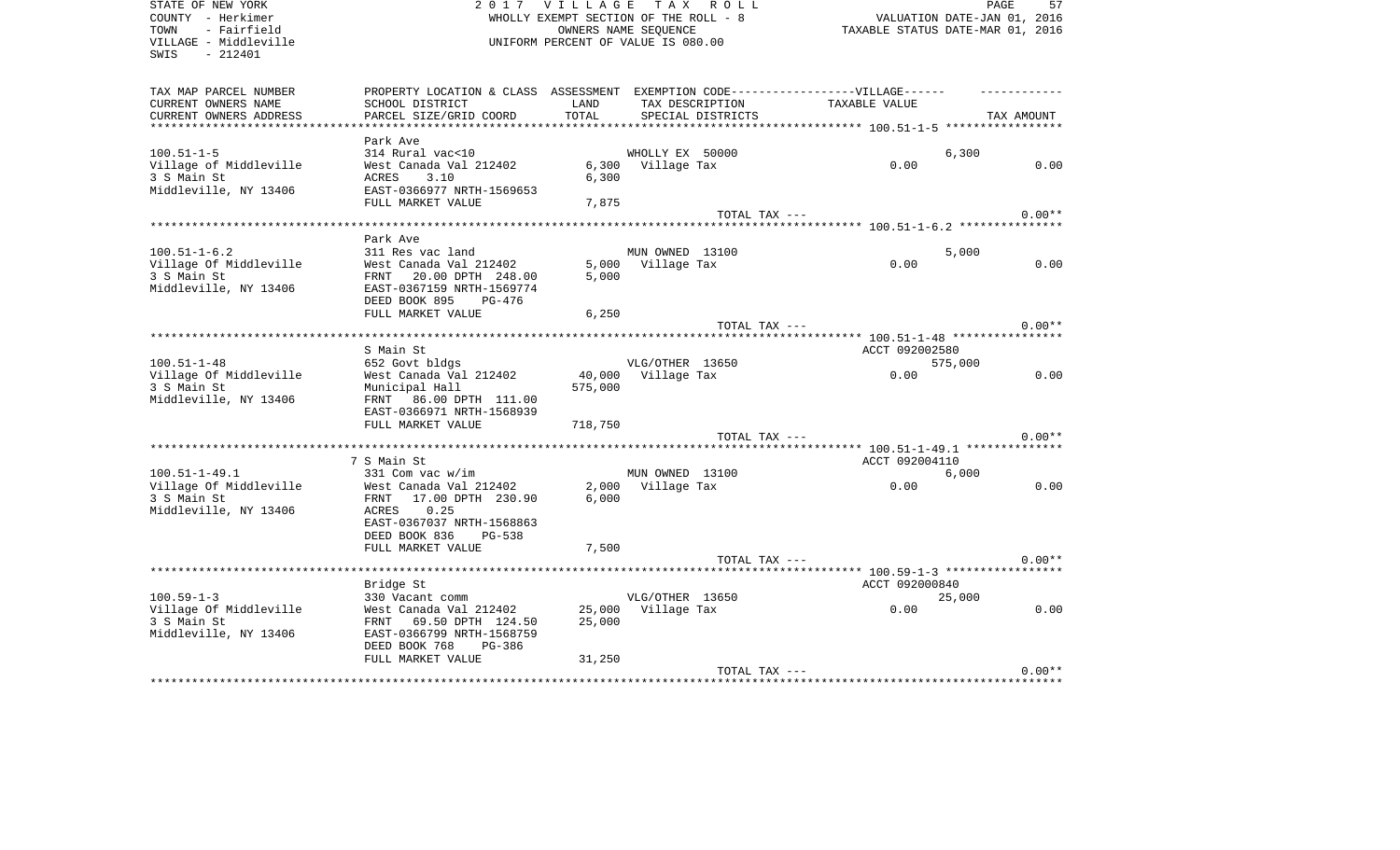| STATE OF NEW YORK<br>– Herkimer<br>COUNTY |            |                        |                                                                                                                                              | 58<br>PAGE                                                                                                                                                                      |
|-------------------------------------------|------------|------------------------|----------------------------------------------------------------------------------------------------------------------------------------------|---------------------------------------------------------------------------------------------------------------------------------------------------------------------------------|
|                                           |            |                        |                                                                                                                                              |                                                                                                                                                                                 |
|                                           |            |                        |                                                                                                                                              |                                                                                                                                                                                 |
|                                           |            |                        |                                                                                                                                              |                                                                                                                                                                                 |
|                                           |            |                        |                                                                                                                                              |                                                                                                                                                                                 |
|                                           |            |                        |                                                                                                                                              |                                                                                                                                                                                 |
| PROPERTY LOCATION & CLASS                 | ASSESSMENT |                        |                                                                                                                                              |                                                                                                                                                                                 |
| SCHOOL DISTRICT                           | LAND       |                        | TAXABLE VALUE                                                                                                                                |                                                                                                                                                                                 |
|                                           | TOTAL      | SPECIAL DISTRICTS      |                                                                                                                                              | TAX AMOUNT                                                                                                                                                                      |
| *******************************           |            |                        |                                                                                                                                              |                                                                                                                                                                                 |
| S Main St                                 |            |                        | ACCT 092000900                                                                                                                               |                                                                                                                                                                                 |
| 653 Govt pk lot                           |            |                        | 50,000                                                                                                                                       |                                                                                                                                                                                 |
| West Canada Val 212402                    |            |                        | 0.00                                                                                                                                         | 0.00                                                                                                                                                                            |
| Parking Lot                               | 50,000     |                        |                                                                                                                                              |                                                                                                                                                                                 |
| FRNT 160.00 DPTH 107.00                   |            |                        |                                                                                                                                              |                                                                                                                                                                                 |
| EAST-0366864 NRTH-1568798                 |            |                        |                                                                                                                                              |                                                                                                                                                                                 |
| DEED BOOK 768<br>PG-386                   |            |                        |                                                                                                                                              |                                                                                                                                                                                 |
| FULL MARKET VALUE                         | 62,500     |                        |                                                                                                                                              |                                                                                                                                                                                 |
|                                           |            |                        |                                                                                                                                              | $0.00**$                                                                                                                                                                        |
|                                           |            |                        |                                                                                                                                              |                                                                                                                                                                                 |
|                                           |            | PARCEL SIZE/GRID COORD | WHOLLY EXEMPT SECTION OF THE ROLL - 8<br>OWNERS NAME SEOUENCE<br>UNIFORM PERCENT OF VALUE IS 080.00<br>VLG/OTHER 13650<br>50,000 Village Tax | 2017 VILLAGE TAX ROLL<br>VALUATION DATE-JAN 01, 2016<br>TAXABLE STATUS DATE-MAR 01, 2016<br>EXEMPTION CODE------------------VILLAGE------<br>TAX DESCRIPTION<br>TOTAL TAX $---$ |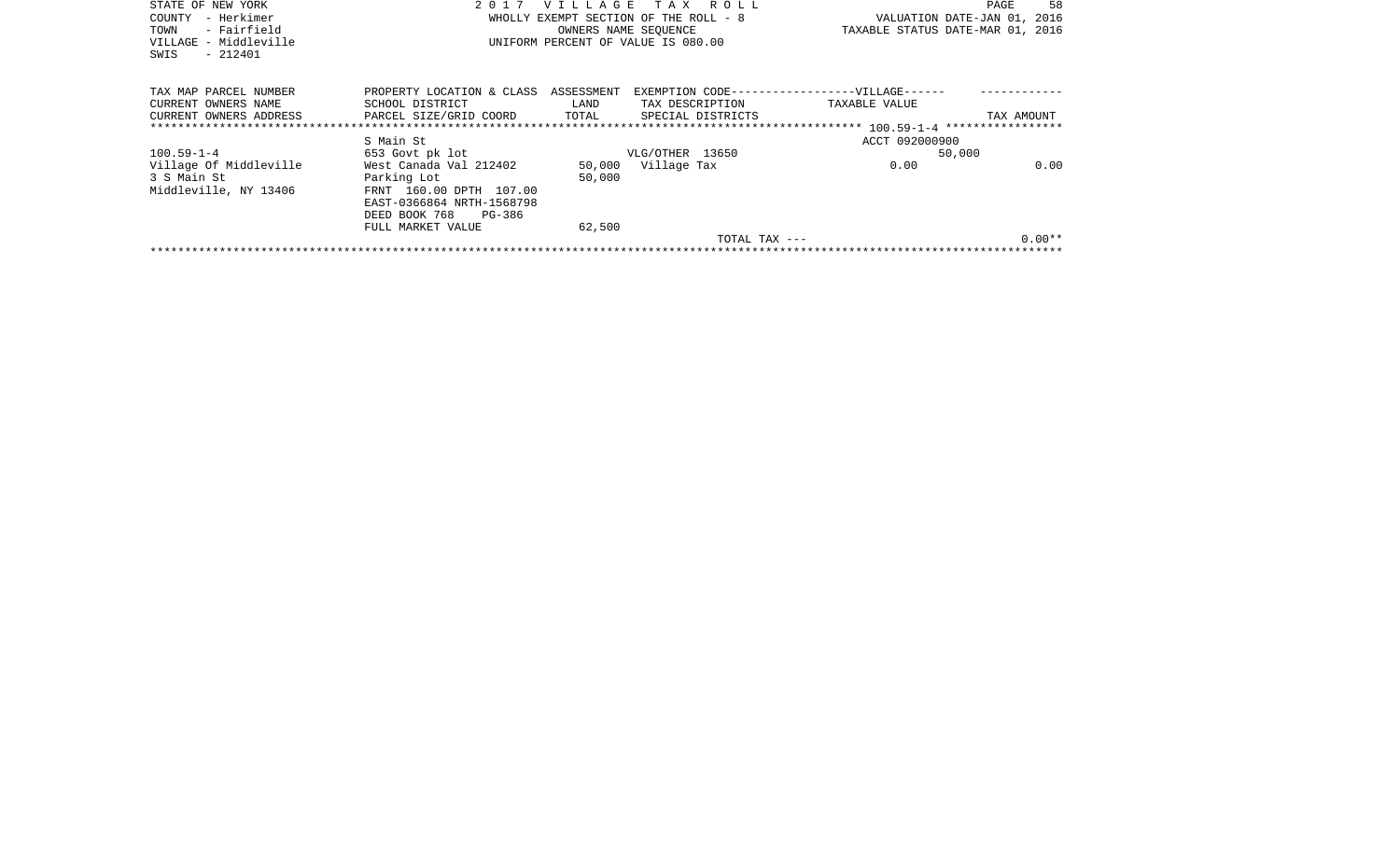| STATE OF NEW YORK     | 2017 VILLAGE TAX ROLL                 | 59<br>PAGE                       |
|-----------------------|---------------------------------------|----------------------------------|
| COUNTY - Herkimer     | WHOLLY EXEMPT SECTION OF THE ROLL - 8 | VALUATION DATE-JAN 01, 2016      |
| TOWN - Fairfield      |                                       | TAXABLE STATUS DATE-MAR 01, 2016 |
| VILLAGE - Middleville | UNIFORM PERCENT OF VALUE IS 080.00    | RPS155/V04/L015                  |
| SWIS<br>$-212401$     |                                       | CURRENT DATE 5/16/2017           |
|                       |                                       |                                  |
|                       | ROLL SUB SECTION- -TOTALS             |                                  |

|      |                            | .∪⊥⊓⊥         | $\blacksquare$<br>11 L<br>LUIN |               |            | EXEMPT       | ABL.                  | $m \wedge m$<br>. |
|------|----------------------------|---------------|--------------------------------|---------------|------------|--------------|-----------------------|-------------------|
| CODE | <b>ABST</b><br>. .<br>NAMP | <b>DARCFT</b> | TVDT                           | $\mathcal{L}$ | ,,,<br>שחד | OUN".<br>۱M۲ | $- - - - - -$<br>ALUI | $- - -$<br>. Ал   |

# NO SPECIAL DISTRICTS AT THIS LEVEL

#### \*\*\* S C H O O L D I S T R I C T S U M M A R Y \*\*\*

| CODE   | DISTRICT NAME                    | TOTAL<br>PARCELS | ASSESSED<br>LAND | ASSESSED<br>TOTAL | EXEMPT<br>AMOUNT           | TOTAL<br>TAXABLE                |
|--------|----------------------------------|------------------|------------------|-------------------|----------------------------|---------------------------------|
|        |                                  |                  |                  |                   | -----------<br>STAR AMOUNT | $- - - - - - -$<br>STAR TAXABLE |
|        | West Canada Valley               | 11               | 208,300          | 1169,300          | 1169,300                   |                                 |
| 212402 |                                  |                  |                  |                   |                            |                                 |
|        | SUB-TOTAL                        | 11               | 208,300          | 1169,300          | 1169,300                   |                                 |
|        | $S \cup B - T \cup T A L (CONT)$ |                  |                  |                   |                            |                                 |
|        | TOTAL                            | 11               | 208,300          | 1169,300          | 1169,300                   |                                 |
|        |                                  |                  |                  |                   |                            |                                 |
|        | T O T A L (CONT)                 |                  |                  |                   |                            |                                 |

# \*\*\* S Y S T E M C O D E S S U M M A R Y \*\*\*

| CODE  | DESCRIPTION        | TOTAL<br>PARCELS | VILLAGE        |
|-------|--------------------|------------------|----------------|
| 50000 | WHOLLY EX<br>тотаь | -                | 6,300<br>6,300 |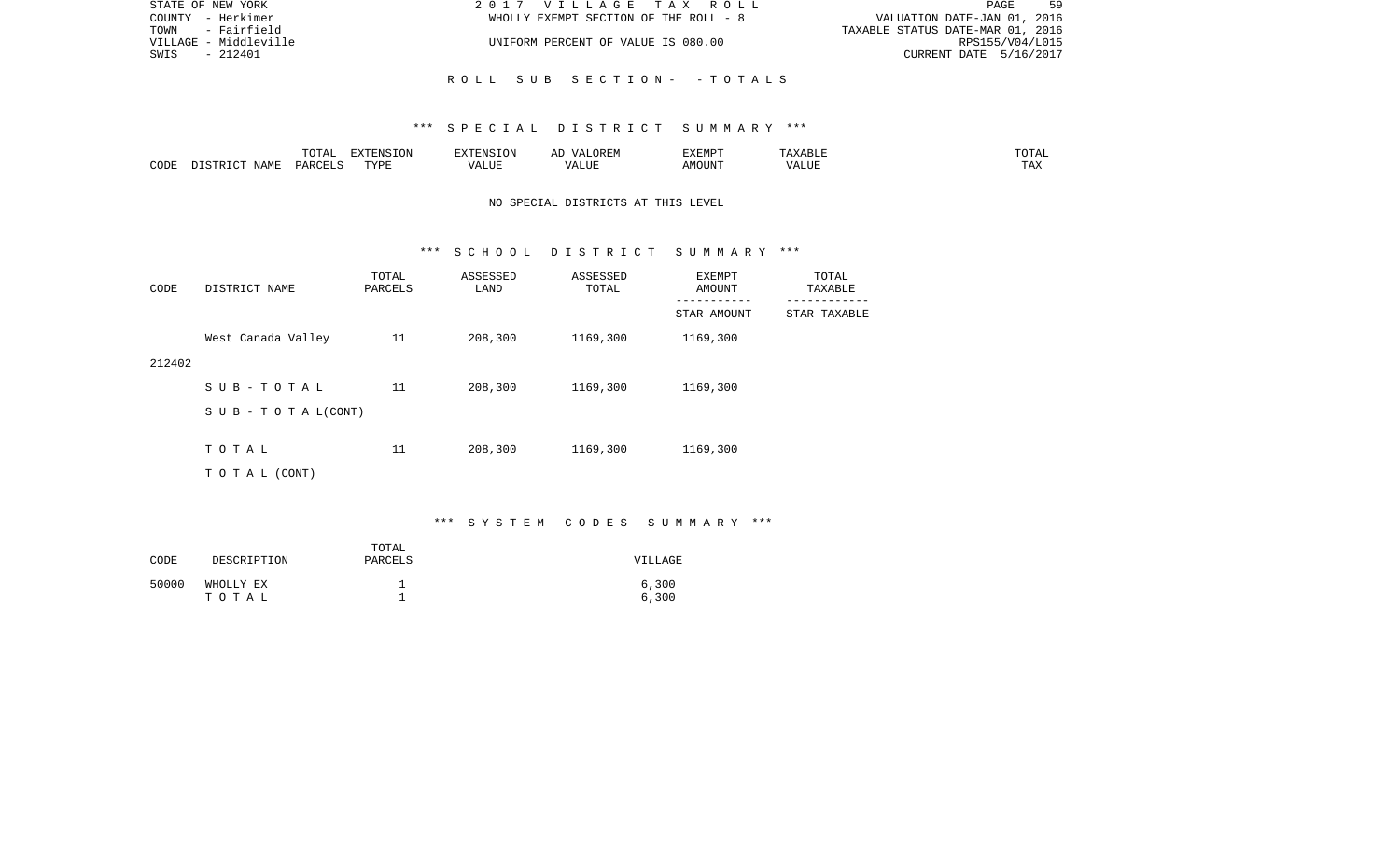| STATE OF NEW YORK     | 2017 VILLAGE TAX ROLL                 | 60<br>PAGE                       |
|-----------------------|---------------------------------------|----------------------------------|
| COUNTY - Herkimer     | WHOLLY EXEMPT SECTION OF THE ROLL - 8 | VALUATION DATE-JAN 01, 2016      |
| TOWN - Fairfield      |                                       | TAXABLE STATUS DATE-MAR 01, 2016 |
| VILLAGE - Middleville | UNIFORM PERCENT OF VALUE IS 080.00    | RPS155/V04/L015                  |
| SWIS<br>- 212401      |                                       | CURRENT DATE 5/16/2017           |
|                       |                                       |                                  |
|                       |                                       |                                  |

R O L L S U B S E C T I O N - - T O T A L S

| CODE                    | DESCRIPTION                                    | TOTAL<br>PARCELS        | VILLAGE                                  |
|-------------------------|------------------------------------------------|-------------------------|------------------------------------------|
| 13100<br>13650<br>25110 | MUN OWNED<br>VLG/OTHER<br>$N/P-RELIG$<br>TOTAL | 2<br>$\mathbf{r}$<br>10 | 11,000<br>1057,000<br>95,000<br>1163,000 |

| ROLL<br><b>SEC</b> | DESCRIPTION                                    | TOTAL<br>PARCELS | ASSESSED<br>LAND | ASSESSED<br>TOTAL | <b>EXEMPT</b><br><b>AMOUNT</b> | TOTAL<br>TAXABLE | TOTAL<br>TAX |
|--------------------|------------------------------------------------|------------------|------------------|-------------------|--------------------------------|------------------|--------------|
|                    |                                                |                  |                  |                   | STAR AMOUNT                    | STAR TAXABLE     |              |
|                    | RS 8 TOTAL<br>SPEC DIST TAXES<br>WHOLLY EXEMPT |                  | 208,300          | 1169,300          | 1,169,300                      |                  |              |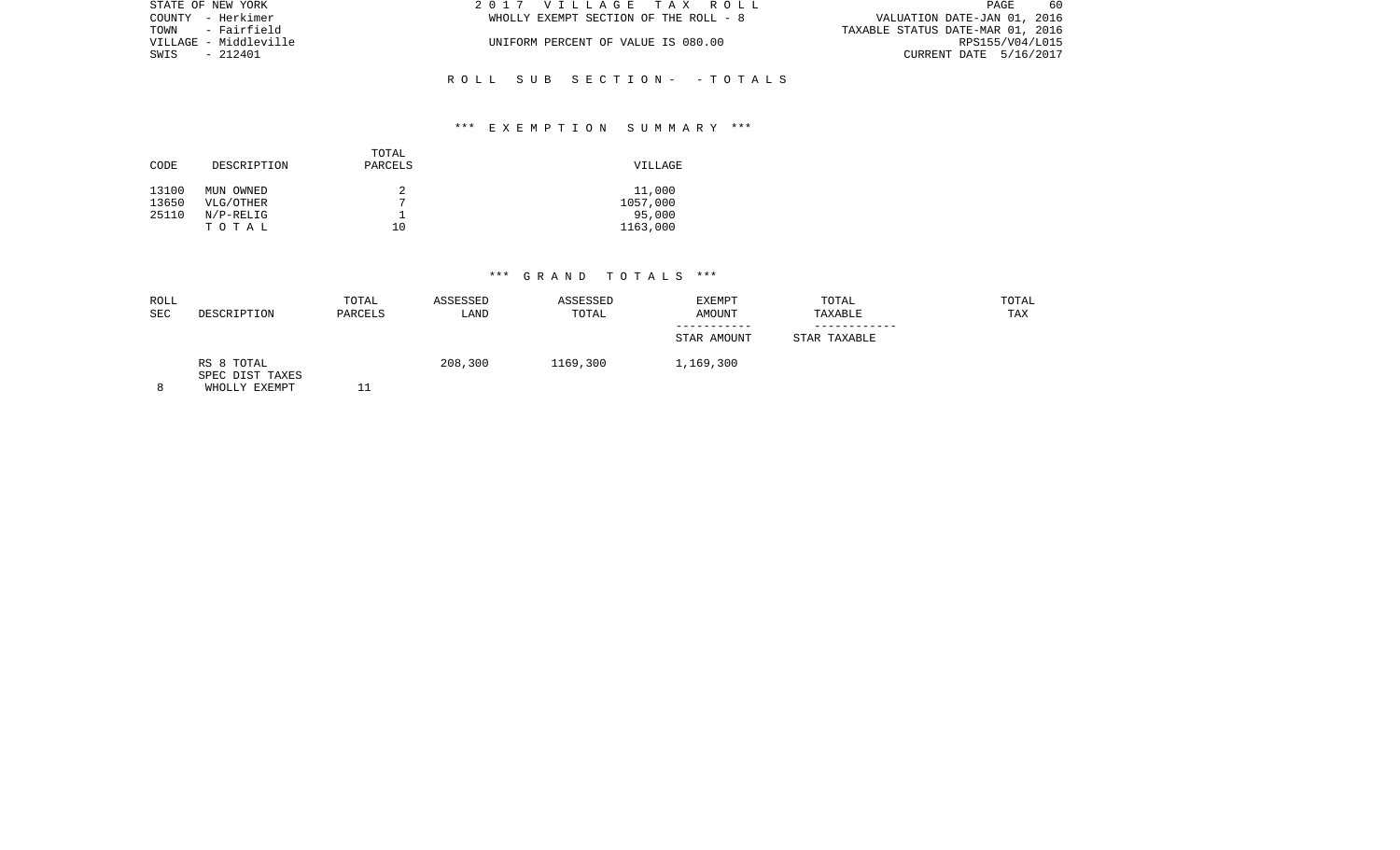| STATE OF NEW YORK     | 2017 VILLAGE TAX ROLL                 | <b>PAGE</b><br>-61               |
|-----------------------|---------------------------------------|----------------------------------|
| COUNTY - Herkimer     | WHOLLY EXEMPT SECTION OF THE ROLL - 8 | VALUATION DATE-JAN 01, 2016      |
| - Fairfield<br>TOWN   |                                       | TAXABLE STATUS DATE-MAR 01, 2016 |
| VILLAGE - Middleville | UNIFORM PERCENT OF VALUE IS 080.00    | RPS155/V04/L015                  |
| - 212401<br>SWIS      |                                       | CURRENT DATE 5/16/2017           |
|                       |                                       |                                  |

## R O L L S E C T I O N T O T A L S

### \*\*\* S P E C I A L D I S T R I C T S U M M A R Y \*\*\*

|      |                                 | $T$ $\cap$ $T$ $\cap$ $\cap$ $\cap$<br>$\cdot$<br>- ∪ + ⊥ + + | EXTENSION   |       | OREM<br>$\sqrt{4}$ | <b>EXEMPT</b> |                    | ------<br>"UTAL      |
|------|---------------------------------|---------------------------------------------------------------|-------------|-------|--------------------|---------------|--------------------|----------------------|
| CODE | $\Lambda \Delta M$ <sup>T</sup> | D A D C                                                       | TVDF<br>--- | т ттт | $\sqrt{ }$<br>பப   | MOUN'         | $\sqrt{ }$<br>ALUF | <b>TIA 32</b><br>IΑΛ |

# NO SPECIAL DISTRICTS AT THIS LEVEL

#### \*\*\* S C H O O L D I S T R I C T S U M M A R Y \*\*\*

| CODE   | DISTRICT NAME                    | TOTAL<br>PARCELS | ASSESSED<br>LAND | ASSESSED<br>TOTAL | EXEMPT<br>AMOUNT           | TOTAL<br>TAXABLE           |
|--------|----------------------------------|------------------|------------------|-------------------|----------------------------|----------------------------|
|        |                                  |                  |                  |                   | -----------<br>STAR AMOUNT | ----------<br>STAR TAXABLE |
|        | West Canada Valley               | 11               | 208,300          | 1169,300          | 1169,300                   |                            |
| 212402 |                                  |                  |                  |                   |                            |                            |
|        | SUB-TOTAL                        | 11               | 208,300          | 1169,300          | 1169,300                   |                            |
|        | $S \cup B - T \cup T A L (CONT)$ |                  |                  |                   |                            |                            |
|        | TOTAL                            | 11               | 208,300          | 1169,300          | 1169,300                   |                            |
|        |                                  |                  |                  |                   |                            |                            |
|        | T O T A L (CONT)                 |                  |                  |                   |                            |                            |

# \*\*\* S Y S T E M C O D E S S U M M A R Y \*\*\*

| CODE  | DESCRIPTION        | TOTAL<br>PARCELS | VILLAGE        |
|-------|--------------------|------------------|----------------|
| 50000 | WHOLLY EX<br>тотаь |                  | 6,300<br>6,300 |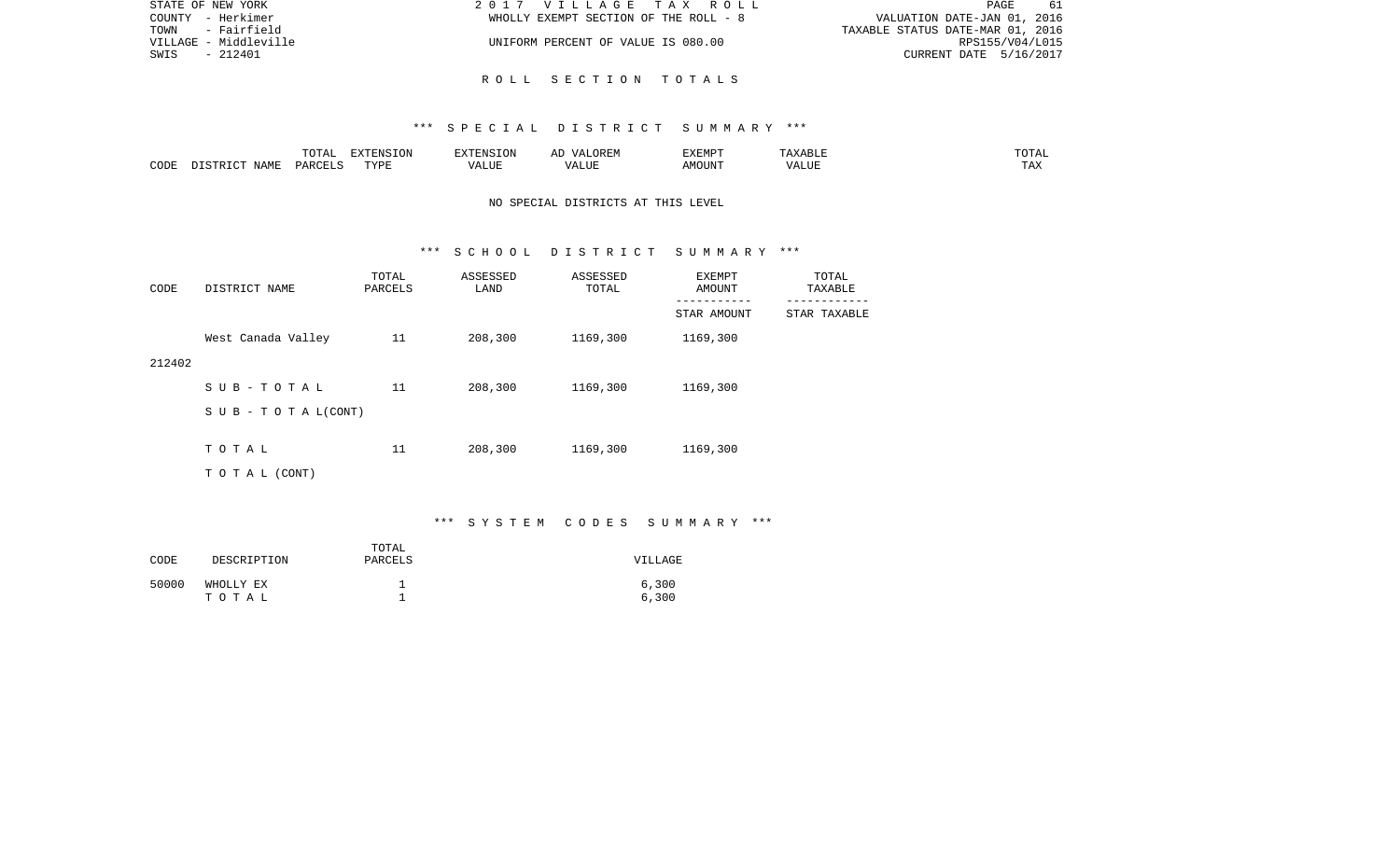| STATE OF NEW YORK     | 2017 VILLAGE TAX ROLL                 | -62<br>PAGE                      |
|-----------------------|---------------------------------------|----------------------------------|
| COUNTY - Herkimer     | WHOLLY EXEMPT SECTION OF THE ROLL - 8 | VALUATION DATE-JAN 01, 2016      |
| TOWN - Fairfield      |                                       | TAXABLE STATUS DATE-MAR 01, 2016 |
| VILLAGE - Middleville | UNIFORM PERCENT OF VALUE IS 080.00    | RPS155/V04/L015                  |
| SWIS - 212401         |                                       | CURRENT DATE 5/16/2017           |
|                       |                                       |                                  |

R O L L S E C T I O N T O T A L S

# \*\*\* E X E M P T I O N S U M M A R Y \*\*\*

| CODE                    | DESCRIPTION                                    | TOTAL<br>PARCELS          | VILLAGE                                  |
|-------------------------|------------------------------------------------|---------------------------|------------------------------------------|
| 13100<br>13650<br>25110 | MUN OWNED<br>VLG/OTHER<br>$N/P-RELIG$<br>TOTAL | 2<br>$\overline{ }$<br>10 | 11,000<br>1057,000<br>95,000<br>1163,000 |

| ROLL<br><b>SEC</b> | DESCRIPTION                                    | TOTAL<br>PARCELS | ASSESSED<br>LAND | ASSESSED<br>TOTAL | EXEMPT<br><b>AMOUNT</b> | TOTAL<br>TAXABLE | TOTAL<br>TAX |
|--------------------|------------------------------------------------|------------------|------------------|-------------------|-------------------------|------------------|--------------|
|                    |                                                |                  |                  |                   | STAR AMOUNT             | STAR TAXABLE     |              |
|                    | RS 8 TOTAL<br>SPEC DIST TAXES<br>WHOLLY EXEMPT |                  | 208,300          | 1169,300          | 1,169,300               |                  |              |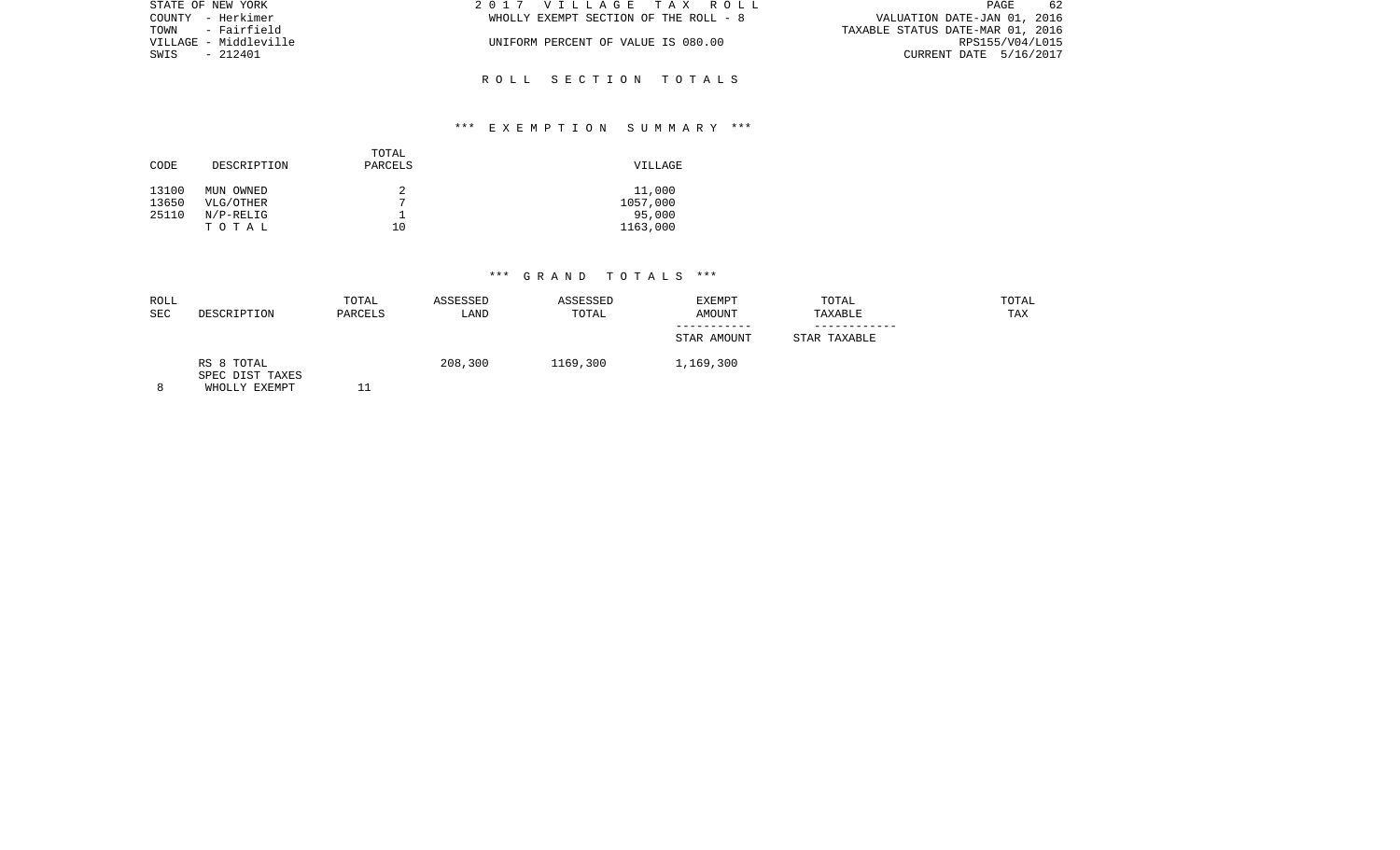| STATE OF NEW YORK     | 2017 VILLAGE TAX ROLL |  |                                  | PAGE            | 63 |
|-----------------------|-----------------------|--|----------------------------------|-----------------|----|
| COUNTY - Herkimer     |                       |  | VALUATION DATE-JAN 01, 2016      |                 |    |
| TOWN - Fairfield      | SWIS TOTALS           |  | TAXABLE STATUS DATE-MAR 01, 2016 |                 |    |
| VILLAGE - Middleville |                       |  |                                  | RPS155/V04/L015 |    |
| SWIS<br>- 212401      |                       |  | CURRENT DATE 5/16/2017           |                 |    |

| CODE<br>DISTRICT NAME | TOTAL<br>EXTENSION<br>PARCELS<br>TYPE | <b>EXTENSION</b><br>VALUE | AD VALOREM<br>VALUE | <b>EXEMPT</b><br>AMOUNT | TAXABLE<br>VALUE | TAX<br>RATE | TOTAL<br>TAX |
|-----------------------|---------------------------------------|---------------------------|---------------------|-------------------------|------------------|-------------|--------------|
| XC991 Water relevy    | MOVTAX                                | 990.67                    |                     |                         | 990.67           |             | 990.67       |

## \*\*\* S C H O O L D I S T R I C T S U M M A R Y \*\*\*

| CODE   | DISTRICT NAME                    | TOTAL<br>PARCELS | ASSESSED<br>LAND | ASSESSED<br>TOTAL | <b>EXEMPT</b><br>AMOUNT | TOTAL<br>TAXABLE |
|--------|----------------------------------|------------------|------------------|-------------------|-------------------------|------------------|
|        |                                  |                  |                  |                   | STAR AMOUNT             | STAR TAXABLE     |
|        | West Canada Valley               | 177              | 2056,800         | 12980,890         | 1197,277                | 11,783,613       |
| 212402 |                                  |                  |                  |                   | 2995,680                | 8,787,933        |
|        | SUB-TOTAL                        | 177              | 2056,800         | 12980,890         | 1197,277                | 11,783,613       |
|        | $S \cup B - T \cup T A L (CONT)$ |                  |                  |                   | 2995,680                | 8,787,933        |
|        |                                  |                  |                  |                   |                         |                  |
|        | TOTAL                            | 177              | 2056,800         | 12980,890         | 1197,277                | 11,783,613       |
|        | T O T A L (CONT)                 |                  |                  |                   | 2995,680                | 8,787,933        |

# \*\*\* S Y S T E M C O D E S S U M M A R Y \*\*\*

| CODE  | DESCRIPTION        | TOTAL<br>PARCELS | VILLAGE        |
|-------|--------------------|------------------|----------------|
| 50000 | WHOLLY EX<br>тотаь |                  | 6,300<br>6,300 |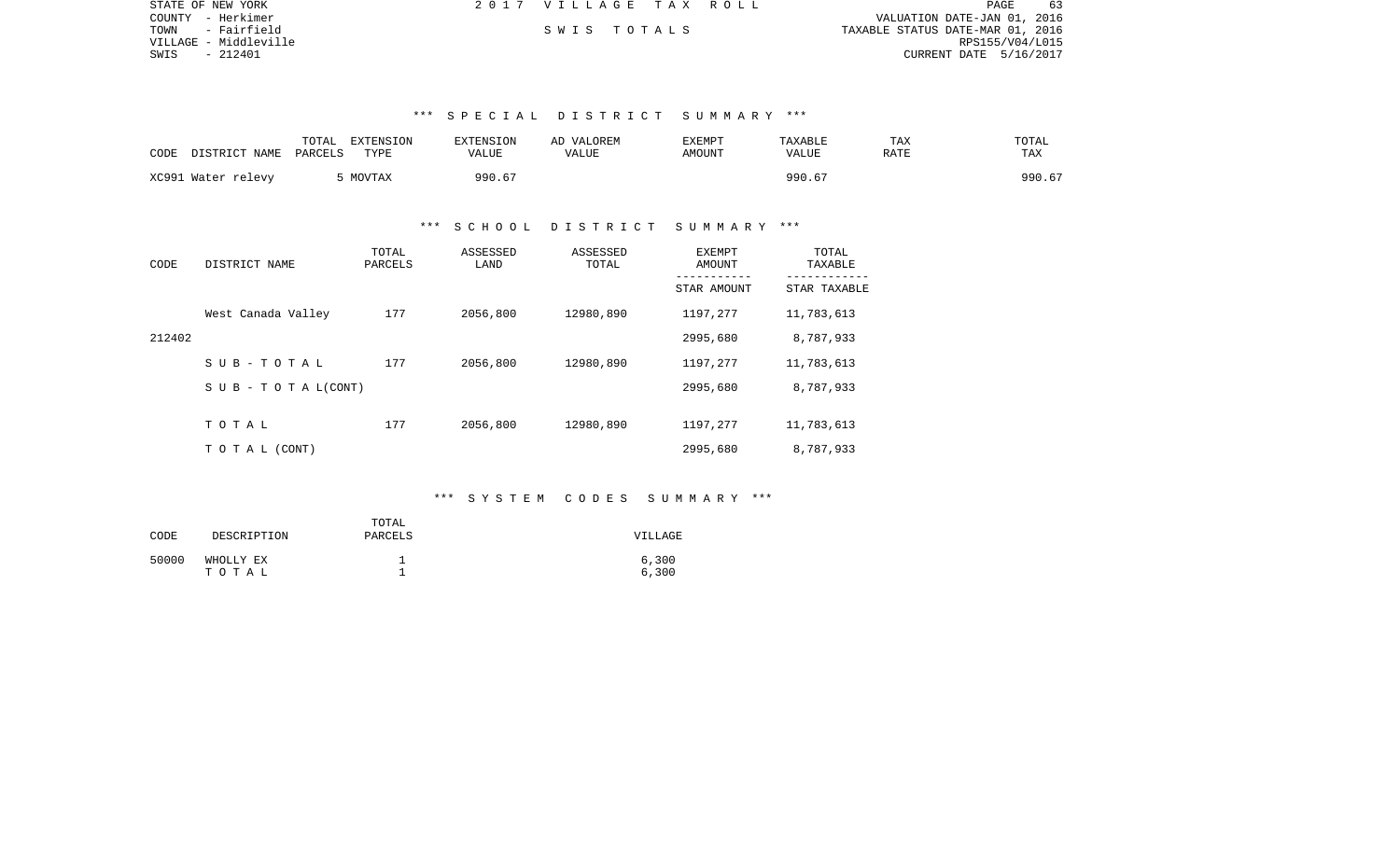| STATE OF NEW YORK     | 2017 VILLAGE TAX ROLL |  |                                  | PAGE            | -64 |  |
|-----------------------|-----------------------|--|----------------------------------|-----------------|-----|--|
| COUNTY - Herkimer     |                       |  | VALUATION DATE-JAN 01, 2016      |                 |     |  |
| - Fairfield<br>TOWN   | SWIS TOTALS           |  | TAXABLE STATUS DATE-MAR 01, 2016 |                 |     |  |
| VILLAGE - Middleville |                       |  |                                  | RPS155/V04/L015 |     |  |
| SWIS - 212401         |                       |  | CURRENT DATE 5/16/2017           |                 |     |  |
|                       |                       |  |                                  |                 |     |  |

| CODE  | DESCRIPTION    | TOTAL<br>PARCELS | VILLAGE  |
|-------|----------------|------------------|----------|
| 13100 | MUN OWNED      | 2                | 11,000   |
| 13650 | VLG/OTHER      | 7                | 1057,000 |
| 25110 | $N/P-RELLIG$   |                  | 95,000   |
| 41121 | VET WAR CT     |                  | 7,200    |
| 41122 | VET WAR C      | 4                | 28,800   |
| 41131 | VET COM CT     |                  | 12,000   |
| 41132 | VET COM C      | 11               | 132,000  |
| 41133 | VET COM T      |                  | 12,000   |
| 41141 | VET DIS CT     | 2                | 32,200   |
| 41161 | $CW$ 15 $VET/$ |                  |          |
| 41162 | $CW$ 15 $VET/$ |                  |          |
| 47100 | Mass Telec     |                  | 832      |
|       | тотаь          | 33               | 1388,032 |

| ROLL<br>SEC | DESCRIPTION                               | TOTAL<br>PARCELS | ASSESSED<br>LAND | ASSESSED<br>TOTAL | <b>EXEMPT</b><br>AMOUNT |              | TAX<br>--------- |                                   |
|-------------|-------------------------------------------|------------------|------------------|-------------------|-------------------------|--------------|------------------|-----------------------------------|
|             |                                           |                  |                  |                   | STAR AMOUNT             | STAR TAXABLE | <b>RATE</b>      |                                   |
|             | Village Tax<br>SPEC DIST TAXES<br>TAXABLE | 158              | 1831,800         | 11433,200         | 224,200                 | 11,209,000   | 8.847480         | 99,171.39<br>990.67<br>100,162.06 |
|             | Village Tax<br>SPEC DIST TAXES            |                  |                  | 151,789           |                         | 151,789      | 8.847480         | 1,342.95                          |
| 5           | SPECIAL FRANCHISE                         | 3                |                  |                   |                         |              |                  | 1,342.95                          |
|             | Village Tax                               |                  | 16,700           | 226,601           | 832                     | 225,769      | 8.847480         | 1,997.48                          |
| 6           | SPEC DIST TAXES<br>UTILITIES & N.C.       | 5                |                  |                   |                         |              |                  | 1,997.48                          |
|             | RS 8 TOTAL                                |                  | 208,300          | 1169,300          | 1,169,300               |              |                  |                                   |